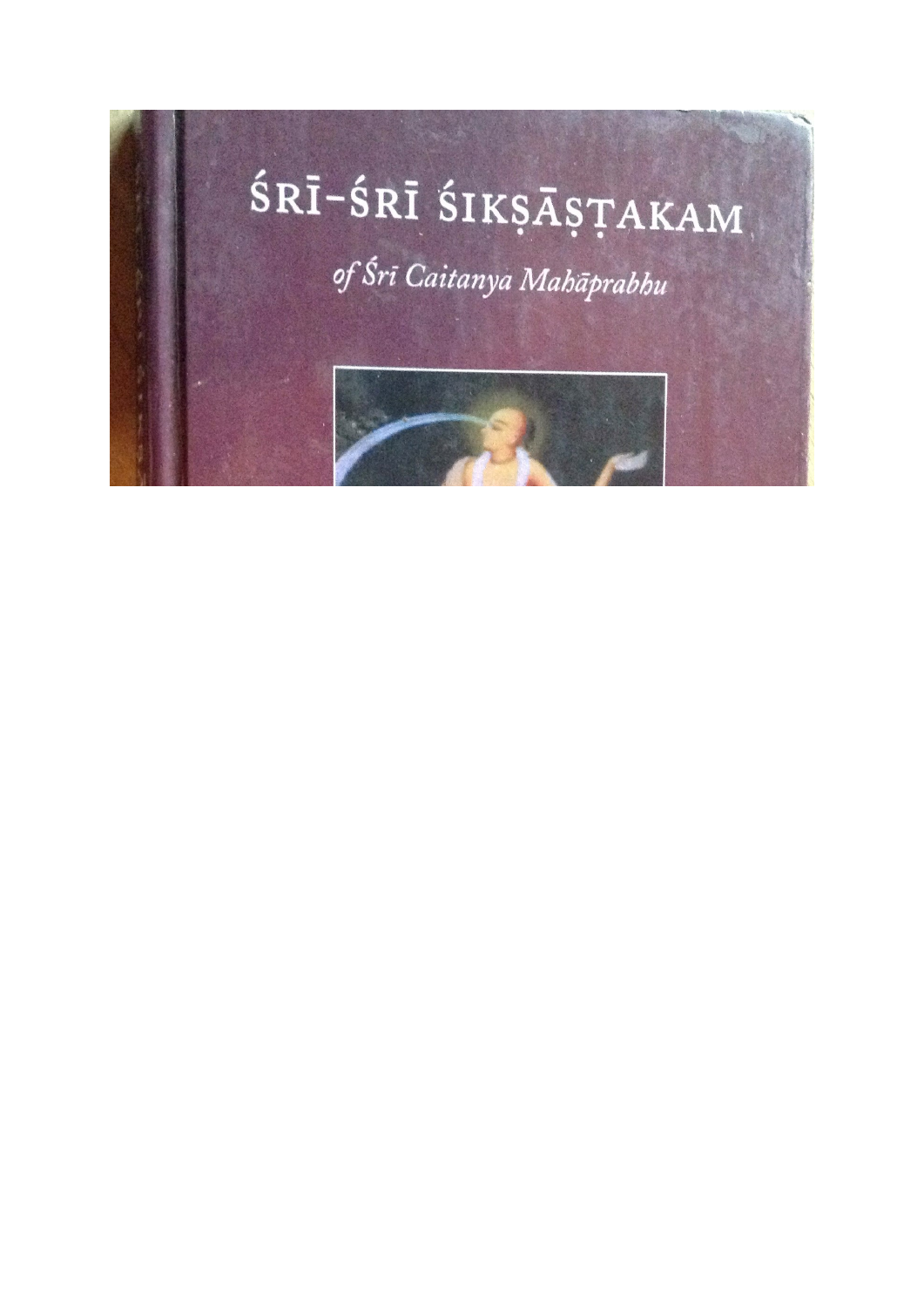# ŚRĪ-ŚRĪ ŚIKṢĀṢṬAKAM

*— The Eight Instructions of Çré Caitanya Mahäprabhu —*

with the commentary of rādhākuņda mahānta paņdita śrī ananta dāsa bābājī mahārāja

publisher: śrī ananta dāsa bābājī mahārāja published from śrī krṣṇa caitanya śāstra mandira

## table of contents

| verse one  ceto darpana mārjanam  1              |
|--------------------------------------------------|
|                                                  |
|                                                  |
| verse four na dhanam na janam na sundarim 47     |
| verse five ayi nanda-tanuja kinkaram 65          |
| verse six nayanam galad aśru dhārayā 81          |
|                                                  |
| verse eight āślisya vā padaratām pinastu mām 119 |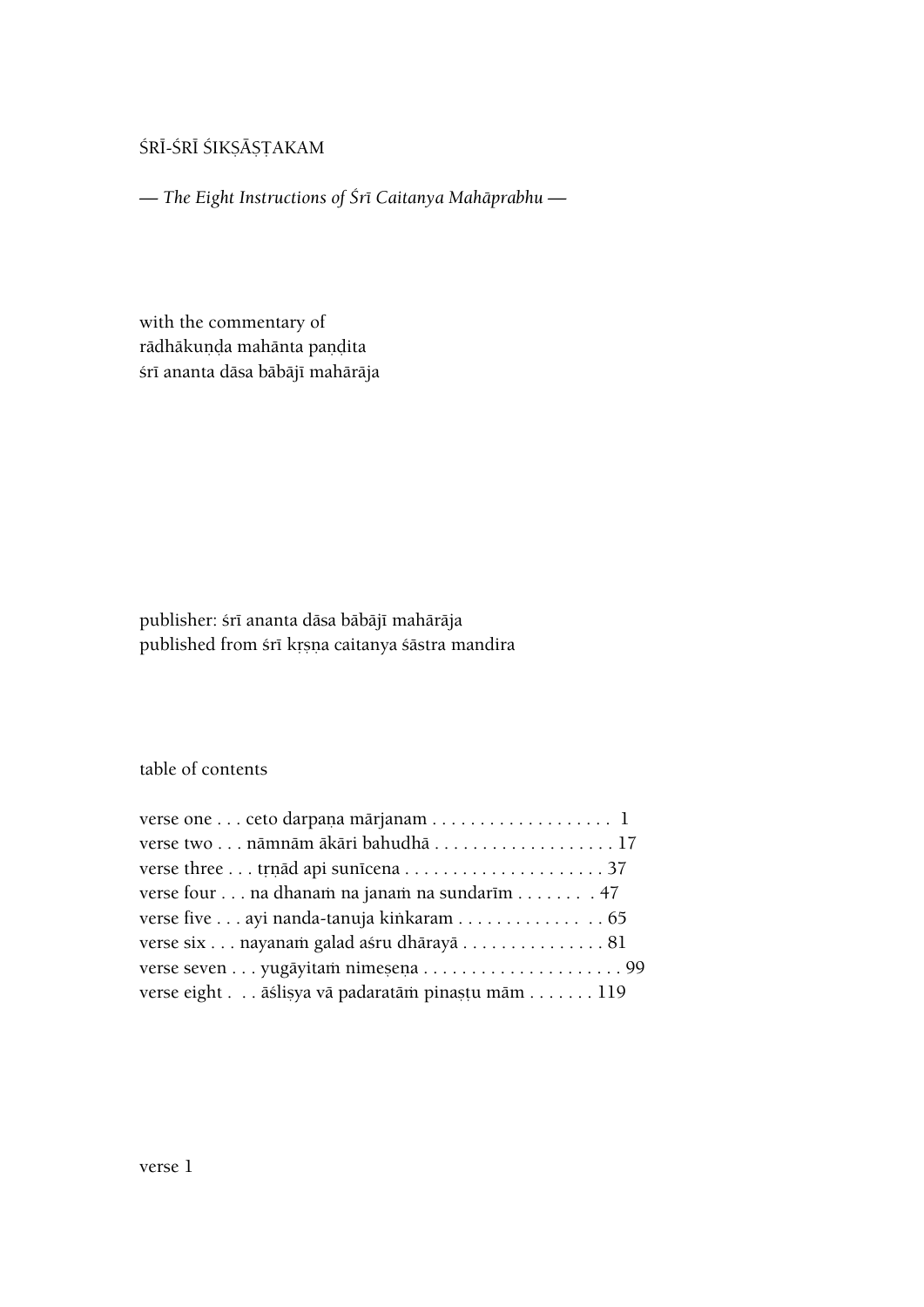*ceto darpaëa märjanaà bhava mahä davägni nirväpaëaà çreyaù kairava candrikä vitaraëaà vidyä vadhü jévanam änandämbudhi vardhanaà pratipadaà pürëämåtäsvädanam* sarvātma snapanam param vijayate *śrī krsņa sankīrtanam* 

*cetah* - of the heart; *darpana* - the mirror; *mārjanam* - cleansing; *bhava* - material existence; *mahä* - great; *dava* - forest; *agni* - fire; *nirväpanaà* - extinguishing; *çreyaù* - of welfare; *kairava* - white lotus; *candrikā* - moonlight; *vitaranam* - distributes; *vidyä* - knowledge; *vadhü* - bride; *jévanam* - life; *änanda* - transcendental bliss; *ambudhi* - ocean; *vardhanam* - increasing; *prati* - every; *padam* - step; *pūrna* - full; *amrta* - nectar; *āsvādanam* - relishing; *sarva* - all; *ātma* - self; *snapanam* - bathes; *param* - supreme; *vijayate* - victory; *śrī krsņa sankīrtanam* - the congregational chanting of Śrī Krsna's name.

All glories to the congregational chanting of Śrī Krsna's holy name, which cleanses the mirror of the heart and mind, which extinguishes the forest fire of material existence, which spreads moonlight on the white lotus of good fortune, which is the life of the bride named transcendental knowledge, which increases the ocean of transcendental bliss, which makes us relish full nectar at every step and which thus showers the whole self!

One of the reasons for Śrī-Śrī Krsņa Caitanya Mahāprabhu, the purifier of the age of Kali, to descend to the material world was to bless the people by giving them the transcendental love of the inhabitants of Vraja for Krsna. Caitanya Caritāmrta says:

*nija güòha kärya tomära prema äsvädana änuñaìge premamaya koile tribhuvana* 

"The secret reason for Your descent is to taste love of God. To fill the three worlds with this love was a side effect."

With these two duties Mahäprabhu was encumbered throughout His manifest appearance. When the Lord was preaching the *sankurtana* all over Nadiya, He ordered His companions: *yähä tähä prema phala deho yäre täre* – "Give the fruit of love of God to anyone at any place!" After He took *sannyäsa*, the Lord began to travel to South India and to Vraja, distributing *prema* all over India, even to the lions, tigers, vines, trees and other creatures of the Jhārikhanda-forest. In the final eighteen years of His manifest pastimes He stayed at Jagannātha Purī and became absorbed in the internal reasons for His descent: to taste the love of Śrī Rādhā. There was no opportunity for Him to write books in order to preach this *prema*, but He personally instructed His followers such as Śrī Rūpa and Sanātana in this regard and had this work done through them. He Himself was absorbed in transcendental emotions along with Śrī Svarūpa Dāmodara and Rāmānanda Rāya at Puri and left only eight verses with the most confidential and essential teachings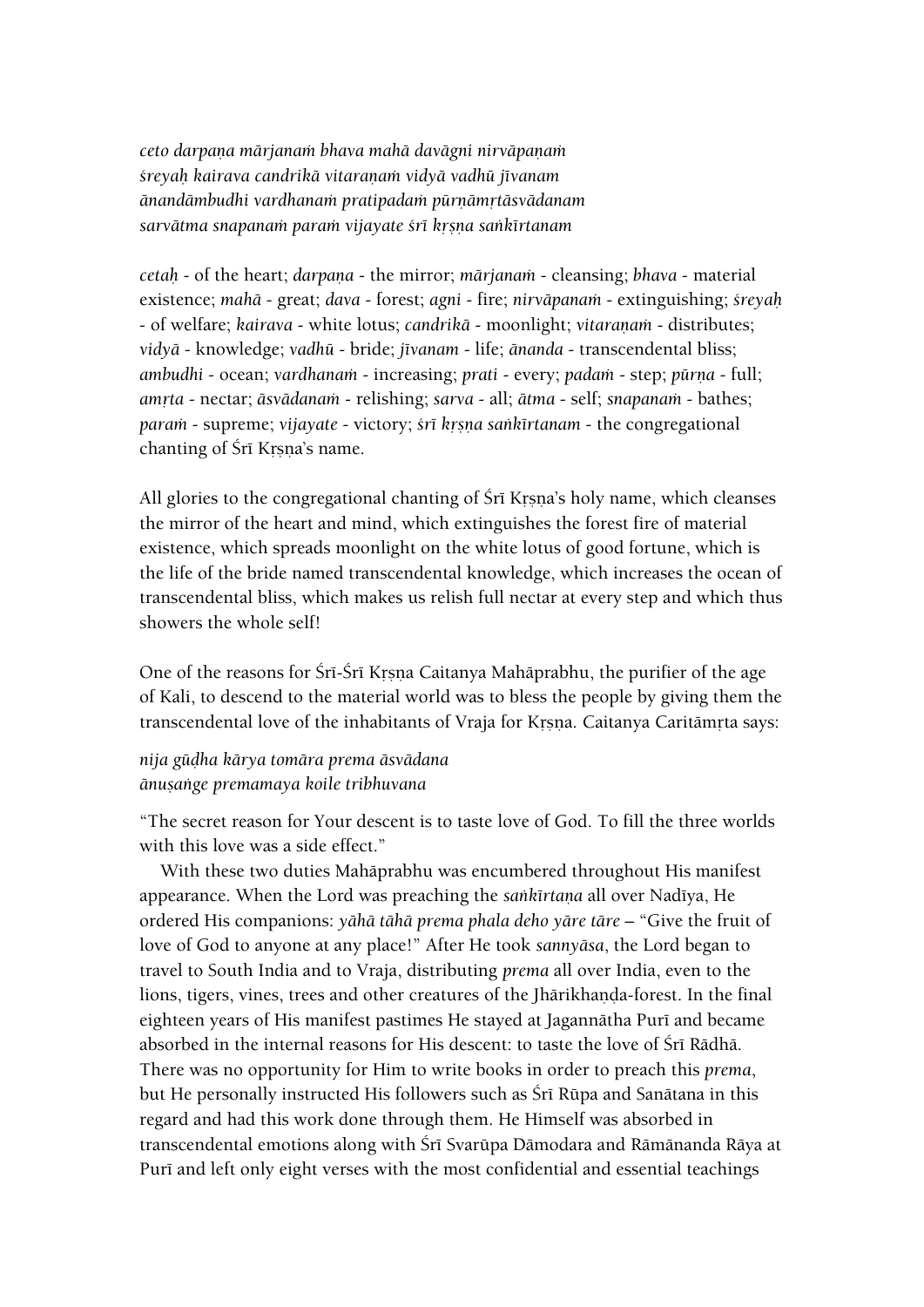behind for the people of the world. The teachings of Śrīman Mahāprabhu are the essence of all teachings. Everything auspicious and desirable that could give peace and satisfaction He thus hung around the necks of the people of the world, like a necklace containing eight pearls. Śrīla Krsna Dāsa Kavirāja Gosvāmī has included this *Śikṣāṣṭakam* in the final chapter of his *Śrī Caitanya Caritāmṛta*.

In the first verse the Lord says: "The Śrī Krsna nāma-sankīrtana, which cleanses the mirror of the heart, which extinguishes the great forest fire of material existence, which is the moonlight that causes the lotus flower of auspiciousness to blossom, which is the very life of the bride of transcendental knowledge, which extends the ocean of transcendental bliss, which makes us taste the full nectar at every step and which bathes the self (satisfying the senses, the mind, the intelligence upto the pure spirit soul), is supreme." *Prema*, or love of God, will be manifest in anyone who offenselessly chants this *saìkértana* that was preached to the world by Śrīman Mahā-prabhu. Śrīmat Sanātana Gosvāmī wrote in his *Brhad Bhäga-vatämåta* (2.3.164-165):

*näma-saìkértanaà proktaà kåñëasya prema sampadi*  balistham sādhanam śrestham paramākarsa mantravad *tad eva manyate bhakteù phalaà tad rasikair janaiù bhagavat prema sampattau sadaivävyabhicärataù*

"The most intimate and powerful means to attain the treasure of love of Krsna is *näma-saìkértana*. It is supremely attractive, just like a *mantra.* That is why the *rasikas* (connoiseurs) also consider it to be the fruit of devotion!"

In his own commentary on this verse, Sanātana Gosvāmī writes: *na nu sarvesām api sädhana bhaktiprakäräëäà premaiva phalam ityabhipretaà satyaà näma*  sankīrtane sati premņah avasyambhāvitvāt upacāreņa tad eva phalam manyate iti – "Someone may say: 'The fruit of all *sädhana bhakti* is *prema*, and the chanting of the holy name is just a means of its attainment. How can you then call chanting the fruit of devotion?' The answer is: 'Because the appearance of *prema* is inevitable through the practice of chanting, it has been called the fruit of devotion as well!'"

Śrīman Mahāprabhu therefore opens His Siksāstakam by saying *param vijayate fi* kysna sankirtanam – "Victory to the chanting of Śri Kysna's names! It is on the summit of all spiritual practices and spiritual goals." Śrīman Mahāprabhu taught Śrīla Sanātana Gosvāmī:

*bhajanera madhye çreñöha nava vidha bhakti kåñëa prema kåñëa dite dhare mahä çakti tära madhye sarva çreñöha - näma-saìkértana niraparädhe näma hoite hoy prema dhana (Caitanya Caritämåta, Madhya-lélä)* 

"Of all sorts of worship the nine kinds of devotion mentioned in *Çrémad Bhägavata*   $(7.5.23)$  are the best. They have the great power to bestow Krsna and love of Krsna. Of all these nine practices, the best is *nāma-sankīrtana*. When one chants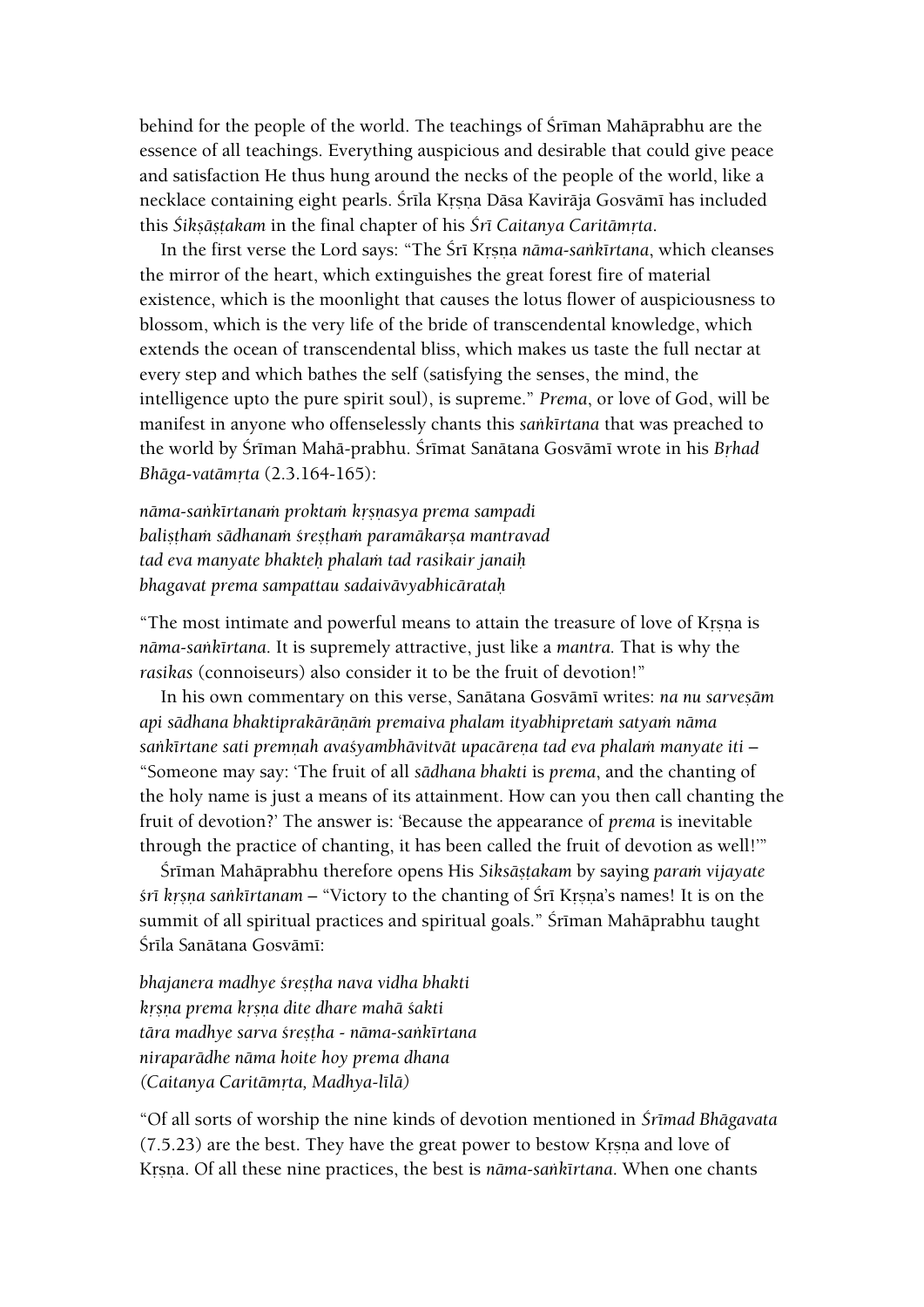offenselessly one finds the treasure of love of Krsna." In this there is no consideration of time and place, qualification or disqualification. While beginning His teaching of Śikṣāṣṭakam, the Lord said: *harṣe prabhu kohe - śuno svarūpa rāma räya, näma-saìkértana kalau parama upäya* "The Lord blissfully said: Listen, Svarüpa and Räma Räya! In the age of Kali the best means of deliverance is *näma*sankirtana!" It is both the best means and the highest goal!

The meaning of *saìkértana* is "full glorification". This has two meanings. 1) Loudly singing with *mrdanga* and *karatalas* is called *sankirtana*. In his commentary on the verse *krsna varnam tviṣākṛṣnam* (Bhāg. 11.5.29), Śrī Jīva Gosvāmīpāda writes: *saìkértanaà bahubhir militvä çré kåñëa gäna sukham – "Saìkértana* means meeting with many people to blissfully sing about *Sri Krsna*", and *näma kirtanam cedam uccair eva praçastam* – "It is certainly the best to chant the holy name loudly." He provides the following evidence along with a logical argument (in *Bhakti Sandarbha*, chapter 269): *te ca präëimätränäm eva paramopakartäraù kim uta sveñäm yathoktaà närasiàhe çré prahlädena te santaù sarvabhütänäà nirupädhika bāndhavāḥ*. ye nrsimha bhavan nāma gāyanty uccair muḍānvitāḥ – "Those who are chanting loudly, are not only benefitting themselves, but also all other living entities." When Prahläda Mahäçaya praises Lord Nåsiàhadeva in the *Nåsiàha Purāna*, he says: "O Lord! Those great souls who loudly chant Your holy name in paramount bliss should be known as the greatest friends of all living entities!" In *Caitanya Bhāgavata, Ādi Khanda, chapter 14, Śrī Haridāsa Thākura said about loud* chanting:

*japile se krsna nāma āpani se tare ucca saìkértane para upakara kore ataeva ucca kori kértana korile çata guëa phala hoy sarva çästre bole keho āpanāre mātra koroye posana keho vä poñana kore sahasreka jana duite ke boòo bhävi bujhaho äpane*  $e$ *i abhiprāya guņa ucca sankīrtane* 

"When doing *japa* (soft or mental chanting on beads on one's own) one only redeems oneself, but the loud chanter also benefits others. Therefore all the scriptures say that loud *kīrtana* is a hundred times more beneficial. Some only feed themelves and others feed a thousand people. You can easily understand which one is the best of the two. Such is the glory of loud chanting!"

2) "Full *kértana*" can also mean: Aiming the mind at relishing the sweetness of Śrī Krsna's names and thus chanting the name with full attention, great love and affection. This means one should not chant simply to complete a compulsory daily number of rounds just like a machine, without fixing one's mind. In his *Krama Sandarbha*-commentary on *Çrémad Bhägavata* (6.2.20), Çré Jéva Gosvämé writes: *çré*  bhagavan nāma grahaņam khalu dvidhā bhavati kevalatvena sneha-samyuktatvena ca. tatra pūrveņāpi prāpayatyeva sadyas tallokam tan nāma. pareņa ca tat sāmīpyam api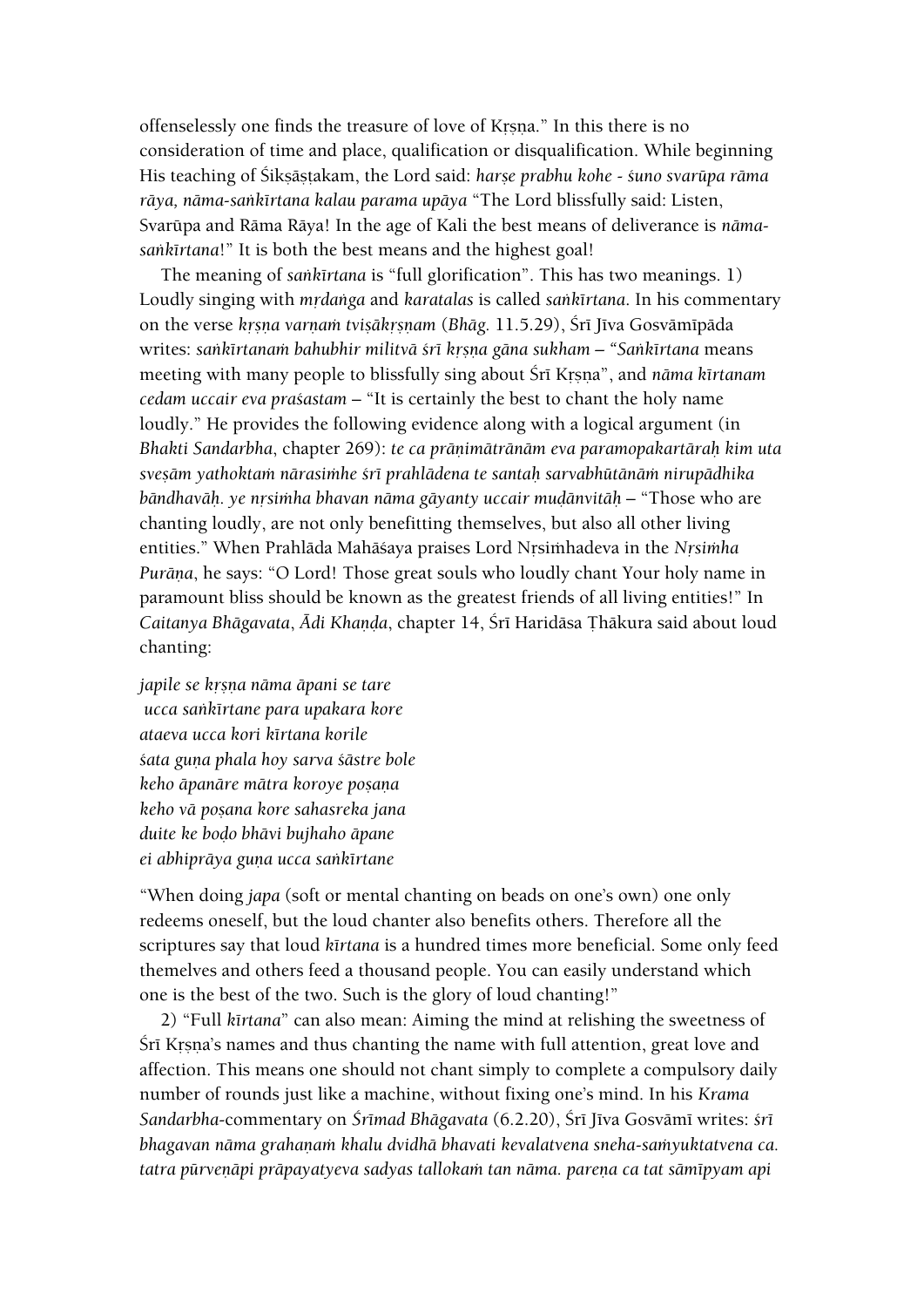*präpayati. mayi bhaktir hi bhütänäà amåtatväya kalpate. diñöyä yad äsén mat sneho bhavaténäm mad äpana iti tad väkyät.* "One can chant the Lord's names in two ways: *kevala* (mere chanting) and *sneha samyukta* (with love). An offenseless person who merely chants will attain the abode of the Lord only (*sälokya*), but one who chants with love will be able to reside near the Lord (sāmīpya). Śrī Krsņa told the gopīs when they came to Kurukṣetra (*Bhāg. 10.82.45*): "O Beautiful girls! The living beings attain *amrta* (immortality or the nectar of love) by being devoted to Me, and fortunately the love you feel for Me has forcibly attracted Me to you!" These words of the Lord proclaim that love is the best way to attract Him. The same goes for loudly chanting the Lord's name with love. The name will attract the named. In this way doing *kértana* with love is justly called *saìkértana*, complete glorification.

In this first verse Śrīman Mahāprabhu has glorified the chanting of Śrī Krsna's names in seven specific ways. First of all He says:

1) ceto darpana märjanam: The chanting of Śrī Krsna's holy name cleanses the mirror of the heart. Because the hearts and minds of non-devotees are stained and covered by desires for sensual enjoyment, the all-pervading Śrī Krsna and His form, abode etc. cannot be reflected on them. The clearer a mirror is, the clearer an object can be reflected in it; similarly, the more the mirror of one's heart is cleansed through the process of Śrī Krsna *sankīrtana*, the more the sweet forms and qualities of Śrī Krsņa can be reflected in it. The Padma Purāņa states:

*kértanäd eva kåñëasya viñëor amita tejasä duritäni viléyante tamäàséva dinodaye nänyat paçyämi jantünäà vihäya hari kértanam sarva päpa praçamanaà präyaçcittaà dvijottama*

"O best of *brähmaëas*! Through the chanting of the holy names of the all-powerful Lord Visnu, or Krsna, all sins are destroyed, just as the darkness is destroyed by the appearance of day. I cannot find any better way for the living entities to be purified from all sins than the process of *hari-kértana*!"

Śrīla Sanātana Gosvāmī comments on this: *sarva pāpa pra-śamanarūpam prāyaścittam anyat na paśyāmi anyasya savāsana pāpa kṣapaṇāśakteḥ* – "I cannot see any other means by which one can atone for all sins and destroy desires to commit them as well." In order to get the result of any kind of spiritual practice, one must first purify the heart. Without purification of the heart no spiritual practice can become successful. The paths of *jïäna* (intellectual spiritual realisation) and others may destroy sins also, but along with the sins they are burning the heart. Only the chanting of the holy name can wash the mind and heart, just like Gangā-water, and make it pure and clear. There is another valuable reason why the heart of a chanter easily becomes purified. If the Lord hears His holy name uttered by whosoever He becomes very attracted and and will give him either His personal audience or will shower him with His grace in some other way. In this way, by the grace of the great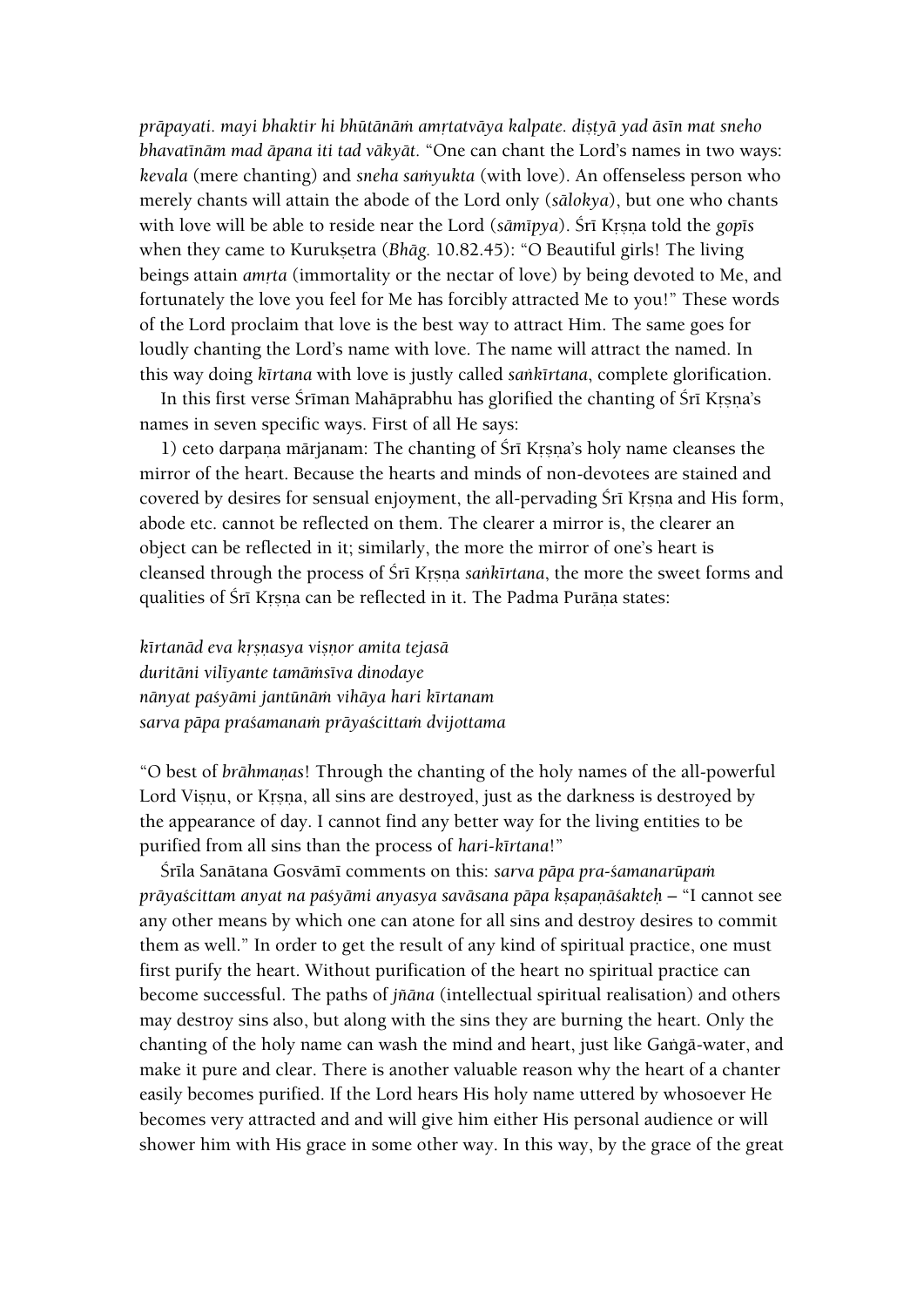saint faith and affection awakens and the goal is reached by taking shelter of the lotus feet of Śrī Guru. In the devotional scriptures this is called *bhajana-kriyā*.

2) bhava mahä davägni nirväpanam: The word "*bhava*" means that one's mind is fixed on a dead material object. The material world is like a burning forest fire, consisting of the three kinds of misery (misery caused by the elements, by other living beings, or by one's own mind) which are burning all the conditioned souls as a forest fire burns up the trees, vines and animals of a forest. The example of the forest fire is very befitting, because nobody knows how a forest fire starts. The friction between the trees and vines may cause it. In the same way, the burning fire of material existence is caused simply by the friction between different wicked desires in the hearts of the conditioned souls. The living entity is personally responsible for this, and no one else.

Once a preceptor told his disciple to bring some fire for cooking from a nearby village. The disciple went out to look for fire, but he could not find it, so he asked his teacher: "Where should I go to get this fire?" The preceptor thought: "What a good-for-nothing, he cannot even bring some fire!", and angrily told the disciple "Go and bring it from hell!". The disciple was a simple soul and he went to the realm of Yamaräja, eager to follow his *guru's* order. Yama Mahäräja, the lord of hell, was unable to stay calm when he saw the determination of the dedicated disciple and he took him to his own realm. On the order of his teacher, the disciple asked Yama Mahäräja for some fire there. Yamaräja said: "O child! There is no facility for making fire here! Surely, many people are burned in hellfire here at every moment, but they brought that fire along with them. It was not here before they brought it for their own punishment!" The conditioned souls are burning in the fire of the results of their own deeds (*karma*) at every moment. That is why the example of the forest fire is given here.

Secondly, when the vines and trees are burning in the forest fire, they cannot protect themselves by running away anywhere. They have no choice but to simply stand there and wait until they are burned to death. Similarly, the conditioned souls, who are bound up by *mäyä* (illusion) and who are suffering from the threefold miseries day and night, have no means to free themselves from this burning other than to turn to Śrī Krsna's lotus feet. Just as there is no other means to extinguish a forest fire than a great shower from a raincloud, so there is no other means to become free from the threefold miseries of material existence than *nämasaìkértana*. All material contact for the conditioned souls is removed by the shower of that sweet name and by the revelation of their transcendental identities as servants of God. This extinction of the forest fire of material existence (*bhava mahä*  davāgni nirvāpanam) through devotional practice is called anartha-nivrtti (cessation of bad habits) or *kleçaghni* (destruction of misery) in the devotional scriptures. According to Śrīla Rūpa Gosvāmī, these are the results of the first stage of devotion named *sädhana-bhakti,* or devotion-in-practice.

3) çreyaù kairava candrikä vitaraëam: *Çreyaù* means auspicious, *kairava* means "white lotus" and *candrikā* means "moonlight". *Nāma-sankīrtana* is like the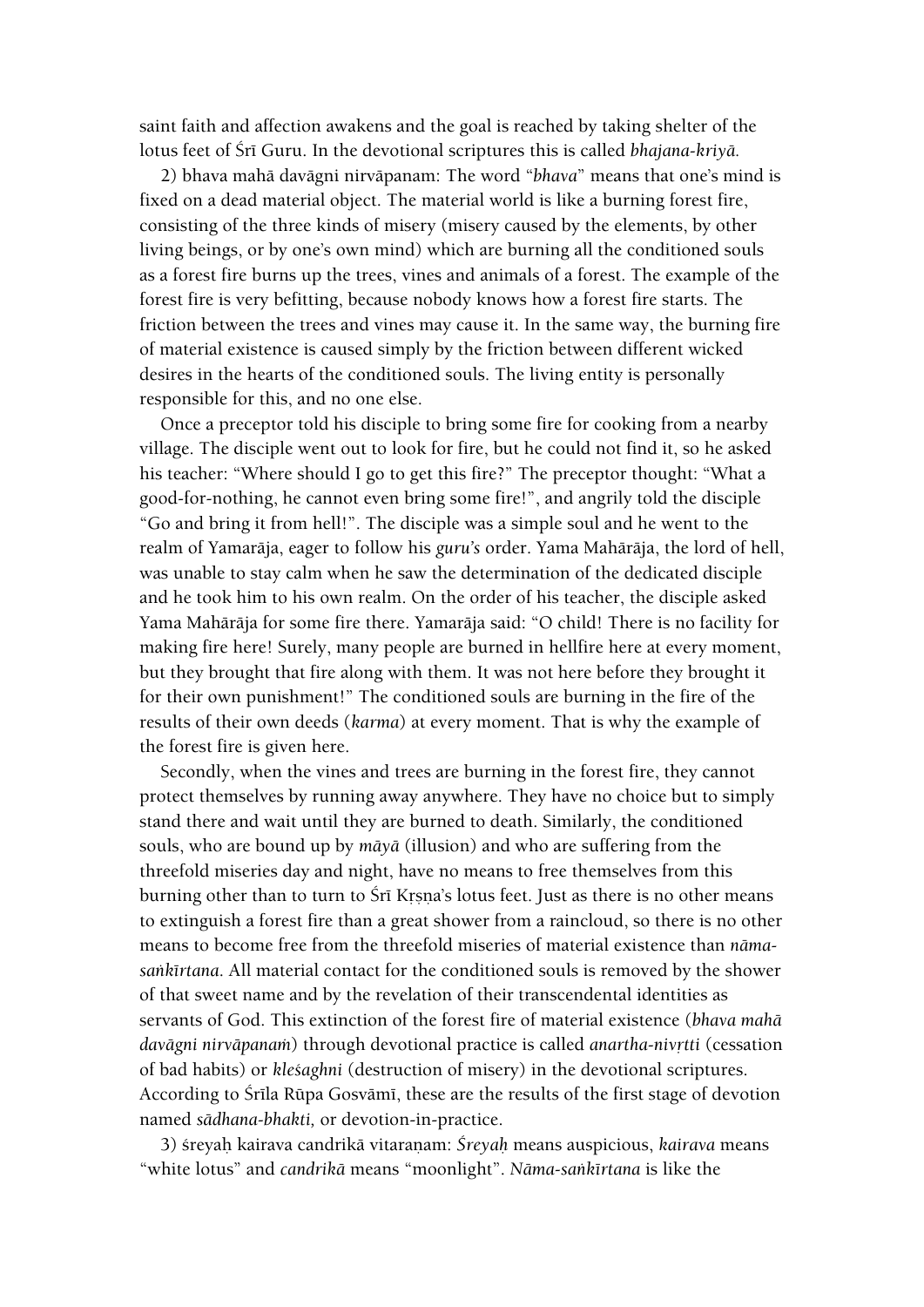moonlight making the white lotus flower of good fortune blossom. What means *çreyaù* or auspiciousness? The Upaniñads speak about *çreyaù* (welfare) and *preyaù* (what is to one's liking).

*çreyaç ca preyaç ca manuñyam etas tau saparétya vivinakti dhéraù śreyo hi dhīro'bhipreyaso vrnīte preyo mando yoga ksemän vrnīte* 

"People take shelter either of what is good for them or what is to their own liking. Through discrimination a wise man can understand the difference between them. The wise prefer that which is good for them, and the fools wish to keep that which is to their liking and to acquire that which they lack."

The *sreyah* we are discussing here is devotion. The *Bhägavata* (10.14.4) says: *çreyaù såtià bhaktim. Çreyaù* is that through which a conditioned soul can remember that he is a servant of God. As long as he is absorbed in bodily consciousness with all its good and evil, he must wander through different species of life, having fallen in the inauspicious ditch of material existence. Krsna *nāma*sankīrtana destroys that bodily consciousness and is like the moonlight wich causes the white lotus flower of auspiciousness to blossom. When the devotee becomes fixed in his practice his heart becomes *maìgala maìgalänäm*, the white lotus flower of auspiciousness automatically opens in his heart. Therefore in this particular strophe Śrīman Mahāprabhu refers to the stages of *nisthā* (fixation) and *ruci* (deep taste) as they are described in the devotional scriptures. These stages are being experienced as *çubhada*.

4) vidyā vadhū jīvanam: It is the very life of the bride called knowledge. What is called *vidyä*? The philosophical books on *saìkhya* (distinction between matter and spirit) say it is the eightfold mystic *yoga* process, or austerities, but normally it is said to mean "knowledge". According to the path one treads, that may be knowledge about the nondifferentiated non-personal *brahman* or about the Personality of Godhead. Knowledge about the non-personal *brahman* is devoid of variety and is like an ocean without waves, whereas knowledge about the Personality of Godhead is like an ocean full of waves and full of variety. Knowledge of the non-personal *brahman* is like looking without blinking, without varieties, and knowledge of the Personality of Godhead is like looking with blinking eyes, full of taste and variety. Srī Krsņa *nāma-sankīrtana* is the life, or the "bride", of both these kinds of knowledge. Without Śrī Krsna nāma-sankīrtana, the development of knowledge of the non-personal *brahman* is useless, because *bhakti vinä kon sädhana dite näre phala, sab phala deya bhakti svatantra prabala* (*Caitanya Caritāmrta*) – "Without devotion, no kind of spiritual practice can bear fruit, but devotion itself will grant all fruits. It has independent power."

*Çrémad Bhägavata* says: *sä vidyä tan matir yayä* – "Vidyä is that which makes one God-conscious". It is compared here with a bride, because a young bride has a tender nature, she is pleasant, she has a service-attitude and she smiles sweetly. It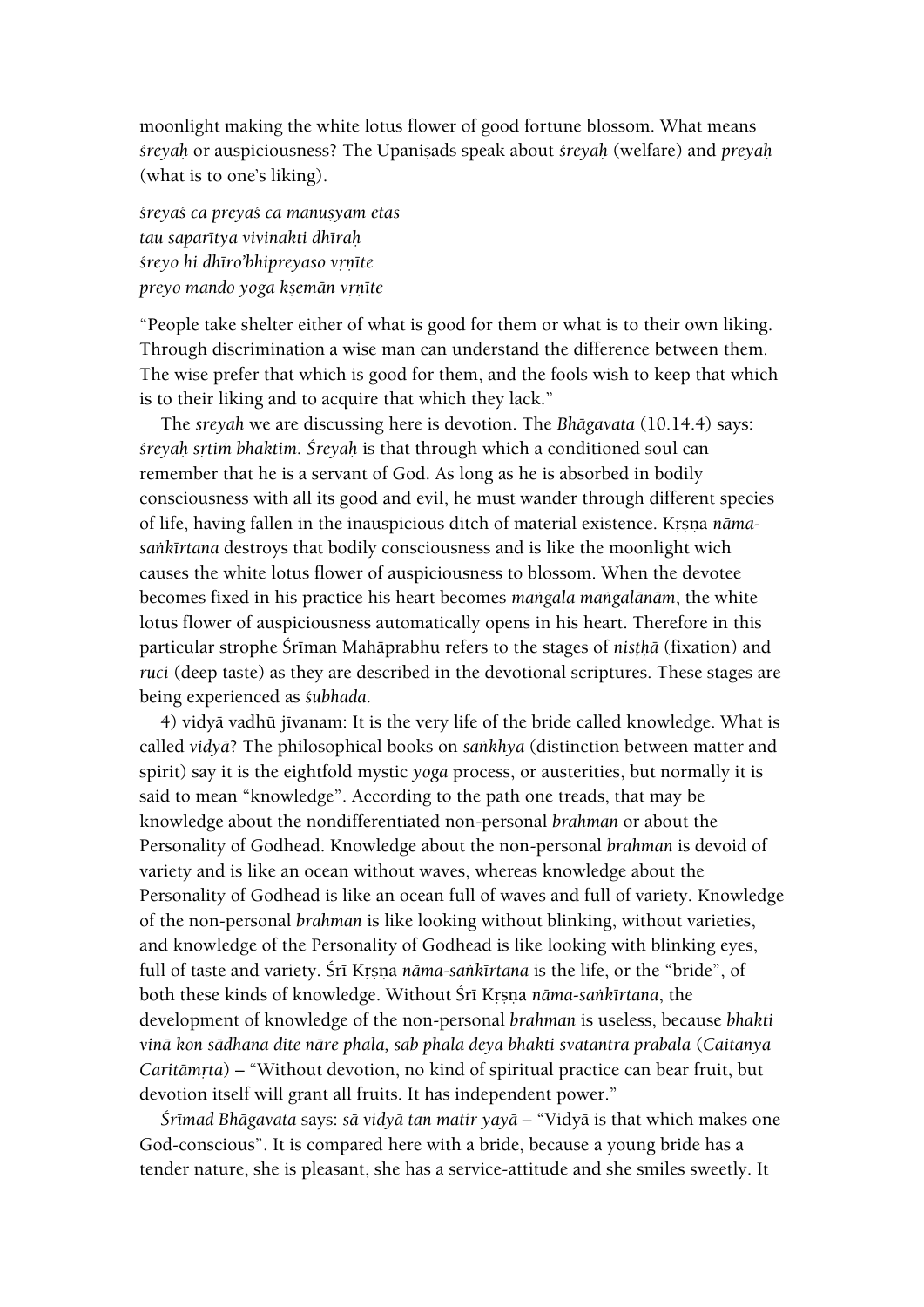is said: "A young bride is like nectar." In the same way, devotion is also sweeter than sweet. Just as everything is beautiful as long as there is life, and everything comes to naught when there is no life, similarly all devotional practice is lifeless without *nāma-sankīrtana*. It is to be understood here that with the help of Śrī Krsna *saìkértana,* which is the bride of knowledge or devotion, the transcendental savour of the practitioner increases, and he will advance to the stage of *äsakti* (attachment to God).

5) änandämbudhi vardhanam: Śrī Krsna nāma-saṅkīrtana increases the ocean of transcendental bliss. Although day and night many rivers float into the ocean from all directions, the coast is not flooded, but when the full moon rises in the sky the ocean's high waves inundate the coastline. Similarly, although there may be many things in this world that can give bliss, the devotees' hearts cannot be agitated by them. However, Śrī Krsna *nāma-sankīrtana* causes innumerable waves in the ocean of their transcendental ecstasy. Because God is nondifferent from His name, His name also contains all of His infinite sweetness. Although rock-candy is naturally sweet, the tongue of one suffering from jaundice cannot relish it; it tastes bitter to him. Similarly, although the name of Sri Krsna is naturally filled with unlimited bliss, the tongue which suffers from the disease of *aparädha* (offenses to devotees) cannot experience that bliss. However, because of this one cannot say that there is no bliss in the chanting of *kértana*. It is not logical to say that that which cannot be perceived by our fallible senses does not exist. The scientists say that there are stars in the sky whose light have still not reached the earth. Can we therefore say that these stars do not exist? After all, those who look through the telescope say that they do exist! In the same way, the experience of the great souls, who are free from all offenses and contamination and therefore taste the full ecstasy of chanting the holy name, is the only evidence for the existence of that ecstasy.

Śrīmat Jīva Gosvāmī has written: *ataevānanda-rūpatvam asya mahaddhrdaya sāksikam yathā śrī vigrahasya* – "The holy name of God is the very form of transcendental bliss, just as the divine form of the Lord is. The best evidence of that is the experience of the *mahātmas*." The devotees experience: *krsna nāme ye änandasindhu äsvädana, brahmänanda tära äge khätodaka sama* (*Caitanya Caritāmrta*) – "Compared to the transcendental bliss of the holy name of Krsna the bliss of the non-personal *brahman* is just like the water in a moat." The nondevotee demons could personally see Krsna, the embodiment of transcendental bliss. Demons like the wrestlers Cāņura and Muștika were even tightly embraced by Krsna and Balarāma, but instead of transcendental bliss they only got misery from the encounter. Similarly the holy name of Śrī Krsna, which is full of transcendental flavour, can not be experienced by nondevotees or offensive devotees.

Śrī Krsna *nāma-saṅkīrtana* increases the ocean of transcendental bliss, which means the ecstasy of *bhäva*. After the practising devotee reaches the stage of *ruci* (relish), his ecstasy increases even upto the stage of *āsakti* (attachment to Krsna). From there he reaches the stage of *bhäva*, which is like a shoreless ocean of bliss.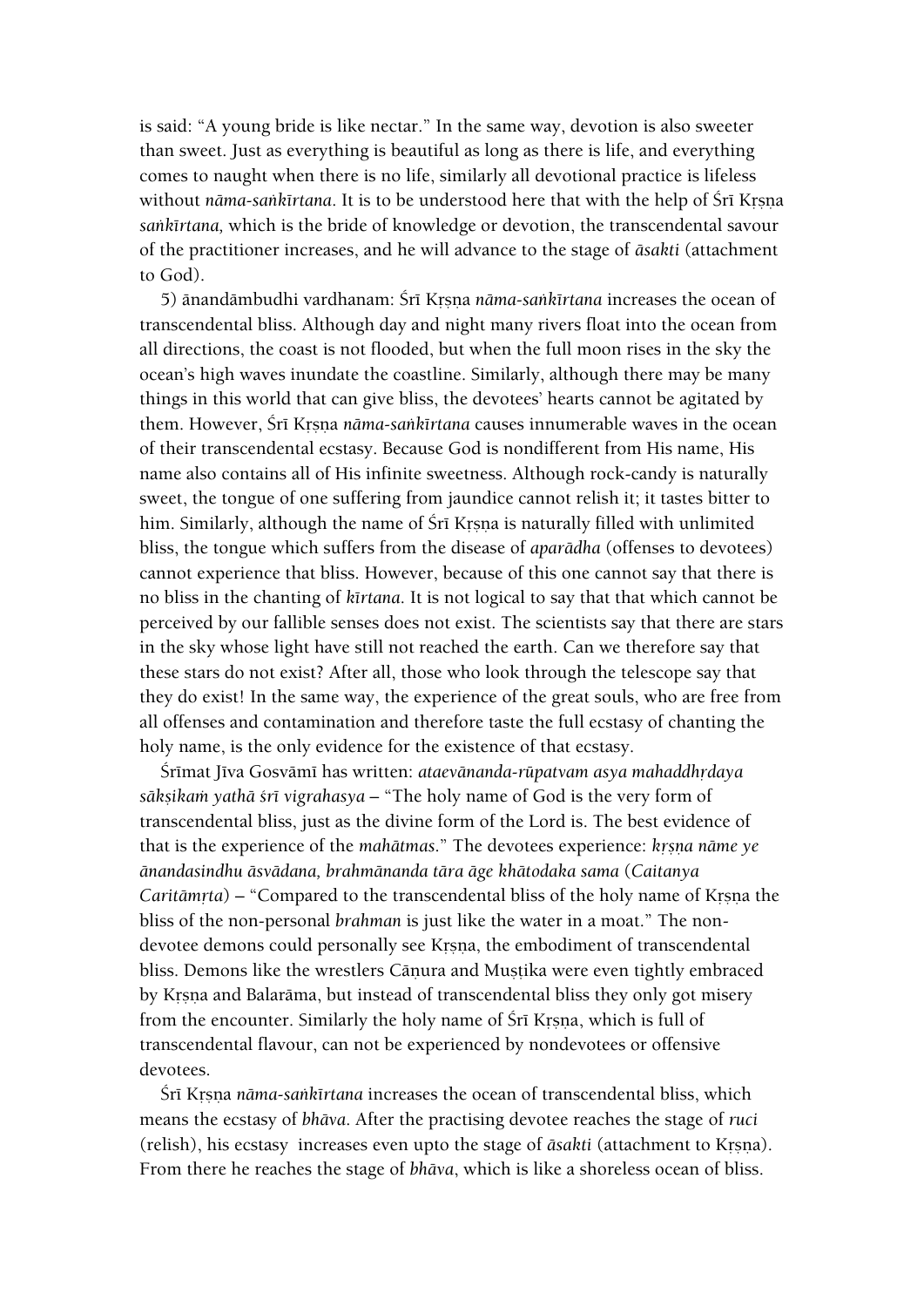Thus the holy name acts like the moon of *bhäva*, constantly increasing the ocean of transcendental bliss. In that rarely attained (*sudurlabha*) stage of *bhäva* one considers even the goal of liberation to be insignificant (*moksa laghutakrt*). This stage of *bhäva* is rarely attained even by performing thousands of different spiritual practices (*sädhana*). Therefore in this part of the *çloka* the two qualities of *moksānanda laghutākrt* and *sudurlabhā*, which are ascribed to the stage of *rati* by the devotional scriptures, are being meant.

6) pratipadam pūrnāmrtāsvādanam: The *kīrtana* of Hare Krsna etc. gives one the savour of full nectar at every step, because this nectar has been infused into those names. What to speak of a name, each syllable contains the full nectar! During the Ratha Yātrā-festival at Jagannātha Purī, Mahāprabhu could not pronounce the name of Lord Jagannätha fully, He could only say *jaja gaga jaja gaga* with faltering voice. *Jaja gaga jaja gaga gadgada vacana.* (*Caitanya Caritāmrta*) With "full nectar" the bliss of love for the qualified Personality of Godhead is meant. *Prema* is itself full of nectar and is the cause for relishing the ecstatic divine *rasa*. Just as there is nothing more tasty in this material world than nectar, there is nothing more relishable in the spiritual world than the ecstasy of *prema* and divine *rasa.* Even the bliss of *brahman*, which is the goal of philosophers and mystics, is incomplete, because there is no variety and element of astonishment in it. Ultimately the relishable substance, the relish and the relisher will become one, and thus it is incomplete.

When one performs *kīrtana* after *prema* has arisen, one sees Krsna at every step while hearing, chanting and remembering, and one fully relishes the taste of God. The heart which is filled with such love will attract Śrī Krsna (*śrī krsnākarsinī*) and is full of intense bliss (*sāndrānanda višesātmā*). This, according to Śrī Rūpa Gosvāmī, is the final stage of devotion called *prema-bhakti*.

7) sarvätma snapanam: When "the whole self is bathed", one experiences the smell, form, taste, touch and sound of God through completely pure senses, mind and intelligence. Just as the senses, the mind and the intelligence are nourished when the tongue eats foodstuffs, so also all the senses are showered by the *rasa* of transcendental bliss through the performance of *näma-saìkértana.* The tongue is immersed in ecstatic *rasa* by chanting, the ears by hearing it and along with that the mind, intelligence and the self become immersed in an ocean of ecstatic chanting*-rasa*. When one gets this taste, an increasing greed to taste even more *rasa* arises. Çré Rüpa Gosvämé writes in *Vidagdha Mädhava*:

tunde tāndavinī ratim vitanute tundāvalī labdhaye *karna krodakadambini ghatayate karnārbudebhyah sprhām cetaù präìgaëa saìginé vijayate sarvendriyänäà kåtià no jäne janitä kiyadbhir amåtaiù kåñëeti varëa-dvayé*

"When one chants, one desires millions of tongues to chant, when the sound of the name even slightly touches the earlobe one desires billions of ears and when the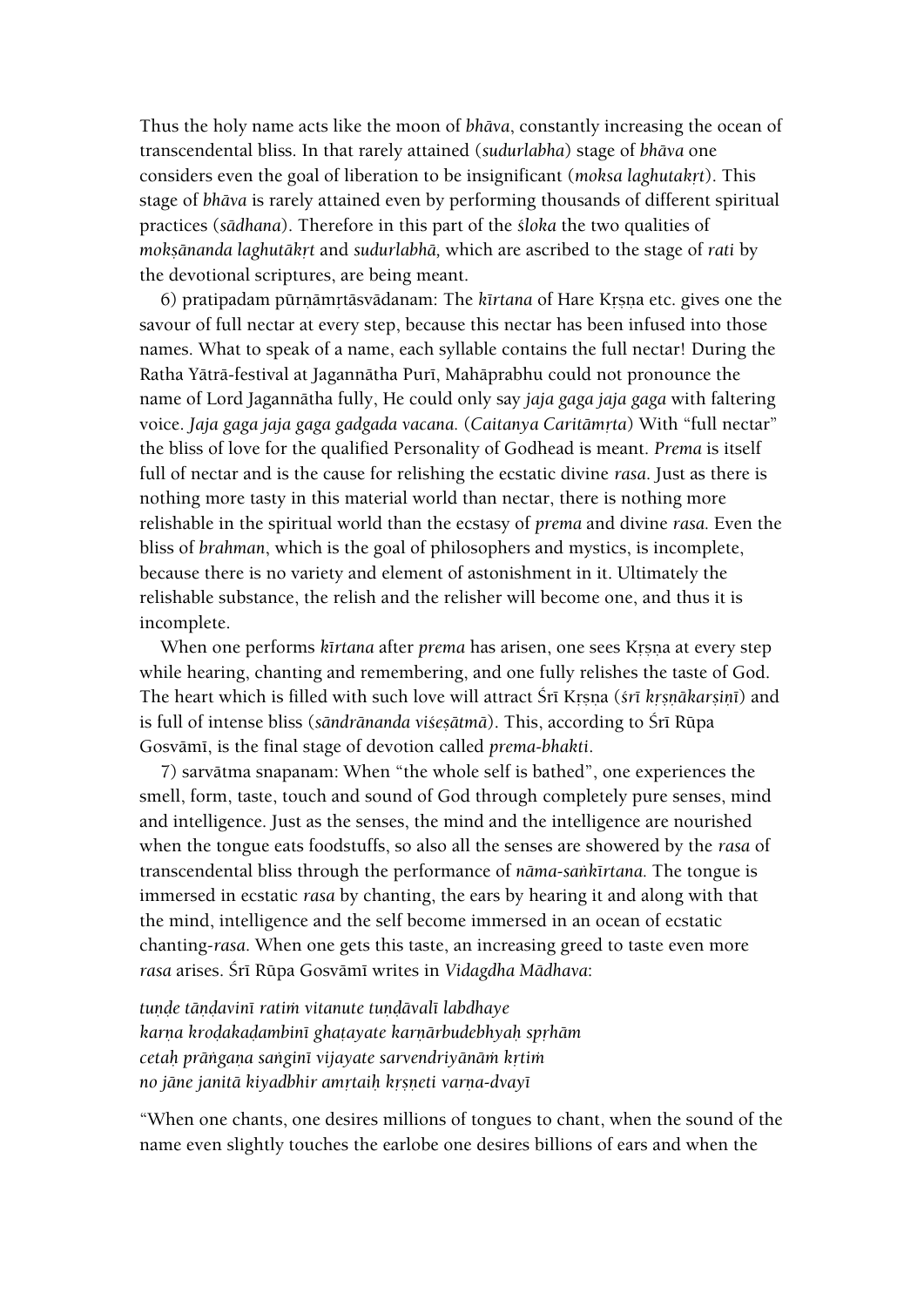holy name dances in the courtyard of the heart, all the senses become inert. O! I don't know how much nectar these two syllables *kr* and *sna* contain!"

*ki kohobo nämera mädhuré kemon amiyä diyä, ke jäni gaòilo ihä kåñëa ei du'äkhara kori*

"How can I describe the sweetness of the holy name? Who has made it, and with what kind of nectar, these two syllables *kr-sna?*" (Yadunandana Thākura)

Since time immemorial the living entity has been wandering around in the desert of repeated birth and death, burning in the scorching heat of the threefold material miseries. Only the nectarean flavour of the holy name of Krsna can immerse each atom of his mind, body, heart and senses in paramount transcendental bliss. Śrīla Sanātana Gosvāmī writes:

 *ekasminn indriye prädurbhütaà nämämåtaà rasaiù äplävayati sarväëéndriyäëi madhurair nijaiù (Båhad Bhägavatämåtam 2.3.162)*

"The nectar of the holy name is manifest only through the sense of speech, but it inundates all the senses in its own sweet flavour!"

In this way the *Śrī Krsna nāma-sankīrtana* is always supreme and victorious: *param vijayate śrī krsna sankīrtanam*. No matter how degraded or sinful a person may become, the holy name of Krsna will be most merciful upon such a fallen soul, bestow all kinds of auspiciousness upon him and bless him with the bliss of loving devotion. Mahāprabhu has summarised this first verse as follows to Śrī Svarūpa Dämodara and Rämänanda Räya:

*saìkértana hoite - päpa saàsära näçana citta çuddhi sarva bhakti sädhana udgama kåñëa premodgama, premämåta äsvädana kåñëa präpti, sevämåta samudre majjana*

"The *saìkértana* destroys all sins. It purifies the heart and causes all devotional practices to appear. It causes love of Krsna to appear and the devotee relishes the nectar of that love. The devotee then attains Krsna and will be immersed in an ocean of nectarean devotional service."

verse 2

*nämnäm äkäri bahudhä nija sarva çaktis taträrpitä niyamitaù smaraëe na kälaù etädåçé tava kåpä bhagavän mamäpi*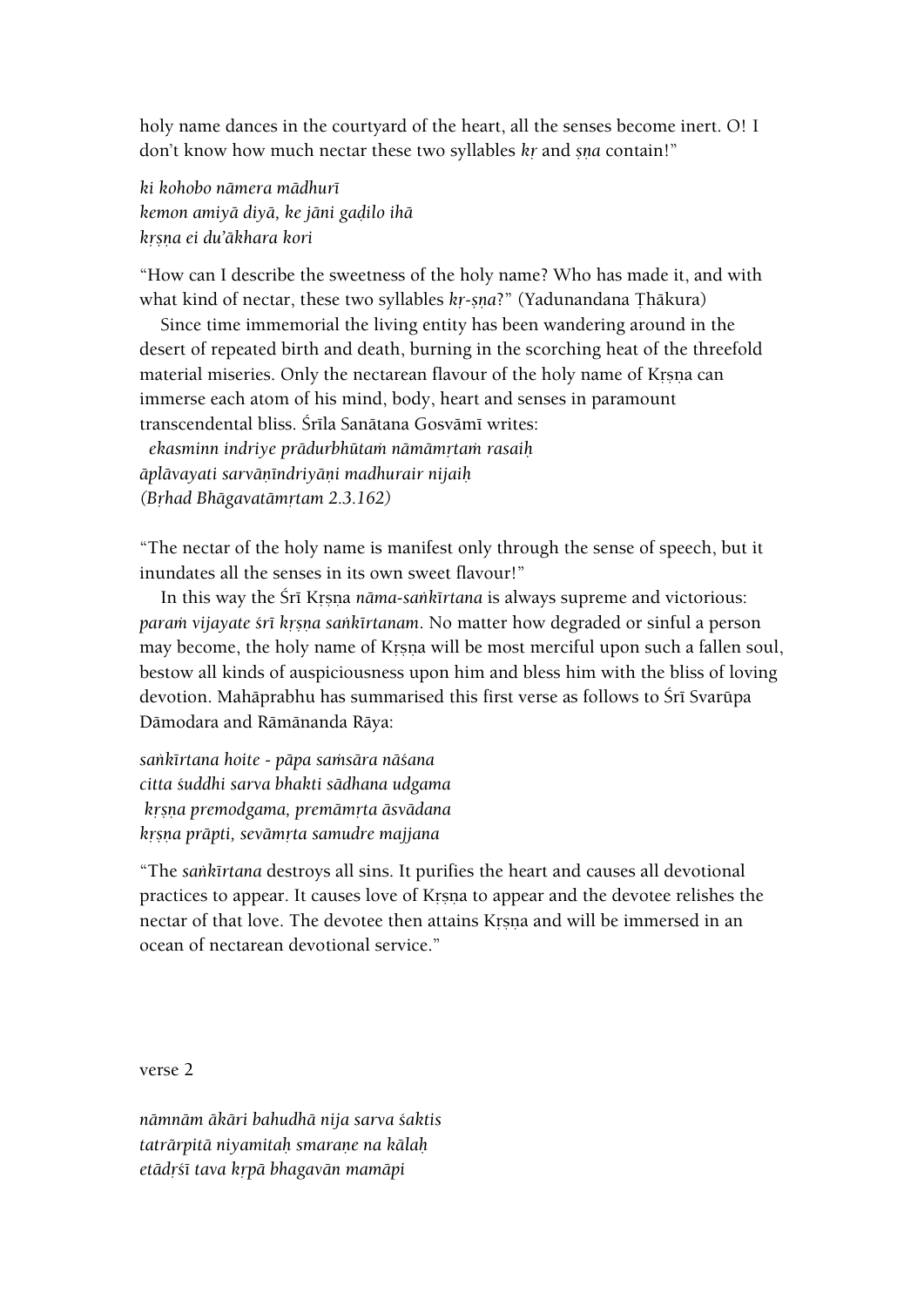#### *durdaivam édåçam ihäjani nänurägaù*

*nämnäm* - of the names; *äkäri -* revealed; *bahudhä* - many ways; *nija* - own; *sarva* all; *çaktiù* - power; *tatra* - there; *arpita* - invested; *niyamitaù* - regulations; *smaraëe* in remembrance; *na* - not; *kālah* - time; *etādrśī* - such; *tava* - Your; *krpā* - mercy; *bhagavān* - O Lord!; *mama* - mine; *api* - even; *durdaivam* - bad luck; *īdrśam* - such; *iha* - here; *ajani* - appears; *na* - not; *anurägaù* - attachment.

O Lord! You have given us many names of Yours to chant, investing them with all Your transcendental power, and there are no strict regulations as to when to chant or remember these names. Such is Your mercy, O Lord, but I am so unfortunate that I have no taste for this chanting.

Śrīman Mahāprabhu descended with all devotional mellows and indicated the supremacy of *näma-saìkértana* in His first verse. Remembering the sweetness of the name, the Lord, since devotion is by nature never satiating, thought: "How much mercy Krsna has placed in His names! But alas! I am deprived of relishing their mellows! I do not have taste for chanting these names!" The Lord's heart then became filled with humility and sorrow and He spoke this second verse, pretending to be a struggling practitioner, although He is the Supreme Absolute truth Himself. Śrīla Kavirāja Gosvāmī wrote:

## *uöhilo viñäda dainya paòe äpana çloka yära artha çuni sab yäya duùkha çoka*

"While humility and sorrow appeared in His heart, the Lord spoke this verse. But the sorrow and lamentations of anyone who hears it will go far away!"

This means that one will get love for the chanting of *hari- näma*, and the misery of material existence will vanish as a mere side-effect. Another meaning of *duhkhaçoka* is that the misery of and the lamentation over one's lack of taste for chanting will disappear. After all, this second verse describes both the great mercy of the Lord, as He has invested all His transcendental potencies in His holy name, as well as the fact that there is no love and taste for chanting this holy name. Therefore we have to hear the explanation of this verse with great attention.

According to their nature and backgrounds people have different tastes. *Bhinna rucir hi lokāḥ. Aneka lokera vāñchā aneka prakāra.* (*Caitanya Caritāmṛta*) Therefore it is not possible for everyone to have taste or greed for one single name of the Lord. It is natural for the practising devotee to have a particular taste for the name of his favorite, chosen deity (*iñöa-deva)*, therefore the all-merciful Lord descended in innumerable forms with innumerable names like Krsna, Rāma, Nrsimha, Vāmana etc. Apart from the main names, like Krsna and Rāma, the Lord also has many other names according to His birth, activities, attributes and pastimes. Some of His names that are related to His birth are for instance Yaçodä-nandana, Nanda Kumära, Däçarathi etc. The names that are related with His activities are for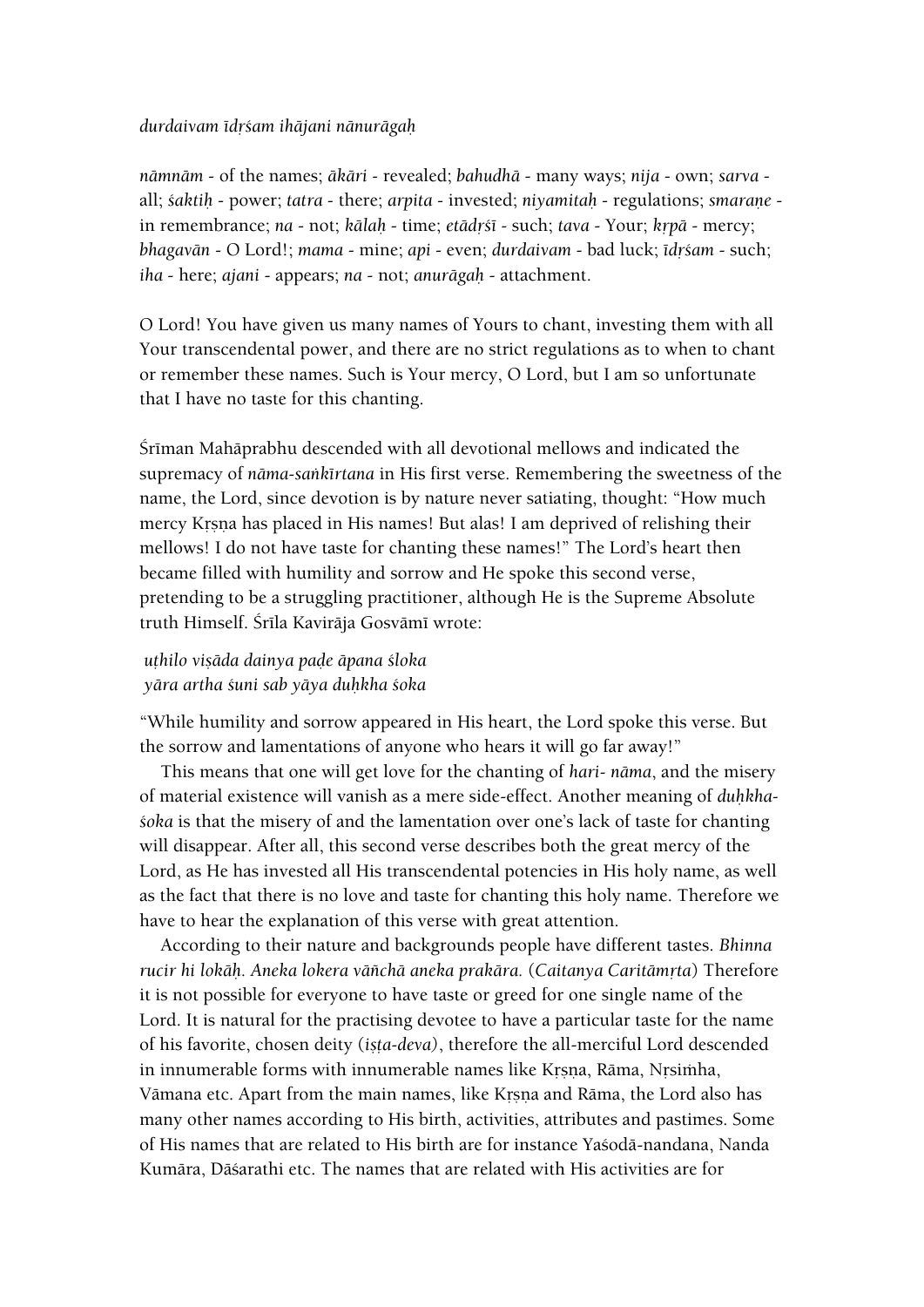instance Govardhana-dhārī (the lifter of Govardhana Hill), Pūtanā-moksana (the redeemer of Pūtanā), Kamsāri (the enemy of king Kamsa) and Rāvanāri (the enemy of Rāvana). The names that are related to His attributes are for instance Dayāmaya (the all-merciful One) and Bhakta Vatsala (He who is affectionate towards His devotees), and names that are related to His pastimes are Dämodara (He who was bound with a rope around the belly by His mother), Rāsa Vihārī (the enjoyer of the Räsa-dance) and so on. Everyone chants that name which he likes the most and thus purifies his heart and is blessed by attaining *prema*, love of God, and the service of the Lord's lotus feet. The greatness of such chanting of one's favorite name is clearly described in *Śrīmad Bhāgavata* (11.2.40):

*evaà vrataù sva priya näma kértyä jätänurago druta citta uccaiù hasaty atho roditi rauti gäyaty unmädavan nåtyati loka bähyaù*

"As the dedicated devotee thus sings the name of His beloved deity, his heart melts as his *anuräga* (sacred passion) appears and he loudly laughs, cries, sings and dances like a madman, not caring for the external world."

In his *Sārārtha Darśinī-commentary on this verse, Śrīla Viśvanātha Cakravartī* explains that *prema* is infused into the heart of the devotee while he chants the name of his beloved deity and he loses sight of this external world. Because he sees the enchanting transcendental pastimes of the Lord day and night he laughs and cries. During such transcendental revelations the devotee may see that Krsna enters some cowherd-woman's house to steal butter. When the old woman spots Him, she cries out: "Catch the butterthief! Catch Him!" and comes running out. When Krsna hears her screaming, He becomes afraid and goes off. Such a funny pastime makes the devotee laugh, but when he can not see Krsna anymore because He ran off, then he cries. When Krsna hears the crying of His beloved devotee then He reveals Himself again, and the devotee sings about His form and qualities and dances in great ecstasy.

In the *rāgānuga-bhajana* of the Gaudīya Vaisnavas, hearing, chanting and meditating on the pastimes of the beloved deity are also ascertained as the main limbs of *sādhana*. In his Brhad Bhāgavatāmrta Śrīmat Sanātana Gosvāmī glorifies the chanting of the glories of one's own beloved deity as the most internal limb of *bhajana:*

#### *taddhi tat tad vraja kréòä dhyäna gäna pradhänayä bhaktyä sampadyate preñöha näma saìkértanojjvalam*

"The best means to meditate on Krsna's Vraja-*līlā* is the splendid process of devotional *näma-saìkértana."*

The question is now that if any devotee can attain *prema* by chanting the holy name of his own favorite deity, then are all the names of the Lord equally glorious? In the scriptures it is seen that the holy name of the Lord is transcendental, as is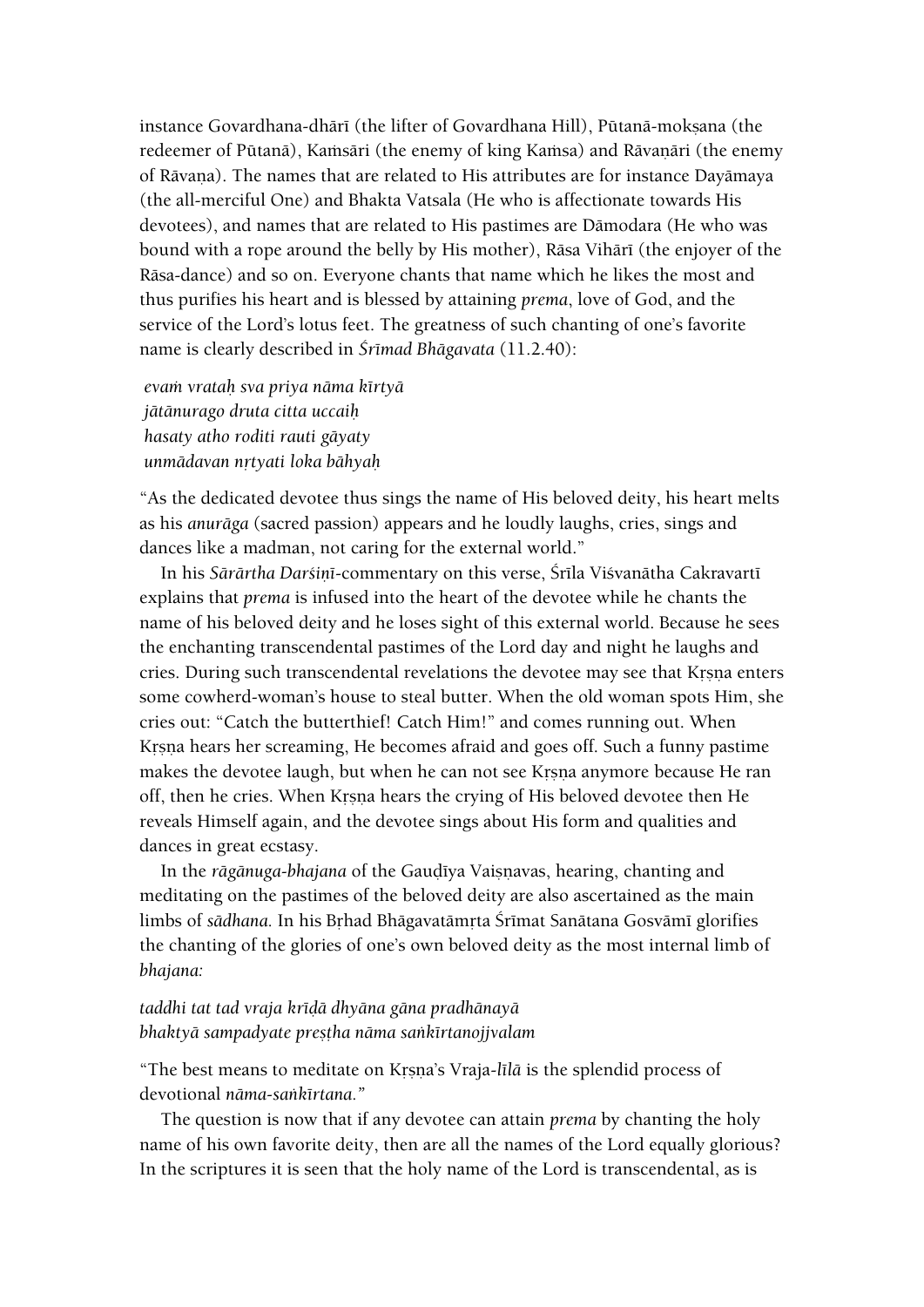the Lord Himself, and all these names are equal in value. Still, when one considers the different glorifications of the holy name, it is seen that the holy name of Krsna is the greatest of all.

If the holy name and the holy named are non-different **–** abhinnatvät-nämanāminoḥ – then can there be any doubt that the holy name of Kṛṣṇa, who is the original personality of Godhead is also the original holy name? Śrī Krsna personally told Arjuna: *nāmnām mukhyatamam nāma krsnākhyam me parantapa* – "O Arjuna! My name Krsna is the foremost of all the holy names of God!" In the scriptures it is seen that the holy name of Lord Nrsimhadeva is superior to the names of Lord Visnu's descensions such as Kūrma and Matsya, and that the holy name of Śrī Rāmacandra is again superior to that of Lord Nrsimhadeva. On the basis of the nondifference between the Lord and His holy name, the Padma Purāna declares the holy name of Lord Rämacandra to be greater than the different other names of Visnu. In the Padma Purāņa Lord Mahādeva (Śiva) tells Bhagavatī Durgā that the holy name of Visnu is superior to the names of all the demigods, but that the holy name of Rāma is superior even to the 1000 names of Visnu. *Rāmo rāmeti* rāmeti rame rāme manorame. Sahasra nāmābhis tulyam rāma nāma varānane. Again in the Brahmända Puräna it is said: *sahasra nämnäm punyänäm trir ävrttya tu yat phalam; eka vrttyā tu krsnasya nāmaikam tat prayacchati –* "The pious merit that is attained by reciting the thousand names of Visnu is given by one single recitation of the holy name of Krsna." In Śrī Caitanya Caritāmrta it is said: *rāma nāma tāraka kore mukti-dāna, krsna nāma pāraka kore prema dāna –* "The holy name of Rāma is the saviour and bestows liberation, and the holy name of Krsna is 'the competent one' and bestows *prema*." Krsna's holy name stands supreme, as one great saint has said: *vrndāvana se vana nahi nandagāo se gāo*; vamšīvata se bata nahi, krsnanāma se nāma – "There's no forest like Vrndāvana, there's no village like Nandagrāma, there's no Banyan-tree like Vamstvata and there's no name like Krsna's name!" This Śrī Krsna-nāma is the source of all the names, hence it is said in the first verse: param vijayate *śrī krsņa sankīrtanam!* "Victorious is the supreme glorification of the holy name of Śrī Krsna!"

Śrīman Mahāprabhu says: nija sarva śaktis tatrārpitā – God has invested all His transcendental power in His names. It is not so that power was not there before and now it is. All that power has always been invested in it, because there is absolutely no difference between the name and then named. Śrīmat Jīva Gosvāmī says that the Lord descends in the form of the syllables of His name (*varnaavatāra*): *avatārāntaravat parameśvarasyaiva varna rūpenāvatāro'yam iti (Bhagavat Sandarbha, 48), and Caitanya Caritāmṛta states: kali kāle nāma rūpe kṛṣṇa avatāra –* "In the age of Kali, Krsna descends in the form of His holy name." So if the name is a direct descension of God, then it must be invested with eternal powers; there is no question of the power being placed in it at some point. Why, then, does Mahāprabhu speak here about *arpana*, investing the power? To make it clear that the name of God is far superior to the names of the conditioned souls.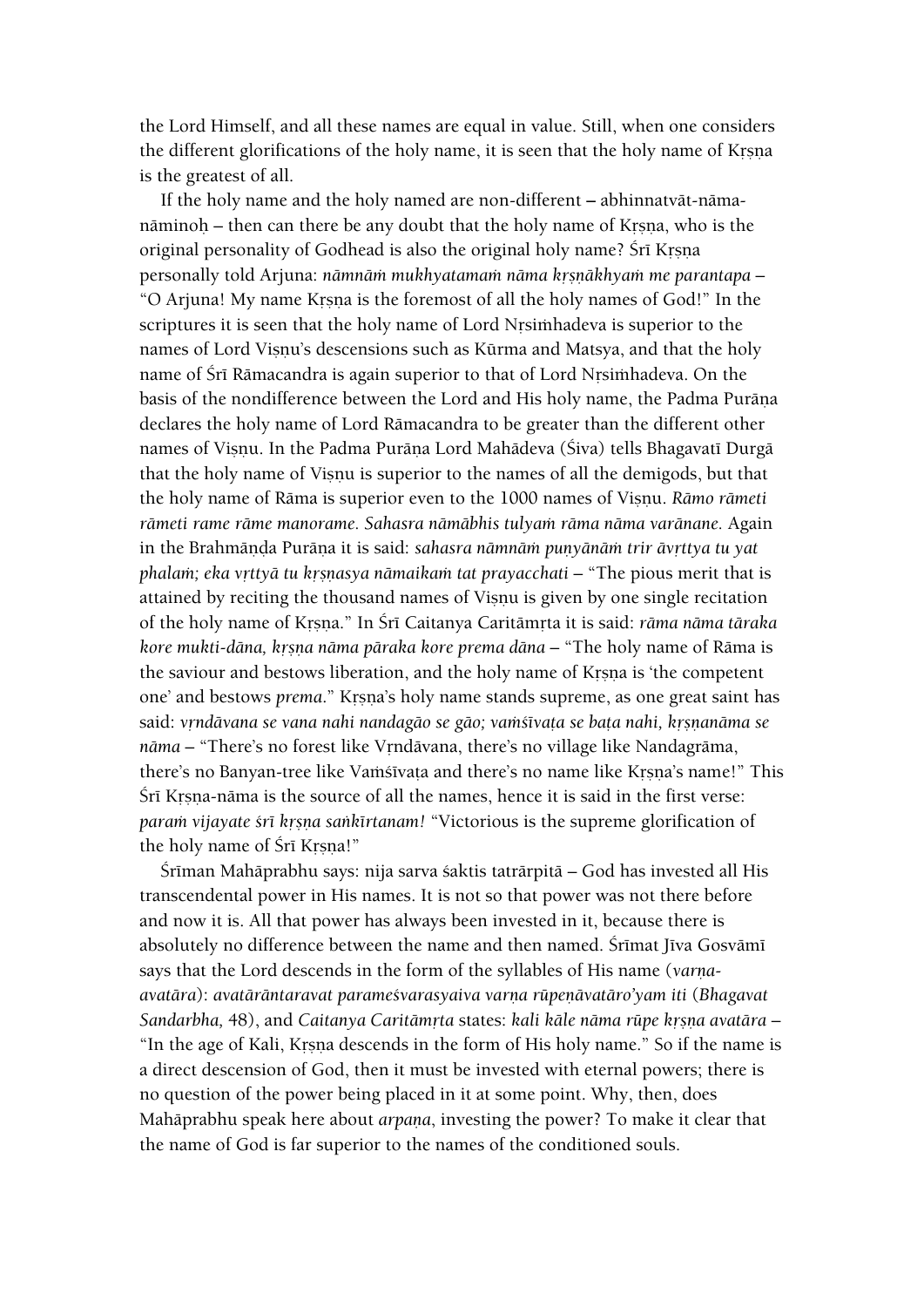Śrī Jīva has written: *manogrāhyasya vastuno vyavahārārtham kenāpi sanketitah çabdo nämeti* (*Bhagavat Sandarbha,* 46) – "A name is something with which we indicate or want to call some object that is mentally conceivable." For instance, when we say "water" we indicate some substance with which we can quench our thirst. But as long as we don't drink the water, we cannot quench our thirst by simply muttering the word "water, water". There is no object or person in this material world whose name has the attributes of the named, the name is simply an indication of the named. But if anyone thinks that this also counts for God's holy name, then Mahäprabhu says: *nija sarva çaktis taträrpita*. The Lord has eternally placed all of His potencies in His name. If water had the same power, then one would be able to quench one's thirst by chanting "water, water!". In this world everyone wants to show his own greatness, but nobody and no object has such power as God's holy name. The Lord has all inconceivable potencies, so He has eternally invested all of His energies in His name. His names are not just sounds indicating something different. Because the Lord is non-different from His name, the name is fully invested with His prowess, His sweetness, His love for His devotees, His compassion and all of His other blessed attributes.

The question is: "It is said that the Lord has invested all His transcendental potencies in His holy name. Is there no disparity at all, then, between the Lord and His name?" Śrīmat Rūpa Gosvāmī wrote in his *Nāmāṣṭakam*:

*väcyaà väcakam ity udeti bhavato näma-svaräpa-dvayaà pürvasmät param eva hanta karuëaà taträpi jänémahe yas tasmin vihitäparädha nivahaù präëé samantäd bhaved äsyenedam upäsya so'pi hi sadänandämbudhau majjati* 

"O holy name! We know that you have appeared as the transcendental form of Krsna (*vācya*) and as His holy name (*vācaka*), but of the two the holy name is more merciful, for if one offends the Lord one can be delivered from the reaction by loudly calling out His name and thus always be immersed in an ocean of transcendental bliss!" Thus it is shown that the holy name is more merciful than the Lord Himself.

To show the prowess of the Lord's holy name, the following story is told: Once upon a time the 330 million demigods were quarreling about who was to be worshipped first. Lord Brahmä ordered all the demigods that he or she who could first come to him after having circumambulated the entire universe, was the first one to be worshipped. Hearing this, all the demigods mounted their vehicles. The body of Ganesa is fat and heavy and his vehicle is a mere mouse, so he went along with a morose mind, knowing for sure that he would be the last one to arrive. Luckily he met Nārada Muni, who told him: "O Thākura! Were are you going so quickly today?" Ganeśa said: "Devarsi! Didn't you hear? Today Brahmā said that the first one who would come to him after circumambulating the universe would be the first one to be worshipped! My body is fat and my vehicle is a mere mouse! I will be the last one to arrive!" Devarși Nārada said: "Gaņeśa Țhākura! Do you want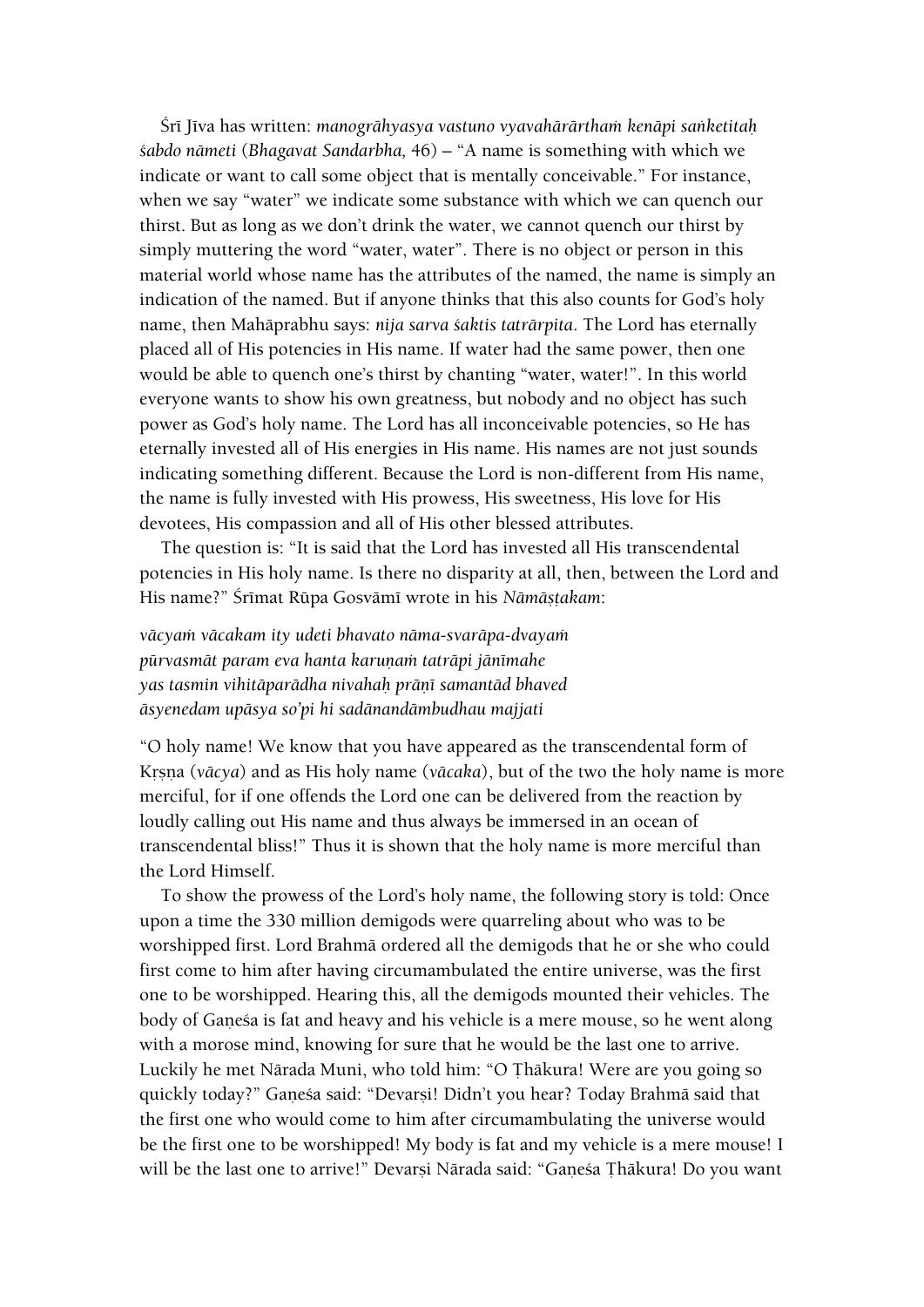to be worshipped first?" Ganesa said: "Devarsi! Tell me, who does not want that?" Nārada said: "Then come with me!", and took Ganeśa along to Lord Brahmā. He said: "Go before Lord Brahmā, write the name 'Krsna' down there and circumambulate these syllables seven times. I will do the rest!" Ganesajī did what Närada told him to. One by one the demigods were arriving and Brahmä was going to announce to them who was going to be worshipped first. Meanwhile, Närada came before Lord Brahmä and said: "O Father! You are personally speaking the Vedas, and you know all the scriptures! You know, therefore, that there is no difference between God and His name, and that all of Krsna's prowess is present in His name as well! In front of you, Ganesa has circumambulated the holy name of Krsna seven times! Just as the particles of dust are coming in through the open window, so also are innumerable universes emanating from each of the Lord's skinpores! The other demigods have circumambulated the universe once now, but he (Ganesa) has circumambulated all the innumerable universes seven times before everybody else!" Thus Brahmā accepted that Ganeśa was the first demigod to be worshipped. All the Lord's prowess is so easily and naturally invested in His holy name that any unqualified person can take it.

In the first verse it was already revealed that the Lord's power of sweetness is revealed through His holy name. The *Skanda Puräëa* states: *madhura madhuram etan mangala mangalānām sakala nigama vallī sat phalam cit svarūpam* – "The name of Krsna is sweeter than sweet and more auspicious than auspicious. It is the transcendental fruit falling from the vines of the Vedas." Śrī Jīva Gosvāmī writes: *ekam eva saccid änanda rasādi rūpam tattvam dvidhāvirbhūtam* – "Although Krsna is One, He appears in two delicious transcendental ways: His form and His name." Śrīmatī Rādhārānī, in *pūrva rāga-condition* (when She falls in love with Krsna) relishes the sweetness of Krsna's name as much as the sweetness of His form and the sweetness of His flute-playing. She tells Her girlfriends:

*sajani! maraëa mäniye bahu bhägi, kulavaté tina purukhe bhelo äratijévana kie sukha lägi*

"O friends! I would be very fortunate if I could die! What happiness can there be for a housewife when She loves three different other men?"

*pahile çunalu ham 'çyäma dui äìkhara toikhoni mana curi kelo nä jänie ko aiche muralé äläpai camakai çruti hari nelo*

"First I heard the two syllable 'Çyä-ma' and they stole My mind. I don't know who plays that flute! Its sound astonishes Me and steals My ears!"

*na jänie ko aiche paöe daraçäyali nava jaladhara jini käìti*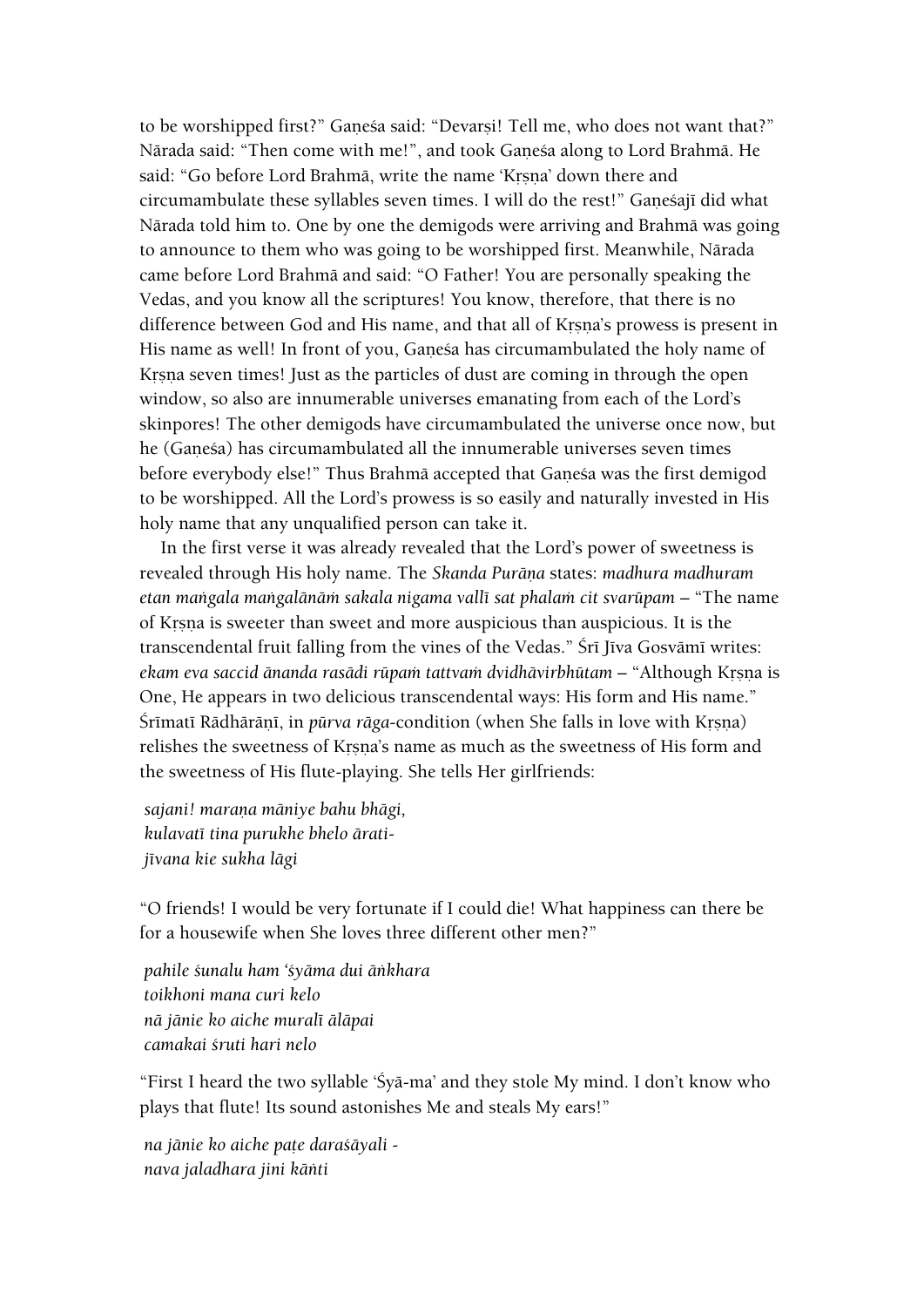*cakita hoiyä ham yähä yähä dhävai tähä tähä rodhaye mäti*

"I don't know whose picture they have shown Me! His lustre shines like a fresh monsooncloud! I am astonished, but wherever I run that picture blocks My way!"

*govinda däsa kohe çuno sundari, atae koroho viçoyäsa yäkara näma muralé-rava täkara, paöe bhelo so parakäça*

Govinda Däsa says: "Listen, O beautiful girl! Believe me! He whose name and flutesong You have heard and whose picture astonished You, has appeared!"

The holy name reveals its power to purify the sinners. When the great sinner Ajämila died, he saw the messengers of death coming to arrest him and he cried out to his son in great fear: "Nārāyaṇa! Come!" He did not cry out to God, but to his son Nārāyana. The Lord, who sits in everyone's heart as the witness, surely knew that he was calling his son, but still, because the syllables of the name were the same, He sent His messengers, the Visnudūtas, and saved the great sinner Ajämila from the ropes of the messengers of death. In this way, no other form of God clearly saves the sinners as His name-form. The holy name did not only redeem him from bondage, it even sent the Visnudūtas, telling them: "Don't bring Ajāmila to Vaikuņtha yet! After he has heard the glorification of the holy name, he will chant that name with love. He will, then, quickly attain *prema*, and then you may take him to Vaikuntha, because without *prema* My service is unattainable!" Blessed is the mercy of the holy name, the redeemer of the fallen!

Similarly, the holy name also shows how merciful it is to the devotees. King Bharata had to take birth as a deer after meditating on a deer while leaving his body, but by the grace of the holy name he remembered his previous birth and he was overcome by repentance. He decided to not mix with any other deer, and when he gave up his deer-body the merciful holy name automatically came to his tongue. Normally the holy name can only come to a human tongue, not to an animal's tongue, but this time the holy name mercifully revealed itself. Bharata gave up his deer-body and took birth as a *brāhmana-saint*. All this is written in *Çrémad Bhägavata*.

Śrīman Mahāprabhu said: niyamitā smaraņe na kālaḥ – "O Lord! You have not set any strict rules about when to hear, chant, or remember Your holy name. Any person can, at any time and in any circumstance, sing Your name!" In his *Hari Bhakti Viläsa*, Çréla Sanätana Gosvämé quotes verses from the *Viñëu Dharmottara*  and the *Skanda Purāņa* to prove that there are no hard and fast rules as to when and where to chant the holy name:

*na deça niyamas tasmin na käla niyamas tathä nocchiñöädau niñedho'sti çré harer nämni lubdhaka na deça kälävasthäsu çuddhyädikam apekñate*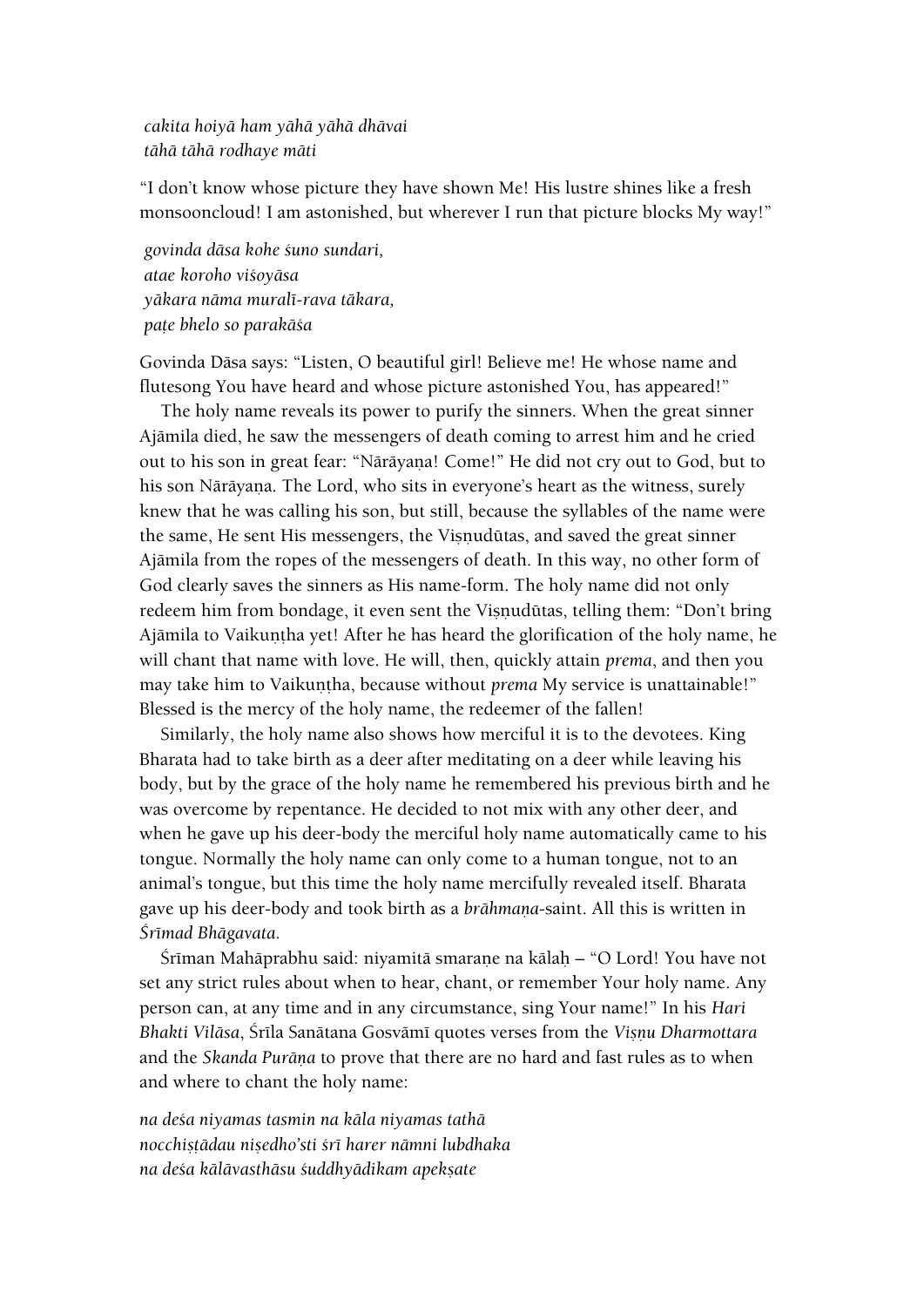#### *kintu svatantram evaitan näma kämita kämadam*

"There are no fast rules as to when and where the name is to be chanted. It can be chanted in any contaminated place by any contaminated person. There is no restriction in time, place, circumstance or purity. In all circumstances the holy name fulfills all desires!"

It is also said:

# svapan bhuñjan vrajams tiṣṭhannutiṣṭhamś ca vadams tathā *ye vadanti harer näma tebhyo nityaà namo namaù*

"I offer my obeisances again and again to those who chant the holy name, even while speaking, eating, sleeping, walking and rising up."

The revealed scriptures and the saints have set rules for such devotional items as *mantra-japa* (meditating on one's initiation-*mantra*), *sevä* (deity-worship) etc. One must take a bath and put on clean clothes for that for instance, but the chanting of the holy name is not dependent on such considerations of purity and impurity.

Śrīman Mahāprabhu said: etādrsī tava kṛpā bhagavān mamāpi durdaivam īdṛśām ihäjani nänurägaù – "O Lord! Your holy name is so extraordinarily merciful, but my misfortune is so great that I have no attachment for it!" The scriptures and the saints say that only offenses committed to the holy name can dim its greatness. There is no greater misfortune in the world for a practising devotee than this!

*eka kåñëa näme kore sarva päpa näça premera käraëa bhakti korena prakäça premera udaye hoy premera vikära sveda kampa pulakädi gadgadäçru dhära anäyäse bhava kñaya kåñëera sevana eka kåñëa nämera phale päi eto dhana heno kåñëa näma yadi loy bahubära tabu yadi prema nahe, nahe açrudhära tabe jäni aparädha tähäte pracura kåñëa näma béja tähe na hoy aìkura (Caitanya Caritämåta, Ädi-lélä, chapter 8)*

"One utterance of Krsna's name destroys all sins and causes devotion and love of God to appear. When *prema* arises, the devotee shows all its symptoms, such as sweating, shivering, horripilating, a faltering voice and crying streams of tears. Liberation from the material world, which is attained by serving Krsna, is easily attained by simply once uttering the name of Krsna. When you chant this name of Krsna many times, but still you don't feel love and there are no tears of love streaming from your eyes, then I know that there must be many offenses committed, so that the seed of Krsna's name cannot sprout."

One may ask here: If the glories of the holy name are so unhindered, then why is there still consideration of offenses? If offenses dim the greatness of the name,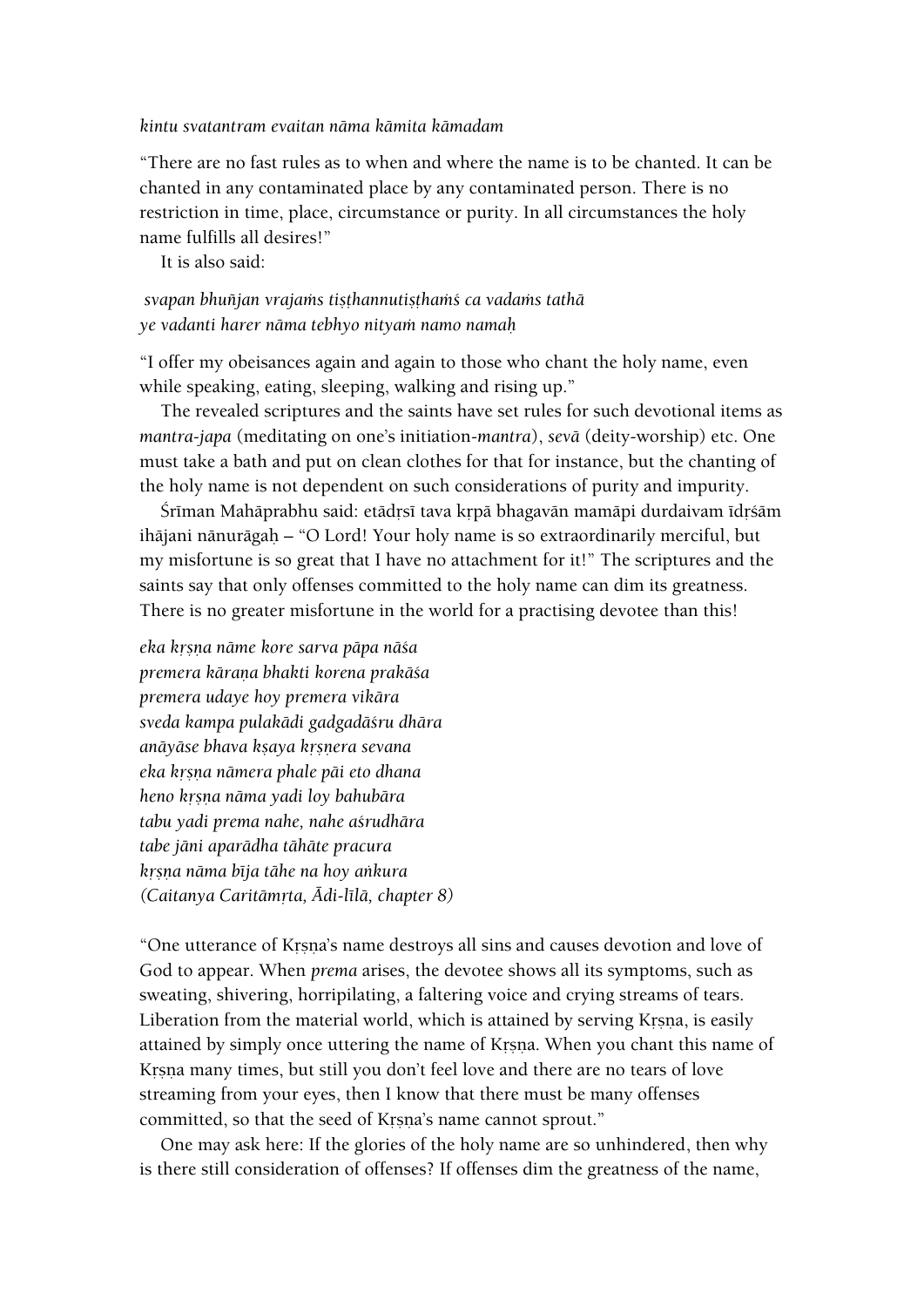then how can the holy name be called unrestricted? The answer is that mist cannot cover the sun, it can only cover the sun from our eyes. Because mist may cover the sun, the sunrays cannot fall on us. Similarly, nothing can actually cover the selfmanifest greatness of the holy name, but offenses cover our hearts in such a way that its powers cannot fall into our hearts. But when the mist dissolves, the sunrays can fall on us unhindered. Similarly, when offenses disappear, the strength of the holy name is freely experienced in the heart. It is just like a king, who is able at any time to make any poor man rich. But if the king is displeased with someone, and he does not want to give his wealth to him, it does not mean that he is not able to give that wealth! In the same way, the holy name is able to give *prema* to the offensive chanter, but he will not give it because he simply does not want to give it. That is why the practising devotee should chant the holy name without committing offenses. Even if one chants for a long time, *prema* will not come in the heart as long as one commits offenses. That is why the devotional scriptures are always warning the practising devotees to beware of offenses.

When we investigate the root cause of offenses, then we can see that it is an envious mood that stops love from entering our hearts. This envy finds its cause in false egotism, and as a result a low person may consider himself to be the greatest, the ignorant may think themselves to be very learned, and one is unable to see one's own fault and another person's qualities. Thus one praises oneself and criticises others. In this way offensive persons are envious of another person's success and cannot tolerate the greatness of another Vaisnava, although he can clearly recognise that greatness. They may even consider the guru, who is the very form of God's great mercy (*kārunya ghana vigraha*) to be an ordinary human being and they cannot have faith in the glorification of the holy name, even if they have clearly heard it. False words, violent behaviour and sinful acts like theft and so will create great offenses in the heart of such an envious and deceitful person. In the Padma Purāna ten offenses to the holy name are written down and we will briefly describe them below:

1) sädhu nindä (blaspheming the saint): Blaspheming the saint is a grave offense, and is called *mahad aparädha*. A *sädhu* is a devotee of God through whose preaching the holy name has become world famous. How can the holy name tolerate blasphemy of such a person? Many people think that there is no harm in discussing the fault of some devotee who is engaged in some wicked activities, because that criticism is true and justified, but Śrīpada Śrīdhara Svāmī writes in his commentary on *Śrīmad Bhāgavata*: *nindanam dosa kīrtanam* – "There is no question whether the devotee who is under discussion is at fault or not, speaking bad about such a person is called blasphemy." It is natural that we wonder: "Who are these devotees, offending whom we commit an offense to the holy name?" In his book *Mādhurya Kādambinī*, Šrīla Višvanātha Cakravartī gives the answer: "It is not proper to think that only those devotees who are merciful, nonviolent, tolerant etc. are to be considered saints, and that those who are not endowed with such qualities are not saints, and that one can thus blaspheme them without committing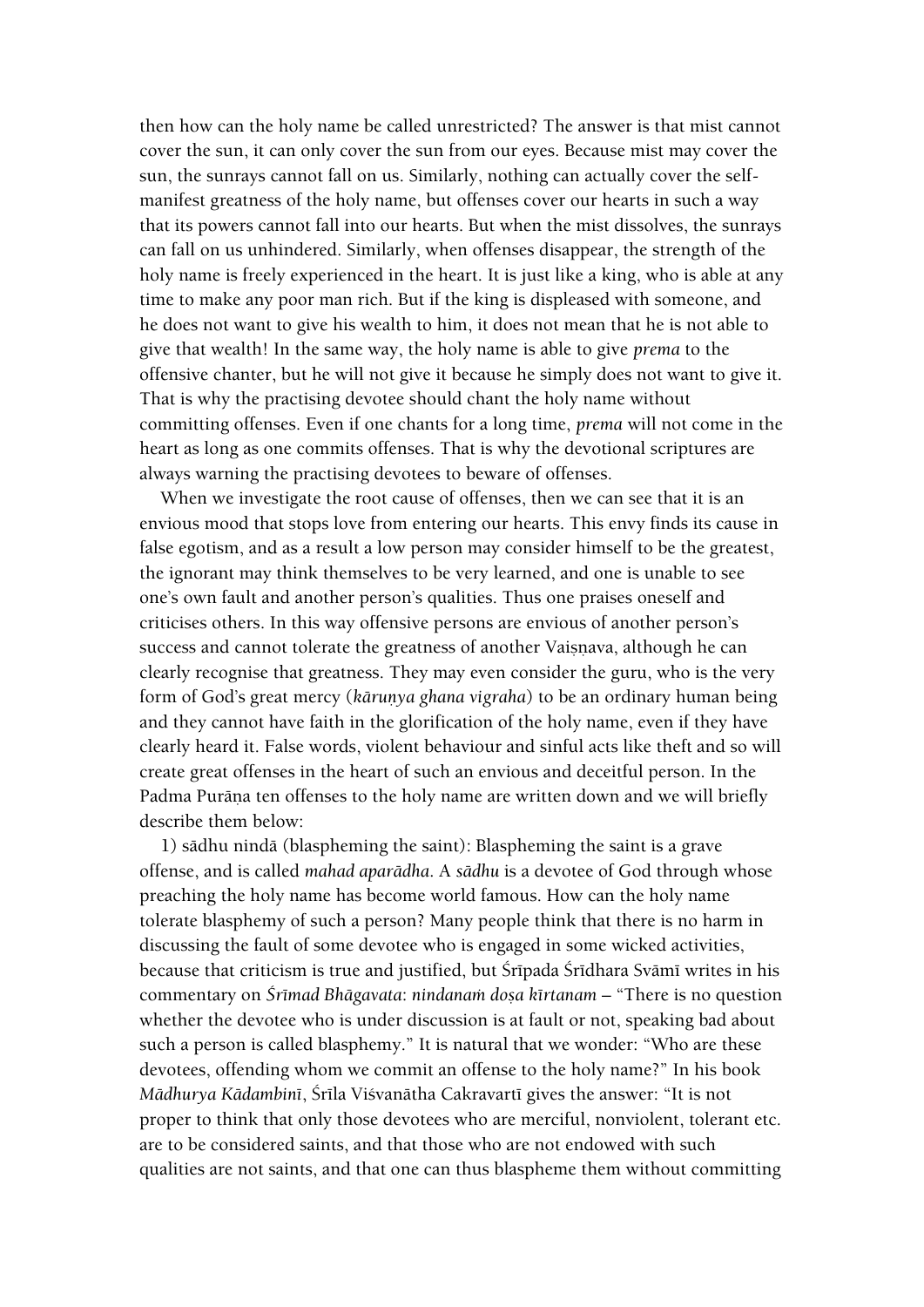an offense to the holy name. Actually, anyone who worships God, be he deceitful, ill-behaved, hypocritical and unclean, is a saint, and to blaspheme or criticise such a person is an offense to the holy name. Śrī Krsna Himself says in Bhagavad Gītā (9.30):

#### *api cet suduräcäro bhajate mäm ananya bhäk sädhur eva sa mantavyaù samyag vyavasito hi saù*

"Even if one commits the most abominable activities, he is to be considered a saint when he exclusively worships Me, for he is on the right path." Those who have fixed the thought in their mind, "I will be blessed by worshipping the Supreme Lord", and who do not worship demigods, but only the Supreme Lord, are saints, even if they misbehave, and to criticise even them is an offense to the holy name.

2) to think that śrī visnu and śrī śiva are independent truths: Those who think that the qualities and names and so of Sri Visnu are separate from those of Sri Siva are offenders to the holy name (*śrī viṣṇoh śivasya tad guṇa nāmādi sakala dhiyaḥ bhinnam paçyet sa khalu hari nämähitakaraù*). In other words, to become a bahvī*śvara vādī*, one who thinks that there are many Gods, that Lord Śiva has separate powers from Lord Visnu, and vice versa, is an offense to the holy name. The Vaisnavas think of Lord Śiva as the servant of Śrī Krsna and of Śrī Krsna as the Supreme Controller.

3) to disrespect the guru: To consider Śrī Guru to be an ordinary human being is an offense, for he is the Lord's *kārunya ghana vigraha*, the personification of His great mercy. Just as ice is the result of cooling off liquid water, so the Lord's mercy becomes substantial and descends to earth in the form of the *guru* to redeem the fallen souls. This is how the proper disciple looks at his *guru*. The disciple always thinks of the transcendental attributes of his *guru*, he never looks at the external or titular shortcomings in his divine form, for that would make him seem human and then the holy name will not be pleased with such a chanter.

4) to blaspheme the çruti-scriptures: The *çruti*-scriptures are super-human. It is said *vedayatéti vedaù*: The Vedas explain themselves. Vedic scriptures like *Çrémad Bhägavata* are also self-manifest. The *Puräëas* and history-books are full with clear explanations of the Vedas, so they are also on Vedic level. It is an offense to the holy name to blaspheme such scriptures. Those scriptures which preach *jïäna*  (intellectual spiritual realisation) and *karma* (work) are also most merciful, for they engage those people who are not ready yet for the path of devotion, being still too attached to *jïäna* and *karma*. These scriptures gradually bring such souls into the temple of devotion, so one certainly commits an offense to the holy name by blaspheming such scriptures.

5) to consider the glorification of the holy name to be exaggerated: This glorification is done by the revealed scriptures and self-realized souls and one should not think that their statements are exaggerated. As a matter of fact, their glorifications are only a drop of the shoreless ocean of the holy name's glories! Even the thousand-headed Lord Ananta can never find the end to its glories, so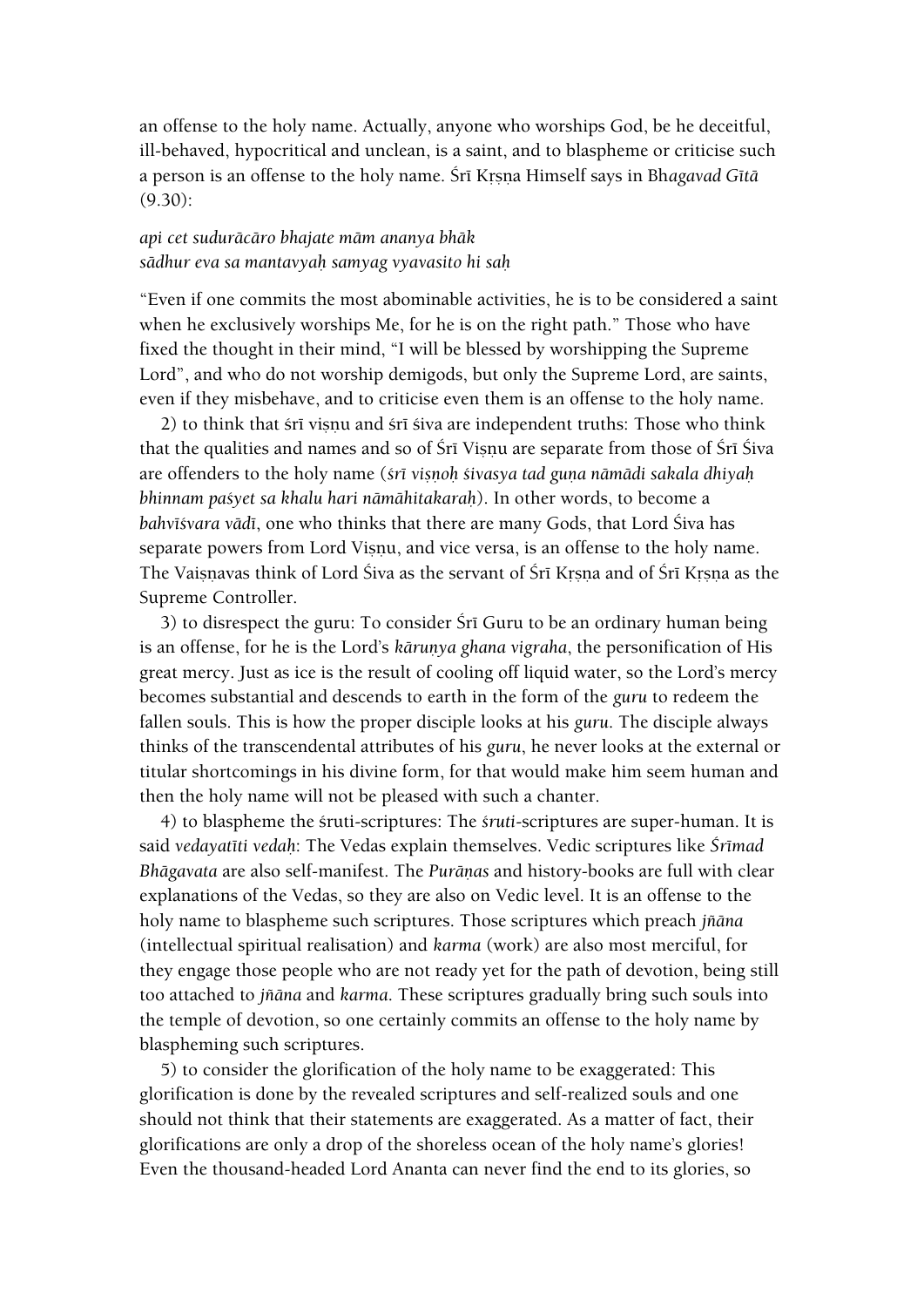one should never think: "Those glorifications are only made to create faith in the minds of the practising devotees." The holy name is self-manifest and self-perfect and is not dependent on any ritual or glorification. Therefore there is no question of any exaggeration in the glorification of the holy name.

6) to consider the glories of the holy name to be imaginary: To minimize the glorifications of the holy name in scriptures such as *Çrémad Bhägavata* is another great offense to Vaisnavism. It is not good to be an unbeliever or atheist, by arguing and counter-arguing, thinking: "I don't accept the existence of what I cannot understand." Our brains are never able to grasp the truth about transcendental matters, therefore it is not good to argue about them or to disbelieve them. When our intelligence becomes spiritualised beyond the three modes of the material psyche, then one will be able to grasp transcendental truth. In this material world we can experience the wonderful powers of *mantras,* herbs, stones and so on, and we can also not ascertain these powers simply by arguing about them. If we cannot even argue about material powers, what then to speak of spiritual powers? Therefore, one should not argue about spiritual things, as they are inconceivable to material brains:

# *acintyāh khalu ye bhāva na tams tarkena yojayet prakåtibhyaù paraà yac ca tad acintyasya lakñaëam*

7) to commit sinful activities on the strength of chanting the holy name – In the scriptures we can read that all sins are destroyed by chanting the holy name. Even the greatest sins are burned by the holy name as a heap of cotton is burned to ashes by fire. But if one willingly sins, thinking that these sins will be destroyed on the strength of the holy name, one commits a terrible offense to the holy name. It is only the greatest rascal who would commit disgusting sins on the strength of that holy name, which can easily give us the greatest blessings of human life, love of God and ecstatic devotional service. The reactions to sins committed in that consciousness will count millions of times heavier than normal. Even many rituals of atonement or a long term punishment by Yamaräja, the god of death and punishment after death, cannot purify one from such sins.

8) to consider the holy name to be equal to other auspicious activities – It is a terrible offense to the holy name to consider it to be equal to pious acts such as *dharma* (following religious principles), *vrata* (keeping vows), *tyäga* (renunciation) *homa* (fire sacrifices) and so on. Thus one tries to limit the glories of the holy name and this is counted as an offense.

9) to advise a faithless person to chant the holy name – It is an offense to instruct an unwilling person, for that person will react in a disrespectful way and that is an offense on the part of the preacher.

10) not to love the holy name, even after hearing its glorification – A practising devotee who gives no attention to the holy name, who is intoxicated by senseenjoyment and is filled with bodily feelings of "I" and "mine", is an offender to the holy name.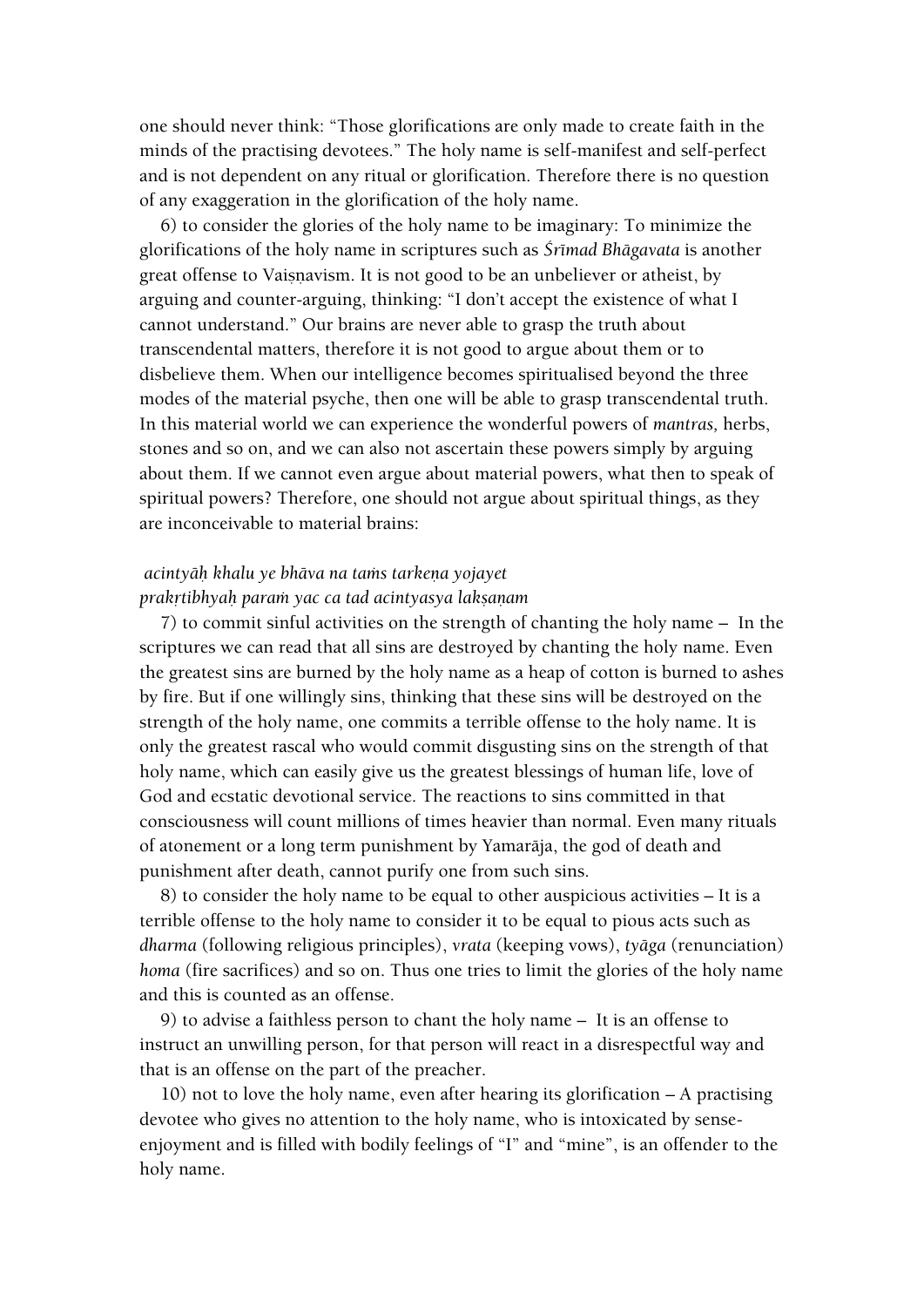The primary result of the chanting of the holy name is love for the Lord's lotus feet. Destruction of sinful reactions and liberation from material existence are secondary results. The only reservation is offense. If one avoids the aforementioned offenses one can become freed from the "bad luck" of having no taste and be blessed with *prema*, love of God. In this connection the *Padma Purāna* says:

# *nämäparädha yuktänäà nämäny eva haranty agham aviçränta prayuktäni täny evärtha karäëi hi*

"One who untiringly chants the holy name can become freed from all the offenses to the chanting."

When one has consciously offended a great soul, one can be forgiven by falling at his feet and begging forgiveness. But the results of the offense will not leave the person who thinks: "Why should I apologise personally? Let me just constantly chant to become free from my offenses!" Then that offense to the saint will not be forgiven by the Lord. Rather, the offense will weigh even heavier on the offender! Also, when one commits *sevä-aparädha* unknowingly, these offenses can be eradicated by chanting *näma-saìkértana.* But when one purposefully commits such offenses, thinking they will be forgiven by chanting the holy name, that is another terrible offense to the holy name. Other than that, all offenses, committed knowingly or unknowingly, are forgiven if one constantly chants *näma-saìkértana*  with repentance.

One should chant *harinäma* with love and repentance, having firm faith that "If I take shelter of Bhakti-devī, my offenses will certainly cease and as a result of my sankīrtana I will surely attain devotion!" Faith is absolutely required if one wants to give up committing offenses, and that faith can be attained by those in whose heart repentance and eagerness arises. How can a person become freed from offenses if he is not repenting from the beginning? For the sake of destroying offenses one repents, and if the offenses do not cease, then one anxiously takes shelter of the holy name. Certainly the holy name will become pleased with such a chanter and bless him with the treasure of *prema*.

Śrīman Mahāprabhu teaches all the practising devotees of the world how to chant the holy name with attachment by pretending that He Himself has no attachment to it, although He is love of the holy name personified. The chanting of the practising devotee should be full of such attachment. The holy name contains the full savour of Śrī Krsņa's form, qualities and sweetness, but an offender cannot experience any of it, therefore he can also not chant with eagerness and attachment. The name is coming out of his mouth mechanically while his contaminated mind freely wanders through the forest of the sense-objects. So, while he has a beadbag in his hand and he is chanting his prescribed number of rounds, he speaks on different local and foreign subjects, about sense-objects, and even about other devotees' faults and shortcomings. Actually "bhaktipathe podoye *vigati",* "a disaster happens on the path of devotion". If *sugati* (auspiciousness) is not there, there will be *vigati* (calamity) and *durdaiva* (bad luck). But a person who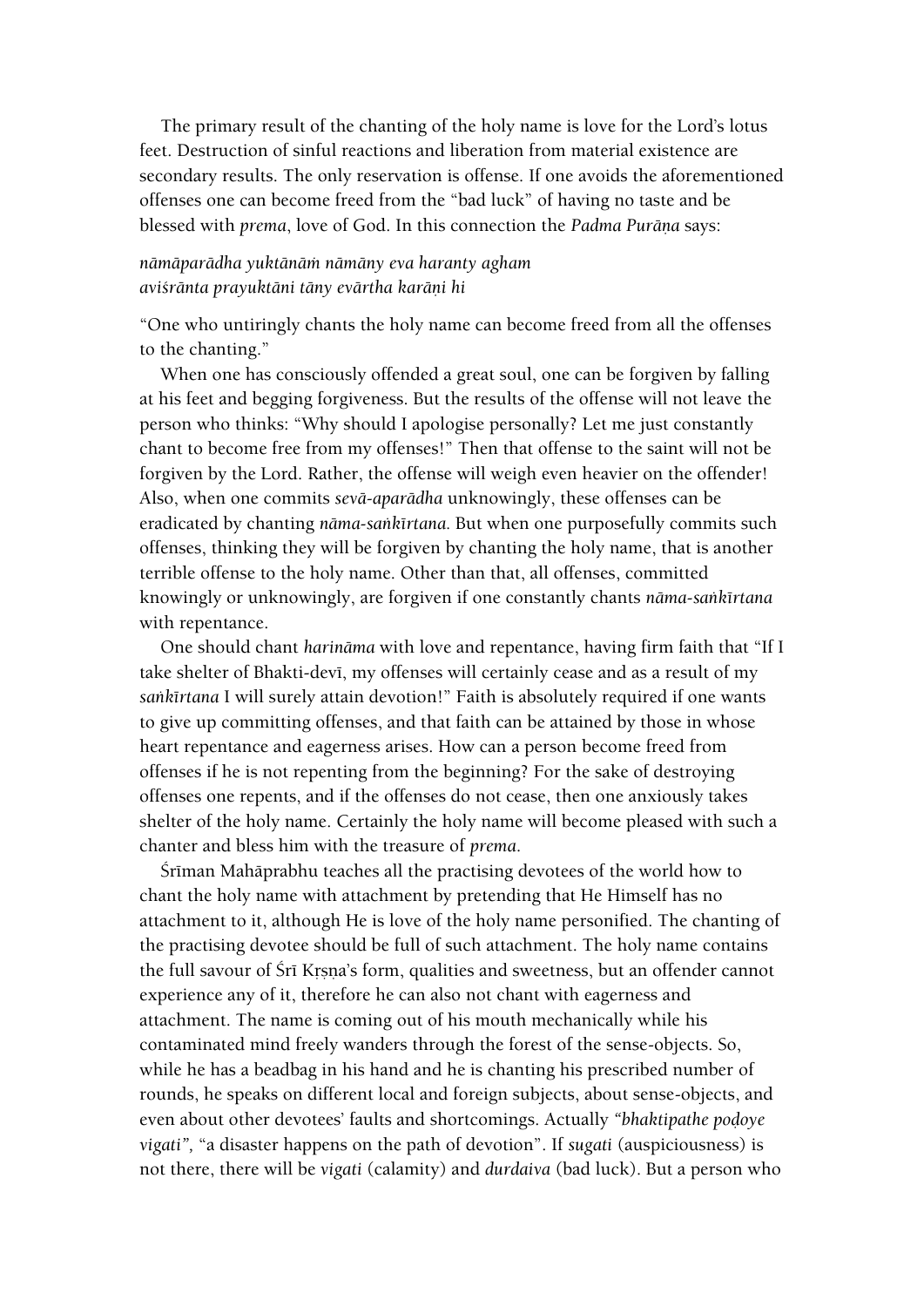offenselessly chants the holy name in the company of saints, aiming at the savour of the nectar of the holy name, will easily be blessed with loving attachment to the life of *bhajana*. Śrīman Mahāprabhu personally gave the following summary of this verse:

*aneka lokera väïchä aneka prakära kåpäte korilo aneka nämera pracära. khäite çuite yathä tathä näma loy deça käla niyama nahi, sarva siddhi hoy sarva çakti näme dilä koriyä vibhäga ämära durdaiva näme nähi anuräga*

"Many people have many different desires and You are so kind that You have revealed many different names. One can chant the holy name while eating or while lying down, there is no restriction in time and place. It always grants perfection. You have invested all Your powers in Your holy names, but I am so unfortunate that I have no attachment to them."

verse 3

*trnād api sunīcena taror iva sahisnunā amäninä mänadena kértanéyaù sadä hariù*

*tåëäd* - than a blade of grass; *api* - even; *sunécena* - being low; *taroù* - as a tree; *iva* just as; *sahisnunā* - being tolerant; *amāninā* - not being proud; *mānadena* - by giving honour; *kértanéyaù* - to be chanted; *sadä* - always; *hariù* - Hari.

The holy name of Lord Hari should always be chanted in great humility. One should think oneself to be lower than a blade of grass, one should be as tolerant as a tree, one must offer all honour to others and one should never expect any honour for oneself.

Before revealing this third verse of the *Śikṣāṣṭakam*, Śrīman Mahāprabhu, the descension who purifies the age of quarrel (*kaliyuga pāvanāvatāra*), told Śrī Svarüpa Dämodara and Rämä-nanda Räya:

*ye rüpe loile näma prema upajäya tähära lakñaëa çuno svarüpa räma räya*

"O Svarüpa and Räma Räya! Listen to the means by which the holy name can awaken *prema*!"

The holy name of Lord Hari should always be chanted in great humility. One should think oneself to be lower than a blade of grass, one should be as tolerant as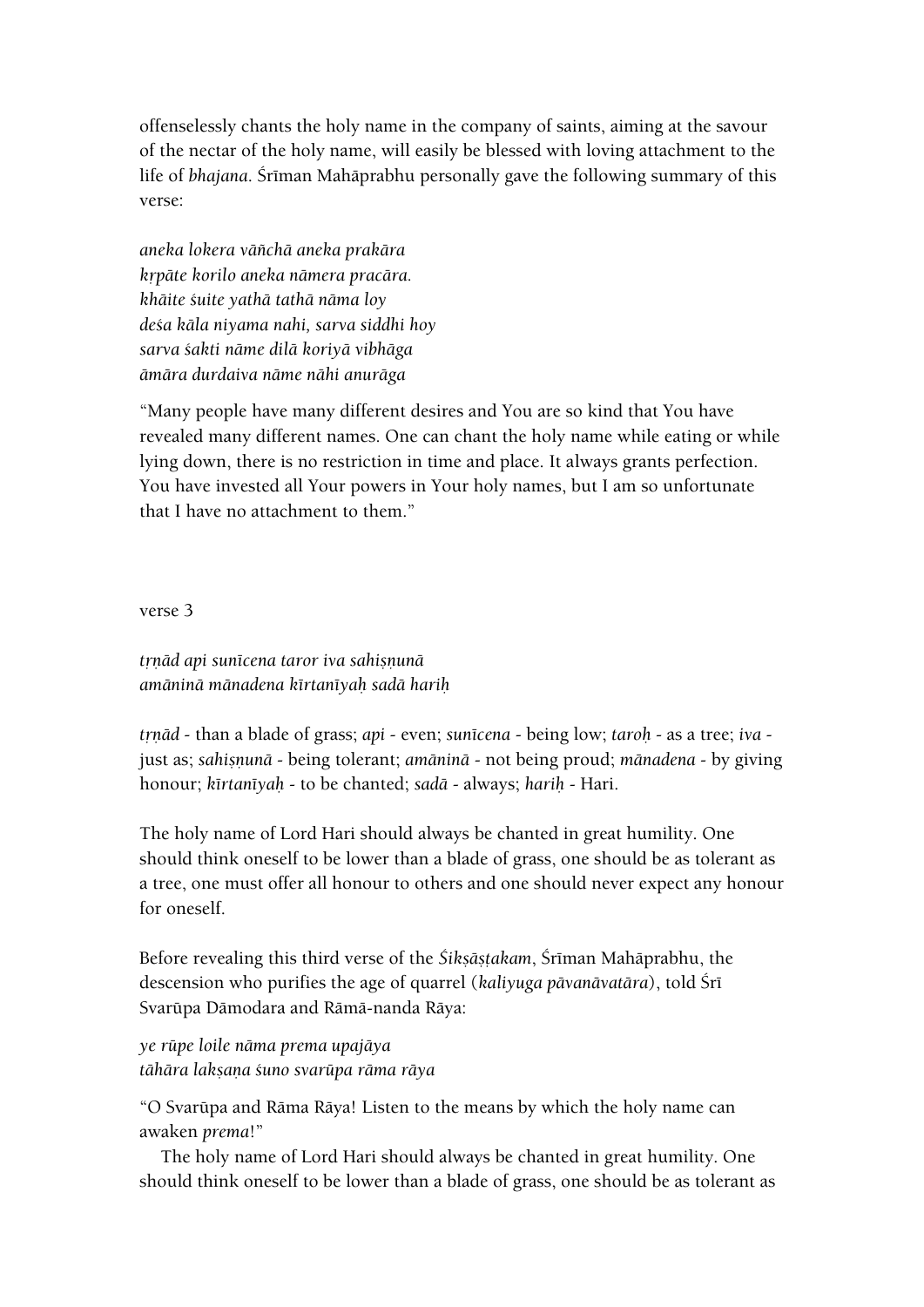a tree, one must offer all honour to others and one should never expect any honour for oneself. At the end of the *Ādi-līlā* of *Śrī Caitanya Caritāmrta*, Śrīla Krsna Dāsa Kavirāja Gosvāmī writes the following verse:

# *ürdhva bähu kori çuno sarva loka nāma sūtre gānthi poro kanthe ei śloka*

"Raise your arms, all you people, and listen: string this verse on a thread and wear it around your neck!"

When a speaker wants to reach people who are far away from him he speaks out loud with raised hands, so that everyone will notice him and pay attention. In this way Śrīla Kavirāja Gosvāmī says to all chanters that they should wear this verse around a neck just like one's neckbeads. If one does not follow this formula, it will be difficult to attain the results of *näma-saìkértana*.

In the previous verse it was discussed that there is nothing else but offenses that prevents the full power of the holy name to manifest itself. Here Sriman Mahäprabhu teaches all the people of the world that the only way to protect oneself from offenses is to chant the holy name with great humility. When He instructed Śrīla Rūpa Gosvāmī, Śrīman Mahāprabhu compared offenses committed against the devotees to a mad elephant which uproots the tender vine of one's devotion from the heart. There is no other way than to fence off one's vine-ofdevotion with the shield of humility:

*yadi vaiñëava aparädha uöhe häthé mätä upäòe vä chiëòe tära çuki yäy pätä täte mälé yatna kori kore ävaraëa aparädha hasté yaiche nä hoy udgama (Çré Caitanya Caritämåta)*

It is also said:

*d*īnatā māna dattādi *sila kļpta mahāvrti*ņ **bhakti kalpa nrbhih pālyā śravaņādyāmbu secanaih** 

"One should build a strong wall of humility and protect one's vine of devotion by giving honour to others around it, sprinkling the vine with the water of hearing and chanting."

"Humility" means to naturally always consider oneself to be very unqualified. Śrīmat Sanātana Gosvāmī defined humility as follows in his Brhad Bhāgavatāmrta:

*yenäsädharaëäçaktädhama buddhiù sadätmani* sarvotkarṣāṇvite'pi syād budhais tad dainyam iṣyate *yayä väcehayä dainyaà matyä ca sthairyam eti tat täà yatnena bhajed vidväàs tad viruddhäni varjayet*

"The wise men call humility that feeling which makes the most qualified person consider oneself to be low and unqualified. Intelligent practising devotees should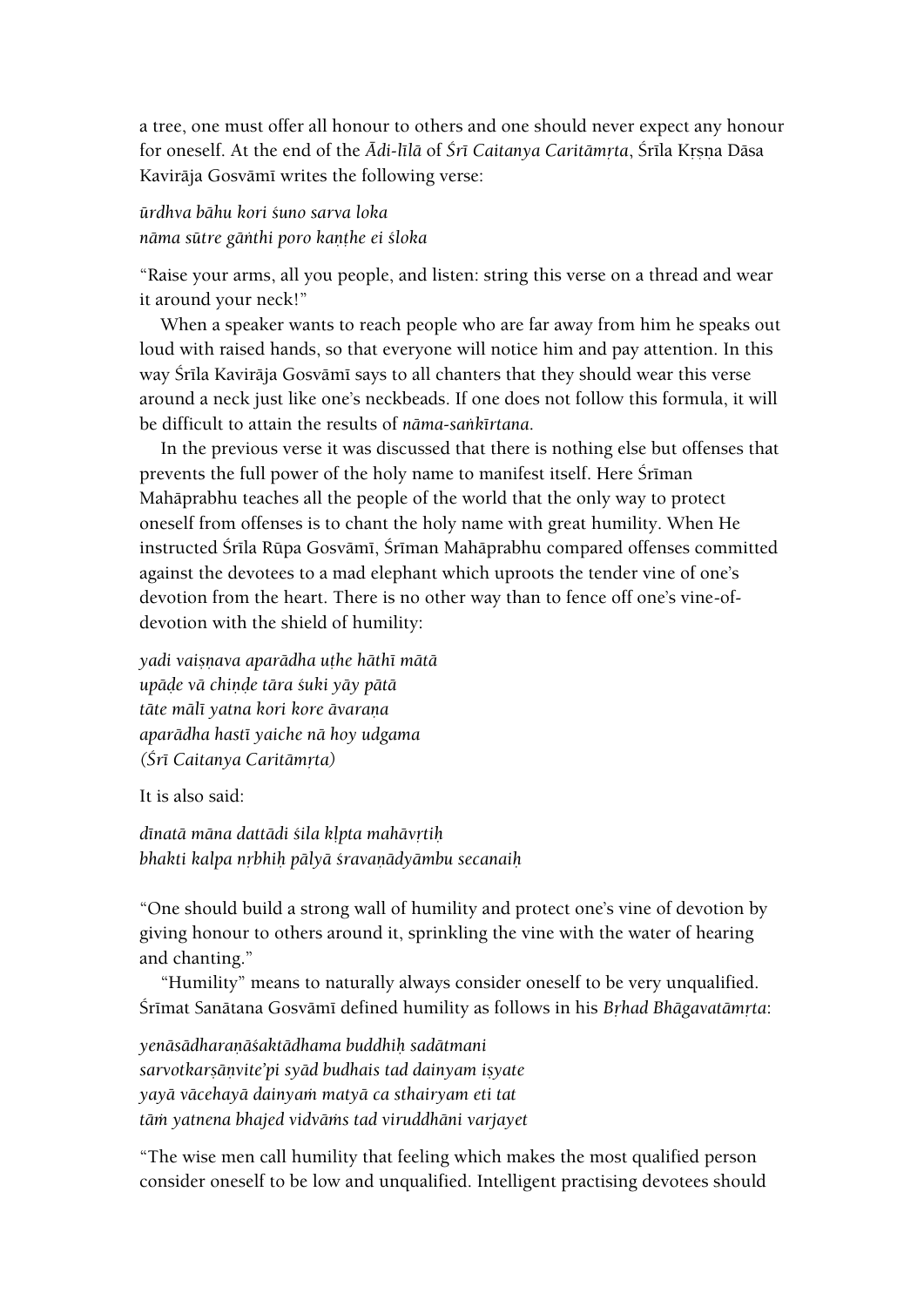follow with their words, activities and intelligence in the footsteps of those in whose hearts this humility is fixed, and they should never act contrary to this."

The abovementioned humility, which makes the most qualified person consider oneself to be low and unworthy, is not ordinary humility. It is the natural condition of a surrendered soul who has illuminated his spiritual self by returning to his constitutional position. When a fortunate person, who has surrendered to the Lord's lotus feet by the mercy of a bonafide teacher, advances on the path of devotion, he will experience the authority of God more and more as the dense darkness of his false bodily consciousness vanishes and his real identification as God's servant awakens. The practising devotee will ultimately give up all his own false authority, throwing it into the ocean of God's authority by means of full surrender to the Lord's feet, and thus becoming a liberated soul. As long as he is in his material body he will have to deal and speak with people of the world, but as soon as he senses even the slightest feeling of personal authority coming up in him, he feels greatly upset. An urge of humility will arise in his heart and he will at once give up his false feeling of authority. That is the natural humility of a devotee, and the valuable treasure of a devotee's sādhana (spiritual practice). Śrīmat Sanātana Gosvāmī says that there is not much difference between humility and devotion. Both are impetuses for each other.

The holy name will be pleased with such humility of the devotee and in this way all offenses to the Vaisnavas will vanish. Thus humility attracts the mercy of the holy name. Our eyes are very tender, yet they are the most important of the knowledge-aquiring senses, and because even the slightest thing can cause great damage to them, the Lord has created our eyelids to always protect them. If, by chance, a speck of dust falls on the eye, the fine nerves in the eye immediately produce water to drive the dust out of the eye's realm. In the same way, humility drives out the offenses that hamper our devotion and make our hearts free from them. With this verse *trnād api sunīcena*, Śrīman Mahāprabhu teaches the practising devotees how to observe the limit of humility. Humility is the very lifeforce of the chanting of the holy name. Chanting without humility is lifeless, therefore the chanter must become specifically acquainted with these great words of Śrīman Mahāprabhu.

The Lord said: trnād api sunīcena – "The practising devotee should feel as humble as a blade of grass." A blade of grass is a very insignificant thing, but it is still very important since it serves the cows as foodstuff and through that the cows give milk with which the Lord can be served. Roofs of houses and temples can also be made with grass. "But", the devotee should think, "no service has ever been done through me." In this way he considers himself to be even lower than a blade of grass. The devotee should humbly think: "When someone steps on a blade of grass, the grass will rise again after the foot has gone off him, but I never get up so unharmed and unoffended if someone kicks me with the foot." Certainly these feelings of humility must be developed by the practising devotee. As long as one does not realize one's lowness with one's heart and mind, and only feigns humility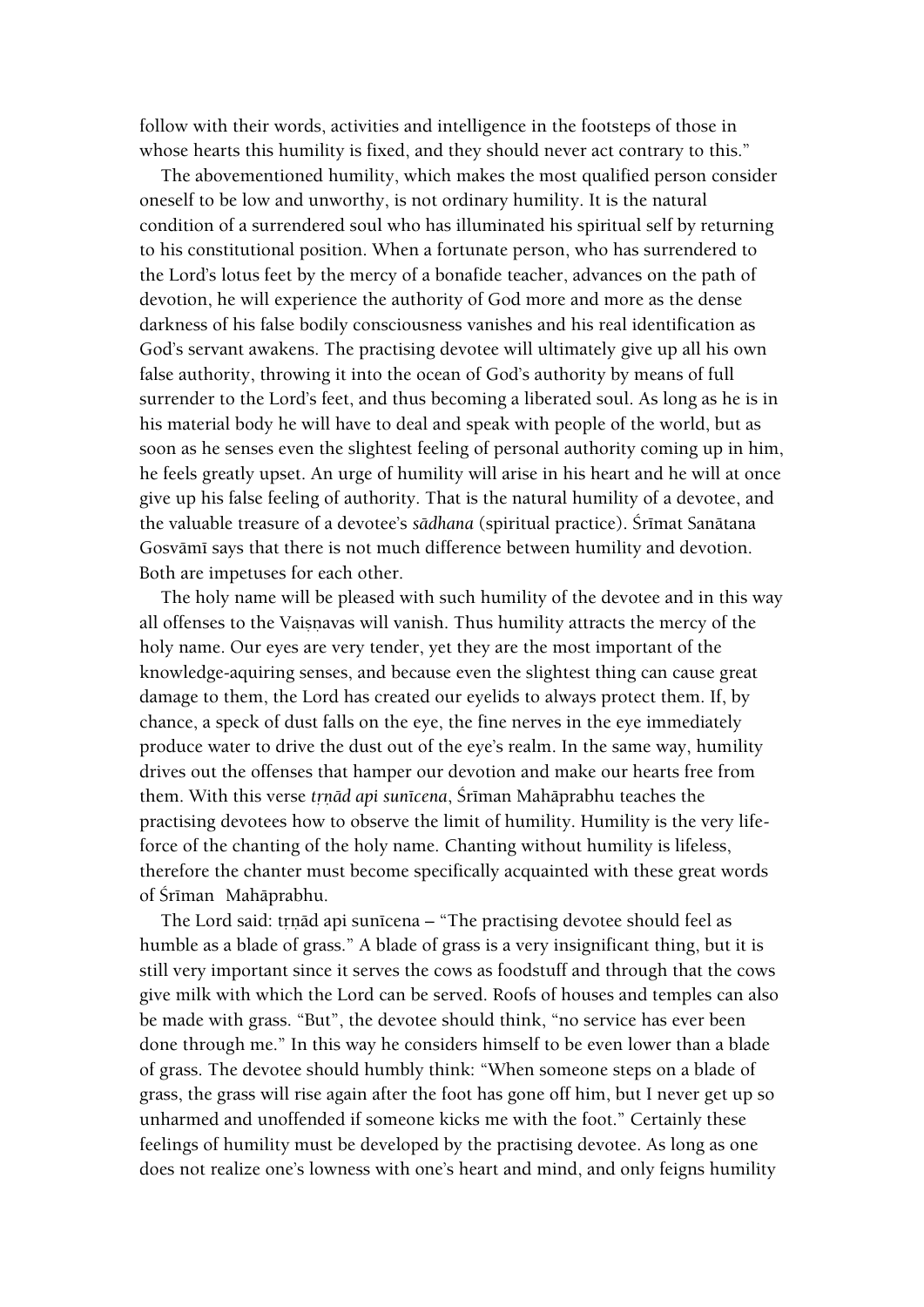on the outside, verbally for instance, the perfection of this *trnad api sunicena-mood* is not attained. Real humility is mental humility. There is no greater deceit than to feign humility through one's gestures and words and being actually filled with false pride within one's mind. Such false humility will never purify anyone's heart.

Then taror iva sahisnuna – The devotee should be as tolerant as a tree. Even when the tree is cut down, he will not say anything, but will silently tolerate it. He will not consider the cutter to be his enemy, but will even serve him by shading him and offering him his fruits. *Chettuù pärçvagatäà chäyäà nopasaàharate drumaù*. That is an example of the limit of humility. *Çrémad Bhägavata* mentions the story of the *brāhmana-mendicant from Avantīpura*, and in *Caitanya Bhāgavata* it is described how Śrīla Haridāsa Thākura tolerated the beatings of the Muslims in twenty-two market places. When the Muslims tried to beat him to death, Śrīla Haridāsa Thākura prayed to the Lord for their welfare:

# *e sab jévere kåñëa koroho prasäda mora drohe nahu e sabhära aparädha*

"O Krsna! Be merciful upon all these people, so that they will not offend You by torturing me like this!"

Even if a tree dries up and dies because nobody sprinkles him with water, he will not ask anyone for water. Rather, he will serve everyone with his fruits, wood, leaves and resin. The tree patiently tolerates the scorching sunrays in the summer, the pouring rain in the monsoon-time and the freezing cold in the winter. In the same way, the devotees should practise tolerance similar to that of the tree, serving even those who harrass, hurt and insult them without being angry with anyone. The devotee never asks anything from anyone, but rather donates whatever he can give to others, patiently tolerating all the pain they may give to him.

Amäninä mänadena – The devotee never expects any honour from anyone but he honours all other living entities at all times, knowing that his beloved Lord dwells in all of them. There is no-one in the world that he should disrespect. Śrīmad Bhāgavata states:

#### *antar deheñu bhütänäm ätmas te harir éçvaraù sarvaà taddhiñëyam ékñadhvam eva vas toñito hy asau*

"Lord Hari dwells in the hearts of all living beings as their Supreme Self, and as they are His dwelling place, they should also be satisfied."

Each body is the temple of Hari, because He dwells in everyone, therefore everyone is respectable for a devotee. The temple may be broken, misformed, uncultured or dirty, but it is still worshipable for the devotee. In the same way, according to worldy view some people are low or unimportant, but they are still respectable for the devotee. Therefore Śrīmad Bhāgavata (11.29.16) states: *pranamed dandavad bhūmāv asva candāla go kharam – "One should offer prostrated* obeisances even to the horses, the outcastes, the cows and the donkeys, knowing that the Supreme Self dwells in them." *Brāhmanādi candāla kukkura anta kori*,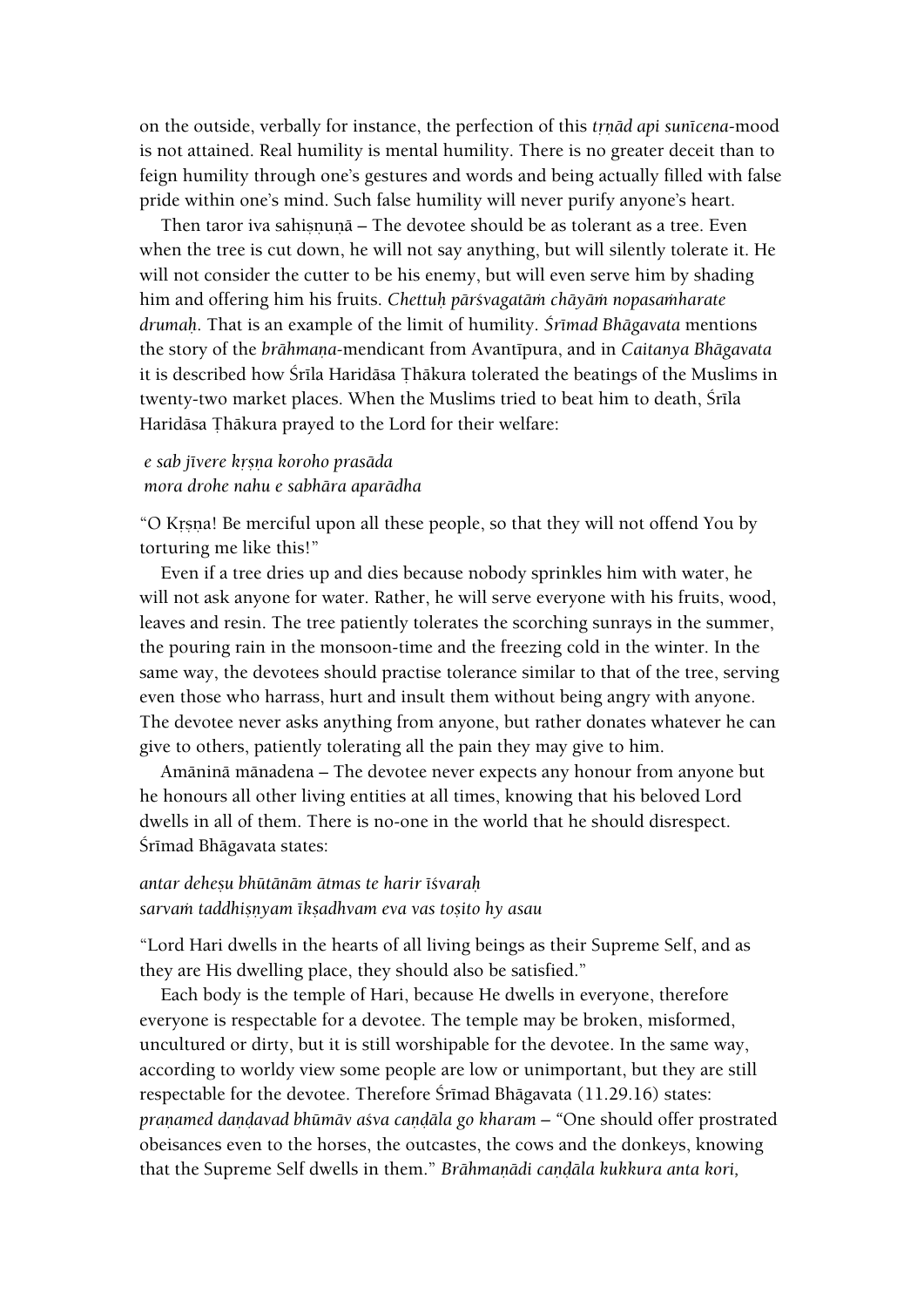*daëòavat koribek bahu mänya dhari* (*Caitanya Bhägavata*) – "One should offer prostrated obeisances to the *brāhmanas*, the outcastes and the dogs, giving them great honour." In such a humble state a devotee should always do *hari kértana.* Such chanting will destroy all offenses committed in this life and in previous lives and will swiftly bless the devotee with the treasure of *prema*. kīrtanīyaḥ sadā hariḥ.

One may ask here: "Is it possible for any neophyte to be lower than a blade of grass and more tolerant as a tree? Why did Mahäprabhu mention such a difficult condition, whereas His path of devotion is supposed to be so easily practised?" Certainly such a critical question may be asked, but we must consider that the goal of the path of devotion is only attainable by mercy. When the neophyte anxiously takes shelter of the holy name, in order to chant without offenses, then he will become qualified in all respects, simply by the grace of the holy name.

In this regard we have heard a true story from our most worshipable Śrī Gurudeva, which occurred in Vraja. We could not control the desire to write that story down here on this occasion. Long ago one highly educated person came from Bengal to Vrndāvana, desiring to live in Vraja and to receive instructions and initiation from a genuine Guru. He used to come regularly to a famous *bhajanänandé mahätma*, (a great saint who loves to worship God) who understood from speaking with him that the aspirant was inwardly proud of his learning. Although the aspirant had asked him for initiation and instruction, the *mahätma* did not lend an ear to the request. One day, when the aspirant came to him blubbering about initiation, the *mahätma* told him that he could get initiated if he brought him within seven days a person or an object that was in all respects inferior to him (the aspirant).

At first the aspirant thought: "O, what's so difficult about that? Almost everyone in this world is inferior to me! I can bring anyone along with me to my *guru*!" But by the grace of that *mahätma* the aspirant became more and more aware of his own faults and others' qualities. After all, all of Lord Brahmä's creatures are a mixture of qualities and faults! Thinking like this, the aspirant could not find any human being inferior to himself. Then he began to look for an inferior being within the animal- and bird-world, but there also he was unsuccessful, because each animal and bird has some qualities which even human beings don't have! Finally he searched amongst the trees and vines, but there he was also unsuccessful, because Mahāprabhu had instructed the Vaisnavas to be as tolerant as a tree (so trees were definitely superior to him). In this way he spent six days searching. There was only one day left, and if he could not find anyone inferior to him today, then he would not get initiated. In the morning of the seventh day, the aspirant went out into the field to pass stool with a very agitated mind. It was, after all, his initiation-day. While he was passing stool, he thought: "Aw, this stool is inferior to me in all respects! Let me tell that to my Guru!" But by the grace of his teacher his intelligence had become so much trained in seeing others' qualities and his own faults that he began to think: "Brother, just see! You say that this stool is inferior to you, but before this substance came in contact with you, it was divine *prasäda*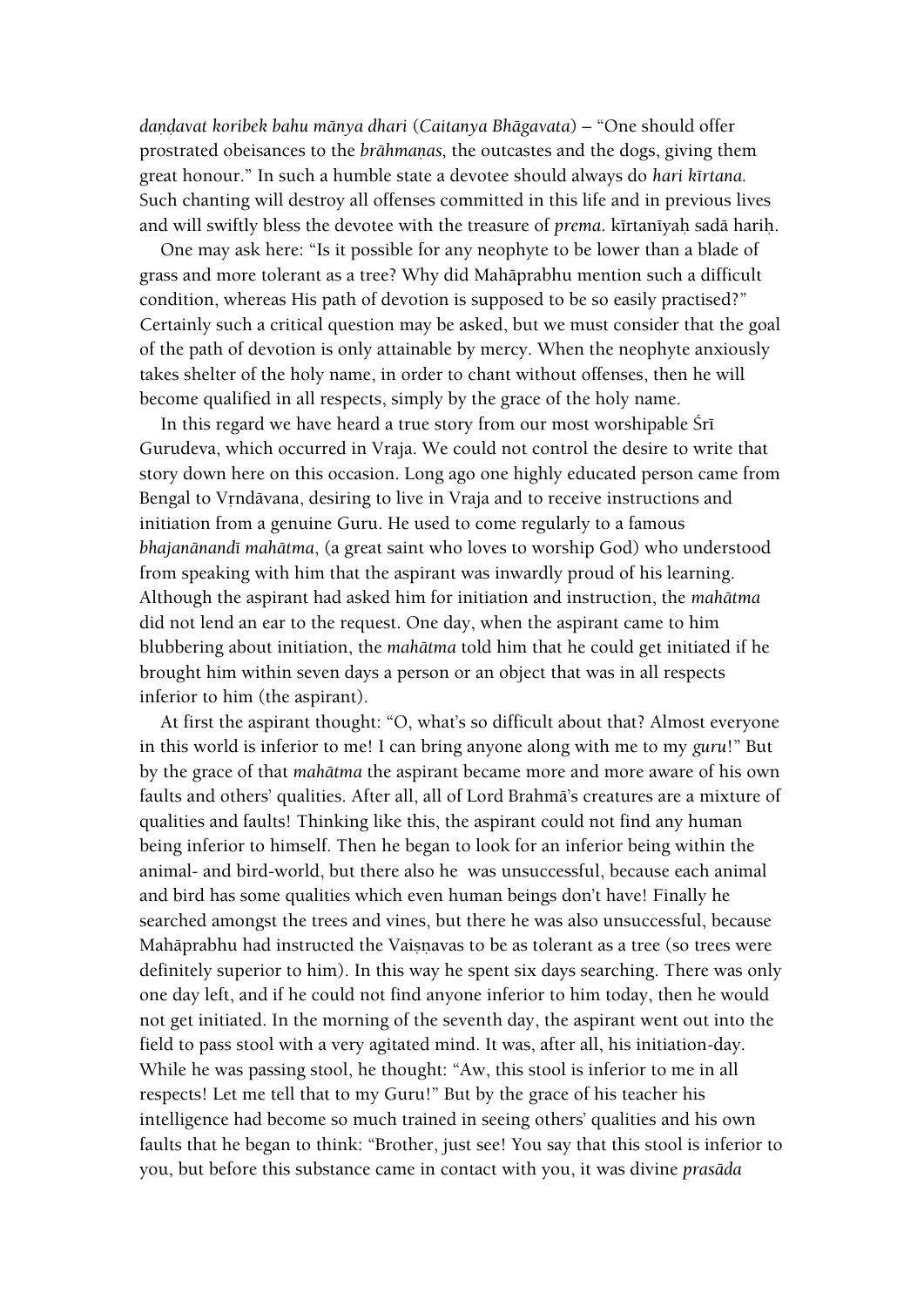offered to the deity. Now, because you wanted to stay alive and you wanted to feed your body, it has become such a disgusting substance! Is there anybody lower than he who gives himself such a nice substance for feeding his own body and turns it into something so bad?" Thinking like this, the aspirant became startled and thought to himself: "No, no! This substance is also much better than me!" Meanwhile a worm crawled into the stool and the aspirant thought: "Now I have it! This worm in the stool is inferior to me in every respect!" But then he began to think about the worm, saying to himself: "Brother! You have turned the Lord's *prasäda* into this stool and you cannot make it pure anymore, but this worm will ultimately make this stool merge with the earth again, and even that you cannot do! In that respect you are inferior!"

Although Śrīla Krsna Dāsa Kavirāja Gosvāmī is praiseworthy by the whole world, when he described the mercy of Çréla Nityänanda Prabhu in *Caitanya Caritāmrta*, he said:

*jagäi mädhäi hoite mui se päpiñöha* purīsera kīta hoite mui se laghistha *mora nāma śune yei, tara punya-ksaya mora näma loy yei, tära päpa hoy emon nirghåëa more kebä kåpä kore eka nityänanda vinu jagata bhitore?*

"I am more sinful than Jagäi and Mädhäi and i am lower than a worm in stool. Anyone who hears my name loses his pious merit and anyone who pronounces my name commits a sin. Which non-envious person in the world other than Lord Nityänanda would bestow mercy on such a disgusting person?"

How can such a person, who is praised by the whole world, experience that he is inferior to a worm in stool? And if he only spoke humble words, and was not really humble within his heart, wouldn't that be the greatest deceit? Therefore, this experience can only come to a great saint or to a fortunate soul who has received the mercy of a great soul. This can never be experienced by anyone else.

Anyway, the aspirant finished his bath and went to his master. The master asked him: "And, did you bring that which is inferior to you in all respects?" The aspirant offered his prostrated obeisances and said: "O master! By your mercy I have seen within these seven days that if there is any thoroughly low creature or substance in this world, then it is me! There is no lower creature in the whole world than me!" The *mahätma* laughed and embraced the candidate, saying: "You have brought yourself here after giving up your pride and accepting a humble mood. Now there is no more obstacle to your initiation!" By the mercy of that saint, the aspirant was then blessed with a life full of tasteful *bhajana*. Śrīman Mahäprabhu Himself explained this verse as follows:

*uttama hoiyä äpanäke mäne tåëädhama dui prakāre sahisnuta kore vrksa sama*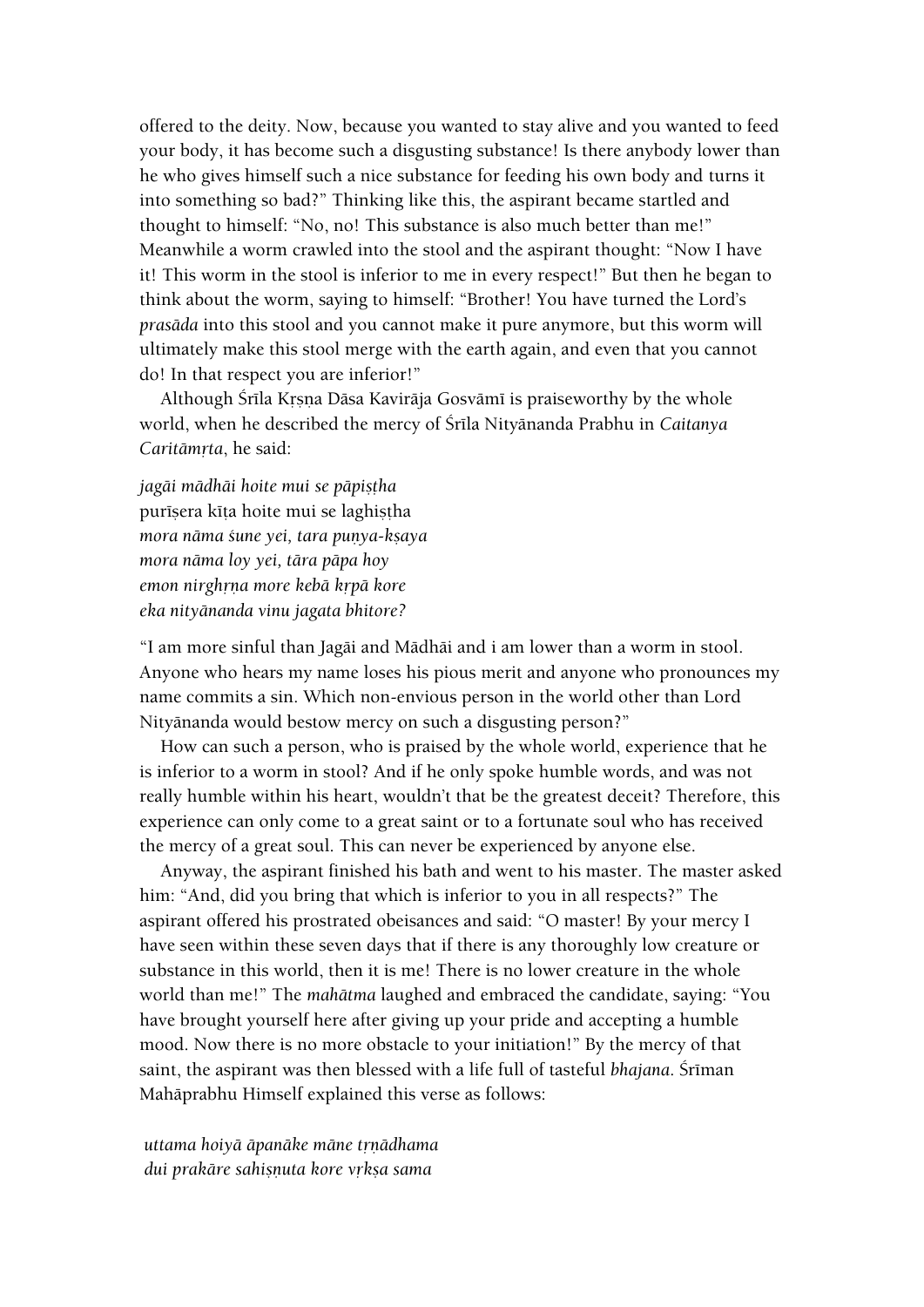*våkña yeno käö-leo kichu nä boloy çukhäiyä moile käre päni nä mägoy yei ye mägoye täre deya äpana dhana gharma våñöi sohe, änere koroye rakñaëa uttama hoiyä vaiñëava hobe nirabhimäna jīve sammāna dibe jāni krsņa adhisthāna ei mata hoiyä yei kåñëa näma loy çré kåñëa caraëe tara prema upajoy*

"Although the devotee is the most elevated person, he considers himself to be lower than a blade of grass, and he tolerates everything in two ways, just like a tree. Even when a tree is cut, he does not say anything, and even when he dries up and dies, he does not ask anyone for water. Nevertheless, he gives his own wealth for free to anyone who may ask for it, protecting others while tolerating heat and rain. Although the Vaiṣṇava is the greatest personality, he is devoid of pride and he honours all living beings, knowing that Krsna dwells in them. Whoever chants the name of Krsna in this way will attain love for Śrī Krsna's lotus feet."

verse 4

*na dhanaà na janaà na sundaréà kavitäà vä jagadéça kämaye mama janmani janmanéçvare bhavatäd bhaktir ahaituké tvayi*

*na* - no; *dhanam* - wealth; *na* - no; *janam* - followers, or company; *na* - no; *sundarim* - beautiful woman; *kavitäà* - poetry; *vä* - or; *jagadéça* - Lord of the universe; *kämaye* - desire; *mama* - my; *janmani* - birth; *janmani* - birth; *éçvare* - in the Lord; *bhavatäd* - Your; *bhaktiù -* devotion; *ahaituké* - causeless; *tvayi* - in You.

O Lord of the universe! I do not want wealth, followers or vain companions, a beautiful woman or the enjoyment of beautiful poetry! All I want is causeless devotion unto You, birth after birth!

Śrīla Krsna Dāsa Kavirāja describes how the Lord spoke this fourth verse:

*kohite kohite prabhura dainya bäòhilä çuddha bhakti kåñëa öhäi mägite lägilä premera svabhäva - yähä premera sambandha se-i mäne kåñëe mora nähi prema gandha*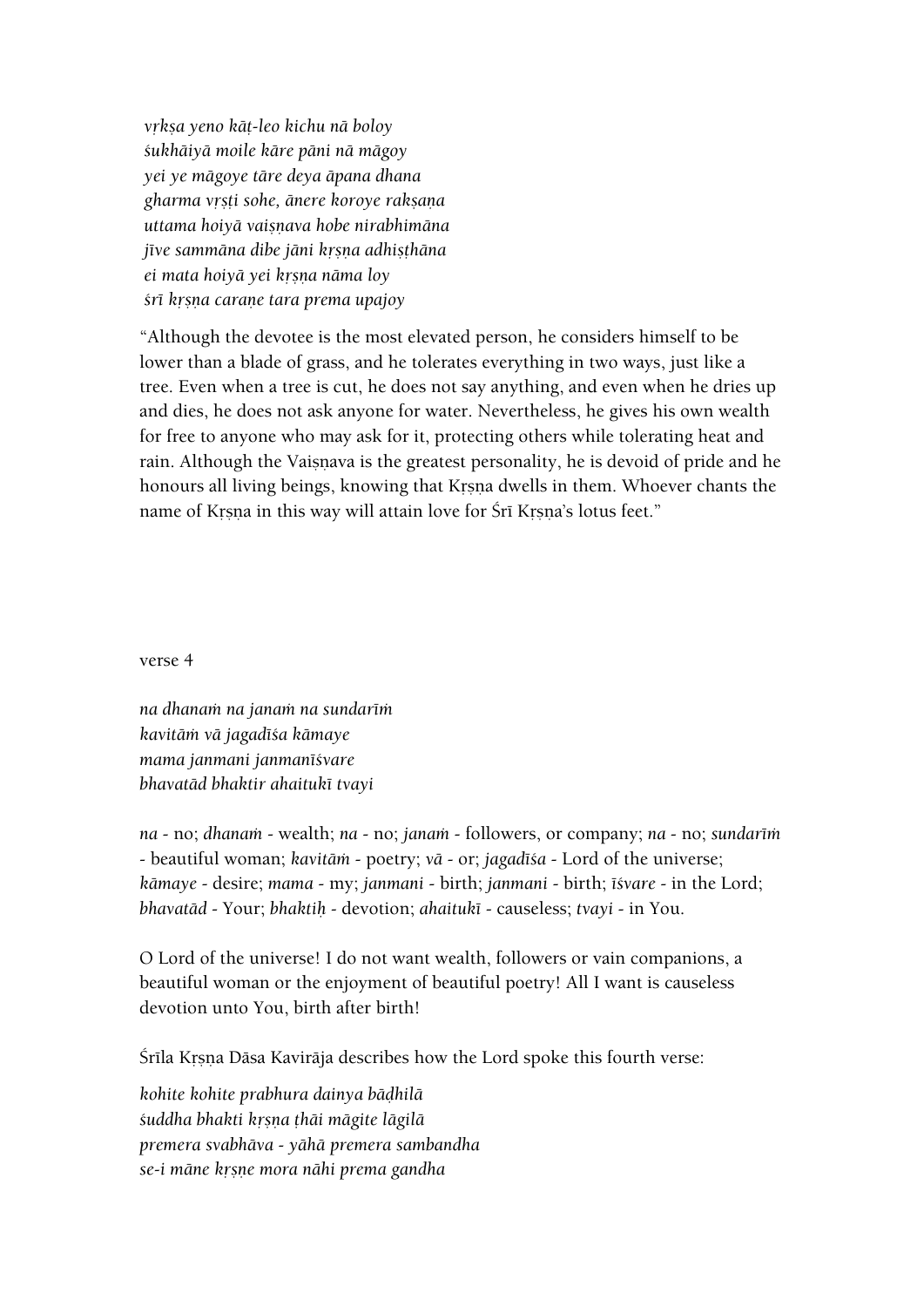"While the Lord spoke, His humility increased and He began to pray to Krsna for pure devotion. It is the nature of *prema* that whoever has a loving relationship with Krsna thinks: 'I don't have even a whiff of love for Krsna!'"

When the Lord spoke the verse "*trnād api sunīcena*" the ocean of His humility swelled. Because He is the ocean of love He is also the ocean of humility. It is said that there is no difference between humility and love:

# *dainyas tu paramaà premnaù paripäkena janyate täsäà gokula närénäm iva kåñëa viyogataù (Båhad Bhägavatämåta)*

"When *prema* ripens, humility appears along with it. When the girls of Gokula were separated from Krsna (after He left Vrndävana for Mathurä), they showed the limit of humility."

The topmost humility dwells in the crownjewel of all the Vraja-*gop* is, Sri Rādhārānī. In His final twelve years at Purī, Šrīman Mahāprabhu relished the humility and the divine madness of Śrī Rādhā. During that time He revealed the Sikṣāṣṭakam. There is no limit to the hundreds of waves of humility in the ocean of Rädhä-*prema* that the Lord experienced. When the waves of humility came up in His heart, He asked the Lord for pure devotion.

One may ask here: If Mahäprabhu is the ocean of divine love, then why does He still pray for pure devotion? The answer is given here: *premera svabhäva – yähä premera sambandha, se-i māne krsne mora nāhi prema gandha* – "It is the nature of *prema* that the lover thinks: I don't have even a whiff of love for Krsna!" Real devotion means that one is never satiated. One can measure one's thirst from one's relish for the *rasa* of *bhajana*. *Prema* always keeps the heart of the lover (*premika*) agitated with a deep thirst for *prema*. The more one tastes, the more one thirsts and the more one thirsts, the more one tastes. In this world hunger and food diminish each other, but in the kingdom of love of God it is exactly the opposite. There the taste of Krsna's sweetness increases the thirst for *prema* and vice versa. *kñudhä ära khädyavastu ubhaye yemon*

*ubhaye ubhayera hoy vinäça käraëa prema rājye ei rīti ati vilakṣaṇa ubhaye ubhayera hoy vardhana kāraņa* 

In Brhad Bhāgavatāmrta (1.7.135) Nārada Muni prays for this boon from Srī Krsna:

*çré kåñëacandra kasyäpi tåptir astu kadäpi na bhavato'nugraho bhaktau premni cänanda bhäjane*

"O Krsnacandra! You are transcendental bliss personified! May no one ever be satiated with love and devotion for You. This is the boon I pray for!"

Hearing this, Sri Krsna said:

*vidagdha nikaräcärya ko nämäyaà varo mataù svabhävo mat kåpä bhakti premëäà vyakto'yam eva yat*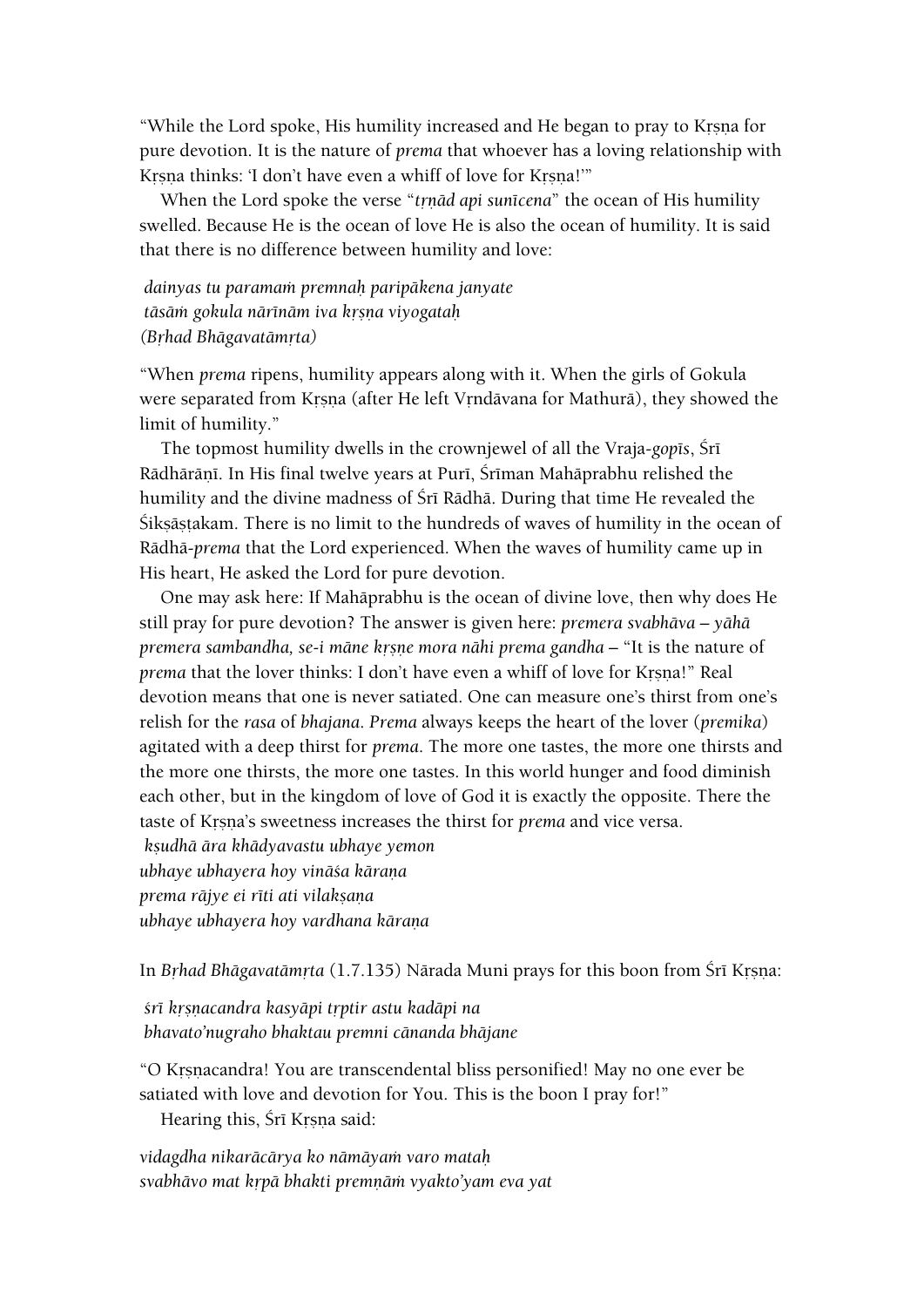"O teacher of all clever arts! What kind of a boon is it that you want? Everyone knows that My mercy, devotion and love are inexhaustible!"

The more the devotee advances in his love, the more he laments out of thirst for more. Although Mahäprabhu is the ocean of love, He told Svarüpa Dämodara and Rāmānanda Rāya: *śuno mora prāņera bāndhava! nāhi krsņa prema dhana, daridra mora jīvana, dehendriya vrthā mora sab* – "Listen, O My heart's friends! I don't have the treasure of love of Krsna, so My life is poverty-stricken and My body and senses are all useless!"

When someone says: "O Lord! You are the incarnation of love, and Your divine body is full of ecstatic symptoms like goosepimples and tears of love! How can I believe You when You say that You have no *prema*?" Then the answer is: *tabe ye kori krandana, sva saubhägya prakhyäpana, kori iha jäniho niçcoy* (*Caitanya Caritāmrta*) – "Know for sure that I'm just announcing My own good fortune when I cry!" In other words, when I cry, that is not because of My great devotion, but it is only to show how fortunate I am to have so much devotion!" That is the wonderful nature of sacred devotional thirst, and that is why the ocean of *prema* is agitated by humility. The Lord humbly prays like an inexperienced neophyte: *na*  dhanam na janam na sundarīm kavitām vā jagadī*ša kāmaye* – "O Lord of the universe! I don't want wealth, followers or a beautiful wife, nor do I want to be a great poet!"

Since beginningless time the living entities are forgetful of Sri Govinda's lotus feet. Being deluded by *mäyä,* they are wandering from one species of life to the other, attached to selfish activities and desiring wealth, followers and so on. Even those who have attained the rare human body and have even attained the path of devotion to God by the mercy of a saint, may still beg for wealth and followers from the Lord. A person who nourishes such contrary desires will be deprived of *prema*, even if he is doing *bhajana*.

*bhukti mukti siddhi väïchä mone yadi roy sädhana korle-o prema utpanna nä hoy (Caitanya Caritämåta)*

"When there are desires for enjoyment, salvation or mystic perfection in the devotee's mind, he will not attain *prema*, even if he practises *sädhana*."

The Gopāla Tāpanī Upanisad states: *bhaktir asya bhajanam tad ihā-mutropādhi nairäsyena amusmin manaù kalpanam etad eva hi naiñkarmyam –* "The path of devotion consists of intense meditation on God and makes the mind free from all personal desires for fruitive activities." *Bhajana* has the same object here as *naiskarmya* (selfless action). In other words, in the mind of the devotee there will be no other desire but the service of the Lord. When the mind is free from the material modes it becomes absorbed in the taste of the Lord's service. The *Närada Païcarätra* gives the following definition of pure devotion:

*sarvopädhi vinirmuktaà tat paratvena nirmalaà håñikena håñikeça sevanaà bhaktir ucyate*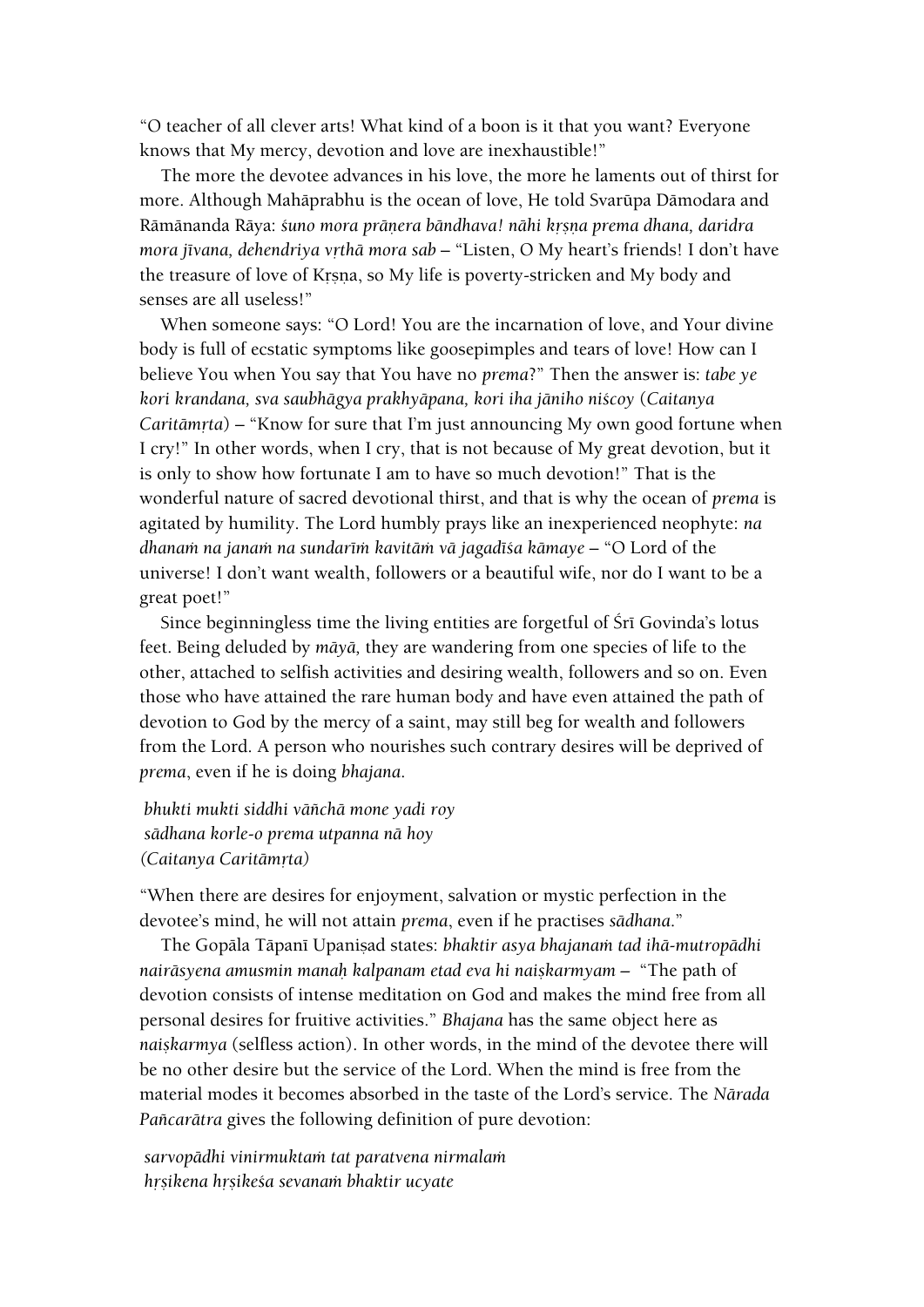"Devotion means to engage one's senses in the service of the Lord of the senses. By such surrender one becomes purified and free from all designations and personal motives."

Based on these statements from *sruti* and *smrti*, Śrīmat Rūpa Gosvāmī has given the following complete definition of pure devotion in his *Bhakti-rasāmrta-sindhu*:

### *anyābhilāṣita śūnyam jñāna karmādy anāvṛtam anukülyena kåñëänuçélanaà bhaktir uttamä*

"The highest form of devotion is devoid of all other desires (but devotion), is not covered by endeavours for fruitive results or empirical knowledge and is favorable to Krsna (or any of the other descents of the Lord)."

In the positive sense, *anustilana* means serving the deity of Sri Krsna with one's body, singing His names, His glories and His pastimes with one's words and always lovingly thinking of Him with one's mind. In the negative sense it means that one tries to avoid the offenses to His name and His deity-form.

Anukūla means that one must be favorably disposed towards Krsna. Others, like the kings Kamsa and Śiśupāla, were not favorable to Krsna, so their dealings with Him cannot be counted as devotion. One must deal with Krsna with the purpose of giving Him pleasure. The demons gave Krsna a lot of fighting-pleasure by attacking Him with their weapons, but this can still not be counted as devotion because they did not fight with Him for that purpose. They hated Him, and this is not a *bhakti*rasa. On the other hand, when mother Yasoda left Krsna, who was sucking her breast, to save the milk from boiling over, it did not make Krsna happy, rather He got angry with her. Still this is counted as devotion because mother Yaçodä's attitude towards Krsna was favorable. This is called *anukūlyena*.

Devotion can be *sopädhika,* motivated, or *nirupädhika*, unmotivated. There are again two kinds of motivated devotion: devotion with ulterior motives and devotion mixed with other desires. Ulterior motives means desires for sense enjoyment and liberation, and a mixture with other desires means devotion covered over by endeavours for knowledge and renunciation. Pure devotion means engagement in hearing, chanting, and remembering the Lord's names, qualities and pastimes without any ulterior motives or a mixture with other desires. This pure devotion also goes under the names of *uttamā*, nirgunā, kevalā, mukhyā, ananyā, *akiïcanä* and *svarüpa siddhä.* Pure devotees do not desire anything else but the Lord's devotional service. When Śrī Nrsimhadeva was pleased with Prahlāda's prayers, He offered him a boon, but Prahläda said:

*mä mäà pralobhayotpatty äsaktaà kämeñu tair varaiù tat saìga bhéto nirviëëo mumukñus tväm upaçritaù bhrtya lakṣaṇa jijñāsur bhaktaṁ kāmeṣv acodayat bhavān samsāra bījesu hrdaya granthisu prabho nānyathā te'khila guro ghateta karunātmanaḥ yas tu äçisa äçäs te na sa bhrtyaù sa vai vaëik (Çrémad Bhägavata, 7.10.2-4)*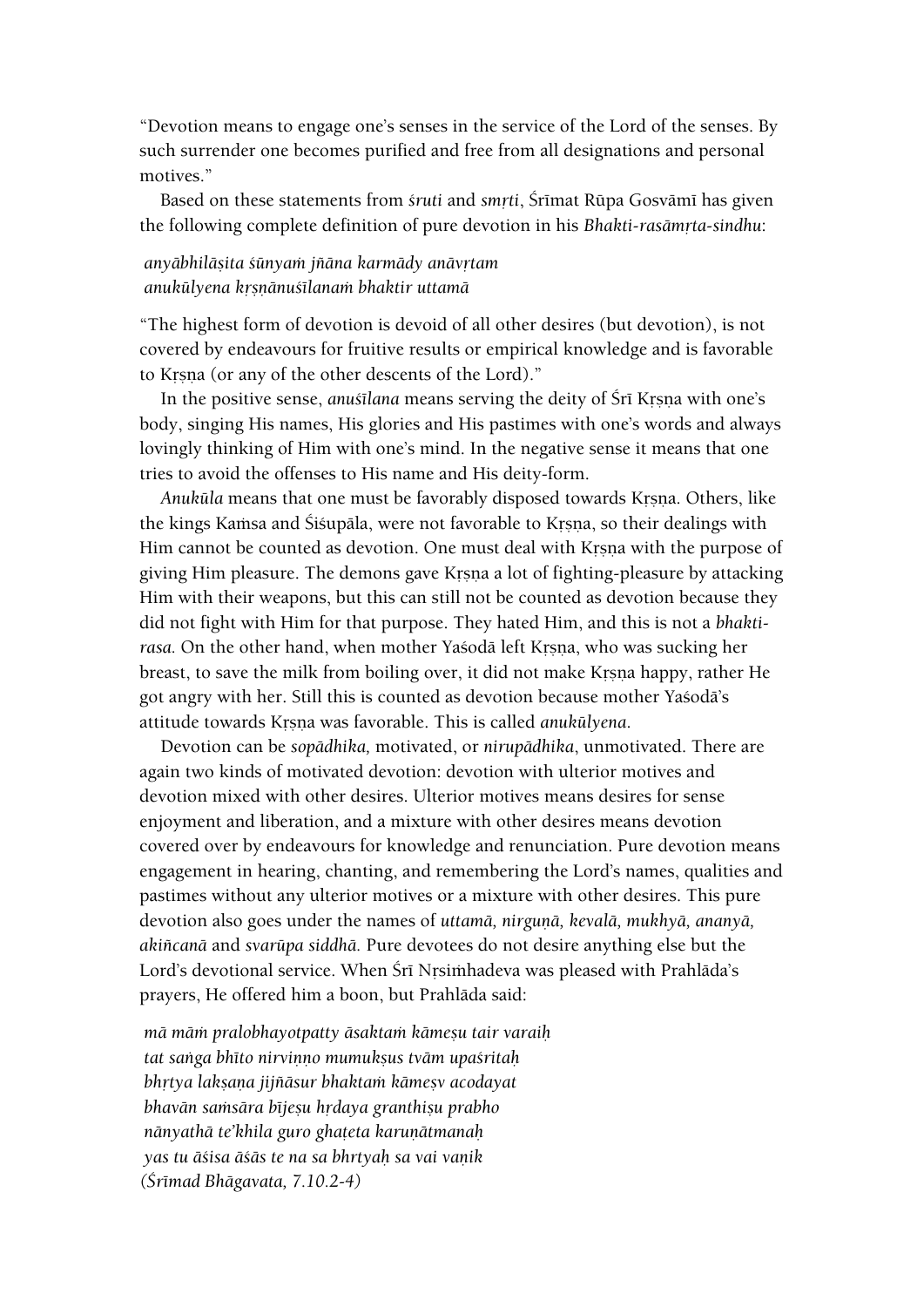"O Lord! O Universal teacher! I am very much afraid of attachment to material desires, so I took shelter of You for the sake of renouncing them. My heart is naturally contaminated by material desires, so please don't make me greedy for any material boons. Are you offering me boons that will cause my bondage to the material world and that are the seed of the knot in the heart simply to show what are the symptoms of a devotee? Otherwise how is it possible that You, who are so merciful, are engaging me in such unwanted efforts? Those who serve You with the desire to gain something worldly are not servants, but merchants!"

The purport of these words of Prahläda Mahäçaya is that the merciful Lord can never offer the devotees blessings like wealth, followers and women, which create the knot in the heart that binds one to the material world. If He does so, then it is only to give an example of what is a materialistic devotee. When they see that the pure devotee does not ask for any other blessing than devotional service, the materialistic people of the world can easily understand their greatness. Those who do ask for material blessings in exchange of their service are simply merchants. Merchants try to use a cheap object to make a lot of profit and similarly a materialistic devotee tries to get great opulence from God by offering Him some cheap flowers or food. Śrīmat Rūpa Gosvāmī wrote in *Bhakti-rasāmṛta-sindhu* (1.2.22):

# *bhukti mukti sprhā yāvat piśācī hṛdi vartate tävad bhakti sukhasyätra katham abhyudayo bhavet*

"How can the bliss of devotion appear in the heart as long as the witch-like desires for enjoyment and liberation dwell in it?"

Whatever a haunted person eats is consumed by the ghost. Therefore such a person remains always very skinny. In the same way all the endeavours in *bhajana* of the devotee who desires enjoyment or liberation is consumed by those desires, and in this way his devotional life remains very meagre. Therefore the merciful Lord has given those materialistic devotees the sweetness of His names, forms, and qualities to relish, to chase these witches out of the heart. In this way He personally cleanses their hearts.

*krsna kohe - āmāy bhaje, māge bisoy sukha amåta chäòi biña mäge, ei boòo mürkha ämi vijïa - ei mürkhe viñoy kene dibo ? sva caraëämåta diya biñoy bhuläibo (Caitanya Caritämåta, Madhya-lélä)*

Krsna says: "The devotee who worships Me for the sake of sense enjoyment is a big fool! He gives up nectar for the sake of poison! I am wise! Why should I give this fool sense-enjoyment? I will make him forget about it by giving him the nectar of My lotus feet!"

*Çrémad Bhägavata* also says (5.19.26): *svayaà vidhatte bhajatäm anicchatäm icchāpidhānam nija pāda pallavam*. "The Lord removes the material desires of those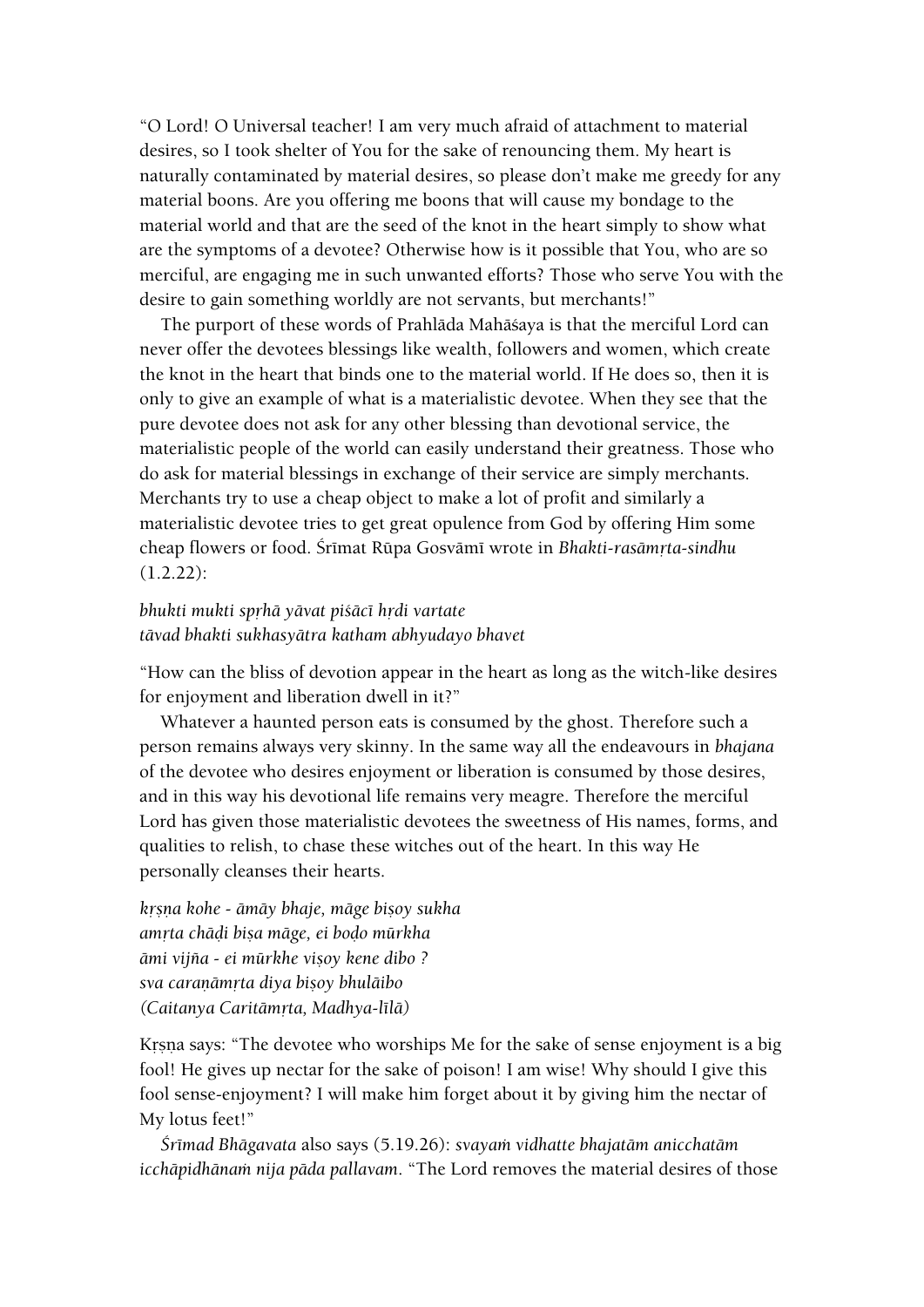who worship Him for the sake of getting wealth and followers and gives them His lotus feet." Śrīmat Jīva Gosvāmī writes in his commentary on that verse: *sa tu parama käruëikaù tat päda pallava mädhurya jïänena tad anicchatäm api bhajatäm icchäpidhänaà sarva käma samäpakaà nija päda pallavam eva vidhatte - tebhyo dadätéty arthaù. yathä mata carvyamäëäà måttikäà bälaka mukhäd apasärya tatra khandam dadāti tadvad iti bhāvah.* "Those who do not know how sweet the Lord's lotus feet are do not desire to attain them. When they start to worship Srī Krsna, then the all-merciful Lord will give them His lotus feet which fulfill all desires. It is just as when a child eats clay. The mother will take the harmful clay out of his mouth and put a very sweet piece of rock candy in it."

In this way the Lord grants transcendental pure devotion to the aspirants, who are known as *sakäma-bhaktas* (devotees who still cherish personal desires), and removes the desires for wealth, followers etc. from their hearts by His grace, blessing them with the attainment of pure transcendental devotion.

Usually the desires for wealth and followers are removed from the neophyte *sakäma-bhakta's* heart by the grace of a great soul and he thus becomes blessed with pure devotion. In Śrīmad Bhāgavata, Lord Kapiladeva describes the devotion performed in the mode of darkness (*tämasa*), passion (*räjasa*) and goodness (*sättvikaù*). *Sättvika* devotion is known as *kaivalya-kämä*. The devotee who desires oneness with God is here described as *sättvika*. Actually devotion is the essence of the Lord's *samvit* (knowledge) and *hlädiné* (bliss) potencies, and is therefore transcendental to the three modes of material nature. Devotion has no connection with the three mundane modes *tämasa, räjasa*, and *sattva*, but Lord Kapila divides it as such to give examples of the different levels of materially motivated devotees. His definition of *tämasika* devotion runs as follows (*Bhäg*. 3.29.8):

# *abhisandhäya yaddhiàsäà dambhaà mätsaryam eva vä saàrambhé bhinna dåg bhävaà mayi kuryät sa tämasaù*

"A person who worships Me with violence, pride, anger and envy and who has a separate vision, in other words, who does not care about the happiness and distress of others as he is concerned about his own happiness and distress, and therefore is bereft of all feelings of compassion toward others, worships Me in the mode of darkness." Such a *tamasika* devotee can become a pure devotee by associating with pure devotees and thus receiving their mercy.

It is said that once upon a time a king in South India offered 108 golden lotus flowers to the deity of Sri Ranganātha. The golden lotus flowers were studded with jewels and pearls and placed in layers at the deity's lotus feet. Afterwards one devoted *brāhmana* came and offered a huge amount of Tulasi-leaves to the deity, covering over a couple of the golden lotus flowers with them. The king noticed it and began to chastise the *brāhmana*, who was a pure devotee. The *brāhmana* explained to the king that Tulasi-leaves are more dear to the Lord than golden lotus flowers or jewels and pearls. Hearing this, the *tamasika* king became blind with anger and swore that he would have the Lord's audience before the *brāhmana*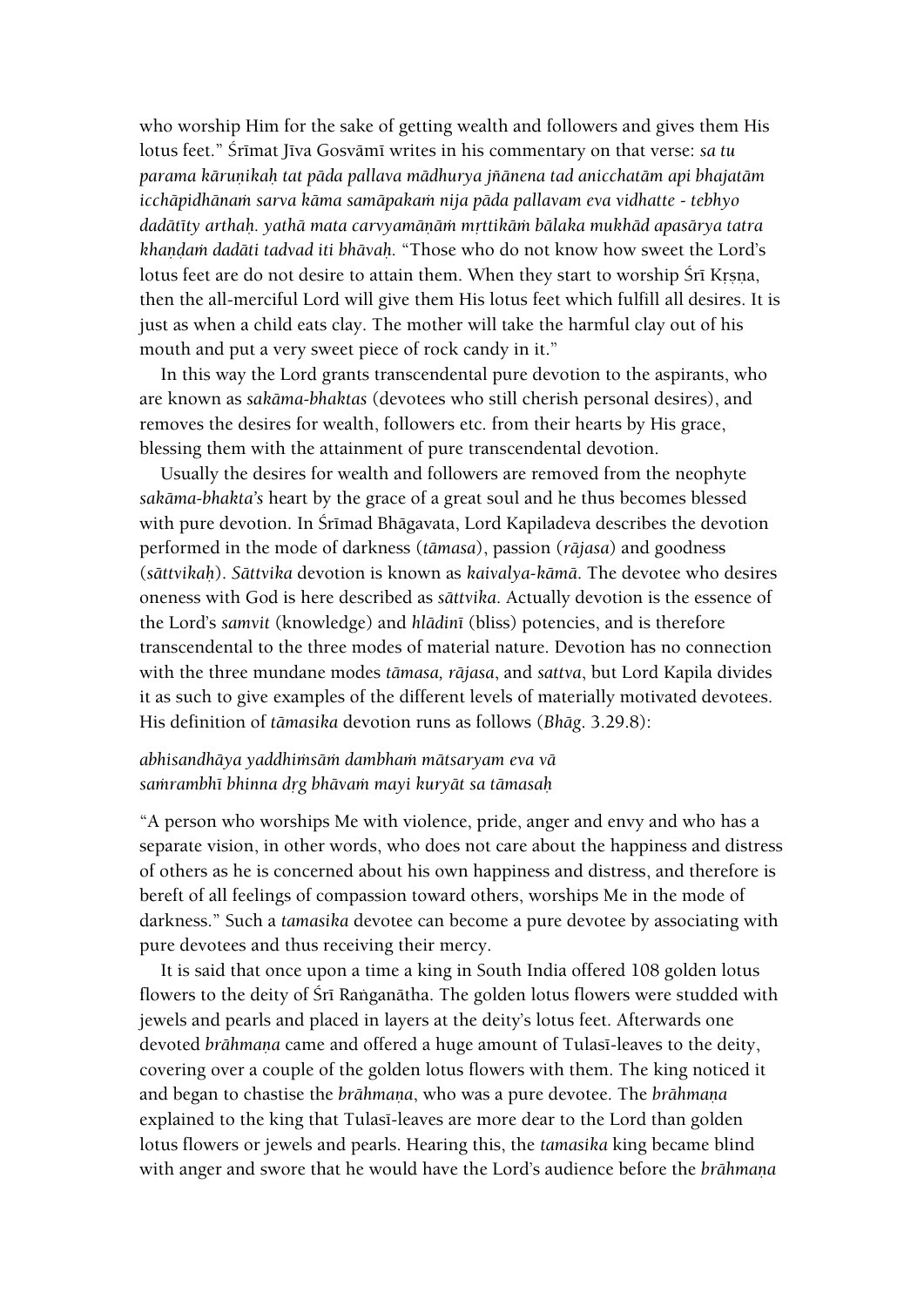would receive it. The king went home and commenced a great sacrifice to please Lord Visnu, but while the sacrifice was going on he heard from a reliable source that the *brāhmana* had already attained the Lord's audience. The envious king was so upset with this that he thought of killing himself by jumping into the sacrificial fire. Burning in the fire of envy, he circumambulated the sacrificial pit and just as he was about to jump in it, the Lord, who is called *yajña-purusa*, the Lord of Sacrifice, rose from the fire and said: "O King! Even if you give up your body a hundred times in this way, still it will not bring you closer to Me! But when I granted My personal audience to that pure devotee-brāhmana, he prayed to Me to be so merciful to also give My audience to you. Therefore give up your envious mood and worship Me in a pure mood, then you will be blessed with *prema*. I can never be attained when you worship me in the modes of darkness or passion!" Saying this, the Lord disappeared and the king, hearing thus that the pure devotee*brāhmaņa* had prayed for his benefit, gave up his envious mood and became blessed with a pure devotional attitude towards the Lord.

The *Bhägavata* (3.29.9) gives the following definition of *rajasika* (passionate) devotion:

# *viñayän abhisandhäya yaça aiçvaryam eva vä arcäd ävarcayed yo mäà påthag bhävaù sa räjasaù*

"A person who worships Me with great pomp for the attainment of sense enjoyment, fame or luxuries, and who has a separate (selfish or dualistic) vision (thinking of other things than Me), is in the mode of passion."

By the grace of the great devotees such a person can also give up such desires and be blessed with the treasure of pure devotion. The best example is that of Dhruva Mahäräja. He was pierced by the arrow-like words of his stepmother and very anxiously he invoked the descent of the Lord on the order of his mother, praying to Him for the inheritage of his father's throne. But when he attained the audience and the mercy of the great sage Närada he gave up his desire for a kingdom and his heart became absorbed in the pure devotional service of the Lord. Later, when he attained the Lord's direct audience, Dhruva Mahäçaya prayed:

*yä nirvåtis tanubhåtäà tava pädapadma dhyänäd bhavaj jana kathä çravaëena vä syät sä brahmaëi sva mahimäny api nätha mä bhüt kintv antakäsi lulität patatäà vimänät bhaktià muhuù pravahatäà tvayi me prasaìgo bhüyäd ananta mahatäm amaläçayänäm yenäïjasolbaëam uru vyasanaà bhaväbdhià neñye bhavad guëa kathämåta päna mattaà (Çrémad Bhägavata, 4.9.10-11)*

"O Lord! The experience of the greatness of Your *brahman*-feature cannot be compared to the ecstasy one feels from meditating on Your lotus feet or hearing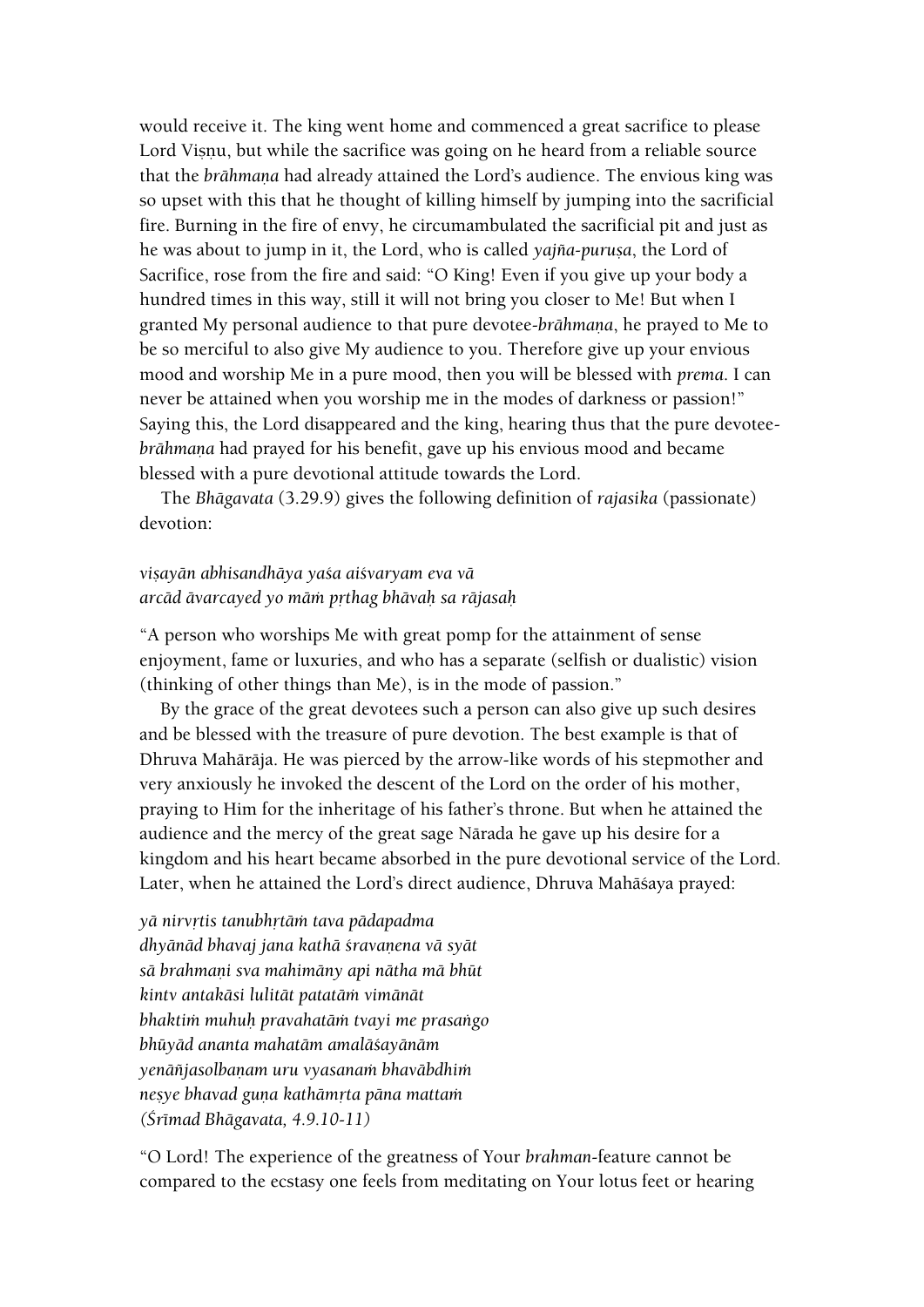about You from Your devotees, what to speak of the sensual pleasures of the heavenly planets! Even the residents of heaven fall down from their airplanes when they are hit by the sword of invincible time! O Unlimited Lord! May I get the association of pure-hearted great souls who are fully surrendered to You! I will easily be able to cross the ocean of material miseries, which is full of dangers, by becoming intoxicated with the nectar of talks about Your glories in their company!"

This is how the faith and devotion of Dhruva Mahäçaya became free from material tinges. *Çrémad Bhägavata* (3.29.10) defines *sättvika* devotion as follows:

*karma nirhāram uddišya parasmin vā tad arpaņam yajed yañöavyam iti vä påthag bhävaù sa sättvikaù*

"The person who offers his activities to Me (to become liberated from the reactions to his *karma*) and who has a separatist attitude (liberation being more important to him than devotion) worships Me in the mode of goodness."

Also the devotees who desire liberation are freed from such desires by the grace of a pure devotee. In Caitanya Caritāmrta it is described:

*mumukñu – jagate aneka saàsärika jana mukti lāgi bhaktye kore krsnera bhajana sei sabhe sädhu saìge guëa sphuräya kåñëa bhajana koräya mumukñä chäòäya näradera saìge çaunakädi munigaëa mumukṣā chāḍiyā koilo kṛṣṇera bhajana.* 

"There are many people in the material world who desire liberation and who worship Krsna for that purpose. They will all become qualified devotees when they associate with saints; thus they will worship Krsna purely, giving up their desire for liberation. When the sages headed by Çaunaka associated with Närada Muni, they began to worship Krsna, giving up their desire for liberation."

After that (*Bhäg*. 3.29.11-13) Kapiladeva defines pure transcendental faith and devotion:

*mad guna śruti mātrena mayi sarva guhāśaye mano gatir avichinna yathä gaìgäàbhaso'mbudhau lakñaëaà bhakti yogasya nirguëasya hy udähåtam ahaituky avyavahitä yä bhaktiù puruñottame sälokya särñöi särüpya sämépyaikatvam apy uta déyamänaà na gåhnanti vinä mat sevanaà janäù*

"Simply by hearing about My glories, the minds of the pure devotees go directly to Me, who am sitting in the cave of everyone's hearts, as the Ganga flows into the ocean. The definition of transcendental devotion to the Supreme Person is that it is causeless and uninterrupted. Even if I offer them residence on My planet, opulence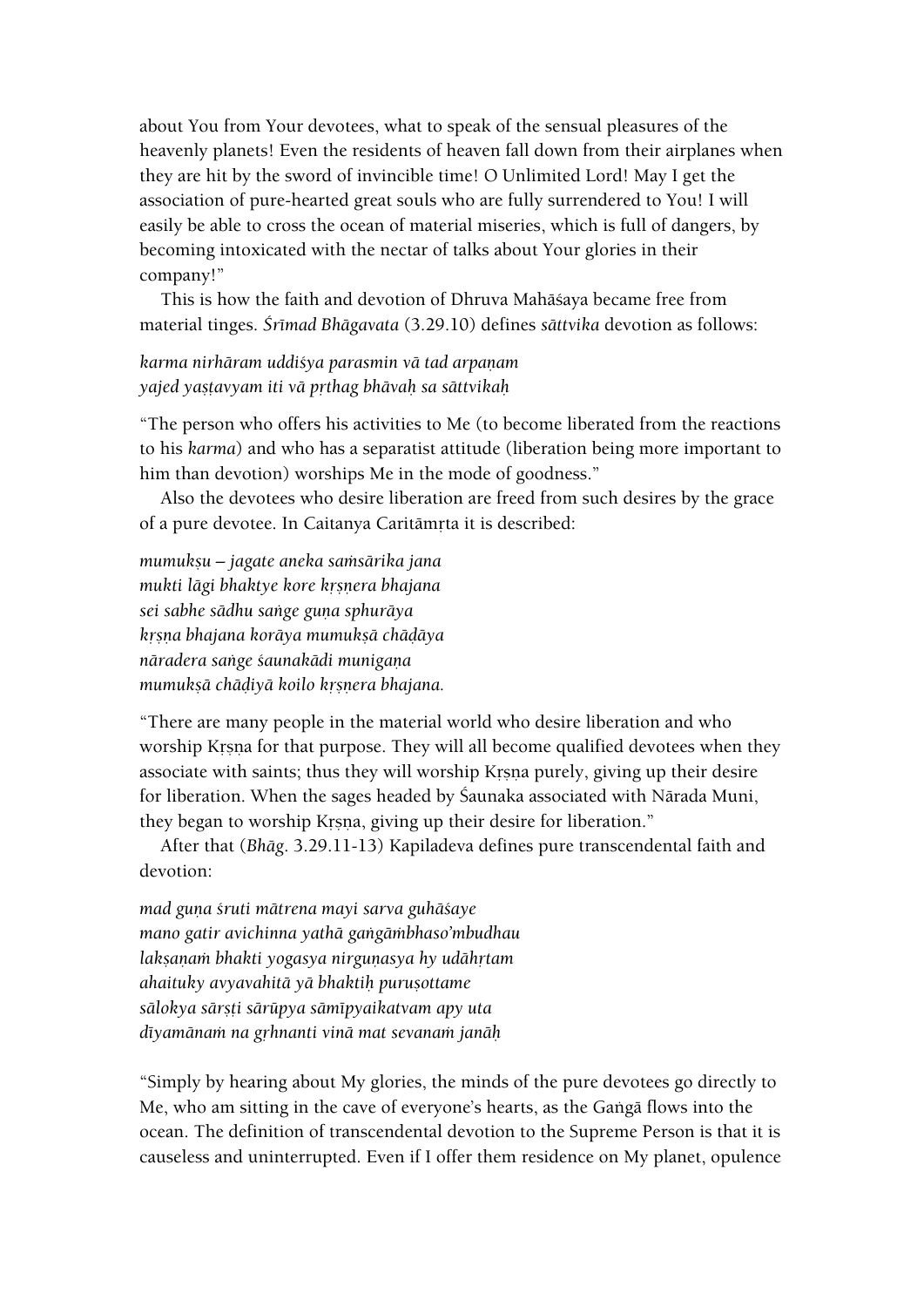equal to Mine, a form equal to Mine, a place close to Me, or even oneness with Me, My devotees will not accept it without having My devotional service."

Such devotees only desire pure devotional service, therefore Mahäprabhu said *mama janmani janmanéçvare bhavatäd bhaktir ahaituké tvayi* – "O Lord of the Universe! I only pray for causeless devotional service unto You, birth after birth!" One may ask here: will such a pure devotee have to suffer the tribulations of birth and death again and again? Mahāprabhu personally told Sanātana Gosvāmī in **Caitanya Caritāmrta:** 

*prabhu kohe - vaiñëava deha 'präkåta' kabhu noy apräkåta deha bhaktera cid änandamoy dīksā kāle bhakta kore ātma samarpana sei käle kåñëa täre kore ätma sama sei deha tära kore cid änandamoy apräkåta dehe tära caraëa bhajoy*

"The body of a Vaisnava is never material. The devotee's body consists of pure transcendental bliss. At the time of initiation the devotee surrenders himself, and at that time Krsna considers him to be equal to Himself. Krsna then makes his body full of trancendental bliss, and in this spiritual body the devotee serves His lotus feet."

This automatically means that the devotee is already freed from all karmic reactions which cause ordinary persons to take one birth after the other in the material world. The devotee takes birth in the material world simply according to the Lord's wish, and not because of his previous birth's *karma*. This is the Vaisnava-philosophy. He must take birth until he has attained the perfection of *prema* (which is beyond liberation) and that perfection cannot be attained without accepting a material body. Even after attaining *prema*, a devotee may still take birth again in this world, simply to be able to relish the sweetness of *sädhana bhakti*, devotion in practice. Therefore, the repeated birth and death of the Vaisnava is not a miserable affair, as is the case with the conditioned souls who suffer tremendously while accepting and giving up their material bodies. In the Uttara khanda of the Padma Purāna it is written: *na karma bandhanam janma vaisnavānām ca vidyate* – "The Vaisnavas do not take birth because of their bondage to *karma*." The secret is that the Lord does not let the devotee know this fact, otherwise his humility could be lost, and when humility is lost, there will surely be loss in devotion. That is why the devotees also think that they have to accept birth and death because of their bondage to *karma*, and this is why Prahläda prays to Lord Nåsiàha-deva: *nätha! janma sahasreñu yeñu yeñu bhavämy ahaà teñu teñv acyuta bhakti acyutästi sadä tvayi* – "O Lord! I may have to take thousands of births according to my *karma*, but in whatever species I may take birth, O Acyuta, may I have unflinching devotion for You!" (Visnu Purāna) Śrī Vidyāpati Thākura similarly prays: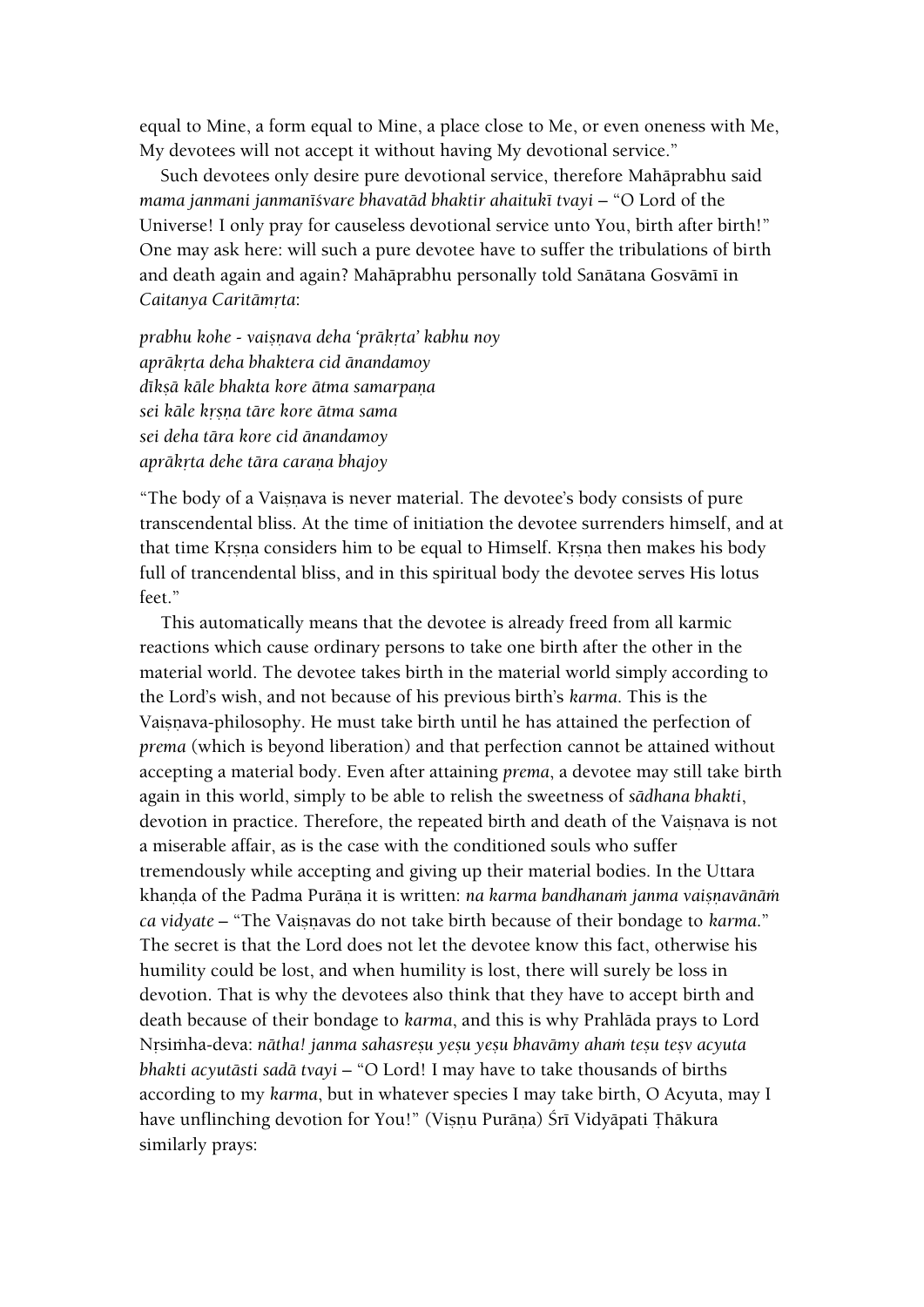*kiye mänuña paçu, päkhé bhae janamiye, athavä kéöa pataìgo karama vipäke, gatägati punaù punaù, mati rahu tuya parasaìga*

"According to my *karma* I may take birth again and again as a human being, an animal, a bird, a worm or an insect, but may my mind always be attached to You!"

Śrīman Mahāprabhu said: "O Lord! Let me have causeless devotion for You, birth after birth!" In the beginning of *Śrīmad Bhāgavata*, Śrī Sūta Muni gave Saunaka and the sages the definition of the supreme religious principle:

*sa vai puàsäà paro dharmo yato bhaktir adhokñaje ahaituky apratihatä yayätma suprasédati*

"The supreme religion for mankind is devotion unto the Supreme Lord, who is not perceived by the material senses. Such devotion is causeless and unhampered and fully satisfies the self."

Śrīdhara Svāmī explains the word *ahaituki* as follows: *hetuḥ phalābhisandhānam tad rahitaù* – "There is no desire for any fruitive result." The service of the Lord's lotus feet is free from desires for any material or spiritual benefit. Śrī Jīva Gosvāmī writes: tasyāh bhakteh svarūpa guņam āha - svata eva sukha-rūpatvād ahaitukī *phaläntaränusandhäna rahita –* "The word *ahaituké* stands for the constitutional position of pure devotion. Devotion is blissful in itself, so *ahaituké* means with no other purpose but to please Lord Hari." This devotion is the essence of the Lord's knowledge-potency (*samvit-çakti*) linked to His bliss-potency (*hlädiné-çakti*). "Essence" means here desires that are favorable to God, and there are no other desires but these in the hearts and the minds of the pure devotees. Pure devotees keep other desires far away. A beautiful example is given in *Çrémad Bhägavata*   $(6.11.24-26)$ , where the pure devotee Vrträsura prays to the Lord as follows:

*ahaà hare tava padaika müla däsänudäso bhavitäsmi bhüyaù manah smaretasu pater gunānām gåëéta väk karma karotu kayaù na nākaprstham na ca pāramesthyam na särvabhaumaà na rasädhipatyam na yogasiddhér apunarbhavaà vä samaïjasa tvävirahayya käìkse ajäta pakñä iva mätaraà khagäù stanyaà yathä vatsataräù kñudhärtäù priyaà priyeva vyuñitaà viñaëëä mano'ravindäkña didåkñate tväm*

"O Lord Hari! I am the servant of the servant of those devotees who are fully surrendered to Your lotus feet, and I will remain so! O Lord of my life! May my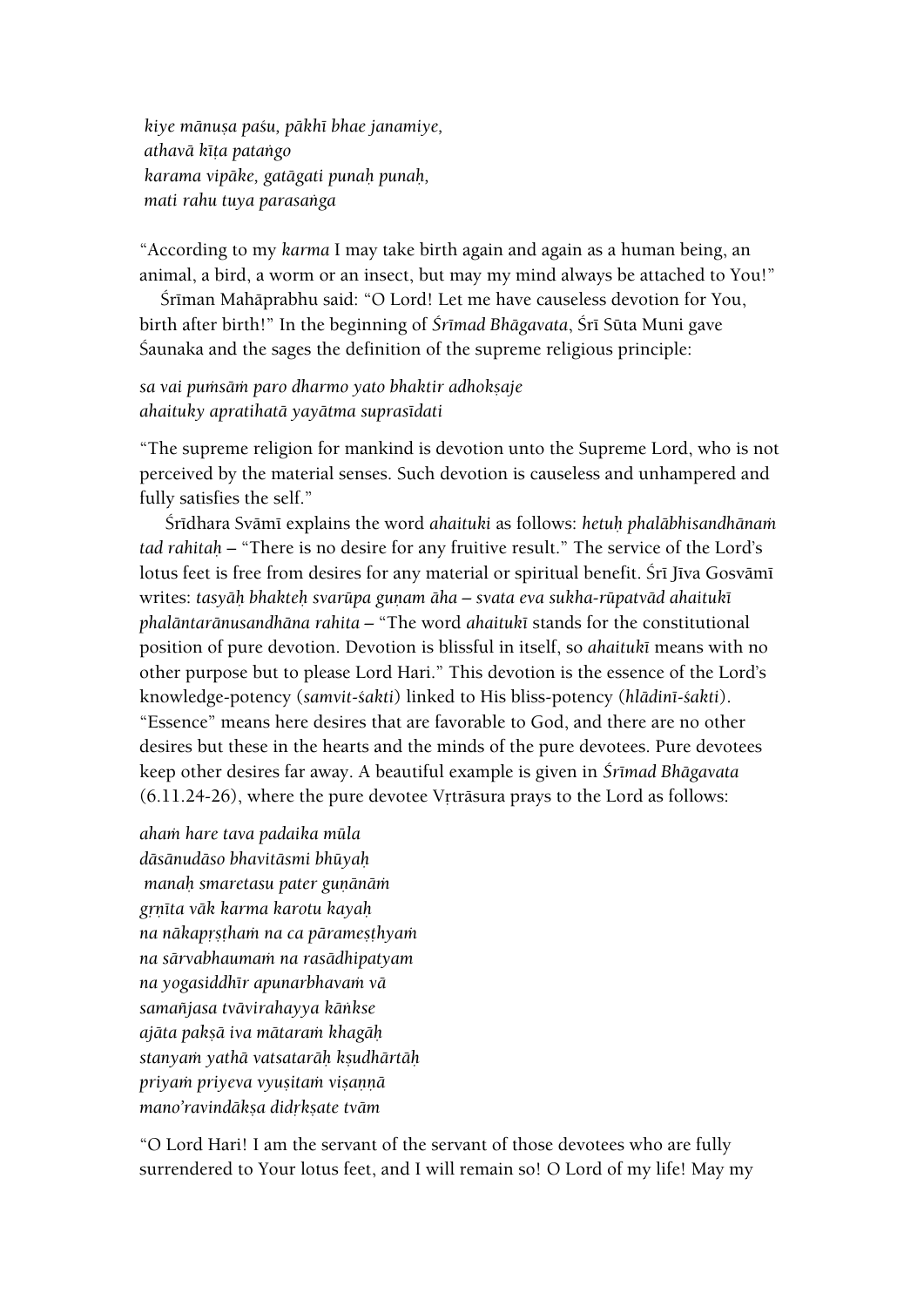mind remember Your qualities, may my words glorify Your attributes and may my body be engaged in Your devotional service! O Ocean of all good fortune! I don't desire a place in the heavenly planets, nor Lordship over the world, nor the position of Lord Brahmä, nor the Lordship over the subterranean worlds, nor any mystic perfection, nor liberation, if that will separate me from You! O Lotus-eyed One! I desire to see You, just as a small bird that has no wings desires to see its mother, the calf desires the udder of the cow or the wife desires to see her husband who has gone abroad!"

Śrīla Jīva Gosvāmī comments on the last verse that the baby-bird has no other shelter but the mother, because it doesn't have its own wings yet and therefore cannot accompany its mother. It is completely helpless, incapable and dependent, therefore only the mother can be merciful to it. Others cannot possibly feel as much love and compassion for it as the mother-bird. In the same way Vrträsura is completely incapable and dependent and feels pure love for the Lord. The Lord's extraordinary compassion on him is suggested here. It is also described here that Vrtrāsura was as eager and anxious to see the Lord as the baby-bird is to see its mother. But there is one difference. The baby-bird is mainly eager to see its mother because of the eatables that she will bring, not so much for the mother herself. Therefore Vrträsura was not fully satisfied with the first example and continued by saying *stanyam yathā vatsatarah kṣudhārtāḥ* – "I am eager for You as the calf is eager for its mother's udders." The calf is as eager to see its mother as it is for her udders, for it sees no difference between the mother and her udders. Therefore this example is superior to the previous one. This calf is a very young one, so the cowherd boy is not yet able to bind it up and keep it away from the mother by force. Cows are naturally more affectionate to their young ones as are mothers in other species of life, that is also why this example is superior to the previous one. Still, Vrträsura was not fully satisfied with this example either, so he prayed: *priyam priyeva vyusitam visannā* – "I desire to see You just as a sad wife desires to see her husband who is abroad." It is clear that this relationship is the most intense one in love. The faithful wife will die if her husband dies, regardless of whether she is young or old, so if her husband has gone abroad, she has a strong desire to see him and to please him with her causeless and exclusive service, for she has given her life to him. Similarly, Vrträsura has no other desire in his mind but to see and serve his Lord. After this, he says:

*mamottamaçloka janeñu sakhyaà saàsära cakre bhramataù sva karmabhiù tvan mäyayätmätmaja dära geheñv äsakta cittasya na nätha bhüyät (Çrémad Bhägavata, 6.11.27)*

"O Lord! Wherever I may take my birth as I revolve in the cycle of birth and death, let me be befriended with Your devotees there! Let my mind not be attached to the ropes of *mäyä* in the form of house, wife, children and body!"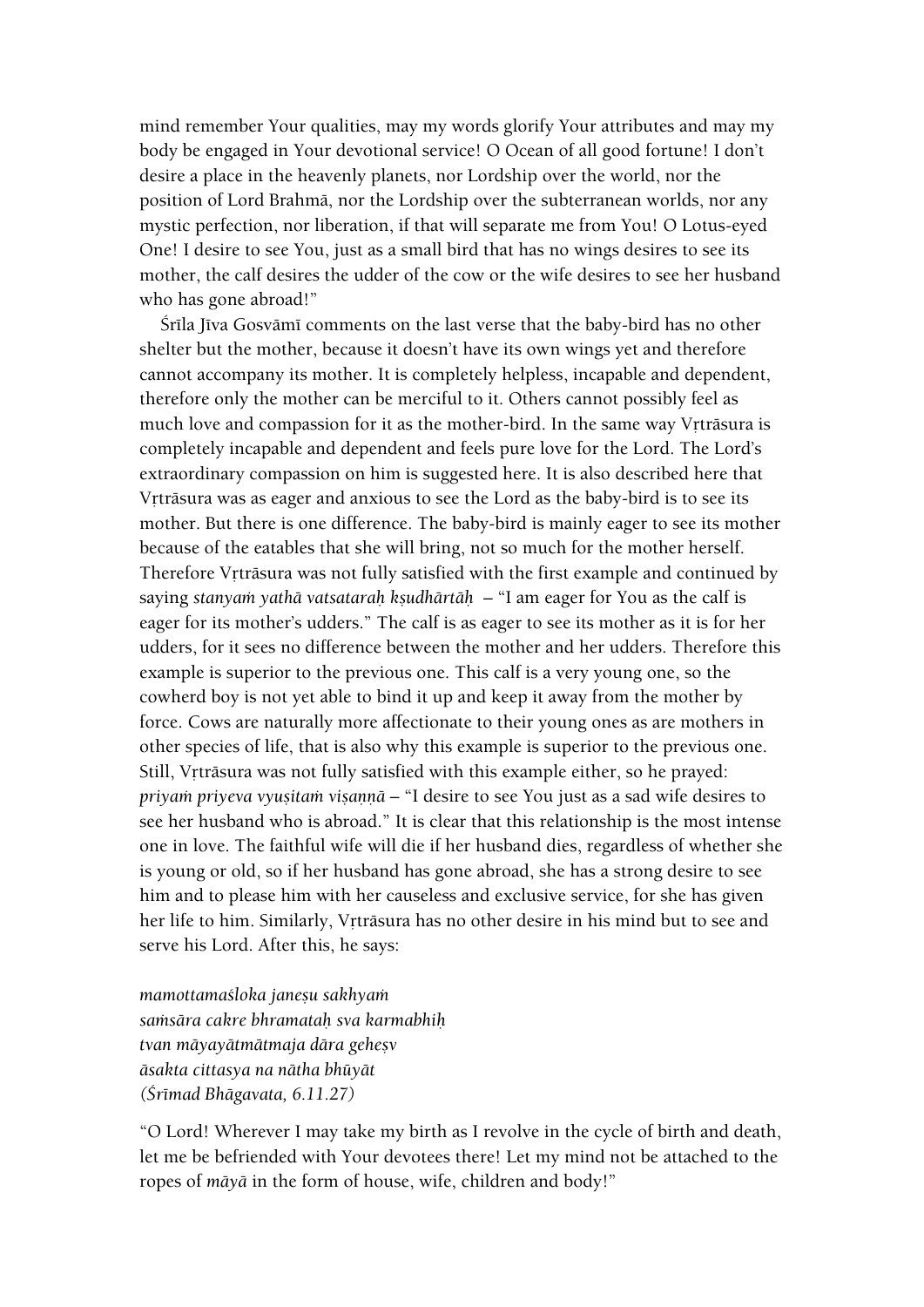Çré Jéva Gosvämé writes about this in his *Préti Sandarbha* (72): *tad etac chuddha premodgäramayatvenaiva çrémad våtravadho'sau vilakñaëatvac chré bhägavata laksanesu purānāntaresu ganyate vrtrāsuravadhopetam tad bhāgavatam isyate iti –* "One of the special characteristics of Śrīmad Bhāgavata is that it contains the story of Vrträsura because of Vrträsura's pure love of God which he expressed in the above quoted verses. This is one of the special characteristics which distinguishes Srimad Bhāgavata from other Purāņas and thus it is described in those other Purānas."

Although Śrīman Mahāprabhu is Himself the highest truth, He prays here for pure, exclusive devotion to the Lord. Mahäprabhu explained this verse as follows:

*dhana, jana nähi mägo - kavitä sundaré çuddha bhakti deho more kåñëa! kåpä kori*

"Please, O Krsna! Just give me pure devotion unto You! I don't ask for wealth, followers, poetry or a beautiful woman!"

verse 5

*ayi nanda-tanuja kiìkaraà patitäà mäà viñame bhavämbudhau kåpayä tava päda paìkaja sthita dhülésadåçaà vicintaya*

*ayi* - O!; *nanda-tanuja* - son of Nanda; *kiìkaraà* - servant; *patitäà* - fallen; *mäà* me; *visame* - terrible; *bhavāmbudhau* - in the ocean of material existence; *krpayā* please; *tava* - your; *pāda* - feet; *pankaja* - lotus; *sthita* - staying; *dhūlī* - dust; *sadrśam* - just like; *vicintaya* - think of.

O Son of Mahārāja Nanda (Krsna)! I have fallen into the terrible ocean of material existence. Please consider me to be a speck of dust attached to Your lotus feet!

Śrīla Kavirāja Gosvāmī describes how the Lord recited this fifth verse:

*ati dainye puna mäge däsya bhakti däna äpanäke kore saàsära jéva abhimäna*

"Very humbly, the Lord again prayed for the gift of devotion, considering Himself to be a conditioned soul."

The ocean of Sriman Mahāprabhu's humility swelled up once more, and considering Himself to be a soul bound up by the *mäyä* of material existence, He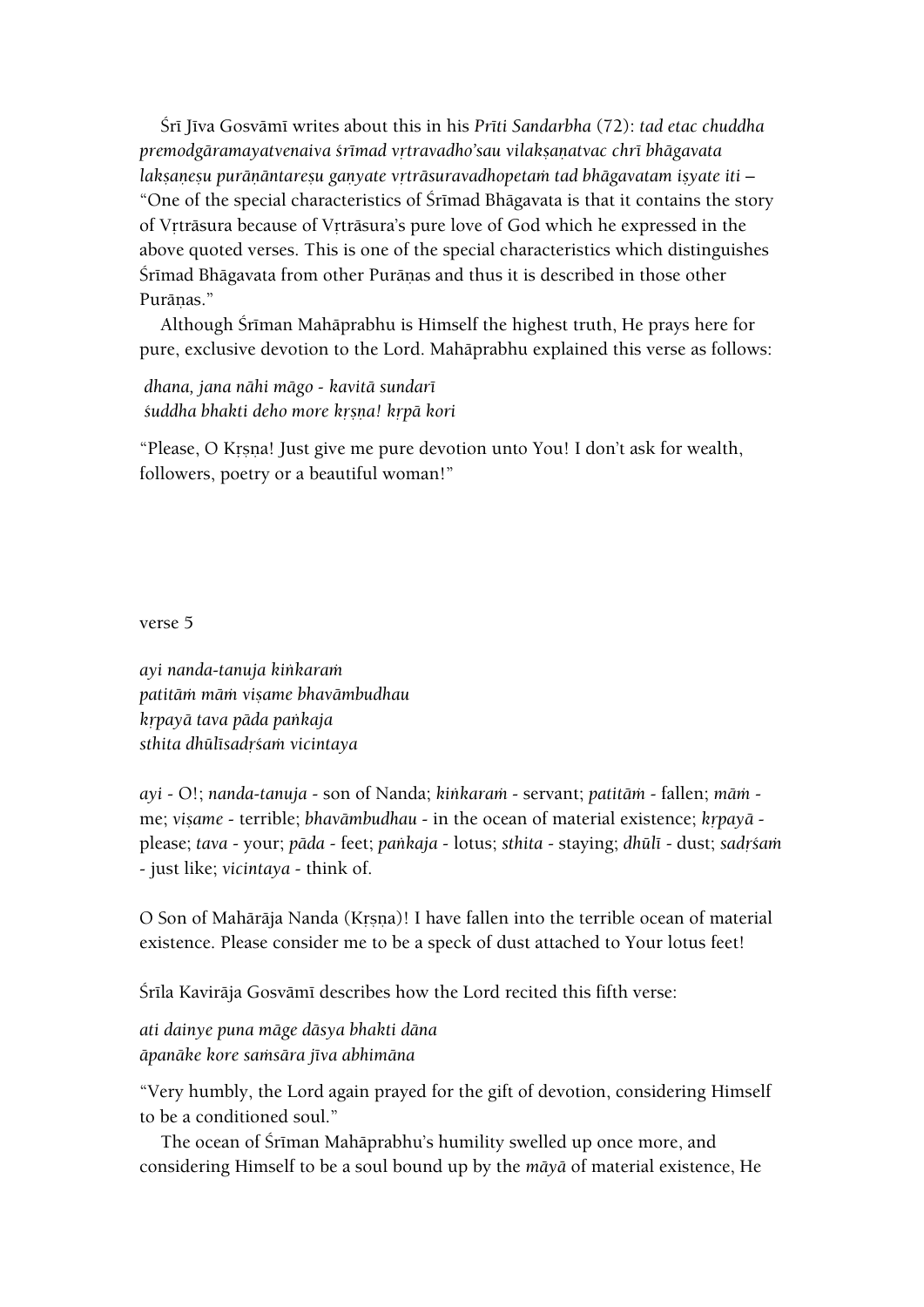recited this fifth verse. This kind of humility is the limit of divine manifestation and the Lord showed it to teach all the conditioned souls as He came down the staircase of His compassion. The more the living entities head towards the highest truth and bliss through renunciation and worship, the more their existence as individual souls becomes magnified, and similarly the more the Supreme Lord descends to the platform of falsehood, bondage and misery (out of compassion for the fallen, conditioned souls) the more His Godhood becomes magnified. There is nothing in this world which can make the waves of the Lord's transcendental desires rise so high as the love of His devotees, and because of this He descends more and more down the staircase of His compassion.

In *Śrīmad Bhāgavata* we can see that the Original Personality of Godhead, Śrī Vrajendranandana, was stealing and eating butter and yoghurt from the houses of the cowherds and cowherdesses. When does a human being commit theft? As soon as he is very greedy after something and he cannot get that thing through the normal channels, his intense greed then takes his intelligence and his sense of discriminiation away and he steals it. Although Krsna is eternally satisfied in Himself, He was so much captured by the love of the people of Vraja that He came so far down the staircase of His compassion as to even steal butter from their houses. Similarly, by considering Himself to be a conditioned soul, Śrīman Mahäprabhu has now come down the staircase of compassion, simply to teach all the people.

First of all, Śrīman Mahāprabhu says: "Ayi Nanda-tanuja! I have fallen in the terrible ocean of material existence!" *Ayi* is the word a female person generally uses upon addressing someone. When a male person addresses someone, it's supposed to be "*He* Nanda-tanuja!" From this we can understand that Śrī Gaurānga Mahāprabhu has humbly accepted the mood of Śrī Rādhā. The *bhāva* of Çré Rädhä is *vibhu*, all-pervading and supreme, and from Her *mahäbhäva* all other *bhāvas become manifest. In the pastimes of Śrī Gaurānga Mahāprabhu an* unbroken stream of His relishing of Rädhä-*bhäva* is flowing. In *Caitanya Bhägavata*, for instance, it is said that He was repeatedly listening to the stories about Dhruva Mahäräja and Prahläda Mahäräja from the *Bhägavata*:

*gadädhara sammukhe poòen bhägavata çuniyä prakäçe prabhu kåñëa bhäva yoto. dhruvera caritra ära prahläda caritra çatavåtti koriyä çunen sävahita*

"Again and again the Lord carefully listened to the stories about Dhruva and Prahlāda that were read to Him by Gadādhara Pandita from Śrīmad Bhāgavata. As the Lord sat before Gadādhara, He manifested so many moods of love for Krsna."

When Mahāprabhu heard how eagerly Dhruva was crying out to Śrī Hari He remembered Śrī Rādhā's passionate love for Śrī Krsna. Upon hearing how Prahlāda became victorious over the demons who tortured him, and how the poison they administered to him tasted like nectar to him, Mahäprabhu, accepting the feelings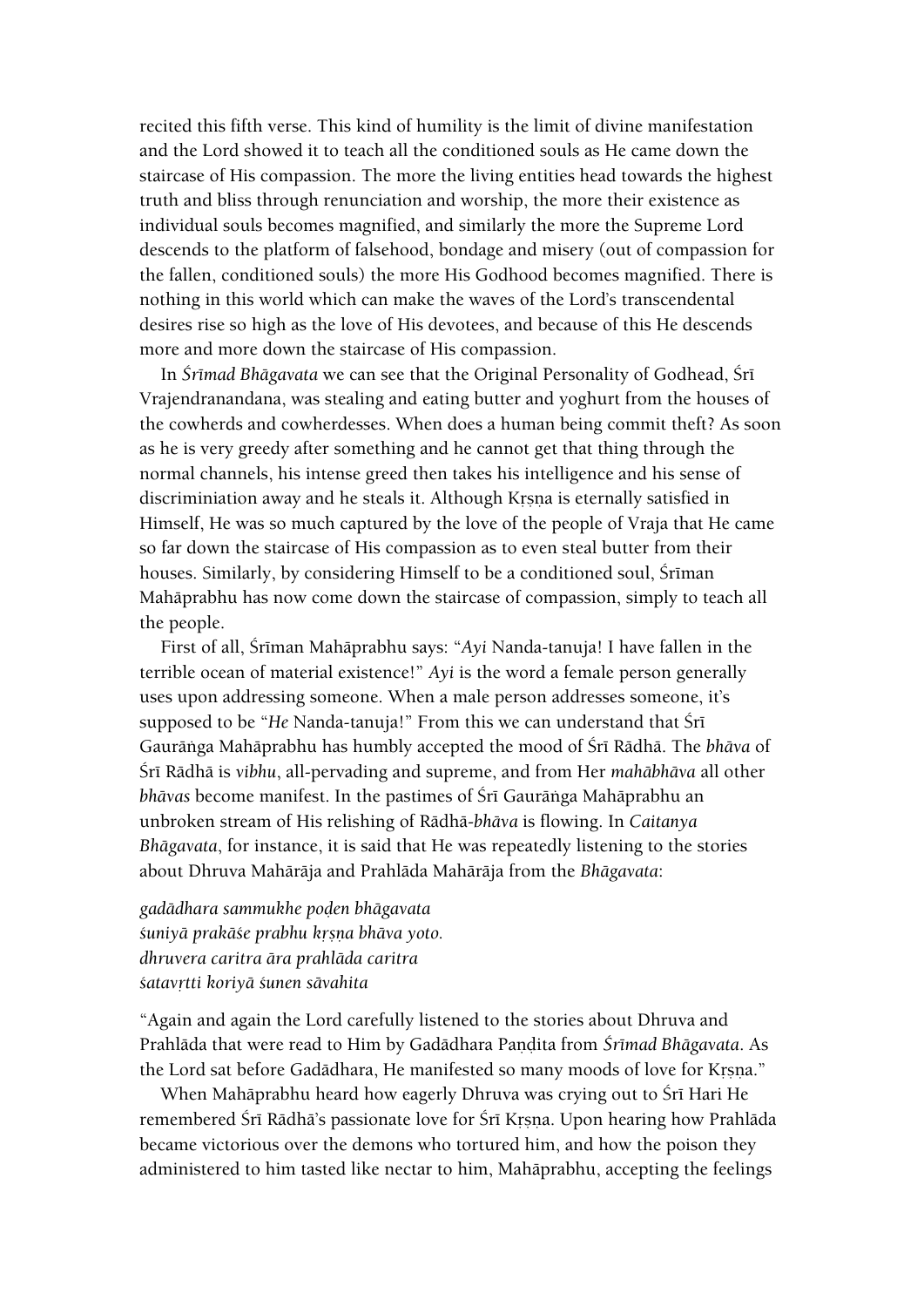of Śrī Rādhā, thought: "I am also stopped from serving Krsna in so many ways – by My mother-in-law, by My sister-in-law, by local traditions, by family traditions, in the house and in the forest, and I have to conquer those obstacles. I should also consider the poison of the defamation of a chaste housewife to be as delicious as nectar!" In this way one can understand the first word of this verse. Mahäprabhu accepts the mood of a neophyte devotee in the mood of Śrī Rādhā, saying: "*Ayi* son of Mahäräja Nanda! I am Your fallen maidservant and I have fallen into the terrible prisonhouse of My household-affairs. Please consider this fallen maidservant to be just like a speck of dust on the soles of Your lotus-like feet!"

There is another secret in the way Mahāprabhu addresses Krsna here as "Ayi Nanda-tanuja". *Tanuja* means "born from the body", a combination of the father's semen and the mother's ovum. Does God take His birth in such a way? His form is, after all, transcendental! How can He be called "born from Nanda's body"? In *Çrémad Bhägavata* (10.5.1) Çré Çuka Muni has also said: *nandas tvätmaja utpanne jätählädo mahämanäù* – "The high-souled Nanda was ecstatic because a son (*ātmaja*) had been born to him." Śrīla Jīva Gosvāmī writes in his *Tosanī-Ţīkā* on this verse: atrātmajatvam utpannatvam ātmajatvenotpannatvam ityartha-trayam *pratyekänvayäbhyäà vyajyate nélotpalavad iti.* "From the words *ätmaja utpanne* in the *çloka* we can understand the meaning of these two particular words and their mutual relationship. For instance when we say *nélotpala* (blue lotus), we must first know what is a lotus and what is the colour blue and then we can picture ourselves a blue lotus flower. Otherwise we can not know or understand what is a blue lotus flower."

In *Bhagavad Gītā* (4.9), Lord Krsna tells Arjuna:

#### *janma karma ca me divyam evaà yo vetti tattvataù tyaktvä dehaà punar janma naiti mäm eti so'rjuna*

"O Arjuna! Anyone who knows the truth about My divine birth and activities will not take birth again in the material world, but he will attain Me!"

Śrīpāda Rāmānujācārya writes in his commentary on this verse: *madīya divya* janma ceștita yathārtha jñānena vidhvasta samasta mat samā*šrayana virodhi pāpmā asminn eva janmani mäm äçritya mad eka priyo mäm eva präpnoti.* "When one knows the actual truth about My transcendental birth and activities, all sins, which are stopping one from surrendering unto Me, will be destroyed and one will attain Me even in this very lifetime through the practice of loving devotion."

We can easily understand that Krsna's birth is very special, if anyone who knows it in truth is himself freed from further rebirth! The secret about Him being anyone's born son is that only the love of His devotee can cause waves of transcendental desire in Him. The love of a devotee in the parental mood makes Him forget all His divine prowess and causes Him to take birth as that devotee's son. When the Lord sees how eager such a loving devotee is to rear and to fondle Him as a child, He becomes eager to relish that love and He agrees to become the child of that devotee. Although He is unborn, He then imitates the activities of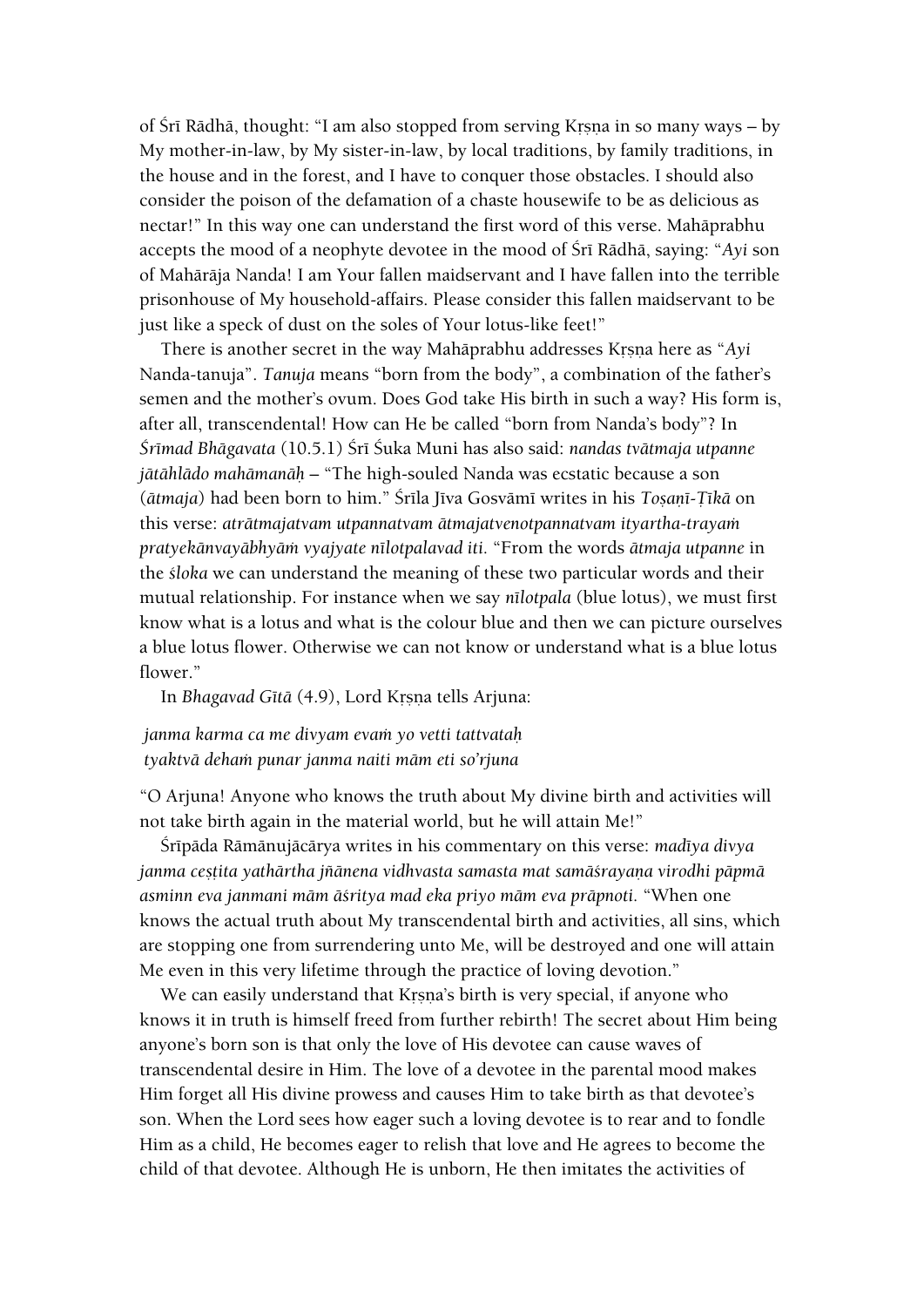childbirth, although His transcendental form is actually eternally perfect and selfmanifest. Actually His body was never made by the semen of any father and the ovum of any mother, nevertheless He is eternally known as the "born son" of His eternally liberated parents, Nanda and Yaçodä. From this we come to know the Lord as One who always desires to relish the taste of His devotees' love for Him. Therefore not only the devotee needs the Lord, the Lord also needs the devotees! Mahäprabhu said: "Ayi Nanda-tanuja! You are eager to taste the love of Your devotees, therefore not only I need You, but You also need me!" That is the purport of this address.

"Ayi Nanda-tanuja! I have fallen into this terrible ocean of material existence!" Surely this world is miserable, hard to tolerate and burning like poison. Bhagavän Mahāprabhu, by the mere chanting of whose name the ocean of *samsāra* dries, and upon merely seeing whom the mankind can easily cross the ocean of *samsāra* and attain the treasure of *prema*, warns all the living entities to beware the ocean of samsāra with these instructions. Śrīla Prabodhānanda Sarasvatī describes the terrible ocean of matter as follows:

*saàsära duùkha jaladhau patitasya käma krodhädi nakra makaraiù kavalékåtasya durväsanä nigaòitasya niräçrayasya caitanya candra! mama dehi padävalambam (Caitanya Candrāmrta, 54)* 

"O Śrī Caitanya Candra! I have fallen into the ocean of material miseries where I am swallowed by the crocodiles and sharks of lust and anger and bound up by the chains of wicked desires. Give this helpless soul shelter at Your lotus feet!"

When a soul falls into this ocean of misery he is completely helpless. When one asks: "Why should you be helpless in this world? Don't you have a mother and father, sons and daughters, friends and relatives? Why do you feel so helpless then?", then the answer is: "My parents, brothers and children – all of them are similarly struggling helplessly in this terrible ocean, being attacked by their six enemies, namely lust, anger, greed and so, which are like sharks and crocodiles that are snapping and chewing on them". Without the mercy of the devotees or without taking shelter of Śrī Govinda's lotus feet *yog*īs, karmīs, and *jñānīs* cannot escape from these sharks and crocodiles. We will give a few examples below:

When the demigods were suffering from the misbehaviour of a demon named Tärakä, they came to Lord Brahmä, wanting to find a solution to their problem, and Lord Brahmā told them: "Only a son born from Lord Śiva's semen can kill the Tārakā-demon. After Satīdevī committed suicide during Daksa's sacrifice (see *Bhāgavata*, fourth canto) she took birth as the daughter of the Himālayas (Pārvatī) and pleased Mahādeva once more with her worship of Him. But until now Śrīman Mahädeva is fully absorbed in *samädhi* (mystic trance) and nobody knows how long it will take before that trance will break! When the demigods will find some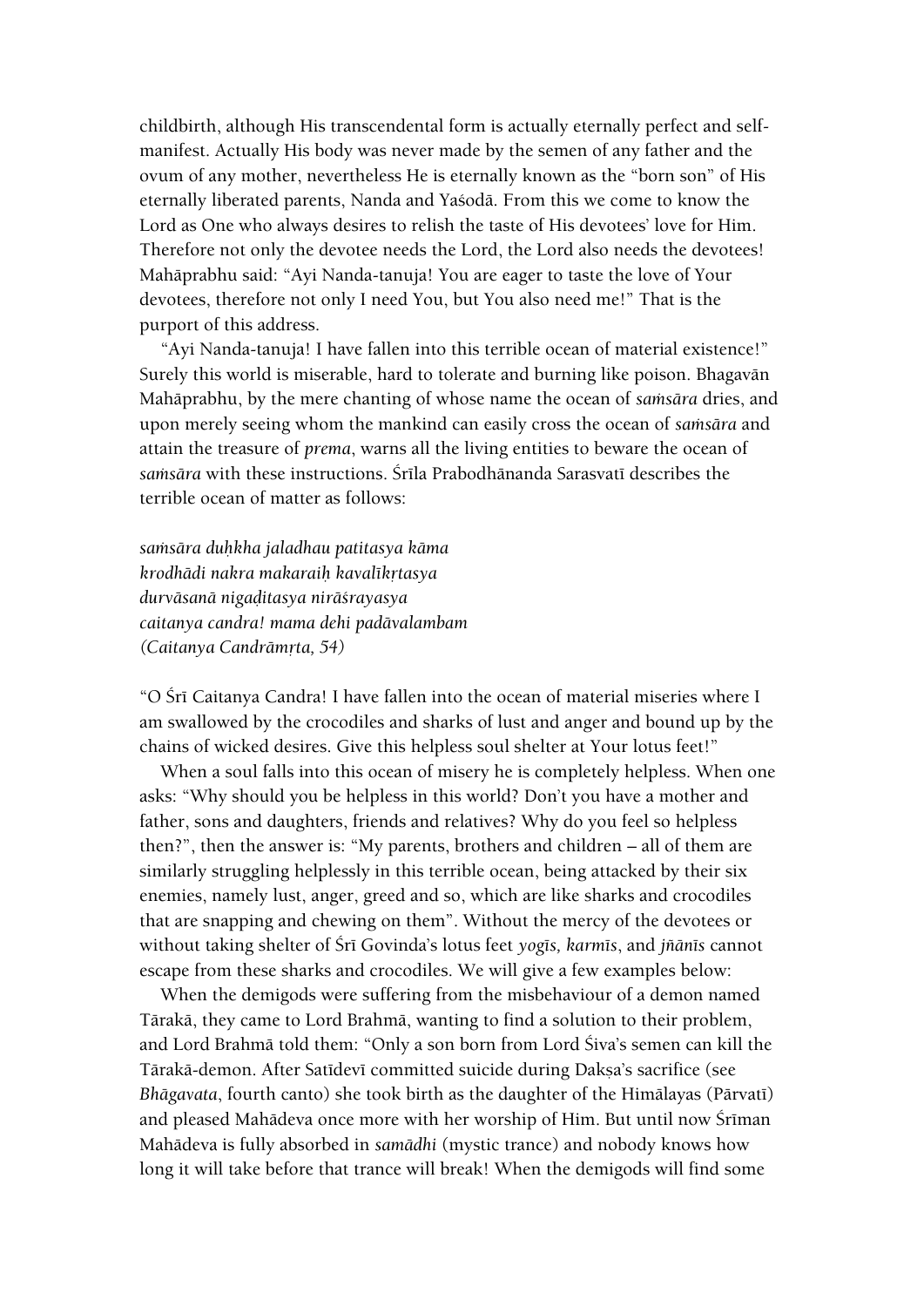way to break Mahādeva's trance and to make Him marry Pārvatī, then Tārakāsura can be destroyed!"

On Lord Brahmä's advice the demigods went to Kämadeva (Cupid) and begged him to help them to break Mahädeva's *samädhi*. Kämadeva was too proud to admit to the demigods that he was unable to break Yogīśvara Mahādeva's samādhi, so he accepted their request. On the way, Cupid was thinking to himself: "I think it is inevitable that I will perish as a result of my upcoming misdeeds! Let me at least once make all the people of the world acquainted with my powers!" Thinking like that, he released his five flower-arrows on the world, causing all the people, including *karmés, yogés* and *jïänés* to be deluded. No one could remain protected except for those who surrendered unto Sri Hari. This is corroborated by the great poet Tulasé Däsa in his *Räma Carita Mänasa*:

# *dharä na kähu dhéra, sab ke man manasija hare yähi räkhe raghuvéra, te ubare tehi kälamahaì*

"At that time nobody could remain calm, except for those who were protected by Raghuvīra (Lord Rāma)!"

The force of anger even caused the very powerful sage Durväsä to persecute the great devotee-king Ambarisa, but this great devotee tolerated everything and thus became known for his gravity. Blinded by anger the very powerful sage Viçvämitra killed the hundred sons of the *brāhmana* Vasista, but because of his great devotion Vasista was able to tolerate it. Of course, the sages Durvāsā and Visvāmitra were not angry as ordinary people in the mode of ignorance are, but they became angry for a special purpose. They wanted to teach all the practising devotees of the world how powerful the sharks and crocodiles of lust and anger, which are swimming in the ocean of material misery, are.

Without taking shelter of the devotees who have surrendered to the Lord's lotus feet it is also not easy to conquer greed for wealth and so. Once upon a time, Lakṣmī and Nārāyaṇa had a loving quarrel with Each other, and Lakṣmīdevī said: "The people of the world desire Me (wealth) more than You (God)!" Lord Nārāyaṇa said: "All right, let's test it and see! Come along with Me and use all of Your powers, and we will see who will win!"

Lord Nārāyaņa went to a *dharmaśālā* (nonprofit guesthouse) dressed as a sādhu, and began to perform a very sweet *kértana* there. The owner of the *dharmaçälä* became attracted to the *kértana* and said: "O *sädhu bäbä*! Please bless me by doing *kīrtana* in my *dharmaśālā* for a few days!" The disguised Lord Nārāyana said: "I will do *kīrtana* in this particular room, but I won't go to any other room, even if you told Me to!" The owner said: "No no! Stay in that room as long as you like! No matter how much money other pilgrims will offer me, I will not give this room to anyone!" Kamalā-devī (Lakṣmī) understood Lord Nārāyaṇa's plan and she disguised Herself as a princess, asking the owner for that particular room in which Lord Nārāyaṇa was staying. The owner told Her: "One sādhu is doing kīrtana there, please take another room!" Kamalä said: "No, I like this room! If you send this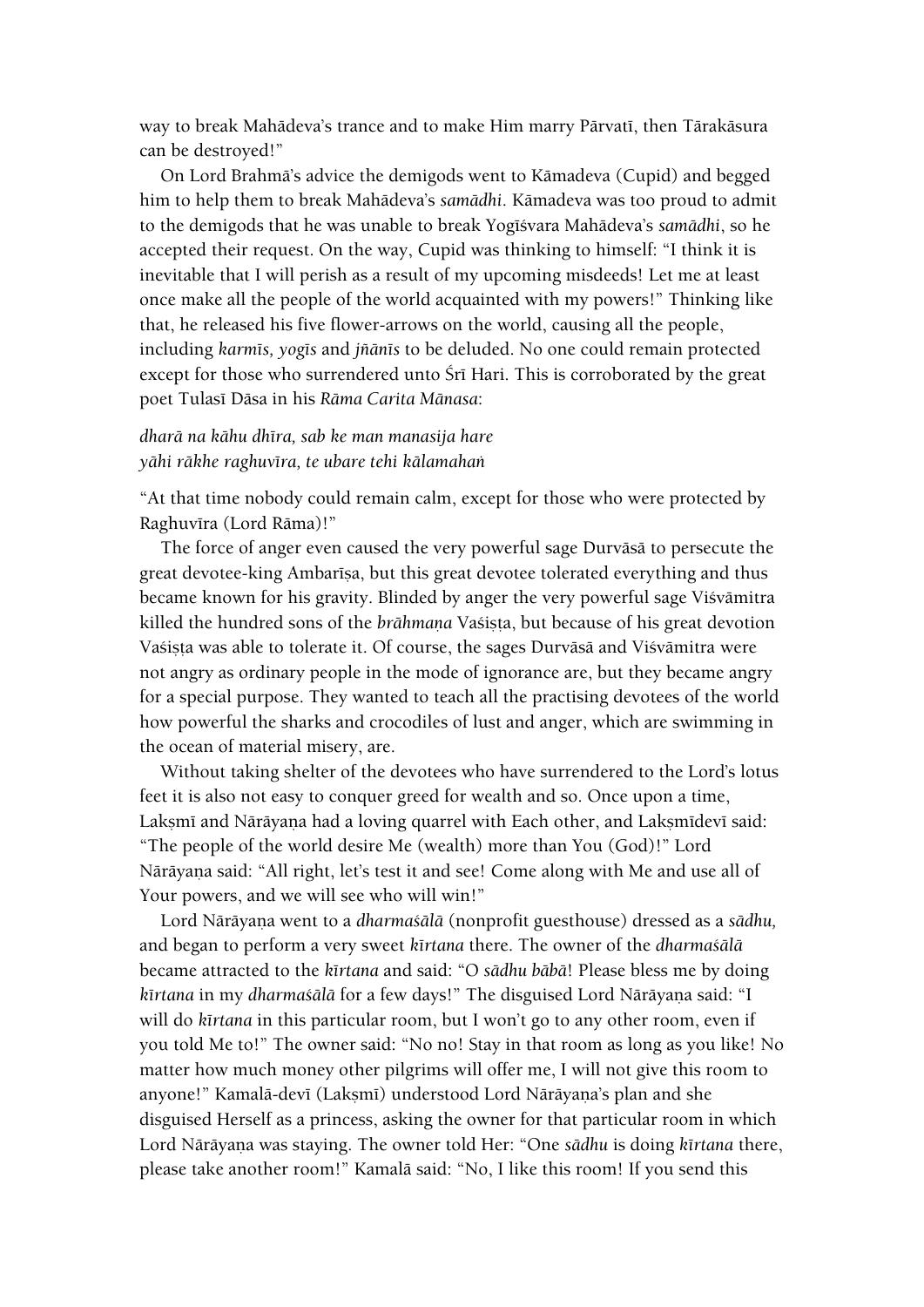*sädhu* to another room and give it to Me, then I will give you a thousand rupees a day!" The owner said: "One thousand rupees a day!! All right, just wait, let me speak with that *sädhu*!" The owner then went to the *sädhu* and told him: "Mahārāja! For a special reason you'll have to leave this room!" Lord Nārāyaṇa then understood that Laksmī-devī had come and said: "But you told Me that you wouldn't give this room to anyone! Now why are you telling Me to leave?" The owner replied: "You see, Mahäräja, we are worldly people! A princess offers us a thousand rupees a day for this room! What benefit will you have if materialistic people like us will suffer such a great financial loss, tell me? I will give You even a better room than this one! Please go to that room!" The *sädhu* said: "My dear owner, you told Me personally that you wouldn't give this room to anyone, no matter how much money was offered for it! Why are you now getting enchanted by this financial offer and send Me away?" The owner replied: "Mahäräja! How could I know that someone could offer me a thousand rupees a day for this room? We are ordinary people, we cannot give up our enchantment by this amount of money! What is the harm for You if You move to another room? Therefore do not insist and go to the room that I point out to You, otherwise I will throw Your belongings out and force You to vacate the room!" When they saw this, Lakṣmī and Nārāyana both disappeared. Laksmī-devī had won!

Śrī Nārāyaṇa said: "Devi! Now let's go to another place! If You win here again, then I'll be completely defeated!" Now Lord Nārāyaṇa went to the house of a great devotee, in the same disguise. When that devotee heard the *kértana* there was no limit to his bliss and he very respectfully prayed to the Lord to bless him by staying in a room in his house, so that he could hear the *kértana* for a few days. The *sädhu* said: "But if anyone wants to rent this room, even for a lot of rent, you should not give it! I want to stay in this room!" The devotee-landlord said: "No, I won't give this room for even ten million rupees!" Then Laksmi-devi came and offered the devotee-landlord a huge amount of money for renting that room, but the devotee said: "O Queen! Keep Your money! Please go away! There is a great soul living in that room from whom I have gotten great transcendental opulence! What is Your insignificant wealth compared to that?" This time Lord Nārāyaṇa was victorious. In this way Lakṣmī-Nārāyaṇa showed that no one can be released from the ocean of material existence and its sharks and crocodiles in the shape of lust and greed without the grace of Bhaktidevi, the goddess of devotion.

The story of king Citraketu in *Çrémad Bhägavata* (sixth canto) is a good example of *moha*, or illusion. Bewildered by the desire for a son, king Citraketu married ten million women, but still he did not get even one son. By chance the sage Angira visited him once and the king immediately asked him for the boon of a son. The sage Angirā explained to the king that a son was simply an illusory blessing that would bring him a lot of misery, but the king could not give up this illusion and again asked the sage for a son. So Angirā performed a sacrifice to give the king a son and told the king's chief queen, who was named Krtadyuti, to eat the remnants of the food offered in the sacrifice. Soon afterwards a son was born to her and the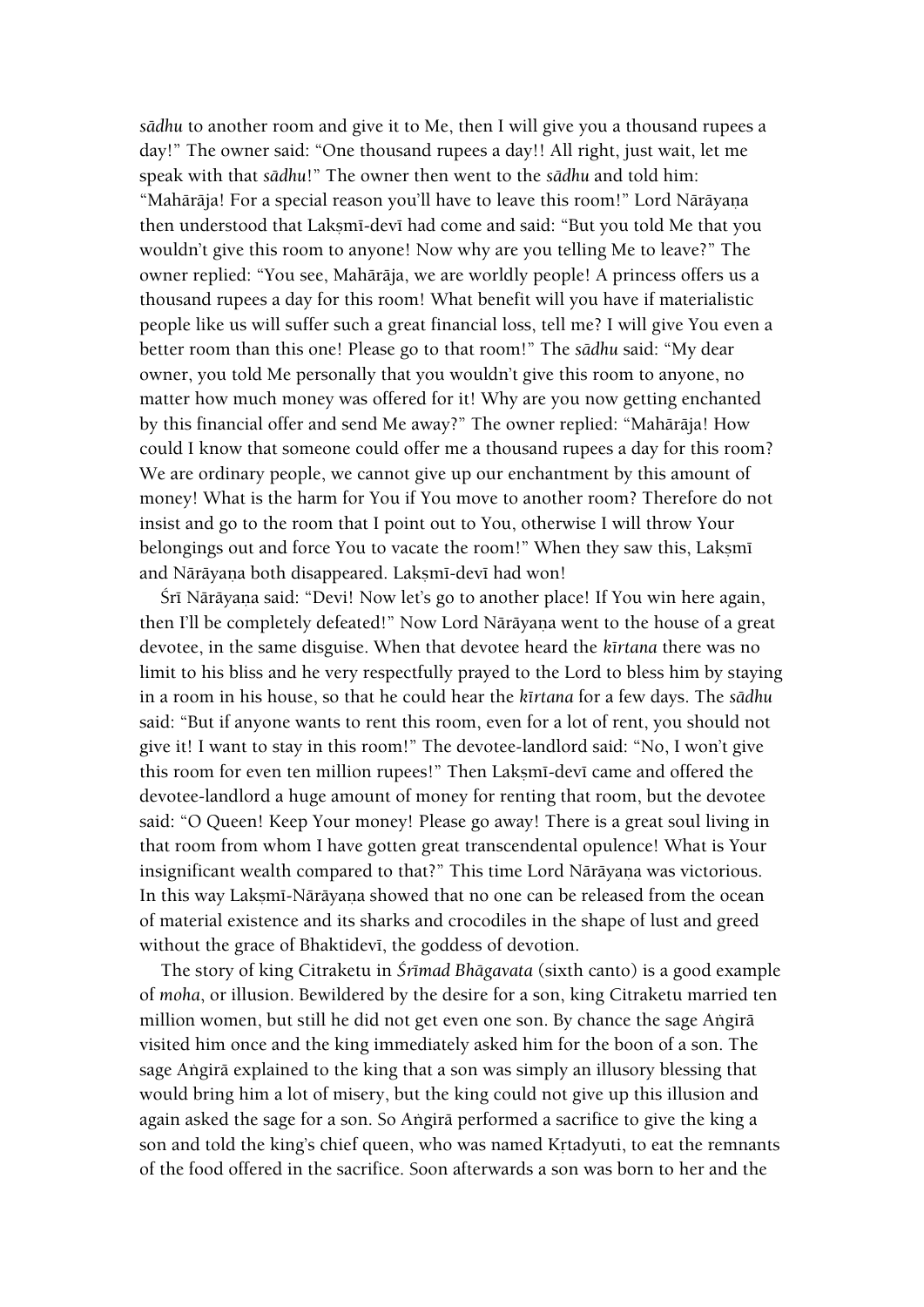king, totally enchanted by the child, did not leave her room anymore to see any other queen. The other queens began to burn in the fire of envy and finally killed the baby by poisoning it. There was no limit to the king's misery and his lamentations. Some time later Angirā came back to the king's palace, along with his friend Nārada Muni. The sage Angirā was so powerful that he could make the dead baby speak spiritual knowledge that destroyed the king's delusion. The king thus gave up his enchantment with family life and became a great devotee by the mercy of these sages. The same thing counts for other *anarthas* such as *mada* (pride out of delusion). There's no other way to become free from the crocodiles and snakes of lust and anger, which freely swim in the ocean of material existence, than to take shelter of the process of devotion, which finds its origin in the mercy of the great devotees. In the following song, Śrīla Narottama Dāsa Thākura explains how we can make these sharks and crocodiles from enemies into great friends and assistents by engaging them in the Lord's service:

*käma krodha lobha moha, mada mätsarya dambha saha, sthäne sthäne niyukta koribo*  $\bar{a}$ nanda kori hrdoy, ripu kori parājoy, *anäyäse govinda bhajibo*

"I will engage lust, anger, greed, illusion, envy and pride all in Krsna's service. Thus I can defeat these enemies with a blissful heart and easily worship Govinda."

*kåñëa seva kämärpane, krodha bhakta dveñi jane, lobha sädhu saìge hari kathä moha ista lābha vine, mada krsna gunagāne, niyukta koribo yathä tathä*

"I will engage my lusty desires in Krsna's service, my anger towards those who envy His devotees, my greed in desiring to speak about Hari with the saints, my illusion when I cannot attain my beloved Lord and my intoxication by singing Krsna's glories."

*anyathä svatantra käma, anarthädi yära dhäma, bhakti pathe sadä deya bhaìga kibä se korite päre, käma krodha sädhakere, yadi hoy sädhu janära saìga*

"Otherwise lust will be an independent desire that always breaks up the path of devotion, being an abode of sin. But what can lust and anger do to the practising devotee when he is in the company of saints?"

Amongst the six aforementioned enemies Śrī Narottama did not mention envy, for the Śrīmad Bhāgavata opens with the words nirmatsarānām satām: the path of devotion is for non-envious saints only. An envious person cannot tolerate another person's superiority (*parotkarṣāsahanam mātsaryam*). In whomever's heart there is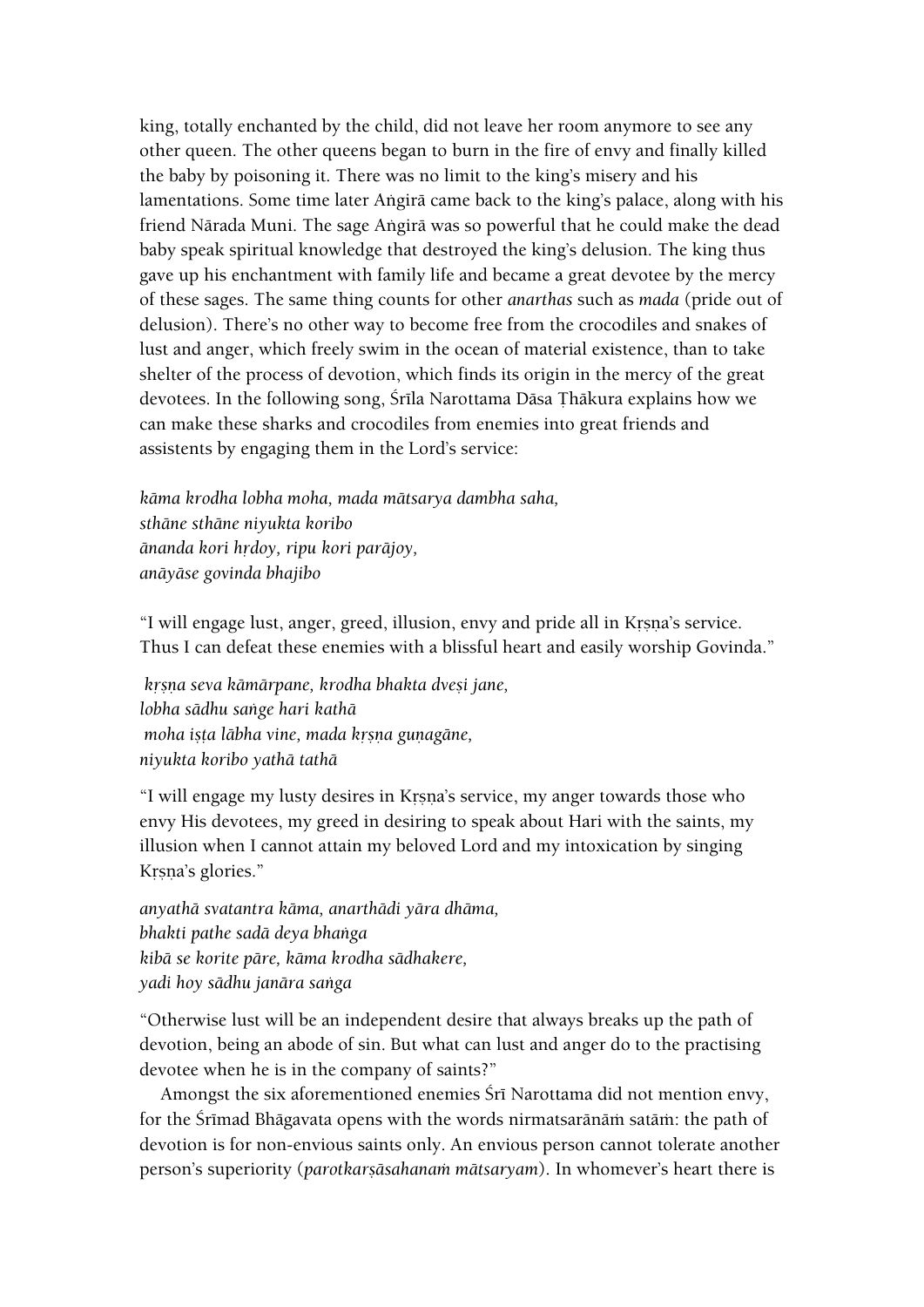*matsarya*, envy, there is also his wife *pratisthāśā*, the desire for distinction. From the union of this couple the twins *himsā* (violence) and *asūyā* (jealousy) are born. The terrible dancing of this demoniac family will crush all good qualities in the heart, so that the light of devotion cannot shine in it anymore.

The living beings who have fallen into the ocean of material existence are bound hand and foot by the chains of their sinful desires; *durvāsanā nigaditasya*. These are not ordinary ropes for binding, these are real, living, and terrible chains! On the bank of a big river was a village where almost everyone could swim because the village was often flooded. During a flood the people usually held on to floating pieces of timber to save themelves. One time when there was a flood the people saw something black floating downstream, which looked like a blanket. One person swam to it and held on to it, while his companions on the shore said: "Let go of this thing now, you can stand there!" That person replied: "Brother! I've let go of the blanket, but the blanket doesn't let me go!" Actually, it was not a blanket, but a half-dead bear that was floating in the river in the hail and the rain. When people catch hold of it they may think that they've found some support, but actually the bear will catch firm hold of them instead! That bear represents the sounds, touches, forms, tastes and smells that are floating down the river of material existence. The people who are bound up by *mäyä* consider these senseobjects to be most desirable and enjoyable, but then they are firmly caught by these attractions that will bring them only sorrow, disease and the three kinds of material miseries.

Śrīman Mahāprabhu said: "O Nandanandana! Actually I am Your eternal servant, but I have forgotten Your lotus feet and I have become bound up by *mäyä*. What a miserable condition!

*kåñëa nitya däsa jéva tähä bhuli gelo sei doñe mäyä tära goläya bändhilo täte kåñëa bhaje, kore gurura sevana māyājāla chute pāy krsnera carana (Caitanya Caritämåta)*

"The living being has forgotten that it is Krsna's eternal servant and because of that fault, *māyā* has bound him around the neck. But when he worships Krsna and serves his *guru*, the net of *māyā* will break and he will attain Krsna's lotus feet."

One may ask here: "If the living beings are Krsna's eternal servants, then why and when did they forget Śrī Krsna? Is it possible for a Krsna-conscious person ever to forget Krsna?" The answer is given by Śrī Jīva Gosvāmī in his *Paramatma Sandarbha* (44): *tad evam ananta eva jīvākhya tatasthah śaktayah. tatra tāsām varga dvayaà. eko vargaù anädita eva bhagavad unmukhaù anyas tu anädita eva bhagavat paräìmukhaù svabhävataù tadéya jïäna bhävät tadéya jïänäbhäväc ca.* "There are innumerable spirit souls and they are the marginal potency of God. There are two classes of them: one class is favorable to God from beginningless time, and the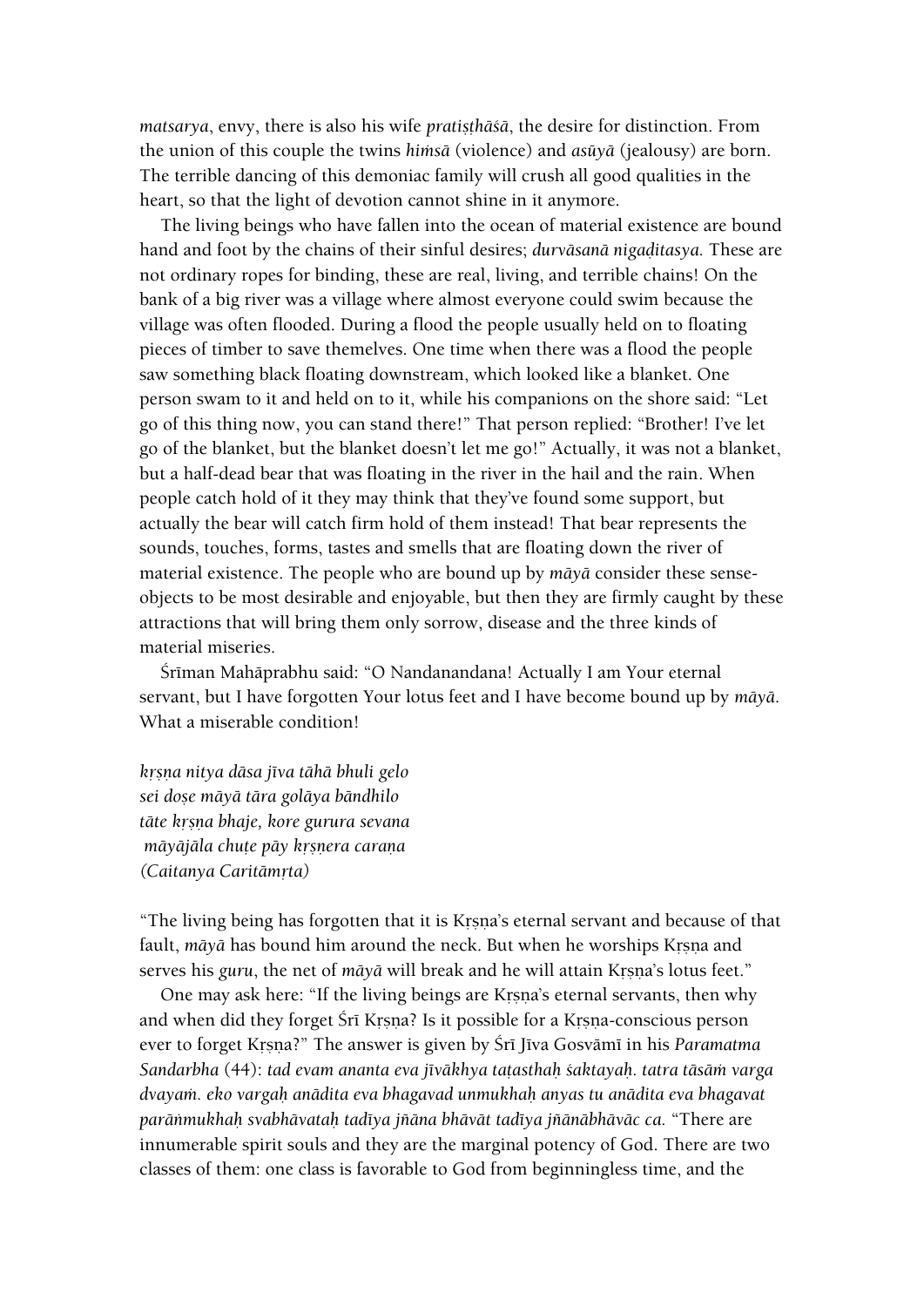other class is turned away from God from beginningless time. The first class is naturally full of knowledge and the other is without knowledge."

There is no other way for those souls who are conditioned by *mäyä* in this terrible ocean of material existence than the grace of Śrī Krsna or His devotees. Therefore Śrīman Mahāprabhu considers Himself to be an ordinary conditioned soul, just to teach all living beings and He prays to Krsna: krpayā tava pādapaṅkaja sthita dhūli sadrśam vicintaya – "Please consider Me to be a mere speck of dust at Your lotus feet!" The first word He uses is krpaya: there is no other recourse but mercy. Although sugarcane is naturally full of juice, the juice cannot come out without squeezing it. Similarly God is full of the juice of mercy, but without the devotees' eagerness that juice will not come out. The Lord must therefore be worshipped with great eagerness. But success in *sädhana* is not only dependent on a great amount of effort. Only when the mercy descends the devotee can be blessed with the full perfection of love of God. Lord Brahma says to Śrī Krsņa in *Śrīmad Bhägavata* (10.14.8) that those who await the mercy of God will inherit His lotus feet:

*tat te'nukampam susamīksyamāno bhuïjäna evätma-kåtaà vipäkam håd väg vapurbhir vidadhan namas te jéveta yo muktipade sa däyabhäk*

Lord Brahmä said: "O Lord! You are the ocean of all auspicious qualities! Those who silently tolerate all the reactions to previously performed acts with an unattached mind, and continue to offer their obeisances unto You with their bodies, minds and words, will inherit Your lotus feet, just as the son inherits the wealth of his father!"

Mahäprabhu says: "O Lord! Please consider this servant to be a mere speck of dust at Your lotus feet and bless this fallen servant with devotional service." The Lord desires this because dust always sticks at the footsoles, it never falls off. The devotee should also lament: "Why doesn't my mind always stick to those transcendentally blissful lotus feet? Why is this wicked mind always absorbed in thinking of these disgusting sense objects instead? How unfortunate I am! Even in my dreams I'm absorbed in thinking of sense enjoyment! When will I think of Krsna's lotus feet in all stages of awareness: deep sleep, dreaming state and wakefulness? I should cry for being in such a situation!" The Lord said: "O Krsna! I am Your *kiìkara*!" The Sanskrit words *kià karomi* mean "what service can I render?" and from that the word kiìkara, or servant, is derived. It indicates someone who is eager to serve. When such eager desires appear in the mind the desires for sense enjoyment will slowly be given up and the Lord will not like to let the devotee down anymore, just as a speck of dust always sticks on the footsoles. The Lord personally explained this verse as follows:

*tomara nitya däsa mui tomä päsariyä podiyācho bhavārnave māyābaddha hoiyā*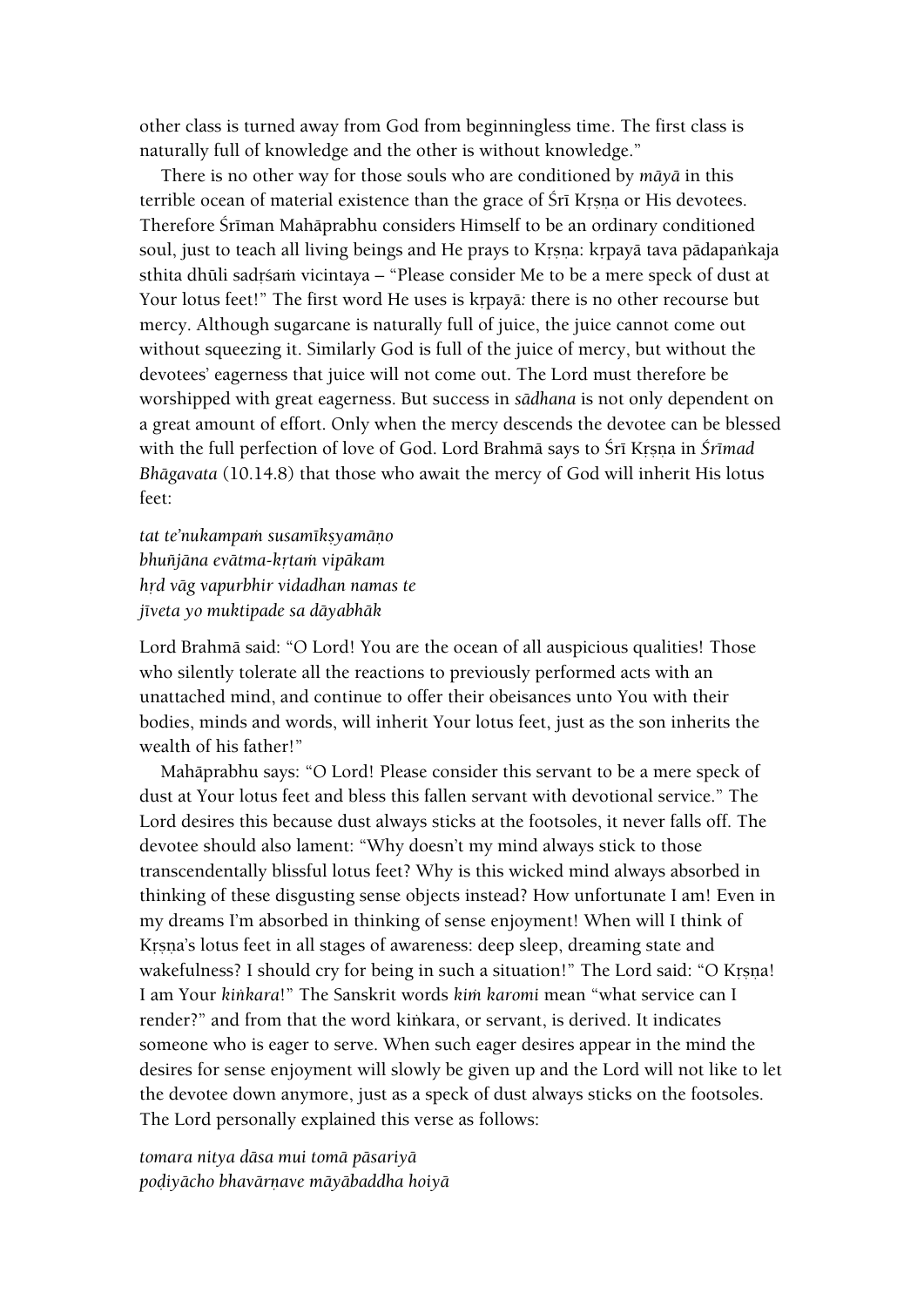# *kåpä kori koro more pada dhüli sama tomära sevaka koro tomära sevana*

"I am Your eternal servant, but I have forgotten You. Now I have fallen into the ocean of material existence, being bound up by *mäyä*. Please make Me like the dust at Your feet and make Your servant serve You!"

verse 6

*nayanaà galad açru dhärayä vadanaà gadgada ruddhayä girä pulakair nicitäà vapuù kadä tava nāmagrahane bhavisyati* 

*nayanam* - the eyes; *galad* - flow; *asru* - tears; *dhārayā* - with a stream; *vadanam* the mouth; *gadgada* - faltering; *ruddhayä* - choked; *girä* - voice; *pulakaiù* - with goosepimples; *nicitäà* - studded; *vapuù* - body; *kadä* - when; *tava* - Your; *näma* name; *grahane* - in taking: *bhavisyati* - will be.

O Krsna! When will tears of love stream from My eyes? When will My voice choke up and when will My body be studded with goosepimples of ecstasy when I chant Your holy name?

Śrīla Kavirāja Gosvāmī explained this verse as follows:

*punaù ati utkaëöhä dainya hoilo udgama kåñëa öhäi mäge saprema näma-saìkértana*

"Again great eagerness and humility appeared in the Lord's heart as He prayed to Krsna: 'Let Me sing Your name with love!'"

The force of the Lord's humility gradually increased and caused great eagerness to arise in Him. This eagerness is the very life-force of devotion which helps the devotee to attain perfection. The eagerness that Śrīman Mahāprabhu showed during His pastimes at Jagannātha Purī were meant to teach the practising devotees and is like a beacon for them. It is the best example and it is like the very life for the practising devotees. Eagerness is always the best means to attain what we desire. If there is no eagerness we cannot have anything. Without eagerness there is no taste in our endeavours, nor in our possible achievements. When a person gets a glass of cold water in the middle of the summer it will be greatly satisfying to him, but a person who feels no thirst does not even see the need for drinking water, let alone that he will relish it! The practising devotees, the perfected devotees and the eternally perfect devotees all thrive on eagerness. An aspirant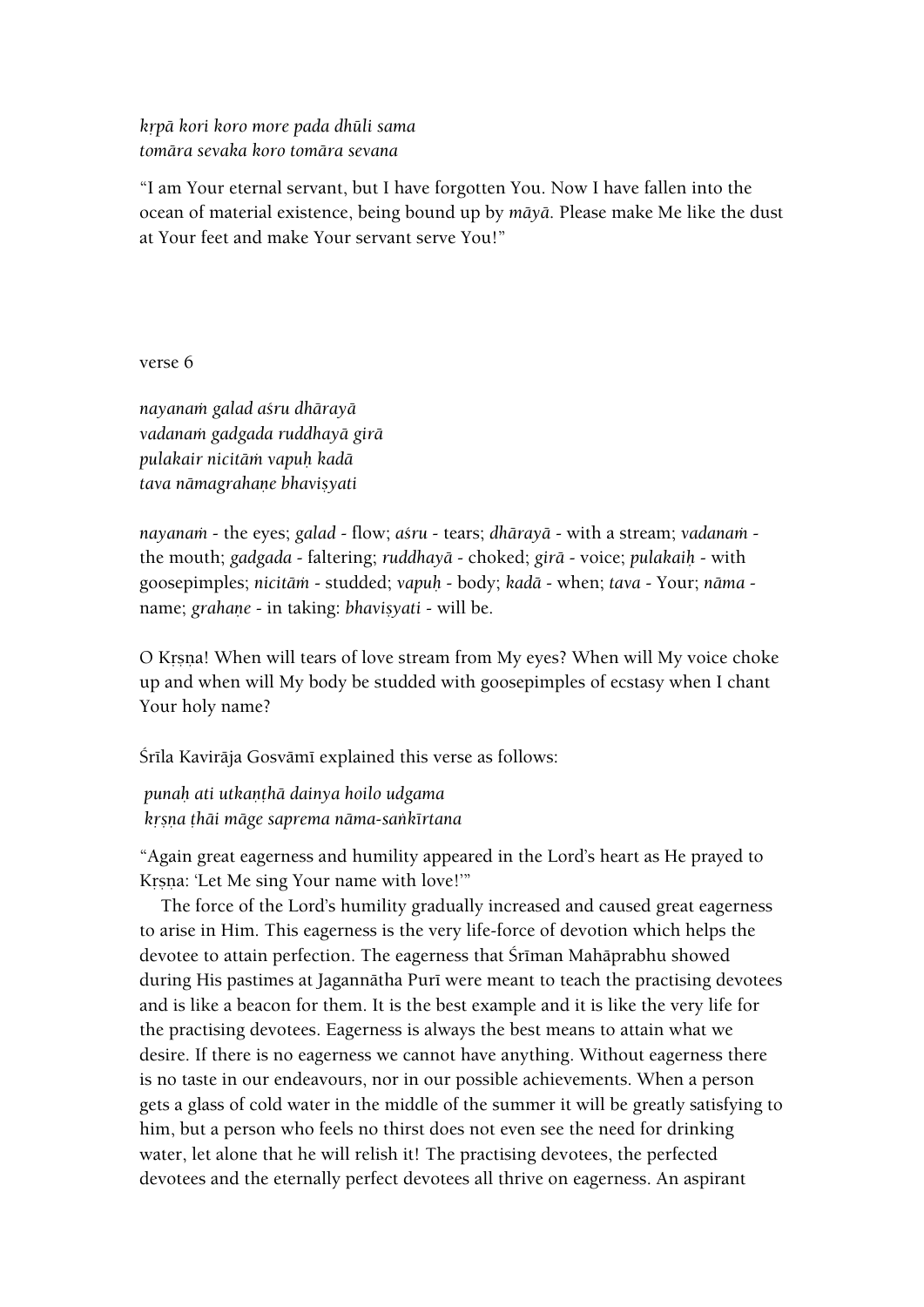cannot attain the treasure of *räga-bhakti* unless he has this eagerness. Without eagerness no one can subdue Krsna with love.

For example, mother Yaçodä, who is an eternally perfect devotee, tried to bind Krsna's belly with ropes again and again, but she couldn't. Each time the rope was two fingers too short. Śrīla Jīva Gosvāmī writes in his commentary on that particular *Bhāgavata-verse* (10.9.15): *sthite'pi premni vaiyagrya višesa taj jāta tat k*rpā viśeṣābhyām dvābhyām ūnatvena tad vaśīkaraṇam na syāt. ataeva dṛṣṭvā pari*sramam krsnah krpayāsīt svabandhane iti vaksyate*. When there is not sufficient eagerness to fully subdue God with one's love and if the Lord's mercy does not become fully manifest because there is a lack of such eagerness, then even the devotee who has pure love of God cannot fully subdue Him. The more eagerness the devotee shows to subdue the Lord with his love, the more the Lord shows His mercy by allowing Himself to be subdued accordingly by the devotee. If a devotee does not show his eagerness then the Lord will not bestow His mercy, therefore although it seems as if they are subduing the Lord on account of their pure love, they cannot completely subdue Him. Without the Lord's mercy and the devotees' eagerness nothing can fill up that deficiency. Therefore it is said here: "When Krsna saw her (Yaśodā's) endeavours, He became merciful to her and allowed Himself to be bound by her."

The Lord will allow the devotee to bind Him up with love in accordance with the amount of eagerness he shows. As soon as Yasomati showed the right amount of eagerness, the Lord also showed His mercy and had Himself bound up by her. In the *Bhavisya Purāna, Uttara Khanda, it is said that Śrī Rādhārānī also bound Krsna* up with ropes. Therefore we speak of Śrī Rādhā-Dāmodara:

*saìketävasare cyute praëayataù samrabdhayä rädhayä prärabhya bhrükuöéà hiraëya rasanä dämnä nibaddhodaram kärtikyäà janané kåtotsava vare prastävana pürvakaà cäöuni prathayantam ätta pulakaà dhyäyema dämodaram*

"Once, in the auspicious month of Kārtika, Krsna could not meet His beloved Rādhārāņī in the *kuñja* on time, so Śrīmatī frowned Her eyebrows out of loving anger and bound Krsna around the belly with a golden rope. Śrī Krsna then explained to Her that He was too late for His appointment because He had been held up in Mā Yaśomatī's festival, so Śrīmatī released Him again. We meditate on this Dämodara, who is studded with goosepimples of loving ecstasy!"

Śrīmati Rādhārānī's love is always so full of great eagerness that there is never any lack of mercy from Krsna's side. Śrīman Mahāprabhu is always floating in a great ocean of eagerness because He has accepted the mood of this Śrī Rādhā. Therefore, although He always fully relished Śrī Krsna's sweetness, He came down to the level of the practising devotee because of His natural eagerness and desired to be blessed with loving *näma-saìkértana*. Thus He taught the aspirants that those who have attained a life full of loving *näma-bhajana* have become blessed with the best means of attaining God.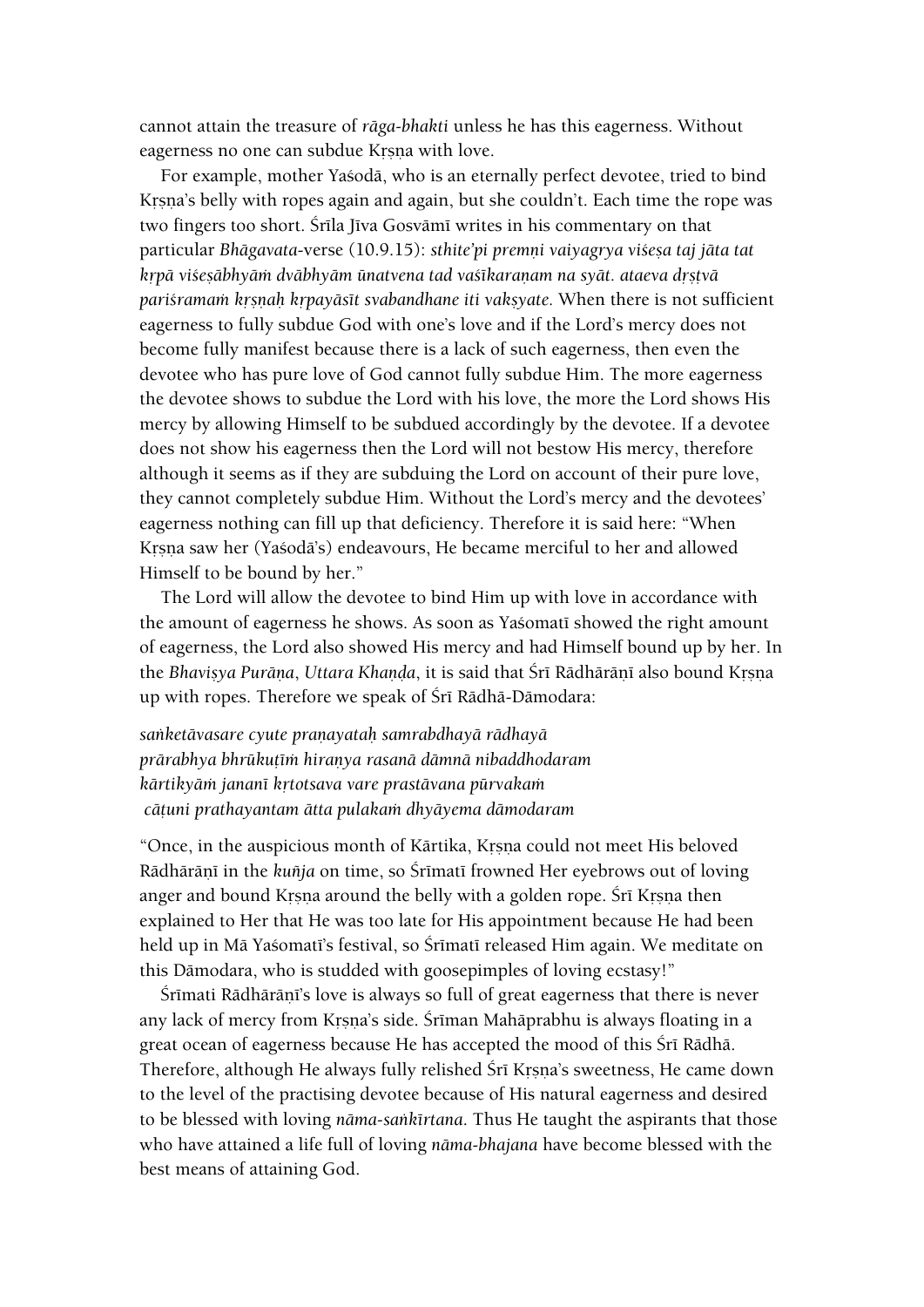The Lord said: "O Lord! When will I be so fortunate that tears will stream from My eyes, My voice will choke and My body will be studded with goosepimples of loving ecstasy when I take part in the *nāma-sankīrtana*?" Thus the Lord expresses His desire for loving *näma-saìkértana*, blessing the people of the present age of Kali by preaching the *yuga-dharma*, the spiritual practice for this age. In all *yugas* (cosmic ages) the chanting of the holy name has the same power and the same incomparable glory, but in the other *yugas* (other than the Kali-yuga, like the Satya *yuga* and so on) the people, although they were living for thousands of years, could simply not gain unshakable faith in the fact that by simply by making one's tongue vibrate the two syllables "Krsna" one could easily attain a result millions of times greater than what they could attain by all their penances and meditation. The people of the age of Kali are unfortunate in all respects, and they don't have the strength to perform all these disciplines, but they can easily place their faith in the glories of the holy name, and that's why the holy name revealed its glories in the age of Kali and became its *yuga-dharma*, the prescribed method of achieving transcendental perfection. The devotees in the age of Kali gain perfection in the topmost surrender to God by preaching this *näma-saìkértana*. This is confirmed by Śrī Jīva Gosvāmī: *tad evam kalau nāma kīrtana pracāra prabhāvenaiva parama bhagavat parāyanatva siddhir darśita* (*Bhakti Sandarbha, 244*). We have said that one cannot taste the limitless sweetness of Krsna's name when the tongue is contaminated by *aparädha*, offenses. *Çrémad Bhägavata* says that those whose hearts do not melt, whose eyes are not filled with tears and whose bodies do not erupt with goosepimples of ecstasy when they chant the holy name, alas! They have hearts that are harder than steel!

*tad asma sāram hrdayam batedam yad gåhyamänair hari näma dheyaiù na vikriyetätha yadä vikäro netre jalaà gätra-ruheñu harñaù (Çrémad Bhägavata, 2.3.24)*

In this verse (*nayanaà galad açru*) Mahäprabhu prays to the Lord for three *sättvika* ecstasies, namely *açru* (tears), *pulaka* (goosepimples) and *svara-bheda* (changing of the voice). Śrīla Rūpa Gosvāmī writes in his *Bhakti-rasāmrta-sindhu* (2.3.1-2) :

*kåñëa sambandibhiù säkñät kiïcid vä vyadhänataù bhävaiç cittam ihäkrantaà sattvam ity ucyate budhaiù sattväd asmät samutpannä ye ye bhävas tu sättvikäù*

"When the heart is touched by moods directly (in the form of the five basic relationships with Krsna, like neutrality, servanthood, friendship etc.) or indirectly (in the form of the seven secondary moods like laughter, chivalry etc.) connected with Krsna, the wise call this sattva, and the moods coming from that *sättvikabhävas*." There are eight such sättvika moods: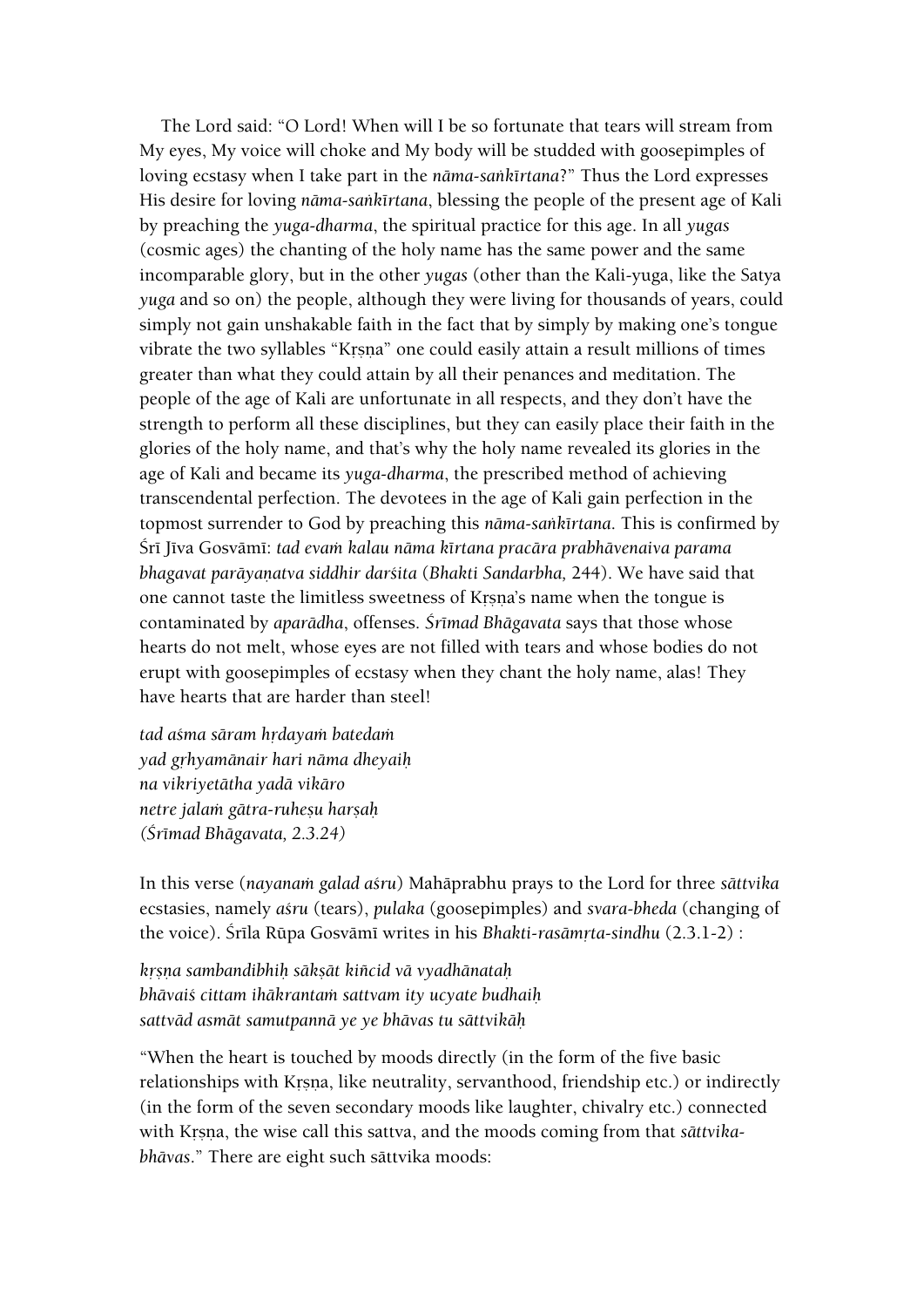*te stambha sveda romäïcäù svarabhedo'tha vepathuù*  vaivarnyam aśru pralaya istesto sāttvikāh smrtāh *(Bhakti-rasāmrta-sindhu, 2.3.16)* 

"These eight transformations are 1) being stunned, 2) sweating, 3) horripilating, 4) changing of the voice, 5) shivering, 6) becoming pale, 7) fainting and 8) shedding tears." Of these, Mahäprabhu prays for three, namely romäïca, svarabheda and açru, while He performs *näma-saìkértana*. Actually, without *rati* none of these ecstasies can be called *sättvika*, even though they may appear on the body, because *rati* is the cause of the greatest ecstasy and astonishment. Without *rati* these *sättvikas* do not cause astonishment, therefore *rati* is the greatest emotion. This is also confirmed by Śrīla Rūpa Gosvāmī:

*sarvänanda camatkära hetur bhävo varo ratiù ete hi tad vinä bhävän na camatkäritäçrayäù (Bhakti-rasämåta-sindhu, 2.3.70)*

These symptoms can be seen in all kinds of feeble creatures, like those who desire liberation or sense enjoyment, while they sing or hear the *nāma-sankīrtana*, but then it cannot really be called *sättvika-bhäva*, but a *sättvikäbhäsa*, a semblance of *sättvika-bhäva*. This kind of semblance is not so ecstatic or astonishing. The Gosvāmīs say that these are the eight external symptoms of a devotee who has attained *rati*. Next to that there are also nine internal symptoms. When these symptoms are seen in the heart or in the mind of the devotee, then he has attained *rati* or *bhäva*:

*kñäntir avyartha kälatvaà viraktir mäna çünyatä äçäbandhaù samutkaëöhä näma gäne sadä ruciù*  $\bar{a}$ sakti tad gunākhyāne prītis tad vasati sthale *ityädayo'nubhävaù syur jäta bhäväìkure jane*

"Those in whom *bhäva* or *rati* has merely sprouted, are showing the following nine symptoms: 1) They are tolerant, 2) They don't waste their time, 3) They are renounced, 4) They are devoid of pride, 5) They are bound by firm hopes, 6) They are very eager, 7) They always have taste for chanting the holy name, 8) They are very attached to speaking about God, and 9) They love to live in His abode (Vrndāvana or Navadvīpa).

1) ksānti – *ksobha hetāvapi prāpte ksāntir aksubhitātma* (*Bhakti -rasāmrta-sindhu,* 1.3.27) – "*Kṣānti* means that one is undisturbed although there may be ample reason to be disturbed." It is natural that a devotee laments when he loses a son or when he gets physically injured, but a devotee who has *rati* knows that the body and everything related to it is anyway perishable and he patiently tolerates everything, remembering Lord Hari and knowing it all to be His wish. Srila Rūpa Gosvāmī cites Emperor Parīkṣit as an example (*Śrīmad Bhāgavata*, 1.19.15):

*taà mopayätaà pratiyantu viprä*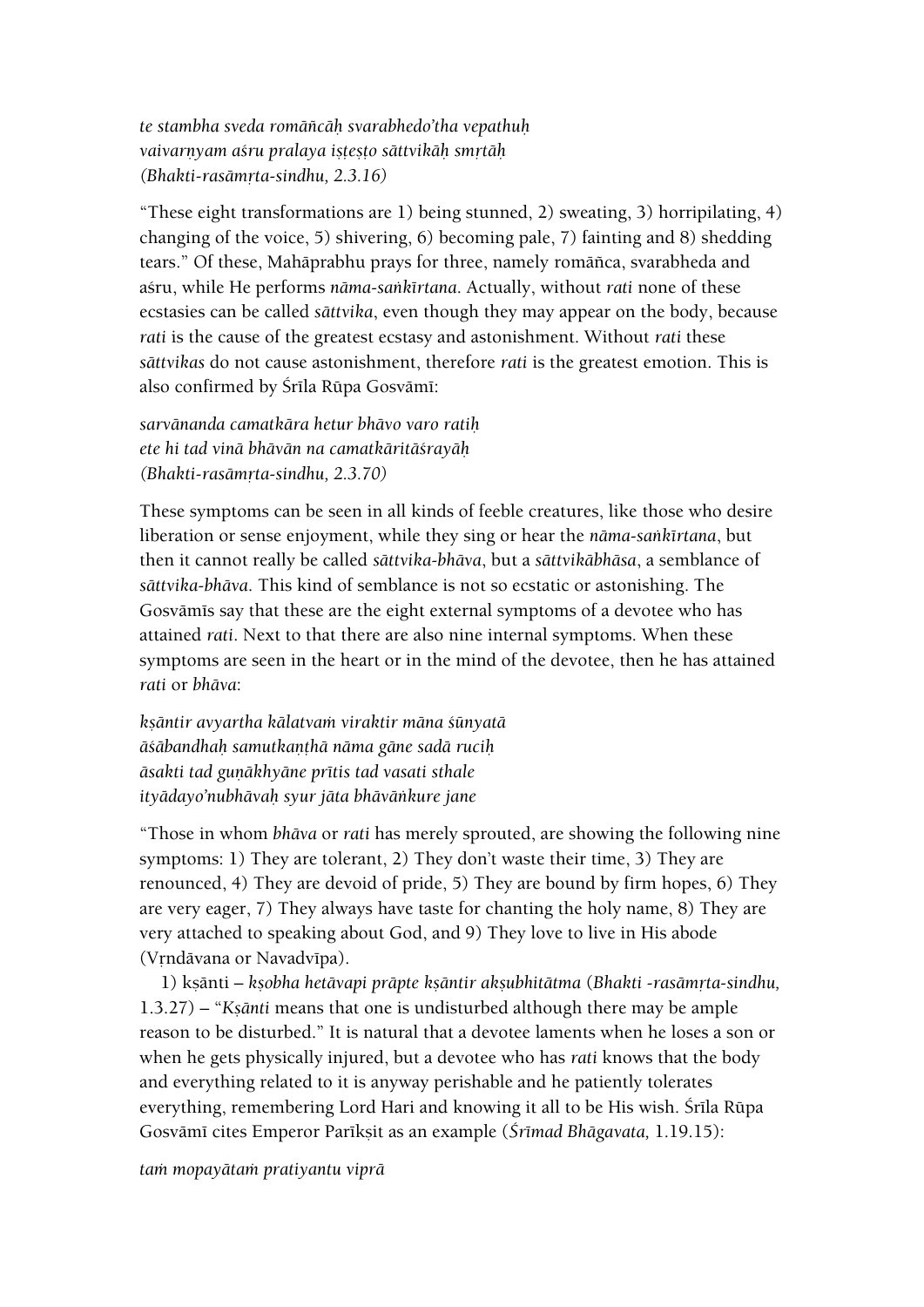*gaìgä ca devé dhåta cittam éçe dvijopasåñöaù kuhakas takñako vä daçatv alaà gäyata viñëu gäthäù*

When Mahārāja Parīksit was cursed by a *brāhmana*-boy, he said: "O *brāhmanas*! You and the goddess Gangā should know that I have given my heart to God, and that I surrendered myself to Him. May the magical trick or the snakebird of the *brāhmaņa-boy bite me as he likes, I do not mind! Just sing the glories of Lord* Vișņu!" Caitanya Caritāmŗta says: *ei nava prīty ankura yāra citte hoy, prākŗta kṣobhe tāra kṣobha nāhi hoy* – "Those who have the fresh sprout of *prīti* (love of God) in their hearts are not agitated by material miseries."

2) avyartha kälatva – The devotee does not waste his time. The devotee who has *rati* is always doing *bhajana*. He does not spend any time doing anything else but hearing, chanting and remembering the glories of God. *Krsna sambandha vinā vyartha käla nähi yäya* (*Caitanya Caritämåta*). Çréla Rüpa Gosvämé quotes the *Hari Bhakti Sudhodaya*:

*vägbhiù stuvanto manasä smarantas tanvā namanto'py anišam na trptāh bhaktäù sravan netrajaläù samagram äyur harer eva samarpayanti*

"The devotees always praise Lord Hari with their words, remember Him with their minds and offer Him obeisances with their bodies without ever being satiated. With tears in their eyes they offer their whole lifetime to Him."

3) virakti – This means that the devotees' eyes are naturally disinterested in the dead forms of the material world, that their tongues are naturally disinterested in its flavours, etc. *Viraktir indriyārthānām syād arocakatā svayam* (Bhakti Rasāmrta Sindhu). The devotee who is attached to the transcendental forms, flavours and smells of God considers the dead enjoyable object of the material world to be as disgusting as stool. *Bhukti mukti indriyārtha tāre nāhi bhāya* (Caitanya Caritāmrta). The *Bhägavata* (5.14.43) says:

*yo dustyajän dära sutän suhåd räjyaà hådi spåçaù jahau yuvaiva malavad uttamaçloka lälasaù*

"The saintly king Bharata was so eager to obtain the lotus feet of Śrī Hari that he gave up his wife, his son, his friends and his kingdom as if they were stool, although these things are generally hard to give up and although he was still young."

4) māna śūnyatā – Utkrstatve'py amānitvam kathitā māna śūnyatā (Bhaktirasāmrta-sindhu, 1.3.32). This means that the devotee considers himself to be very low, although he is the greatest person. The *Padma Purāņa* states:

*harau ratià vahann eña narendränäà çikhämaëiù bhikñam aöann aripure çvapäkam api vandate*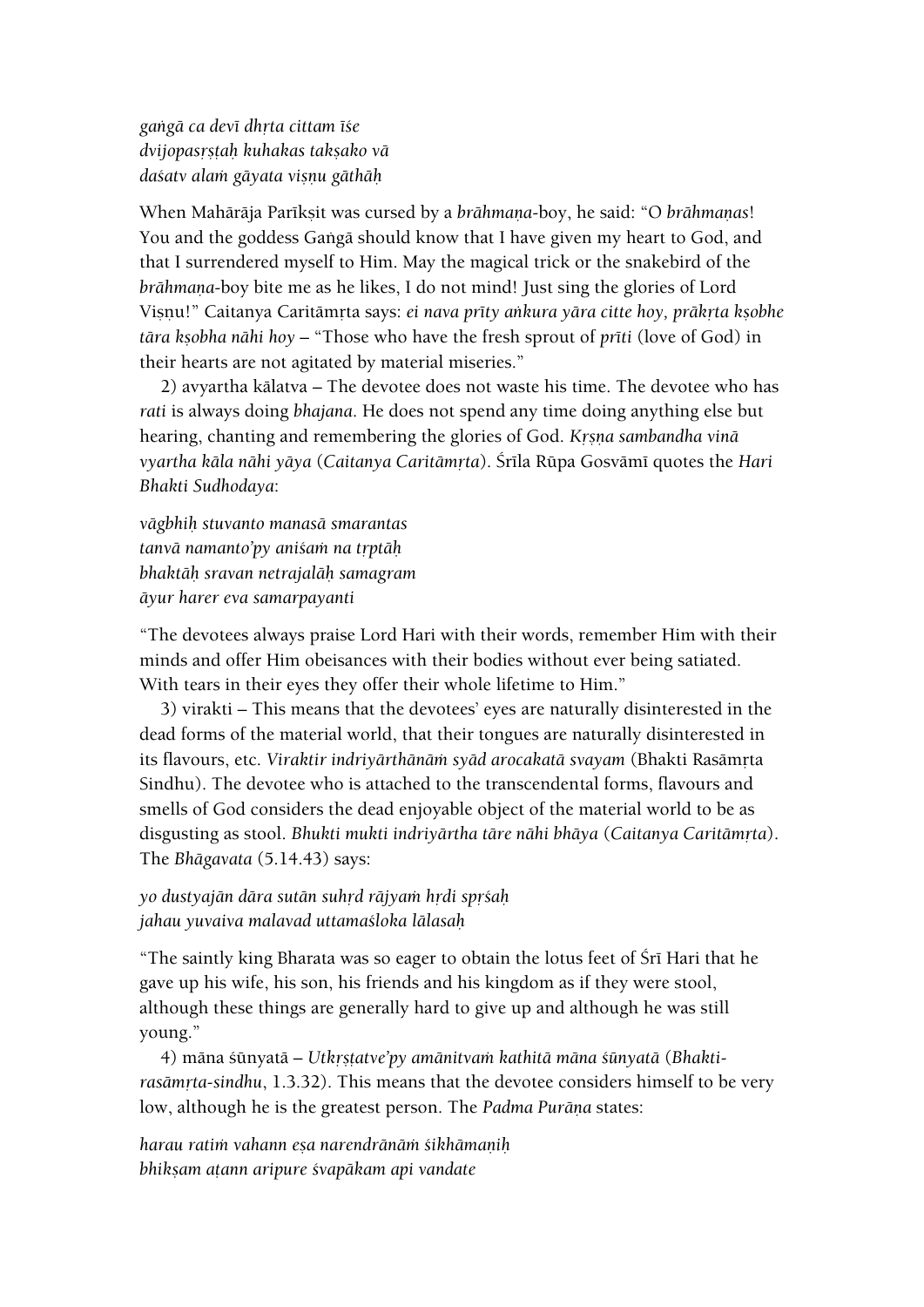"Although King Bhagiratha was the crownjewel of kings, he was so attached to Lord Hari that he even begged in the cities of his enemies and offered obeisances even to the outcastes."

5) äsäbandha – *Āsābandho bhagavatah prāpti sambhāvana drdha* – "This means that one has firm hopes for attaining Śrī Krsna." *Krsna krpā koriben drdha kori jāne* (*Caitanya Caritāmrta*). Śrīla Sanātana Gosvāmī prays as follows:

*na prema çravaëädi bhaktir api vä yogo'thavä vaiñëavo jïänaà vä çubha karma vä kiyad aho sajjätir apy asti vä hénärthädhika sädhaka tvayi tathäpy acchedya mülä saté he gopéjana vallabha vyathayate hä hä mad äçaiva mäm*

"O Lover of the *gop*is (Krsna)! I don't have any love for You, nor do I hear and chant or meditate onYou. I do not serve the Vaisnavas, nor am I fixed in divine knowledge, nor do I engage in auspicious activities, nor do I belong to the caste which is qualified to worship the deity! Still I know that You are more merciful to the fallen souls, and therefore the root of my hope for attaining You cannot be cut! I cannot give up my hope for attaining You! Alas, alas! What shall I do now?"

*äpana ayogya dekhi mone hoy kñobha tathāpi tomāra gune upajāya lobha (Caitanya Caritämåta)*

"I become disturbed when I see how unqualified I am, but still I am eager to experience Your attributes."

6) samutkanthā – Samutkanthā hoy sadā lālasā pradhāna (Caitanya Caritāmrta). This means that one has a firm over-all desire for attaining one's beloved deity. *Samutkanthā nijābhīsta lābhāya guru lubdhatā.* (*Bhakti-rasāmrta-sindhu, 1.3.36*) Śrī Līlāśuka prays in his *Krsna Karnāmrta* (32):

*tacchaiçavaà tribhuvanädbhutam ity avehi maccäpalam ca tava vä mama vädhigamyam tat kià karomi viralaà muralé viläsi mugdhaà mukhämbujam udékñitam ékñanäbhyäm*

"O Krsna! The sweetness of Your adolescence and Your naughtiness are astonishing all the three worlds! Only You and I know this. Tell me how can I see Your enchanting lotuslike face that is playing the flute in a lonely place?"

7) nāma gāne sadā rucih – *Nāma gāne sadā ruci loy krsņa nāma (Caitanya Caritāmrta*). This means that one always has great taste for chanting the name of Krsna. Śrīla Rūpa Gosvāmī gives the following example:

*rodana bindu maranda syandi dåg indévarädya govinda*  tava madhura svara kanthī gāyati nāmāvalīm bālām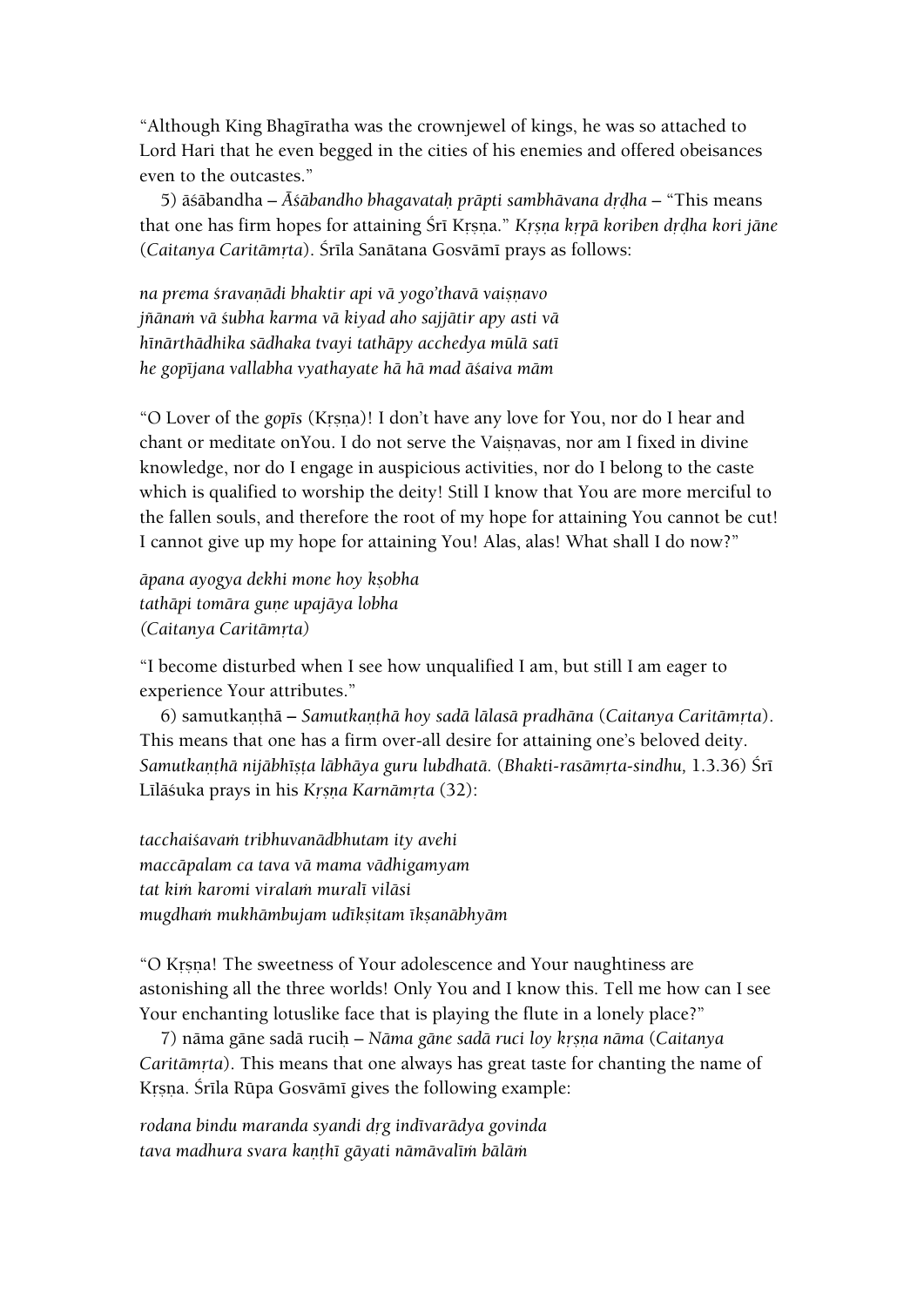"O Govinda! This young girl (Śrī Rādhikā) sheds tears from Her blue lotuslike eyes and sings Your name with a sweet voice!"

8) äsakti tad gunakhyäne – The devotee is always very attached to describing the Lord's attributes. Śrī Bilvamangala Thākura sings:

*madhuraà madhuraà vapur asya vibhor madhuraà madhuraà vadanaà madhuram madhu gandhi mådu smitam etad aho madhuraà madhuraà madhuraà madhuram (Çré Kåñëa Karëämåtam, 92)*

"Krsna's body is sweeter than sweet, His face is ever-so-sweet and His honeylike fragrance and His soft smile are sweet, sweet, sweeter than sweet!"

Because Bilvamangala Thākura could not find the proper words to describe the qualities of Krsna's sweet form, he simply repeated the word sweet again and again, and that is his sign of attachment to describing Śrī Krsna's qualities.

9) pritis tad vasati sthale – The devotee who has *rati* shows love for the abode of Śrī Krsņa. *Krsņa līlāsthāne kore sarvadā vasati* (Caitanya Caritāmrta): "He always lives in Krsna's playground". Śrīla Rūpa Gosvāmī writes in *Bhakti-rasāmrta-sindhu* (1.2.156):

*kadäham yamunä tére nämäni tava kértayan udväñpaù puëòarékäkña racayiñyämi täëòavam*

"O lotus-eyed One! When can I dance on the bank of the Yamunä, chanting Your glories with a voice choked by tears of divine love?"

When these signs are even slightly manifest in the heart and in the mind, and if external signs like tears, goosepimples and so begin to appear, then they can be justly called *sättvika-bhävas*, and then the sweetness of the holy name will be felt as astonishing. When the devotee anxiously chants the holy name he will be blessed with these *bhāvas* by the name's mercy. Śrīmat Sanātana Gosvāmī has written in his *Båhad Bhägavatämåta* (2.3.167):

*nämnäm tu saìkértanam ärti bhärän megham vinā prāvrsi cātakānām rätrau viyogät svapate rathäìgé vargasya cakroçanavat pratéhi*

"Just as the Cätaka-birds are anxiously waiting for the clouds in the rainy season and the Cakraväkas (red swans) and ospreys are pitifully lamenting at night out of separation from their husbands, in the same anxious way the devotees are chanting the *nāma-sankīrtana*."

Surely those who chant in such an anxious way, while their hearts are agitated by feelings of separation, will attain *rati* or *prema.* Therefore the practising devotees must keep on practising the *näma-kértana*, because that which is the nature of the perfected devotee is the practice of the practitioner. *Siddhasya*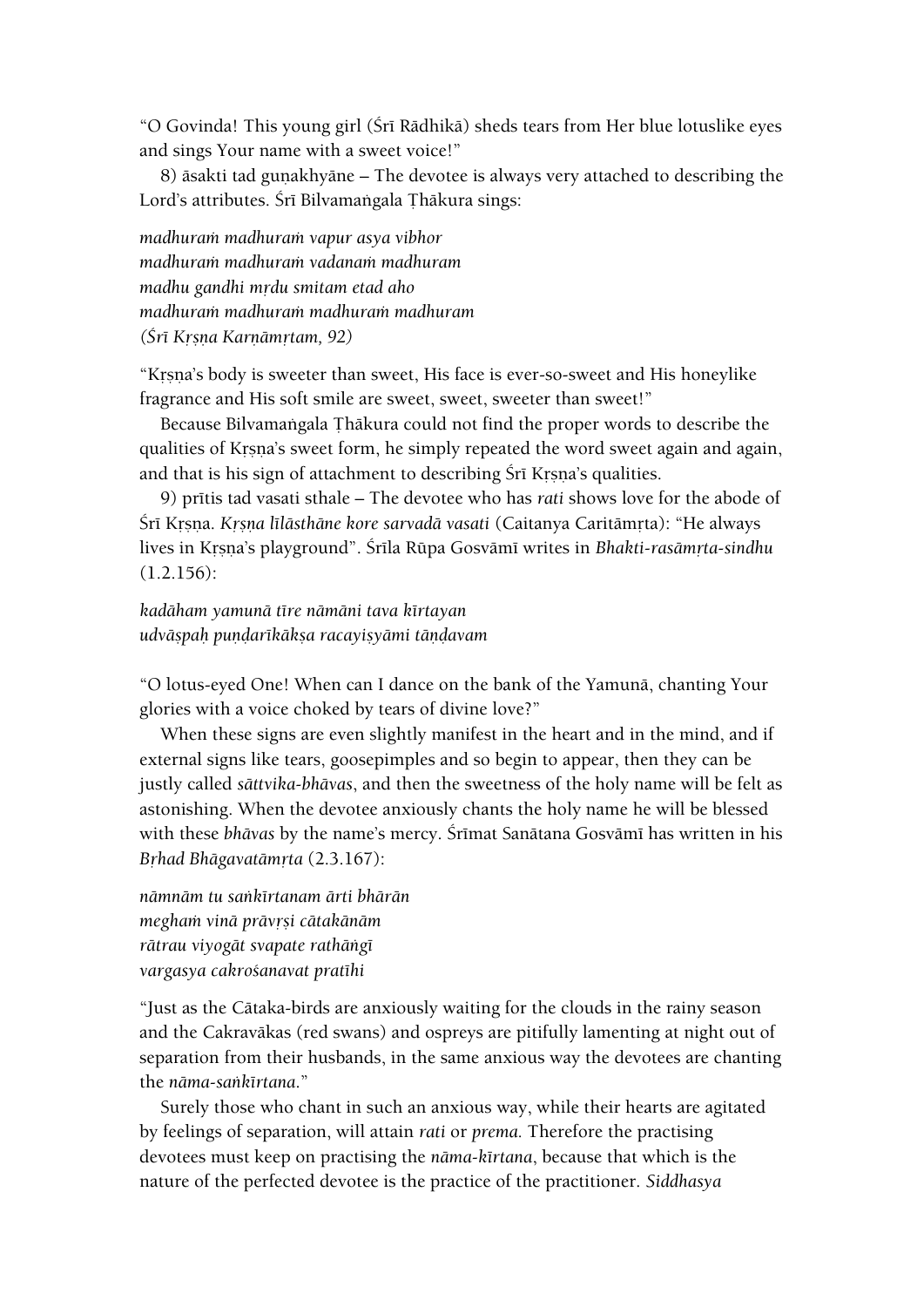*laksanam yat syat sädhanam sädhakasya tat*. The practising devotee should try to chant without committing offenses. Surely the offenseless chanter will swiftly get love for the holy name and will experience the aforementioned *sättvika* ecstasies. Śrīla Kavirāja Gosvāmī has written in *Caitanya Caritāmrta (Ādi-līlā*, chapter 8):

*eka kåñëa näme kore sarva päpa näça premera käraëa bhakti korena prakäça premera udoye hoy premera vikära sveda kampa pulakädi gadgadäçru dhära anäyäse bhava kñaya kåñëera sevana* eka krsņa nāmera phale pāi eto dhana *heno kåñëa näma yadi loy bahubära tabu yadi prema nahe nahe açrudhära tabe jäni aparädha tähäte pracura kåñëa näma béja tähe nä hoy aìkura caitanya nityänande nähi e sab vicära näma loite prema den bohe açrudhära svatantra éçvara prabhu atyanta udära täìre nä bhajile kabhu nä hoy nistära*

"One name of Kåñëa destroys all sins and is the cause for *prema* and devotion to appear. When *prema* arises, then its transformations like sweating, shivering, tears in the eyes, goosepimples and a faltering voice become visible. By serving Krsna one easily gets liberated from material existence, but this whole treasure is avaible by saying krsna's name just once. When you chant that name of Krsna many times, but still you don't get tears of love in the eyes, then I know that you commit many offenses, so that the seed of Krsna's name cannot sprout. Such considerations do not exist in Lord Caitanya and Nityänanda; when you chant Their holy names tears will stream from your eyes, they give you *prema*. The Lord is completely independent and extremely magnanimous. Without worshiping Him you will never be redeemed."

It should not be thought, though, that Śrī Caitanya and Nityānanda do not consider offenses; this consideration is always made everywhere when one chants the holy name to attain *prema*. Mahäprabhu did count the offense His own mother Sacīdevī committed at the lotus feet of Śrī Advaita as an act that would bar her from attaining *prema*. It is described that when Śrī Gaura and Nityānanda descended to this planet to give *prema* even to its most degraded creatures they exhibited such compassion that even those who merely saw Them were at once freed from all their offenses and easily attained *prema*. This was described as Gaura-Nitāi's *prakata-līlā* (Their manifest, terrestrial pastimes) by Śrīla Krsna dāsa Kavirāja Gosvāmī. Therefore, when we chant the holy names of Gaura-Nityānanda and remember Their splendid example we can lessen our offenses and swiftly be able to chant the holy name with love, of this there is no doubt whatsoever. We will speak more openly on this subject.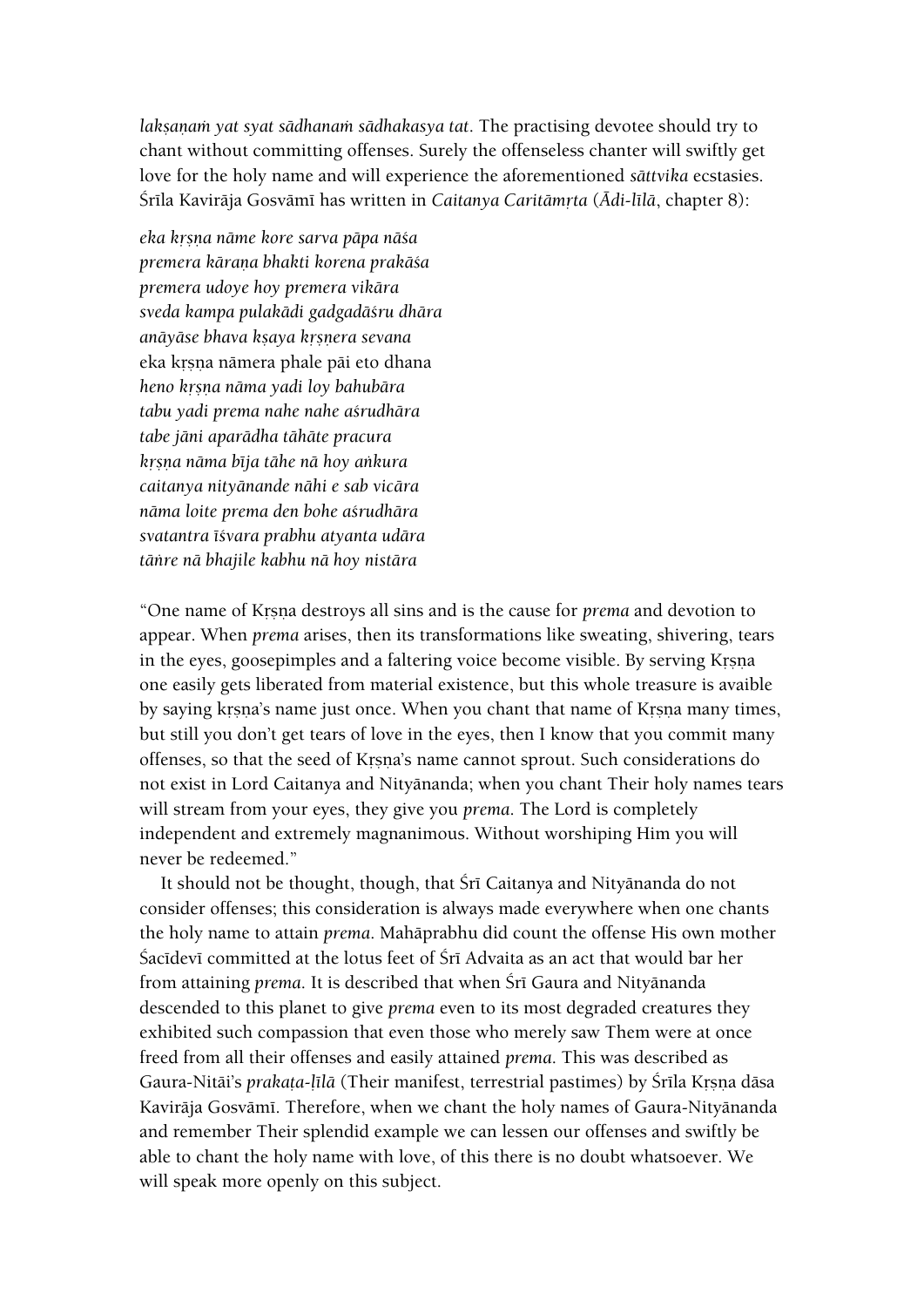Although Śrīman Mahāprabhu was immersed in the great ocean of Śrī Rādhā's separation from Krsna day and night, and although He Himself is the personification of the *rasa* of love-in-separation, it is the nature of *prema* that the devotee is never satiated with it. Therefore the Lord desired to decorate His body with the love-ornaments of goosepimples and a stream of tears while chanting the *näma-kértana*, just to teach all the conditioned souls of the world. It is good to give an example of whatever you teach to the people of the world, therefore Sriman Mahäprabhu gave this example to the people of the age of Kali. He was indeed the embodied example! Through education people attain knowledge, but this teaching is easier understood when one has a good example right before the eyes. Then one has gotten some direct experience.

For example, there was a young fruitseller who learned *yoga*-meditation from his *guru*. He was selling fruits the whole day and in the evening he would meditate on the Supreme Self in his heart under the guidance of his *guru*. But when he sat down in his meditation-room he would only see pictures of apples, bananas, lemons and grapes on the screen of his eyes. The minds of the conditioned souls are hard, dry and devoid of sweetness just like hard lac. Although lac is initially hard it will melt when kept above the fire, otherwise a stamped seal cannot be made with it. Similarly, when the mind of a conditioned soul melts because of its contact with the sense objects, these sense-objects will leave their stamped seal on it, and even when one does not see the sense-objects anymore, they are still playing before the mind's eyes.

The young man told his *guru* about his problem, and the *guru* said that he should hang some apples and bananas in the room where he was meditating. When the boy closed his eyes to meditate he saw the fruits and when he opened his eyes he saw the same fruits. He kept these fruits hanging there day after day until they had rotten away. On his *guru*'s order the boy looked at the rotten, stinking, disgusting fruits and thought of them. Finally he threw the rotten fruits away, cleaned his room up, and told his *guru*: "These fruits have rotten away completely! There is no other way but to hang up other fruits here." The boy's Gurudeva said: "There's no need to hang up any other fruits there anymore! As soon as the fruits were rotten and stinky, your mind was no longer agreeing to think about them!" The boy easily learned the lesson and from then on his meditation became easily accessible. If the *guru* had told his disciple that these fruits will ultimately become disgusting, so there's no need to think about them, then the boy would simply have had some jïäna**,** or theoretical knowledge, but now that he directly experienced through his eyes and his nostrils how disgusting the fruits were, he had gotten vijïäna, or realized knowledge.

In this way the instructions of *Çrémad Bhägavata* and other scriptures to chant the holy name with loving symptoms such as tearfilled eyes and goosepimples, is *jïäna,* and the actual display of these amazing ecstatic symptoms by Mahäprabhu and His associates as they performed the *näma-saìkértana,* is an example directly seen and experienced by the practising devotees of the world, which is called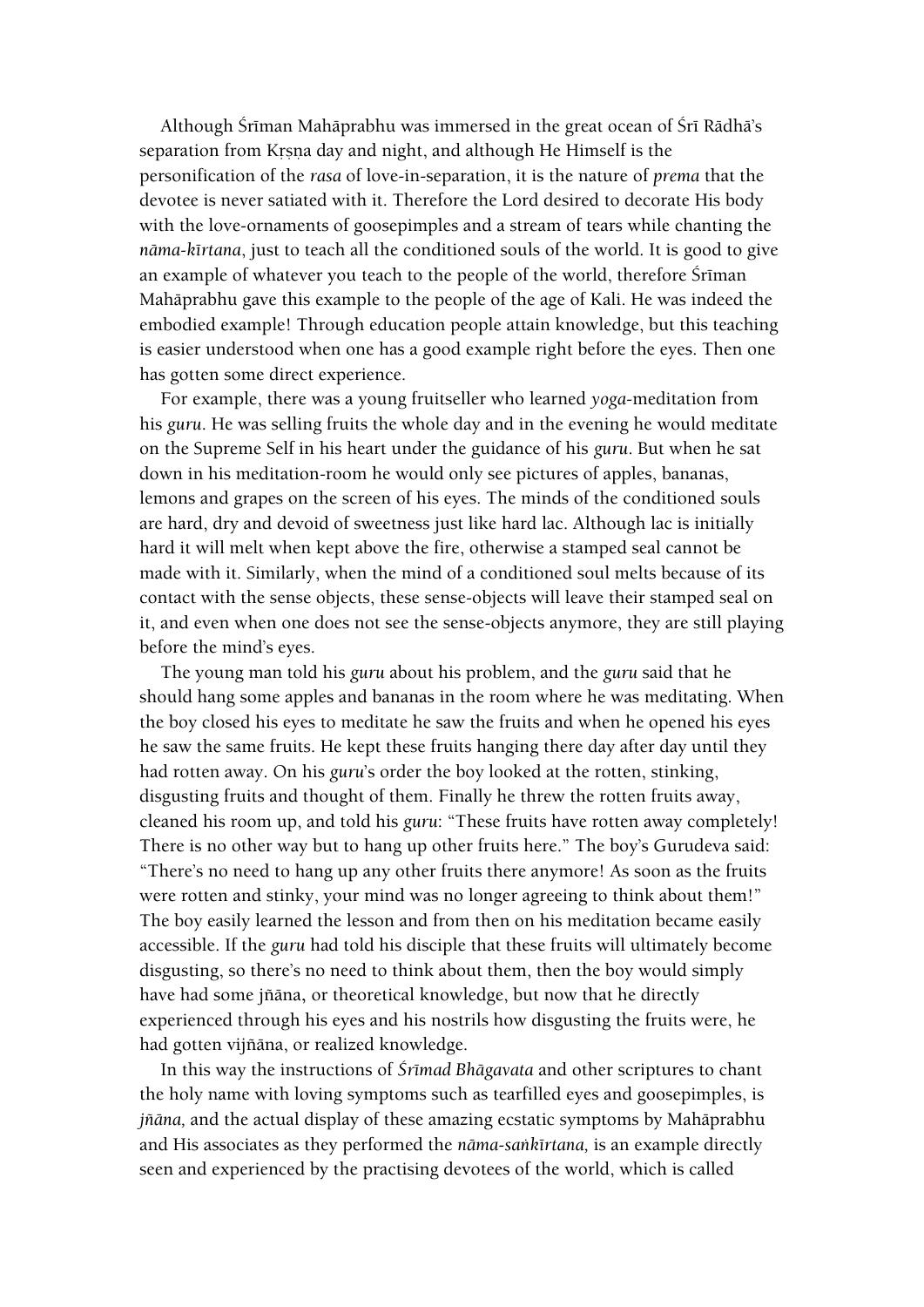vijïäna or realized knowledge. While Mahäprabhu chanted the *näma-saìkértana*, His restless feet danced down the pathways and tears of love flowed from His eyes, sprinkling His whole beautiful body. The goosepimples on His skin resembled the blossoms of Kadamba-flowers and He relished each syllable of Krsna's name, which He pronounced with a stuttering voice of ecstasy, like nectar. He lifted His arms, which reached down to His knees, into the air and loudly chanted "Hari! Hari!!" while His associates surrounded Him on all sides, sweetly singing along and playing *mådaìgas* (drums) and *karatälas* (hand cymbals). Their bodies were adorned with big goosebumps of ecstasy and everyone was crying streams of loving tears. The Lord looked like the personification of *näma sankértana*! What to speak of seeing this ecstatic picture directly, even when one simply remembers this scene one becomes eager to relish the holy name with love, that's no wonder! How surprisingly sweet the *äcäryas* are depicting this transcendental scene! The poet Rāya Śekhara sings:

*madhura madhura gaura kiçora madhura madhura näöa madhura madhura sab sahacara madhura madhura häöa madhura madhura mådaìga bäjata madhura madhura täna madhura madhura mätala bhakata gäoye madhura gäna madhura helana madhura dolana madhura madhura gati madhura madhura vacana sundara madhura madhura bhäti madhura adhara jini çaçadhara madhura madhura häsa madhura ärati madhura piriti madhura madhura bhäña madhura yugala nayana rätula madhura iìgite cäy madhura premera madhura vadare vaïcita çekhara räya*

"How sweet is Gaura Kiśora! How sweetly He dances! How sweet are His assembled associates! How sweetly the drums are beating and how sweet is the rhythm! How sweetly the intoxicated devotees are singing their sweet songs! How sweetly they are swinging! How sweet are their steps! How sweet are their beautiful voices and how sweet is their lustre! How sweetly their lips smile! Smiles that defeat the moonlight in sweetness! How sweet is their eagerness! How sweet is their love and how sweet are their words! How sweet are their reddish eyes with which they look so sweetly! How sweet is their love! Alas! Rāya Śekhara is deprived of all this!"

The sweet nectarean *rasa* from the wonderful cloud of *saìkértana prema* always sprinkles the hearts of the practising devotees of this world and will always continue to do so. Therefore the Mahäjanas say:

 $s$ rī caitanya mukhodgīrnāh hare krsneti varņakāh *majjayanto jagat premëi vijayante tad ähvayä*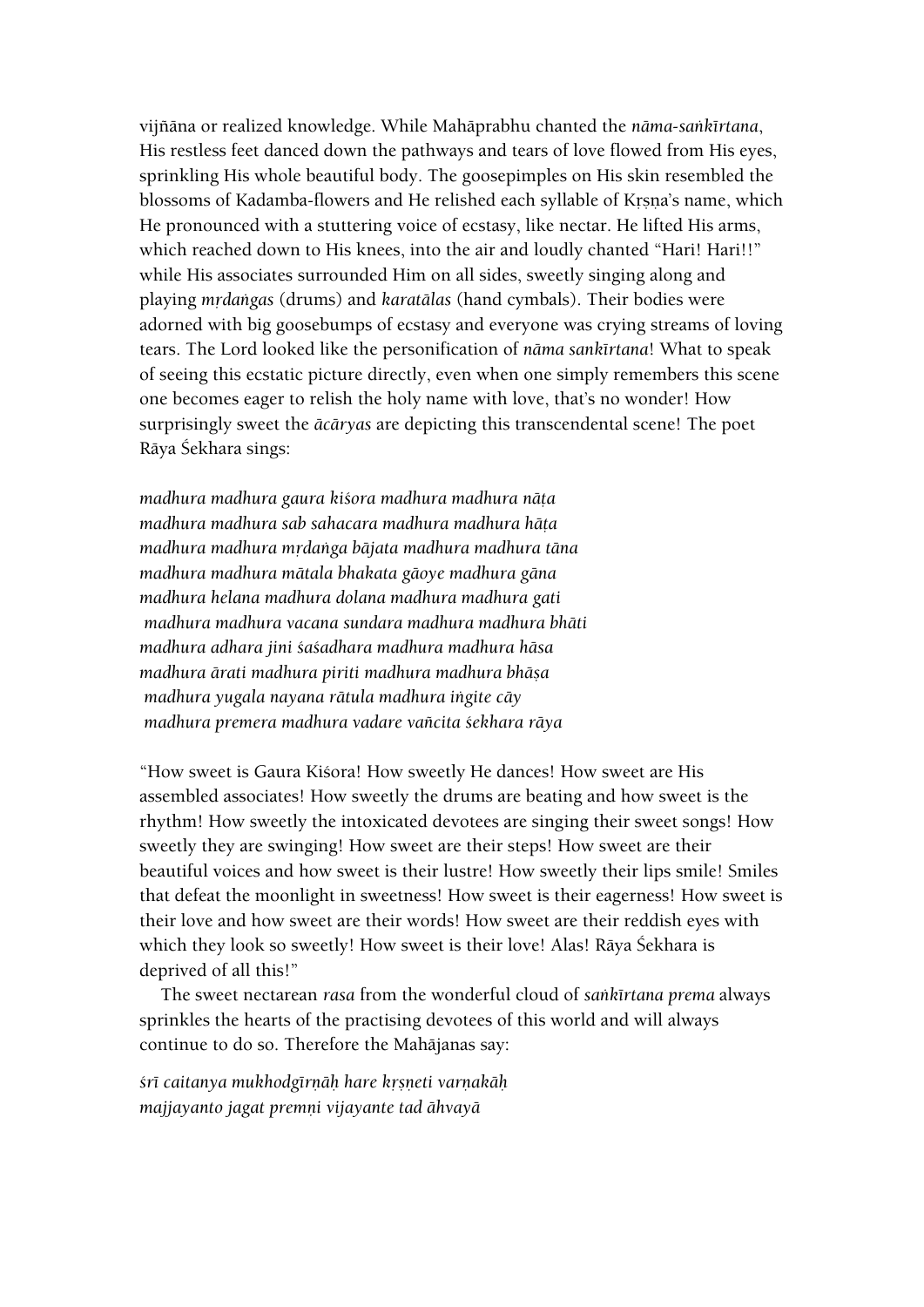"The sacred syllables *hare krsna* that emanated from Śrī Caitanya's mouth immersed the whole universe in love of God." The Lord personally relished the sweetness of this sixth verse in the following way:

*prema dhana vinu vyartha daridra jévana däsa kori vetana more deho prema dhana*

"Without the treasure of *prema*, my life is poverty-stricken. Please make Me Your servant and give Me that wealth of *prema* as My salary!"

Without *prema* it is not possible to perform the *näma-saìkértana* with these ornaments of *sättvika* transformations on the body. Although He is the ocean of *prema* Himself the Lord still prayed to Śrī Krsna for the treasure of *prema*, because *prema* is by nature insatiable. Prema is the natural wealth of the living beings and without *prema* life is useless. Therefore every living being should endeavour to develop *prema*. That is the essence of the Lord's teaching here.

verse 7

*yugäyitaà nimeñeëa cakñuñä prävåñäyitam çünyäyitaà jagad sarvaà govinda viraheëa me*

*yugāyitam* - becoming an age; *nimesena* - with a second; *cakṣuṣā* - with the eye; *prāvrsāyitam* - becoming the rainy season; *śūnyāyitam* - becoming void; *jagad* - the world; *sarvam* - all; *govinda* - O Govinda!; *virahena* - with separation; *me* - my.

O Govinda! Out of separation from You, the whole world appears to be void. Tears are streaming from My eyes like showers of rain and a single moment appears to Me like a millennium.

The Lord now leaves His *sädhaka*-consciousness and shows His *mahäbhäva*condition by speaking this verse. Śrīla Kavirāja Gosvāmī depicts it as follows:

*rasäntaräveçe hoilo viyoga sphuraëa udvega viñäda dainye kore pralapana*

"When the Lord entered another mood (*rasa*) He felt separation and He uttered this verse in an agitated and humble state of mind."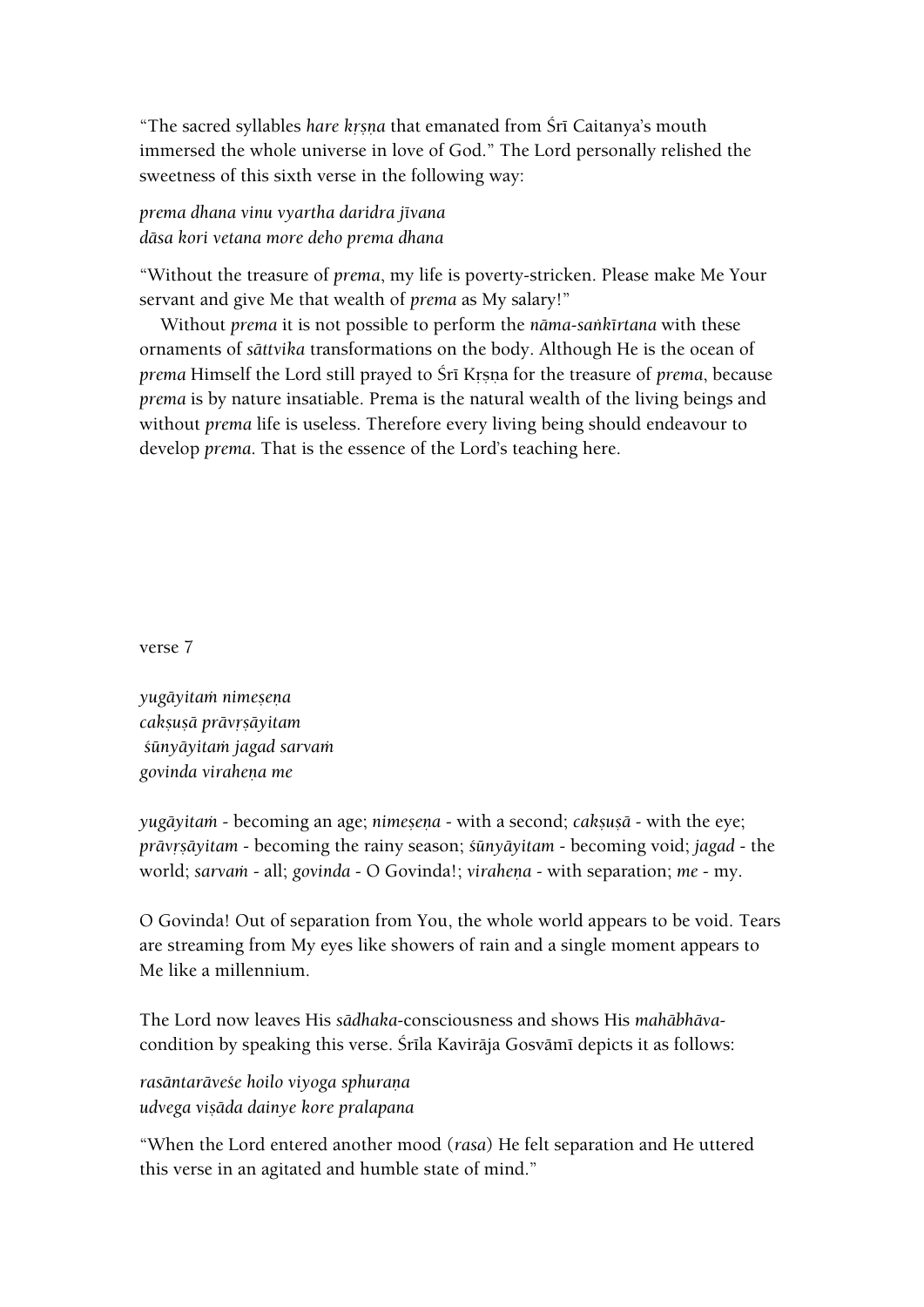The *sädhaka*-condition of the Lord disappeared and He entered into His usual mood of Śrīmati Rādhārānī's love-in-separation as He felt it while staying at Purī. The waves of agitation, lamentation, and humility, which are *saïcäré-bhävas* in the ocean of *mahäbhäva* that is in the Lord's heart, began to come up when He spoke this seventh verse.

The highest love in Vraja, epecially that of the *gopts*, is love in separation from Śrī Krsna. Separation is one of the reasons why the love of the *gop*īs is so great and glorious. Love has two bodies: one is called meeting and the other is called separation. If *prema* is the ingredient of separation, then everyone must accept that there is as much bliss and astonishment invested in it as in union. That's why *viraha* has been called a "*rasa*" and the Gosvämés have said that the taste of separation is even more astonishing than the taste of meeting. Śrīmat Sanātana Gosvāmī writes in his *Brhad Bhāgavatāmrta* (1.7.125-128):

*präg yady api premakåtät priyäëäà viccheda dävänala vegato'ntaù santäpa jätena duranta çokä-veçena gäòhaà bhavatéva duùkham tathäpi sambhoga sukhäd api stutaù sa ko'py anirväcyatamo manoramaù pramoda räçiù pariëämato dhruvaà tatra sphuret tad rasikaika vedyaù tac choka duùkoparamasya paçcäc cittaà yataù pürëatayä prasannam* samprāpta sambhoga mahā sukhena sampannavat tisthati sarvadaiva *icchet punas tādrśam eva bhāvam klistam kathañcit tad abhāvatah yat yeñäà na bhätéti mate'pi teñäà gäòhopakäré småtidaù priyäëäm*

Śrī Krsna told Devarsi Nārada: "O Divine sage! Although separation may at first burn severely like a forestfire in the remembrance of the beloved and may cause sorrow and pain, still this misery is ultimately the topmost ecstasy, which is even more praiseworthy than the bliss of meeting the lover. It manifests itself as an indescribable abundance of joy, because it is a transformation of transcendental love. Only the *rasikas* (transcendental connoisseurs) know this. After the misery of separation has ceased, the heart is immersed in the exquisite ecstasy of meeting the beloved. In this way, the heart and mind will always be fully pleased when one is always conscious of the beloved. The heart that is afflicted by feelings of separation will always desire to be fixed in moods of great sorrow and will be very sad if there can be no moments in which there is no eagerness and sorrow because of separation. Even those who have no taste for the sorrow of separation will consider feelings of separation to be very helpful in giving them intense remembrance of the beloved."

Śrīla Sanātana Gosvāmī praises the ecstasy of separation from Krsņa here as being greater than the ecstasy of meeting. He personally comments on his own words *ko'py anirväcatamo* in verse 126 as follows: *brahmänando'nirväcyas tasmäd apy ädhikyena bhajanänando 'nirväcataraù tatra ca premänando 'nirväcyatamaù taträpi virahärti dvärä jätaù san param-äntyakäñöhä viçeña präptya parama mahänirväcyatama ity arthaù* – "The bliss of *brahman* is called 'indescribable' in the Upanisads (with the words *yato vāco nivartanta aprāpya manasā saha*: words return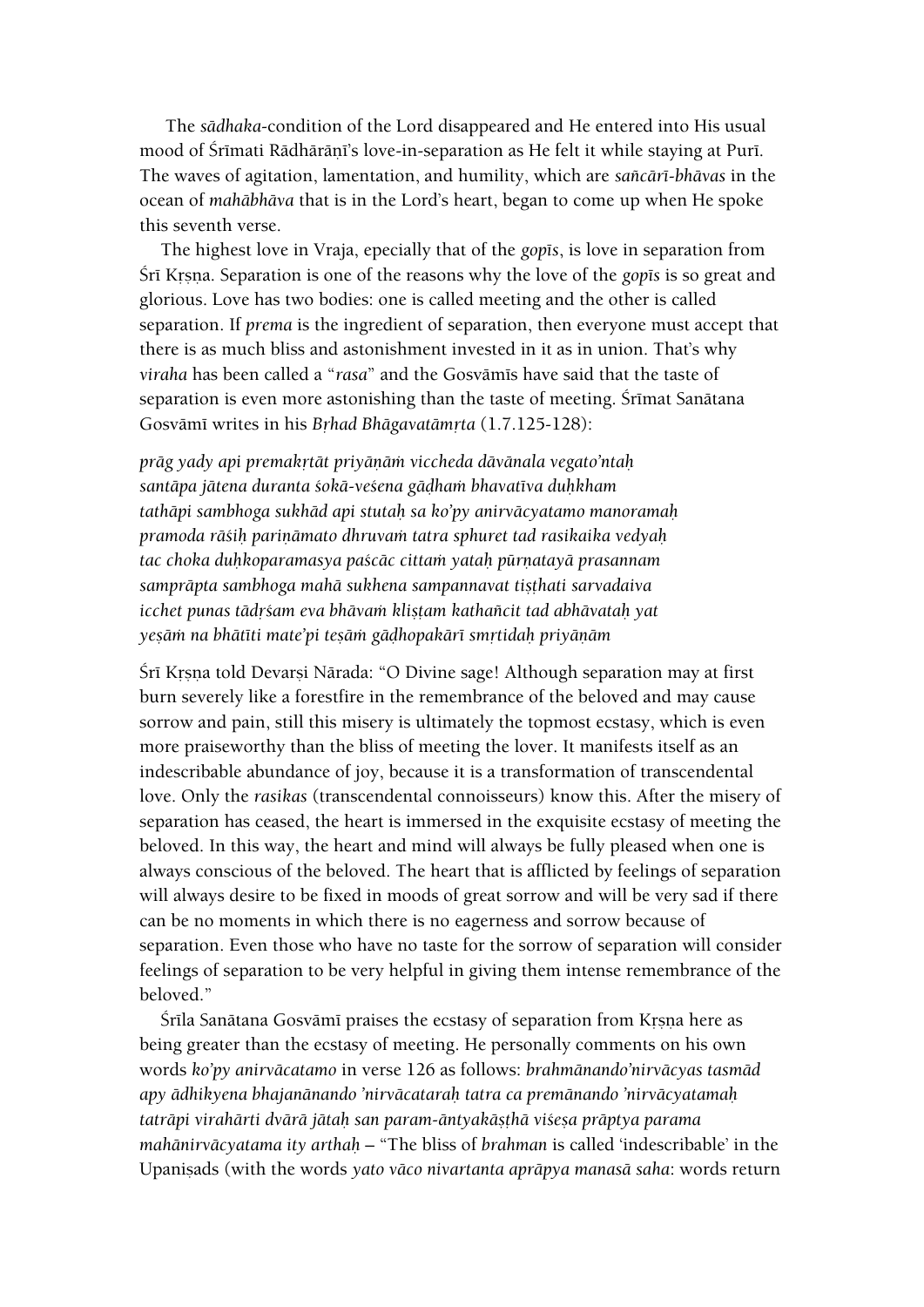when they are sent there and it can also not be attained by the mind). The bliss of *bhajana* is attracting even the minds of the *brahmänandés*, and is therefore called 'more indescribable'. When *bhajanänanda* becomes very intense it is called *premänanda* and this is called 'most indescribable'. This *premänanda* again reaches its extreme limits in the ecstasy of painful separation from one's beloved deity and is therefore called 'the utmost indescribable'."

Although the pain of separation externally appears as misery, it is actually the pinnacle of transcendental bliss. Śrīpāda Sanātana Gosvāmī gives another example of this in his commentary on the abovementioned verses: *yathägni pratiyogi ghana*  himādi spar*śena pādādy angesu jāyamāna parama mahā jādyasya jvalad angāra sparçavad abhijïa syät. tatra hi yathäìgära sparça pratétir mithyä parama mahä jäòyam eva satyam. tathäträpi duùkhasya pratéter mithyätvam eva sukhasyaiva*  satyatvam vijñeyam. "A block of ice which has been in touch with fire feels hot to the hands and feet, although it is very cold. The touch of fire is a complete imagination, actually the substance is very cold. In the same way the misery the pure devotee feels when he is separated from God is a complete imagination, it is actually the pinnacle of transcendental bliss." Śrīla Rūpa Gosvāmī quotes in his *Padyävalé*:

### *saìgama viraha vikalpe varam iha viraho na saìgamas tasyäù saìge saiva tathaika tribhuvanam api tanmayaà virahe*

Srī Rādhikā said: "When I consider the difference between union and separation, I think that separation is better. When I am together with Krsna I see Him only at one place, but when He is away from Me I see all the three worlds filled with Him!"

When one is separated from someone in the material world one feels just misery, only separation from Krsna is the pinnacle of bliss. How can someone who has never cried while saying "Krsna" know how blissful that is?

*ei prema yära mone, tära vikrama sei jäne, yeno viñämåte ekatra milana bahir visa jvālā hoy, antara ānandamoy, kåñëa premära adbhuta carita (Caitanya Caritämåta, Madhya-lélä, chapter 2)*

"Only a person who has this *prema* (in his mind) can know its power. It is like the meeting of poison and nectar. Externally it burns like poison, but internally it is full of bliss. How wonderful is the nature of love for Krsna!"

While He was at Purī, Mahāprabhu was fixed (*sthāyi-bhāva*) in Śrī Rādhā's feelings of separation from Krsna. The Lord would show the agony that sprang forth from the depth of His heart only to the sensitive Svarüpa Dämodara and Rämänanda Räya, holding His arms around their necks and lamenting to them while He stayed in the Gambhīrā. How many nights and days did He spend in this way? He thought of them as His (Her) girlfriends while He clasped their necks, and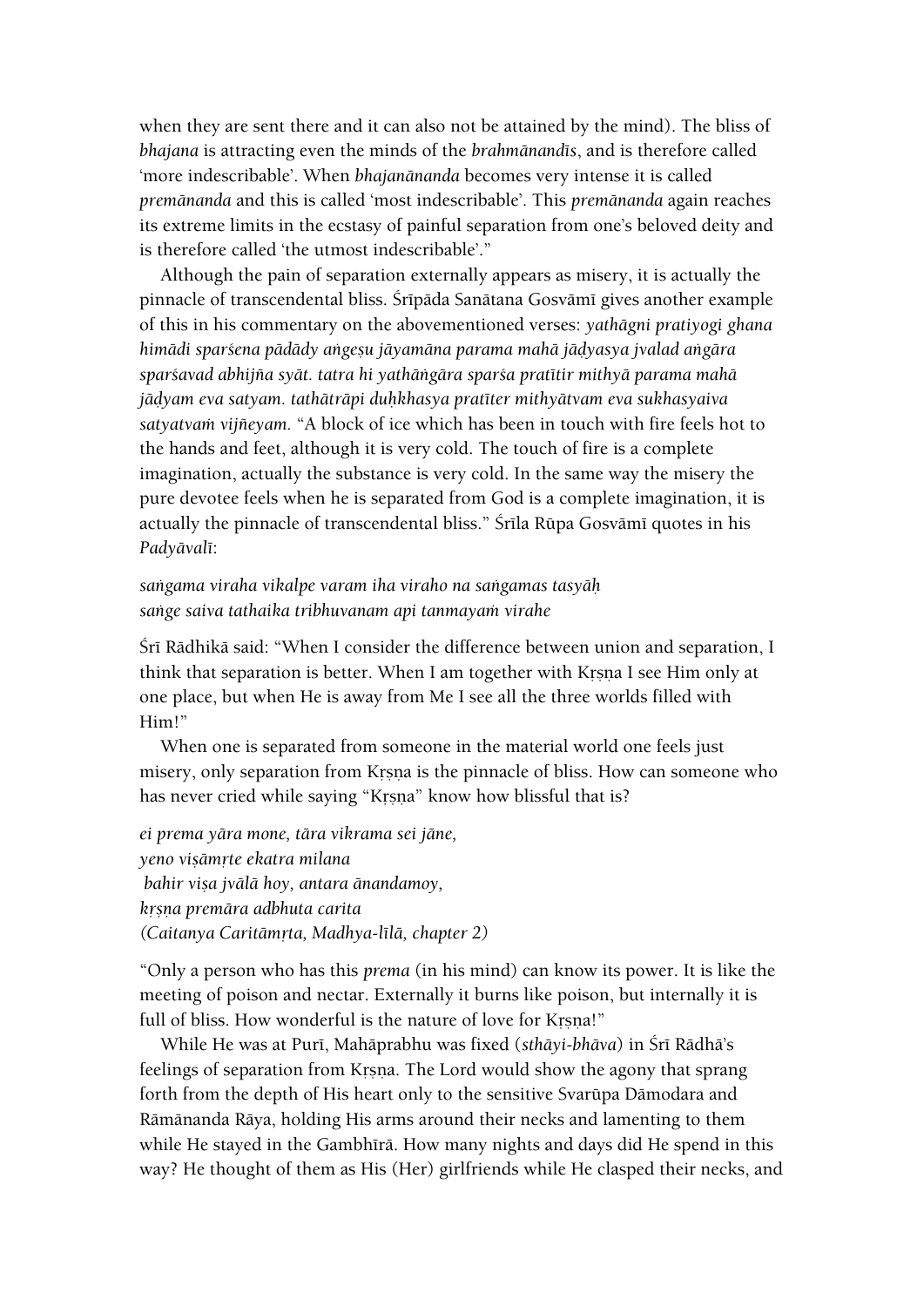said: "Sakhi! Where has My Prānanātha Šrī Krsna gone, neglecting Me? What has happened? Everywhere I see only darkness, and a moment appears like hundreds of ages to Me! *Sakhi*! Tell Me how can I spend My time in this intolerable fire of separation?" Sometimes He would look for Krsna in the sky and sing:

*tomära darçana vine, adhanya ei rätri dine, ei käla nä yäya käöäno. tumi anāthera bandhu, apāra karuņā sindhu, kåpä kori deho daraçana (Caitanya Caritämåta)*

"Without You, these days and nights are miserable and the time simply won't pass. You are the friend of the helpless, the boundless ocean of mercy! Please show Yourself to Me!"

In this verse the Lord says yugāyitam nimesena: "Out of separation from Govinda a moment appears to be like an age to Me". This is a sign of *mahäbhäva*. The definition of *rüòha* (advanced) *mahäbhäva* is:

*nimeñäsahatäsanna janatä håd viloòanam kalpa kñaëatvaà khinnatvaà tat saukhye'py ärti çaìkayä mohādy abhāve'py ātmādi sarva vismaranam sadā kñaëasya kalpatetyädyä yatra yoga viyogayoù*

"Whether one is in a state of separation or union, *mahäbhäva* is intolerable for even a moment. It agitates the heart, it makes one experience an age to be like a moment (during union) and it makes the lover emaciated and worried about Krsna's happiness although He is perfectly happy. The lover always forgets everything, although he is not under the influence of (ordinary) illusion, and he considers a moment to be like an age (during separation)."

*Adhirüòha mahäbhäva* is even more exalted than this. When the Lord was at Puri, He relished the sweetness of the highest phase of Śrī Rādhā's divine madness called *adhirüòha-mahäbhäva*, so all the symptoms of this *mahäbhäva* were manifest in Him to the utmost.

Even in this material world we experience the miserable moments to last longer than the joyful ones. When we suffer from some very painful disease then the nights seem to last like ages. It seems as if we can not pass those nights. The burning separation from Kåñëa in *mahäbhäva* is so unlimited that even a split second seems to last like a long millennium. The unlimited happiness of meeting Krsna and the unlimited sorrow of being separated from Him cannot be compared to any worldly experience. All other comparisons – a forest fire, a slowfire or the burning sensation of fresh poison - are insignificant and utterly useless. Śrīla Rūpa Gosvāmī writes in his *Lalita Mādhava Nāṭakam* (Act 3):

*uttāpi puta pākato'pi garala grāmād api kṣobhano* dambholer api duhsahah katur alam hrn magna *salyād api tévraù prauòha visücikä nicayato'py uccair mamäyaà balé*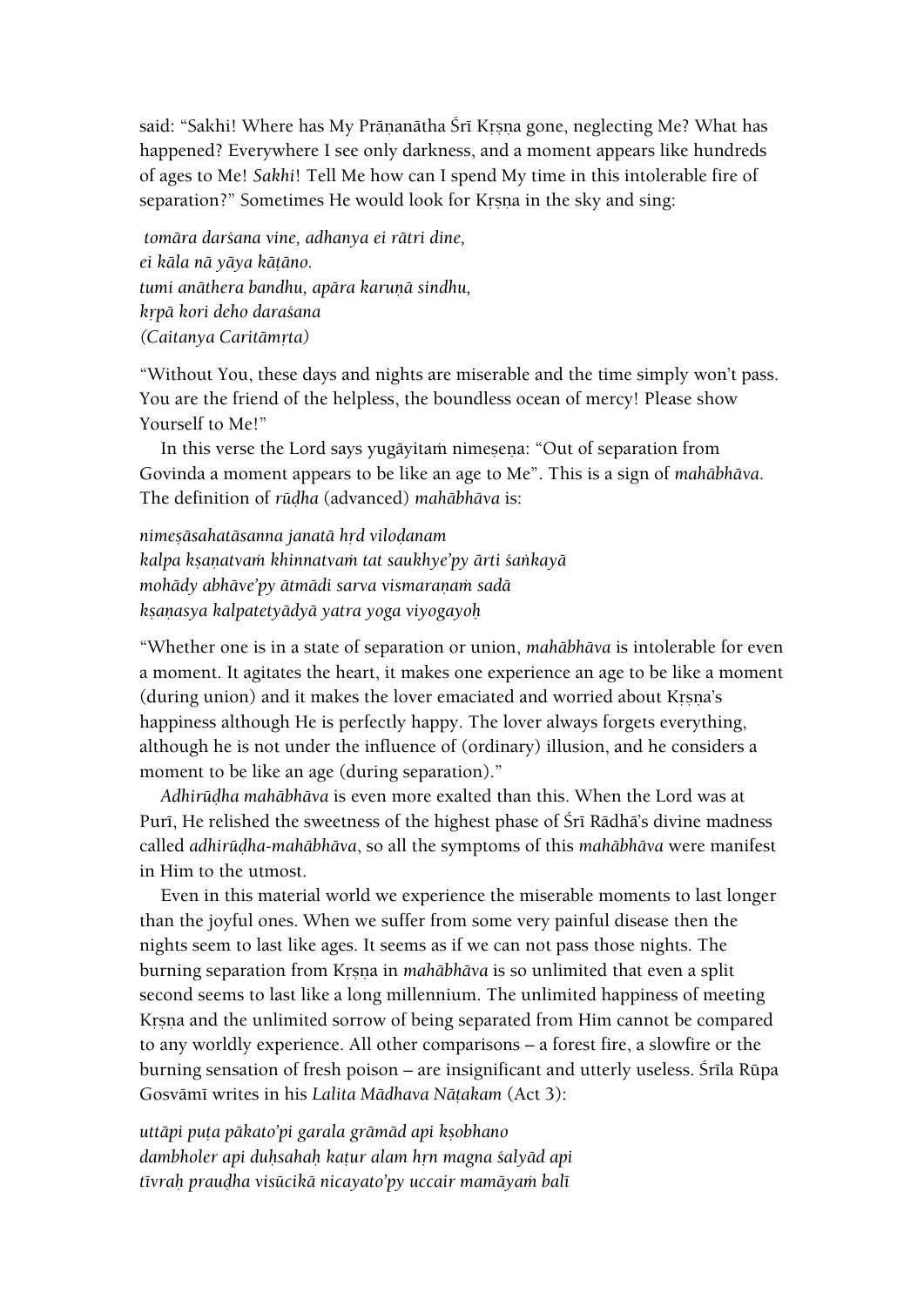#### *marmäëy adya bhinatti gokulapater viçleña janmä jvaraù*

Śrī Rādhārānī told Lalitā: "Sakhi! The burning sensation of separation from the Lord of Gokula is breaking My heart! It feels hotter than *puta pāka* (a scale in which pigments are melted), it is more troubling than poison, more intolerable than Indra's thunderbolt, more sharp than a spear plunged into the heart and more horrible than cholera!"

This greatly burning condition makes the slightest moment seem to be like an intolerable age for the loving devotee.

*tas taù kñapaù preñöhatamena nétä mayaiva våndävana gocarena kñaëärdhavat taù punar aìga täsäà hénä mayä kalpasama vabhüvuù (Çrémad Bhägavata, 11.12.11)*

Śrī Krsna said: "O Uddhava! When I was the beloved of the *gop*īs in Vraja, they thought the nights they spent with Me went by like a flash and the nights that they were separated from Me lasted like ages!"

Then the Lord says caksusā prāvrsāyitam – "When I am separated from You tears stream from My eyes like monsoon-rains!" The same thing happens with all the loving devotees when they feel separation from Srī Krsna. Their eyes are like clouds that constantly pour down torrents of rain. There is no other way for them but to cry like this to become free from the burden that weighs on their hearts, but although they constantly cry hot tears like the rains in the monsoon-season, they cannot reach the limits of their heartbreaking lamentations. Virahinī (Rādhā, Who is separated from Govinda) embraces Her girlfriends and says:

*çunalahuà mäthura colobo muräri calatahi pekhaluà nayana pasäri pälaöi nehärite häm raha heri çünahi mandire äyaluà pheri dekho sakhi nilaja jévana çeya piriti jänäyata aba ghana roya so kusumita vana kuïja kuöira so yamunä jala malaya saméra so himakara heri lägaye caìka känu vine jévana kevala kalaìka eto dine jänaluà vacanaka anta capala prema thira jévana duranta tähe ati durajana äça ki päça samvädi nä äyata govinda däsa*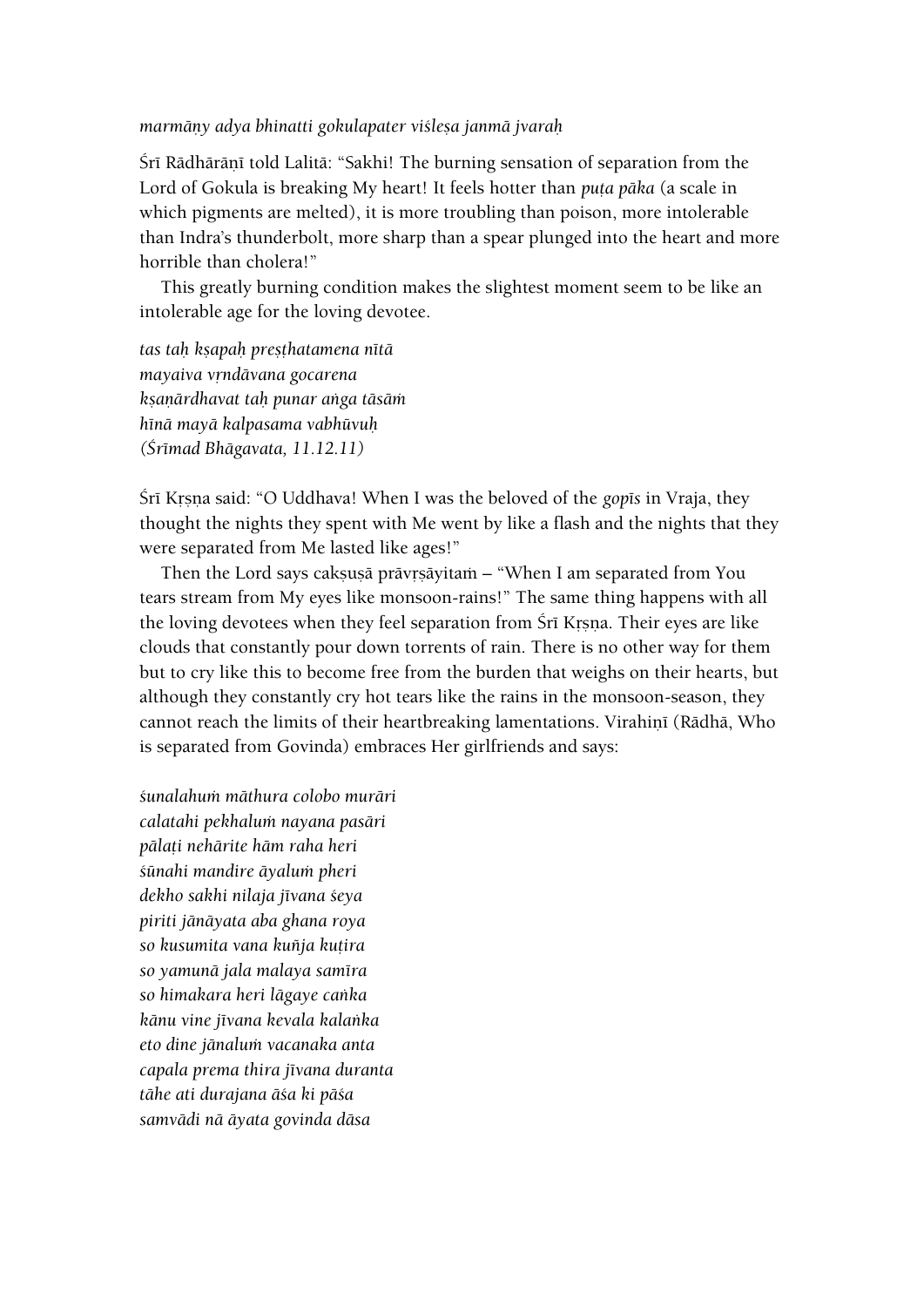"I heard that Murārī is going to Mathurā, I have stared at Him as He left. I stood there for a moment looking and then I returned to My empty home. Look, O *sakhi*, how I maintain My shameless life! Now I am loudly crying to announce My great love for Him! Here is the cottage in the grove in the flowergarden, here is the water of the Yamunä, here the southern winds are blowing, and here the sight of the moonlight frightens Me! Without Krsna My life is simply a stain! All these days I knew My words would end (my days were counted). Love is capricious and a steady life is unruly. In it there are the rope-like desires of the wicked. Words do not come to Govinda Däsa."

No matter how much it rains in the monsoon, new clouds are coming again and again to bring more rainwater. In the same way, devotees who are separated from Krsna simply never stop crying. The *gop* is feel intolerable heartaches when they see the natural beauty of Krsna's sweet pastime-places in Vraja, because it reminds them of their bygone pastimes with Krsna. Even plans to commit suicide are useless, because they cannot stop hoping for another meeting with Krsna and another chance to serve Him. Another fresh cloud of separation appears in the sky of their hearts and another endless stream of tears flows from their eyes. These tears alone can keep their bodies and souls together and the springfountain of all these tears is Śrī Rādhā, the crownjewel of *gop*īs, whose mood was accepted by Mahäprabhu!

Then the Lord says: sūnyāyitam jagad sarvam govinda virahena me – "O Govinda! The whole world seems empty to Me when I am separated from You!" Not any material or spiritual attainment can fill up that void other than the attainment of Govinda Himself. Any deficiency in material life can be filled up with the attainment of some insignificant enjoyment, but when a person starts missing the Greatest Thing there is, then that Greatest Thing Itself is the only thing that can fill up that void. Not even the audience of any other form of God can fill up that void, since Govinda is the embodiment of transcendental sweetness, what to speak of the attainment of some insignificant material object? Śrīla Rūpa Gosvāmī writes in his *Lalita Mādhava Nātakam* (7.6):

*yasyottaàsaù sphurati cikure keki piïcha praëéto häraù kaëöhe viluöhati kåtaù sthüla guïjävalébhiù*  veņur vaktre racayati rucim hanta cetas tato me *rüpaà viçvottaram api harer nänyad aìgékaroti*

Śrī Rādhā tells Bakulā in the new Vrndāvana-garden: "Sakhi! My heart cannot accept any other form of Hari, no matter how extraordinary, than the form whose hair is beautified by a crown made of peacockfeathers, who wears a string of big *guïjä-*beads around the neck and who keeps a flute to His beautiful mouth!"

*Çré Caitanya Caritämåta* states (*Ädi-lélä*, chapter 17):

*gopikä bhävera ei sudåòha niçcoyvrajendra nandana vinä anyatra nä hoy çyämasundara çikhipiïcha guïja vibhüñaëa*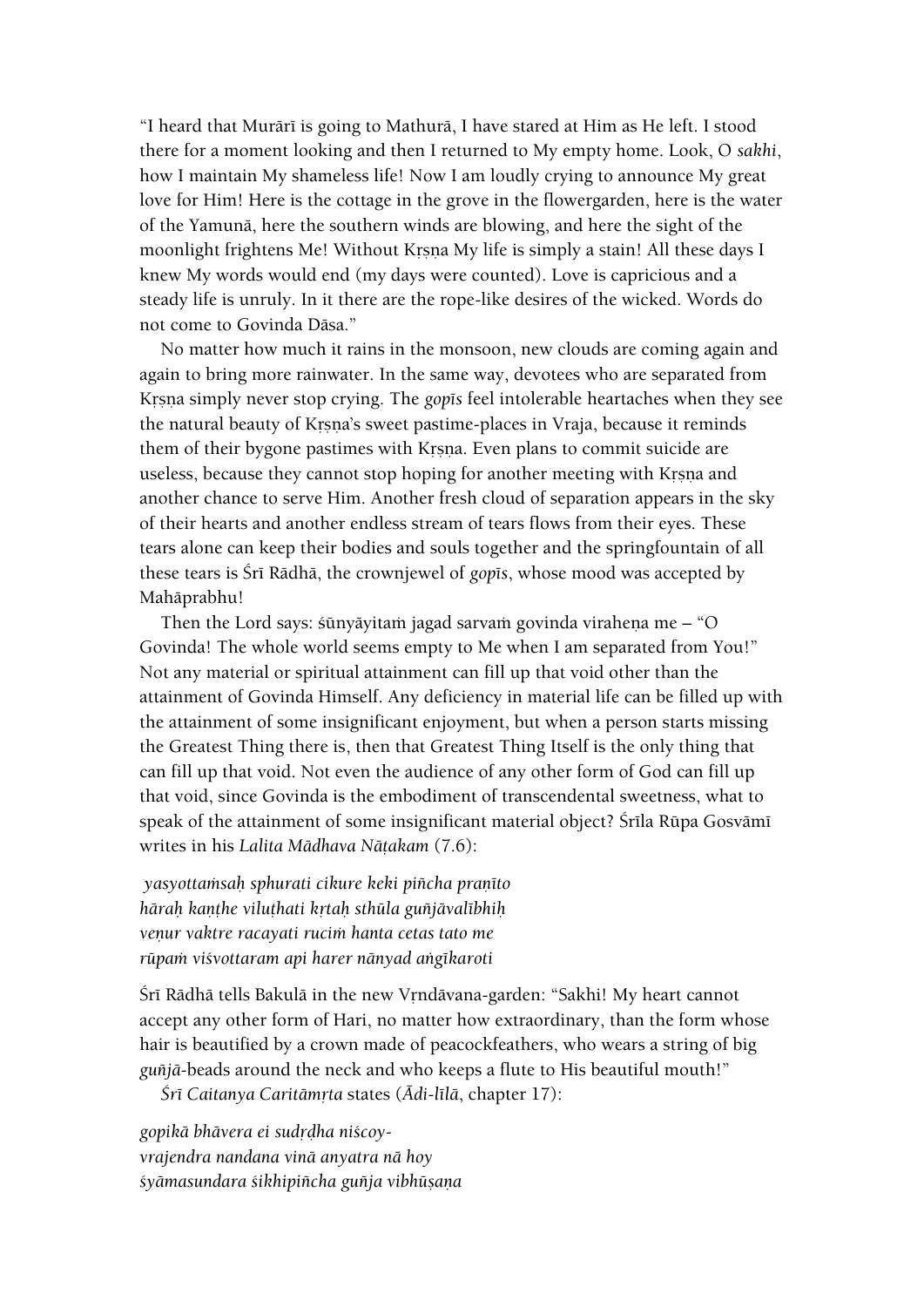*gopaveça tribhaìgima muralé vadana iha chäòi kåñëa yadi hoy anyäkära gopébhäva nähi yäy nikaöe tähära*

"The mood of the *gopés* is that they are fixed in their love for the prince of Vraja and for no-one else. If Krsna assumes another form than His usual beautiful blackish form with the peacock feather-crown, the *guïjä*-bead decorations, the cowherders' dress and the threefold bending form which holds the flute to the mouth, the *gop* is will not go near Him. Such is their mood towards Him."

For Mahāprabhu, who accepted the feelings of Śrī Rādhā, the crownjewel of all the *gopis*, the world is void without Krsna. Śrīla Vidyāpati Thākura sings:

*ab mathurä pura mädhava gelo gokula mäëika ko hari nelo gokule uchalalo karuëäka rol nayanaka jole dekho bohoye hilol* śūna bhelo mandira, śūna bhelo nagarī śūna bhelo daśa diśa śūna bhelo sagarī *kaisane yäobo yamunä téra kaise nihärabo kuïja kuöéra sahacaré saie korolo phulaväri kaise jéyabo ham tähi nihäri vidyäpati kohe – koro avadhäna kautuke chäpi tahi rahu käna (Pada Kalpataru)*

"Now Mädhava has gone to Mathurä. Who has stolen the jewel of Gokula? A cry of pity is rising in Gokula and tears are flowing there in waves. The houses have become empty and the villages have become empty. The ten directions have become empty and everything has become empty. How can I go to the bank of the Yamunä now, how can I look now at the cottage in the love-grove? How can Krsna's girlfriends tolerate Cupid's arrows, and how can I survive while witnessing all this? Vidyāpati says: "Watch out! Happiness is lost wherever Krsna stays!"

When Krsna has gone to Mathurā, Śrī Rādhā feels separation from Him (*māthura virahiņī rāi*) and thinks that the house, the village, the ten directions, nay the whole world is empty. But then again She remembers Śrī Hari whenever She looks at anything in Vraja. The feeling of voidness becomes stronger as She remembers Śrī Hari while looking all around Her. Each object in Vrndāvana is studded with the remembrance of Śrī Hari. Her breath is choking and it is hard for Her to stay alive, but still She must stay alive so that She can serve Krsna. King Daçaratha committed suicide when he was separated from his son Rämacandra, but Nanda Mahäräja could not even think of such a thing. No matter how much he suffered of separation from Krsna, he had to stay alive. After all, how much misery would his Gopäla have to go through otherwise as an orphan? How wonderfully the beautiful girls of Vraja were serving Krsna with their bodies! They thought that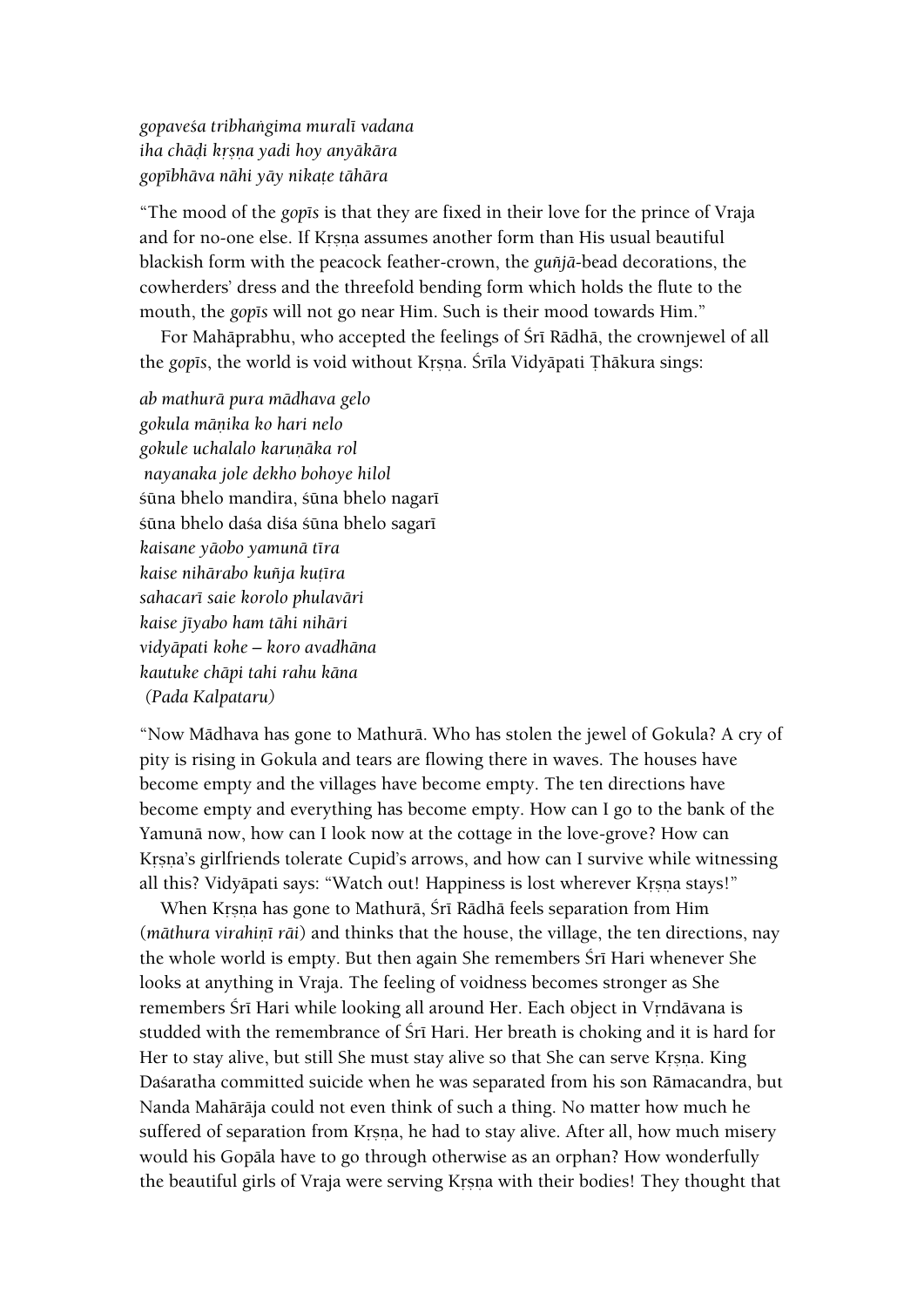perhaps Krsna could also not stay alive if He were to be separated from them! Śrī Krsna sings in *Śrī Caitanya Caritāmrta (Madhya-līlā*, 13.152):

*priyä priya saìga hénä, priya priyä saìga vinä, nähi jéye e satya pramäëa. mora daçä çune yabe, tära ei daçä hobe,*   $e$ *i* bhaye donhe rākhe prāņa

"When the lover is separated from the beloved and the beloved is separated from the lover, neither of them can live, that is a fact. When She (Rädhä) hears that this is My condition (that I died out of separation from Her), She will also attain that condition." With this fear both Rādhā and Krsņa keep Themselves alive.

Thus the heart burns in a slowfire, unable to stay alive because of separation, and also unable to die. In this difficult dilemma each second seems to last like an age, the eyes are like clouds that shower torrents of rain-like tears and the whole world seems to be empty. Only the devotees who actually feel this separation can know how this love is burning on the surface, but at the same time causes great ecstasy within the heart. The Lord, accepting the mood of Sri Rādhā, is always floating in the ocean of this wonderful "suffering".

*eimata dine dine, svarüpa rämänanda sane, nija bhäva korena vidita.*  $b$ āhye viṣa jvālā hoy, bhitore ānandamoy, *kåñëa premära adbhuta carita*

"In this way the Lord revealed His feelings to Svarüpa Dämodara and Rämänanda Räya each day. Externally He was burning from the poison of separation, but inwardly He felt blissful. How amazing is the nature of love of Krsna!"

*ei premāra āsvādana, tapta iksu carvaņa, mukha jvale, nä yäy tyajana. sei premä yära mone, tära vikrama se-i jäne, viñämåte ekatra milana. (Caitanya Caritämåta, Madhya-lélä, chapter 2)*

"This *prema* tastes just like boiling sugarcane juice: it burns the mouth, but still it is too sweet to resist. Anyone who has this prema in his mind (heart) knows it's power. It's like the meeting of poison and nectar in one place!"

*Äpane kori äsvädane, çikhäilo bhaktagaëa* (*Caitanya Caritämåta*). The Lord tasted this sweet love-in-separation of Vraja and also expertly taught it to the devotees who surrendered to His lotus feet, the Gaudiya Vaisnava-*ācāryas*. The six Gosvāmīs, headed by Śrīla Rūpa Gosvāmī and Śrīla Raghunātha Dāsa Gosvāmī, also gave perfect examples of love-in-separation. That can be clearly seen in Śrīla Rūpa Gosvämé's prayer *Utkalikä Vallari* and Çréla Raghunätha Däsa Gosvämé's prayer *Viläpa Kusumäïjali*. Çréla Rüpa Gosvämé opens his *Utkalikä Vallari* with the following verse: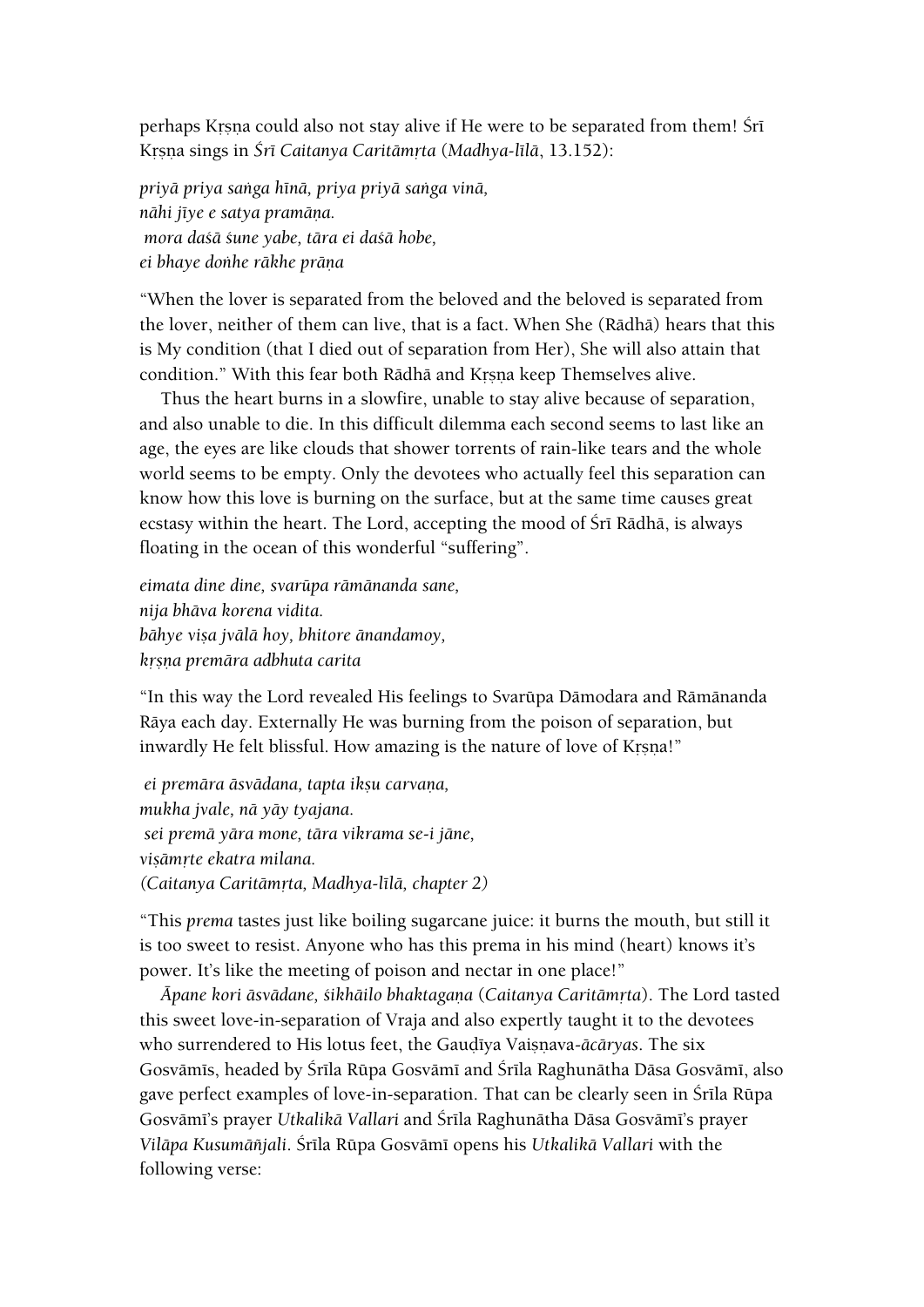*prapadya våndävana madhyam ekaù kroçann asäv utkalikäkulätmä udghäöayämi jvalataù kaöhoräà väñpasya mudräà hådi mudritasya*

"O merciful Rādhe! O merciful Krsna! I have taken shelter of Vrndāvana, and I am crying there anxiously. Now I will open my heart and show You the burning marks My tears of misery have made there! You can both see now how much the heart of Your Rüpa is burning!"

A person who does not have the wealth of *bhajana* cannot possibly understand these burning feelings of separation. Ever-new waves of anxious desire to see one's beloved deity rise on the ocean-like heart of the devotee who suffers from this separation, breaking the bondage of his patience. Śrīla Baladeva Vidyābhūṣaṇa comments as follows on the abovementioned verse: *iyam avasthä khalu bhaktajanasya puruṣārtha-dātrī* – "This condition is certainly bestowing the highest good of human life to the devotee (anxious love-in-separation)." These feelings of separation are an even greater *bhäva sampad* (wealth of emotions) than the joy of meeting the Lord. Śrīla Raghunātha Dāsa Gosvāmī has similarly revealed his pain of separation in his prayer *Viläpa Kusumäïjali*:

*aty utkaöena nitaräà virahänalena dandahyamāna hrdayā kila kāpi dāsī hä svämini kñaëam iha praëayena gäòham äkrandanena vidhurä vilapämi padyaiù*

"O Svāmini (my queen Rādhārāṇi)! I am Your miserable maidservant and I am burning in the severe fire of separation from You, anxiously crying. Now I have given up all other activities and I'm simply sitting on the bank of Śrī Rādhākunda, at the base of Govardhana Hill, lamenting out of love with these verses!"

*devi duùkha kula sägarodare düyamänam ati durgataà janam tvaà kåpä prabala naukayädbhutaà präpaya sva pada paìkajälayam*

"O Playful goddess! This miserable maidservant has fallen into an ocean of sorrow and feels helpless and miserable! Please take her across this ocean on the strong boat of Your mercy and bring her to the abode of Your lotus feet!"

*tvad alokana kālāhi damšair eva mrtam janam tvat pädäbja milal läkñä bheñajair devi jévaya*

"O Devi! This person has died from the bites of the black snake of separation from You. Please revive her with the medicine of the lac that has anointed Your lotuslike footsoles!"

The depth of this ocean of misery, the terrifying severeness of the snakebites and the heat of the forest fire of separation are inconceivable to ordinary people. The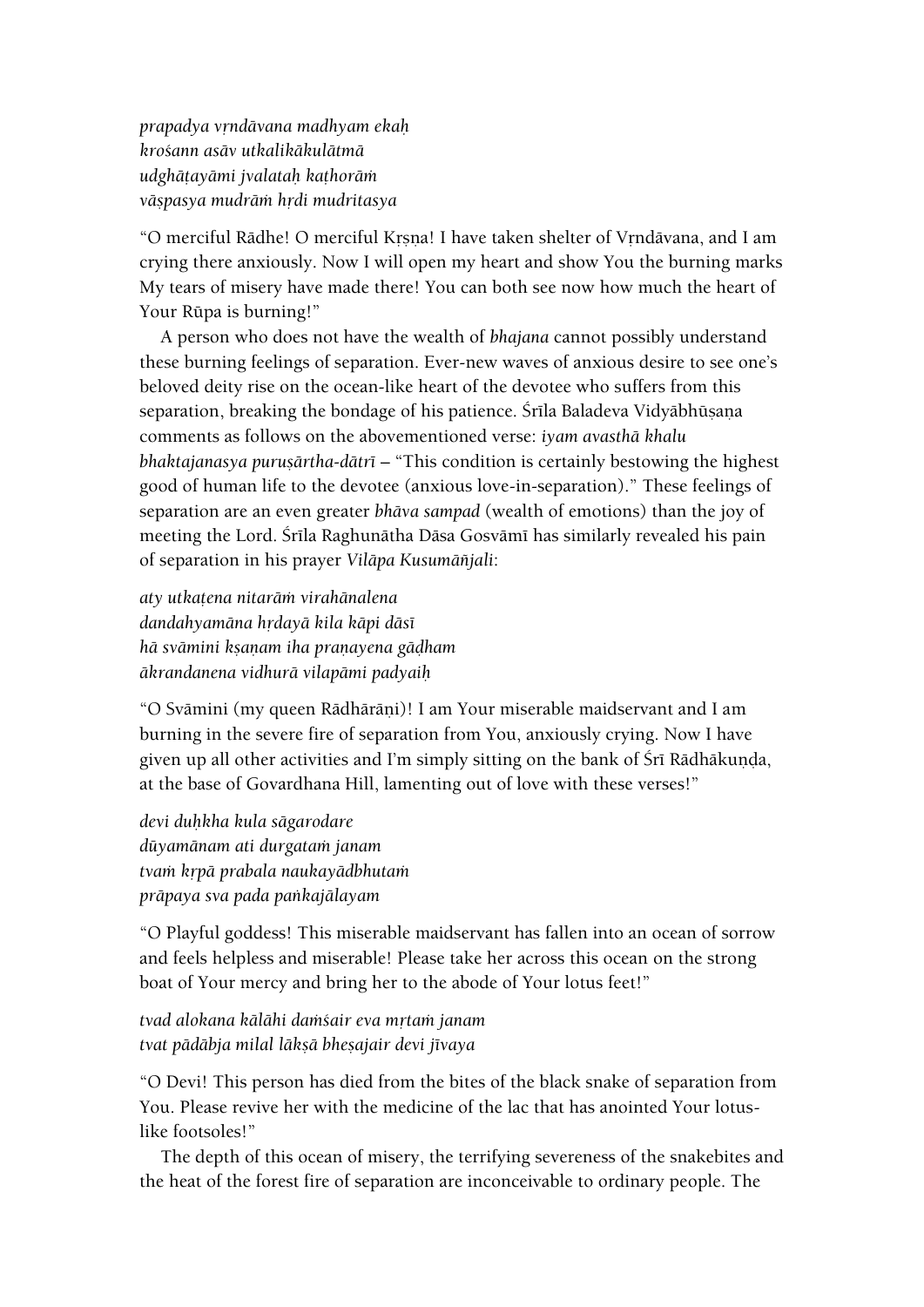renunciation of the Gosvāmīs is identical with this pain separation and is a natural manifestation of it. The poet Rādhā Vallabha Dāsa describes Śrīla Raghunātha Dāsa Gosvāmī's renunciation as follows:

*rädhä kåñëa viyoge, chäòilo sakala bhoge, çukha rukha anna mätra sära gauräìgera viyoge, anna chäòi dilo äge, phala gavya korilo ähära*

"Out of separation from Rādhā-Krsna he gave up all enjoyment and ate only dry, stale food. Out of separation from Lord Gauräìga, he gave up eating grains and ate only fruits and milkproducts."

*sanätanera adarçane, tähä chäòi sei dine, kevala koroye jalapäna rüpera viccheda yabe, jala chäòi dilo tabe, rädhä-kåñëa boli räkhe präëa*

"When Sanātana Gosvāmī disappeared from earth, he gave up eating fruits and milk and drank only water, and when he became separated from Rūpa Gosvāmī, he gave up also water and kept himself alive by saying: 'Rādhā-Krsna'."

*çré rüpera adarçane, na dekhi tähära gaëe, virahe vyäkula hoiyä kände kåñëa kathä äläpana, na çuniyä çravaëa, uccasvare òäke ärtanäde*

"When Śrī Rūpa disappeared and Raghunātha Dāsa could also not see his (Rūpa's) friends anymore, he anxiously cried out of separation. His ears could not hear talks about Krsna anymore, he was just crying out loudly."

*hä hä rädhä-kåñëa kothä, kothä viçäkhä lalitä, kåpä kori deho daraçana hä caitanya mahäprabhu, hä svarüpa mora prabhu, hä hä prabhu rüpa sanätana! kände gosäi rätri dine, puòi jäy tanu mone, kñaëe aìga dhüläya dhüsora cakñu andha anähära, äpanära deha bhära, virahe hoilo jarajara*

"Day and night Raghunātha Dāsa Gosvāmī cried: "O Rādhā-Kṛṣṇa! Where are You? O Lalitä and Viçäkhä! Where are You! Please show yourselves to me! O Caitanya Mahäprabhu! O my lord Svarüpa Dämodara! O masters Rüpa and Sanätana!" His mind and body were burning and sometimes he greyed his body by rolling in the dust. He became blind from fasting and his body felt like a heavy burden because of the intolerable misery of separation."

rādhākunda tate podi, saghane nihśvāsa chādi,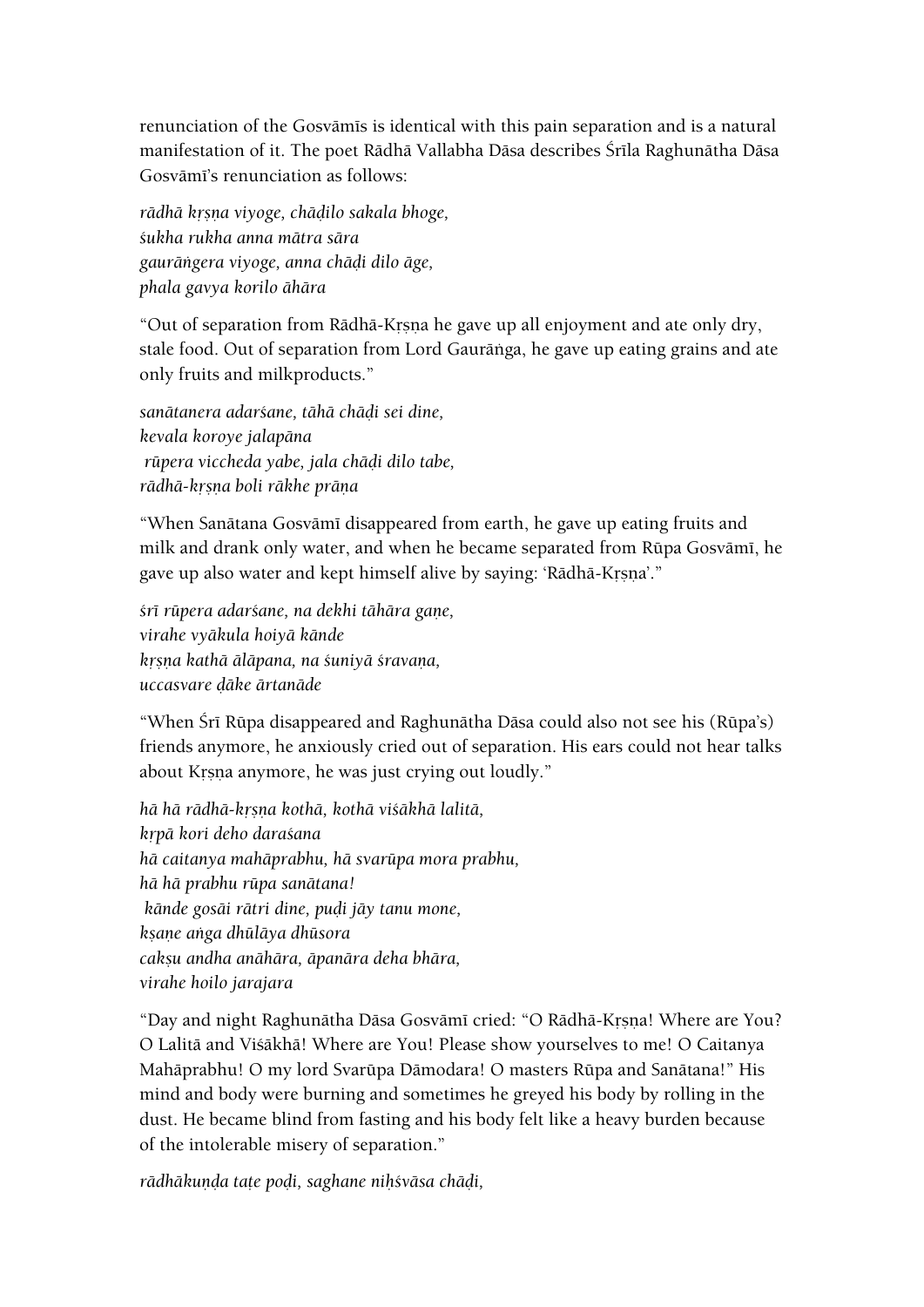mukhe vākya nā hoy sphurana. *manda manda jihvä noòe, prema açru netre poòe, mone krsna koroye smarana.* 

"He fell on the bank of Rādhākunda, breathing out deeply. Words could not be heard from his mouth. His tongue was vibrating slowly and tears of love trickled from his eyes as he remembered Krsna within his mind."

*sei raghunätha däsa, püräho monera äça, ei mora boòo äche sädha. e rädhä vallabha däsa, mone boòo abhiläña, prabhu more koro parasäda*

"May that Raghunätha Däsa fulfill my desires! This Rädhä Vallabha däsa has one great desire on his mind: O Lord, be merciful unto me!"

The essential thing that we can learn from the pastimes of Śrīman Mahāprabhu and the Gaudīya Vaisnava-*ācāryas*, which were filled with the flavours of love-inseparation, is that some of this feeling of want, of deficiency must be awakened within the hearts and minds of the practising devotees for Vraja-*bhäva* as well. "How much deficiency of money, friends, followers, profit, adoration and distinction I feel, but I never miss my beloved deity! I am living in the same Vraja*dhäma* that the *äcäryas* took shelter of, swimming in a terrible ocean of love-inseparation day and night, but I'm thinking to myself: 'I have my food, my sleep, I'm having fun here, everything is all right, and in this way my hearing, chanting, remembering and worship of the deity continues in a mechanical way! I should be ashamed of myself, being in such a low condition as a *sädhaka*!'" The devotee should condemn himself in this way and repent. One should pray with an anxious heart and an anxious voice, mixed with *anuräga* for such a devotional life, feeling the absence of the Lord, by reciting the prayers of the *äcäryas*, which are most powerful.

*hari hari ! kobe mora hoibe sudina ? phala müla våndävane, khäbo divä avasäne, bhramibo hoiyä udäséna*

"Hari! Hari! When will that blessed day be mine? When will I wander around in Vrndāvana completely detached, eating only some fruits and roots at the end of the day?"

*çétala yamunä jole, snäna kori kutühole, premäveçe änandita hoiyä bähu pora bähu tuli, våndävane kuli kuli, kåñëa boli beòäbo käìdiyä*

"When will I eagerly bathe in the cool Yamunä-water in loving ecstasy? When will I wander around in Vrndävana, raising my arms and crying out 'Krsna!' ?"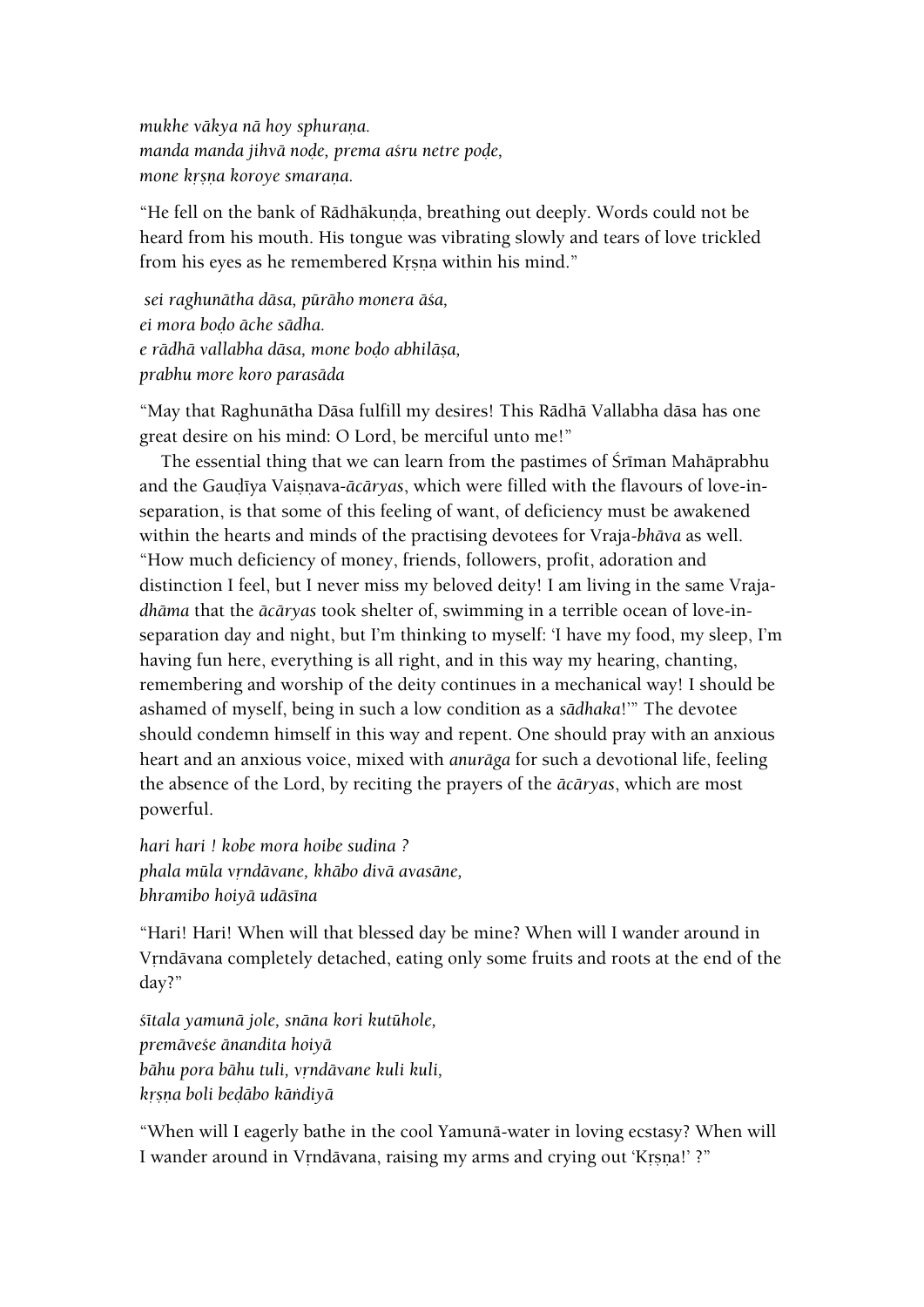*dekhibo sanketa sthāna, judābe tāpita prāņa, premäveçe gaòägaòi dibo kähä rädhä präëeçvari, kähä girivaradhäri, kähä nätha boliyä òäkibo*

"I will soothe my heart by seeing Rādhā and Krsna's trystingplace and I will roll around there in loving ecstasy, crying out :"O Rädhe! O Queen of my heart! O Girivaradhäri, lifter of Govardhana Hill! O Lord! Where are You?"

*mädhavé kuïjera'pori, sukhe bosi çuka säré, gäibek rädhä-kåñëa rasa. taru müle bosi tähä, çuni juòäibe hiyä, kobe sukhe goäbo divasa*

"When I blissfully sit in a grove of Mādhavī-trees I hear the male and female parrots singing romantic songs about Rādhā-Krsna. When will I blissfully spend my days sitting at the foot of a tree, soothing my heart by hearing these beautiful songs?"

*çré govinda çré gopénätha, çrématé rädhikä sätha, dekhibo ratana siàhäsane. déna narottama däsa, koroye durlabha äça, emati hoibe koto dine*

"The fallen Narottama Dāsa has a very ambitious desire: I like to see Śrī Govinda Gopinātha sitting on a jewelled throne with Śrimati Rādhikā! When will that day be mine?"

This is a sweet picture of an anxious aspirant who lives in Vraja, suffering of separation from Rādhā-Krsņa. By acting according to these anxious prayers of the *äcäryas*, the neophyte devotees will become purified and will gradually feel that God is missing in their lives. Mahäprabhu personally gave the following summary of this *çloka*:

*udvege divasa nä yäy, kñaëa hoilo yuga sama varñära megha präya açru varise nayana govinda virahe çünya hoilo tribhuvana tuñänale poòe yeno nä yäy jévana (Caitanya Caritämåta)*

"Because of My agitation the day will not pass, a second appears to be like an age to Me and My eyes are like monsoonclouds that shower tears. Out of separation from Govinda the three worlds seem to be empty. I am burning in a slowfire and My life will not leave Me!"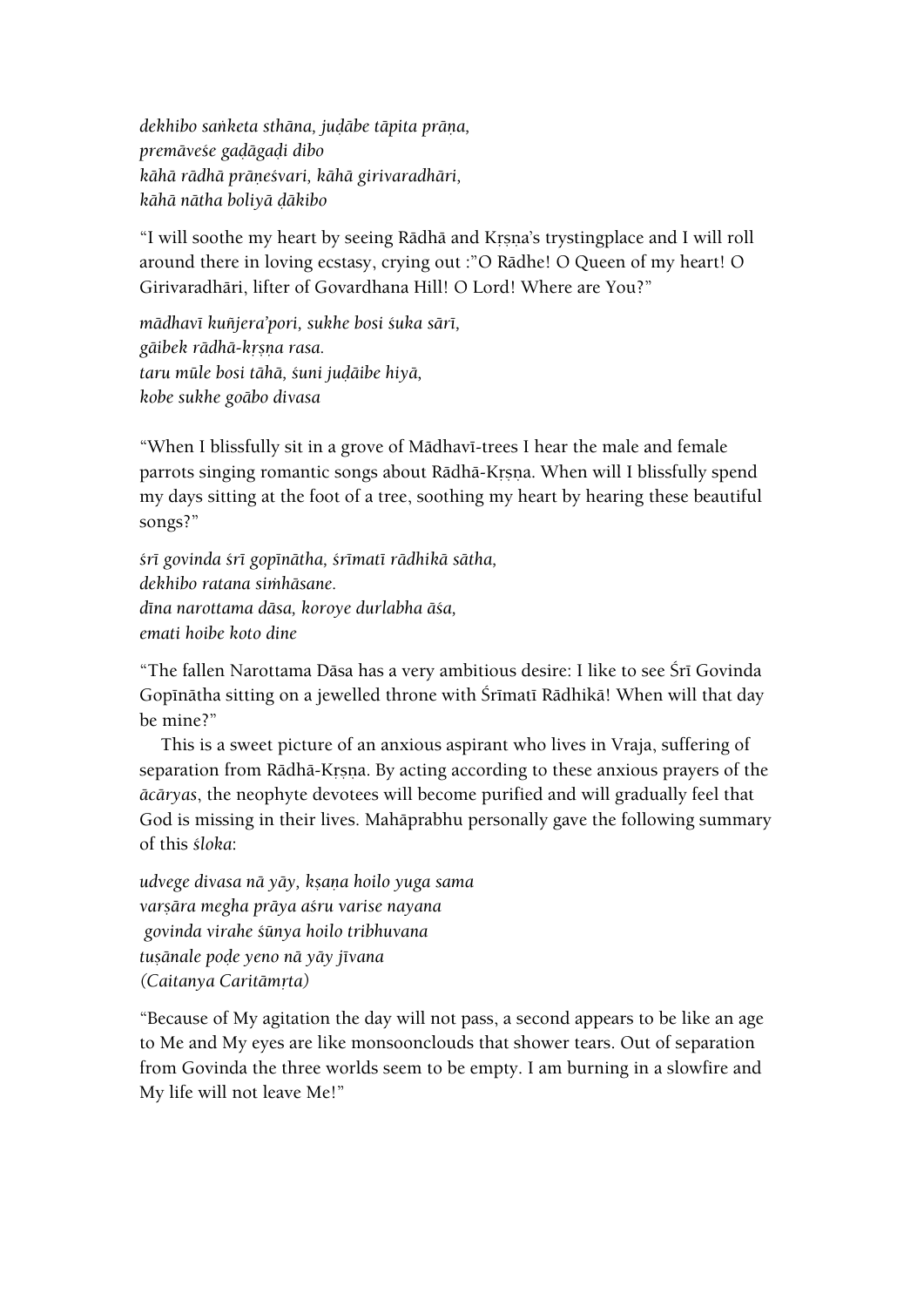verse 8

*äçliñya vä padaratäà pinañöu mäm adarçanän marma-hatäà karotu vä yathä tathä vä vidadhätu lampaöo mat präëanäthas tu sa eva näparaù*

 $\bar{a}$ *šlisya* - embracing; *vā* - or; *padaratām* - dedicated to His feet; *pinastu* - he may squeeze; *mäm* - me; *adarçanäö* - from not seeing; *marma* - heart; *hatäà* - pain; *karotu* - he may do; *vä* - or; *yathä tathä* - as he wishes; *vä* - or; *vidadhätu* - may arrange; *lampatah* - womaniser, or independent Lord; *mat* - my; *prāņa nāthah* -Lord of my life; *tu* - but; *sa* - He; *eva* - only; *na* - not; *aparaù* - other.

(Šrī Rādhā said:) "Krsna may embrace this girl, who is devoted to His lotus feet, or He may break Her heart by not showing Himself to Her. He can do whatever He wants. He is, after all, an independent womaniser. But still He, and no one else, is the Lord of My life!"

When the Lord recited the previous verse, *yugāyitam nimesena*, in the mood of *virahinī rāi* (Rādhā, who is separated from Krsna), He became agitated with *saïcäré-bhävas* (transitory moods) like envy, eagerness, humility and so on. Then, in the mood of Rādhā, He revealed His feelings to His (Her) girlfriends. Śrīla Kavirāja Gosvāmīpāda describes how the Lord explained this verse:

*kåñëa udäséna hoilo korite parékñaëa sakhé sob kohe - kåñëe koro upekñaëa eteko cintite rādhāra nirmala hrdoy sväbhävika premära svabhäva korilo udoy érñyä utkaëöhä dainya prauòhi vinoy eto bhäva eka öhäi korilo udoy eto bhäve rädhära mana asthira hoilo sakhégaëa äge prauòhi çloka ye poòilo sei bhäve prabhu sei çloka uccärilo çloka uccärite tadrüpa äpane hoilo*

"Krsna doesn't care about Me anymore and He is testing Me. All My girlfriends are saying: 'Just reject Krsna!'". When these thoughts came up in Rādhā's pure heart, Her natural love for Krsna arose. Envy, eagerness, enthusiasm and great humility –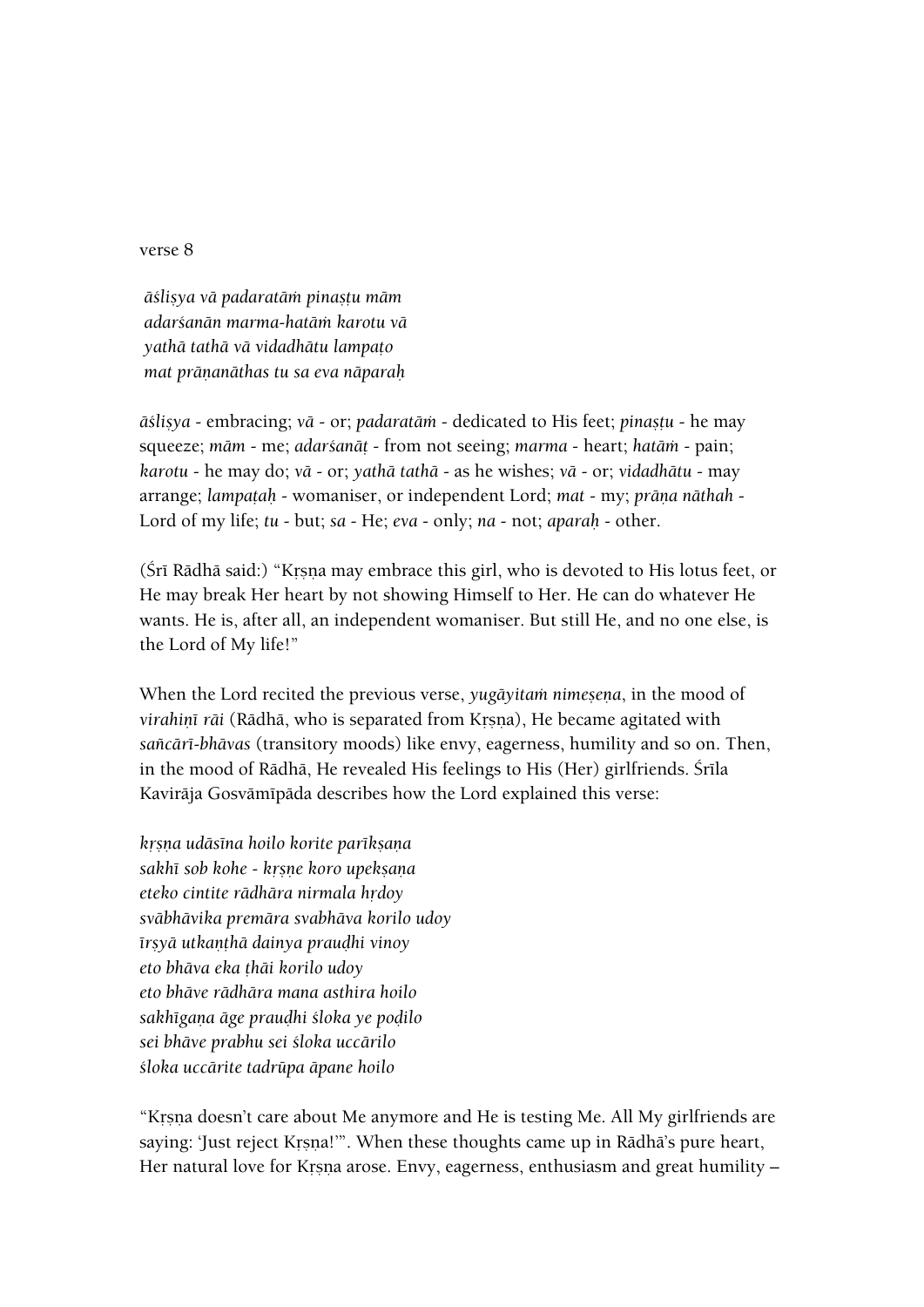all these moods then arose simultaneously. These thoughts made Rädhä's mind unsteady, so She spoke this elevated verse to Her girlfriends. In that mood the Lord spoke this verse and as He did so, He felt just like Śrī Rādhā.

One day Krsna showed indifference towards Śrī Rādhā just to test Her love, and He did not go to see Her anymore. When Rädhä's girlfriends came to tell Him how much She was suffering because of that, He pretended not to care, although He felt great heartache when He heard it. Śrī Rādhā had become very unsteady because of being separated from Krsna, but Her girlfriends knew very well that Krsna was simply pretending to be indifferent to Her. Therefore they consoled Her by saying: "Rādhe! You are *premamayi* (full of love)! It is not possible for Krsna to actually give You up! He's only pretending, wanting to witness Your anxiety over Him! If You also showed such indifference towards Him, then He wouldn't be able to stay calm, and He would personally come to see You!" Hearing these words of Her girlfriends, Rādhā felt Her natural desire to make Krsņa happy coming up in Her heart. The definition of this natural love was given by Śrī Rūpa Gosvāmī in his *Vidagdha Mädhava Näöakam* (5.4):

*stotraà yatra taöasthatäà prakaöayac cittasya dhatte vyathäà nindäpi pramadaà prayacchati parihäsa çriyaà vibhrati doñeëa kñayitäà guëena gurutäà kenäpy anätanvaté premëaù svärasikasya kasyacid iyaà vikréòati präkriyä*

"When one hears praise from the beloved, one outwardly remains neutral but feels pain within the heart. When one hears the beloved criticising, one takes it to be jokes and feels great joy. When one finds fault in the beloved they do not diminish the love, nor do the beloved's good qualities increase it. This is how spontaneous love acts!"

Hearing these words of Her girlfriends, Śrī Rādhā's natural feelings of love awoke and She became simultaneously eager, enthusiastic, jealous and humble, and as these feelings (or *sañcārī-bhāvas*) clashed within Her, She spoke this āslisya vā padaratām-verse to Her friends. Śrīman Mahāprabhu, who had accepted the feelings of Śrī Rādhā, also thought that His girlfriends came to console Him with their advice. As the Lord perceived the feelings of Sri Rādhā, all these *sañcārī bhävas* simultaneously arose in His heart, and then He recited this verse that was originally spoken by Śrī Rādhā.

There is a very deep meaning to this as alisya va padarata<sub>n</sub>-verse, which is the Lord's final instruction, and the explanation is very extensive. Śrīla Kavirāja Gosvāmī has personally written: *ei ślokera hoy ati arthere vistāra, sankṣepe kohiye tära nähi päi pära.* "The explanation of this verse is very elaborate; I will speak it in short, because I also cannot find the limits to it." In some editions of *Caitanya Caritämrta* this Bengali verse cannot be found. In this case it must be understood that the Lord personally relished the *tripadés* (Bengali-song-explanations) that follow the Sanskrit *āślisya vā padaratām-verse*. And in those editions in which this verse (*ei çlokera hoy ati arthera vistära*) is to be found it must be understood that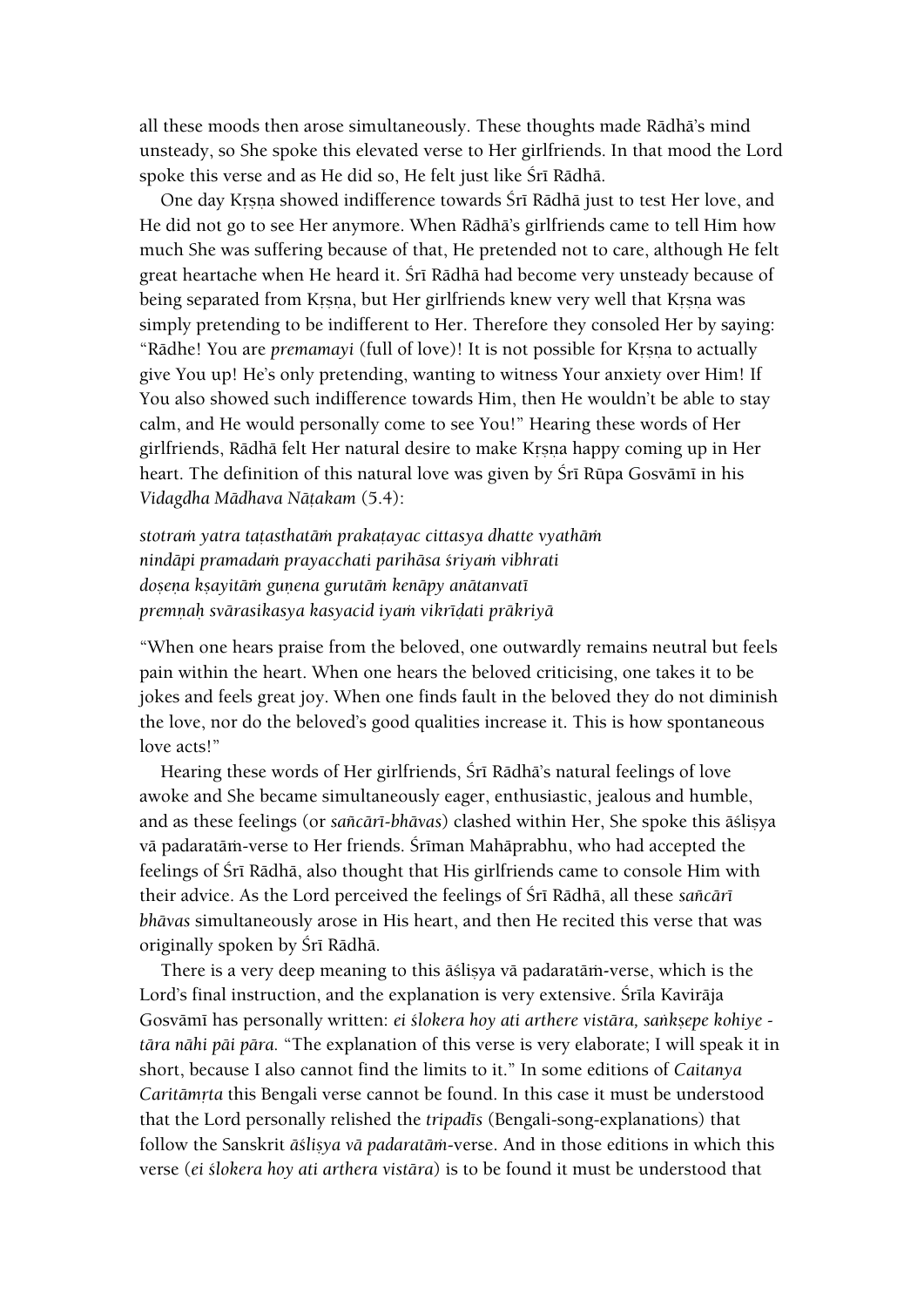Śrīla Kavirāja Gosvāmī revealed the feelings of the Lord. But anyway, whether the Lord personally relished the meanings of this verse through these *tripadés* or Kavirāja Gosvāmīpāda revealed the Lord's feelings, we will try to relish the explanation of this verse more extensively than the previous verses. It will be very difficult for anyone, however, to take the meaning of this verse to heart without first hearing something about the *samarthä-rati* (competent love) or *mahäbhäva* of the *gop*<sup>*is*</sup>.

*Prema* thrives on the desire to make Krsna happy and the deeper this desire is, the more it will make even the most subtle desire for personal happiness disappear. No one knows so well how to devote all of one's desires for the purpose of making Krsna happy other than the *gopikās*. Their *samarthā-rati* is so intense that they forget everything else except the thoughts of how to make Krsna happy. *Samarthā sarva vismäri gandhä sandratamä matäù* (*Ujjvala Nélamaëi*). This *samarthä-rati* makes the *gop* is give up their homes, family-members, family-traditions, patience, shame and everything for the purpose of making Krsna happy.

It is to be known here that *madhura rati* means nothing else but *sambhogecchä*, or the desire of a hero and heroine to meet each other. There are two kinds of *sambhogecchä* – (1) The desire to have one's own senses pleased by the lover, and (2) the desire to please the lover with one's senses. The first kind is named *käma*, or lust, and the second kind is called *rati, prema*, or love. *Samarthä-rati* has become totally identical with this second kind of *rati*, that's why it has attained the nature of *çré kåñëänukülya tätparya* (dedication to anything favorable to Çré Kåñëa) and *çré kåñëonmukhatä* (turning towards Çré Kåñëa). Çré Rüpa Gosvämé states in his *Ujjvala N*īlamani:

*sambhogecchä viçeño'syaù rater jätu na bhidyate ity asyäà kåñëa saukhyärtham eva kevalam udyamaù*

"*Samarthä-rati* is never separate from *sambhogecchä.* Therefore in it there is only a desire to make Krsna happy."

When this *samarthä-rati* increases, it reaches the stage of *mahäbhäva*. *Iyam eva*  ratih praudha mahābhāva daśām vrajet (Ujjvala Nīlamaņi). Only the beautiful girls of Vraja possess this opulence of *mahäbhäva*. What to speak of other consorts, even Rukmini, Satyabhämä and the other Queens of Krsna do not have it! Such is the teaching of Śrī Rūpa Gosvāmī in *Ujjvala Nīlamani*:

*mukunda mahiñé-våndair apy asäv ati durlabhaù vraja devaika saàvedyo mahäbhäväkhyayocyate*

This *mahäbhäva* is like the greatest nectar, bringing the mind back to its constitutional position: *varāmrta svarūpa śrīh svam svarūpam mano nayet* (*Ujjvala Nīlamani*). Šrīla Višvanātha Cakravartī comments as follows on this verse in his Änanda Candrikä-commentary: *manaù svaà svarüpaà nayet mahä-bhävätmakam eva manaù syät mahäbhävät pärthakyena manaso na sthitir ity arthaù. tena*  indriyānām manovrtti rūpatvād vrajasundarīņām mana ādi sarvendriyāņām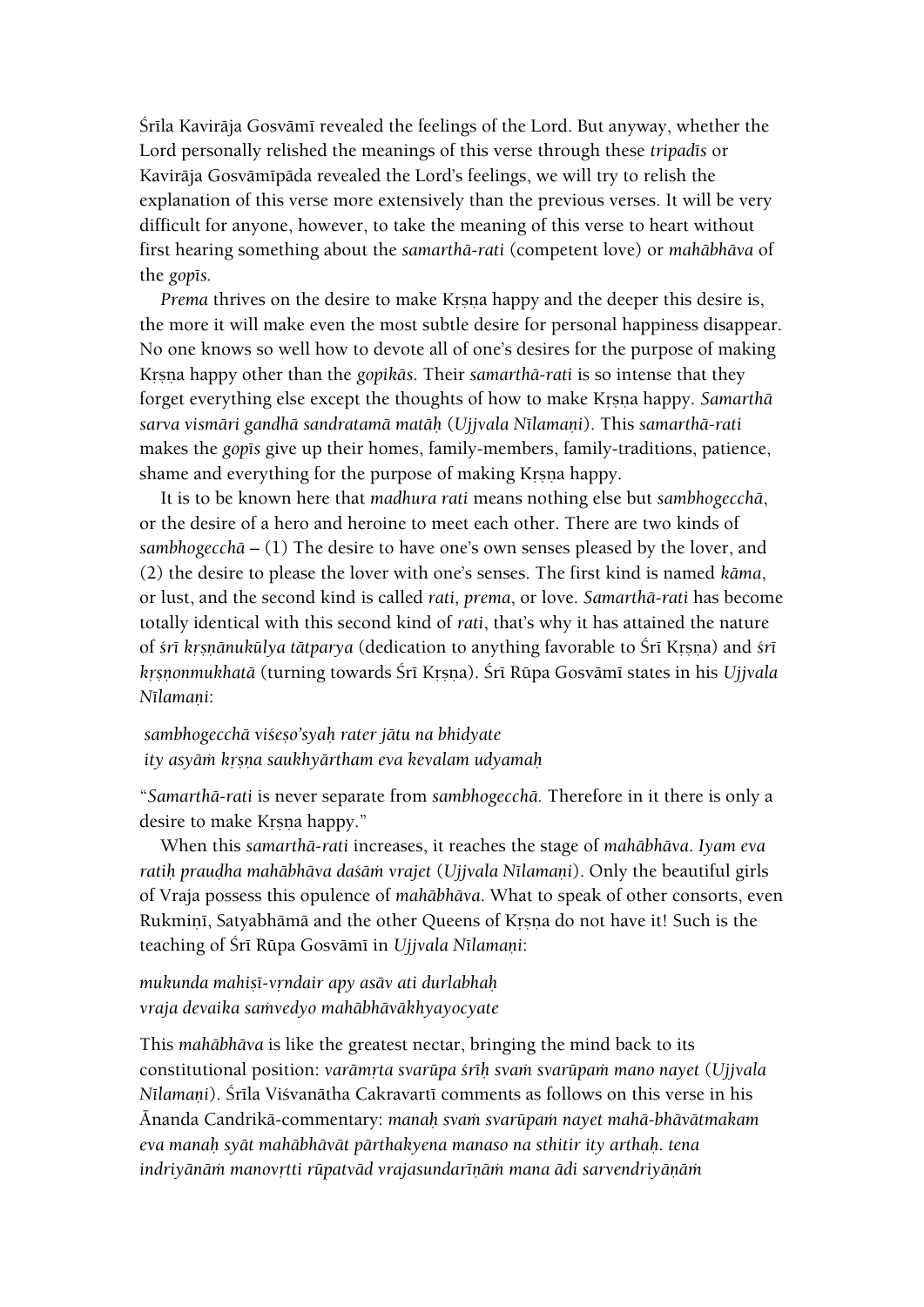*mahäbhäva-rüpatvat tat tad vyäparaiù sarvair eva çré kåñëasyätivaçyatvaà yukti siddham eva bhavet.* "The meaning of the phrase 'the *gopés'* minds attain their constitutional position of *mahäbhäva*' is that their minds are composed of *mahäbhäva* and other than *mahäbhäva,* nothing exists in them. The senses, like the eyes, the ears etc., are all extensions of the mind; therefore the *gop*<sup>1</sup>s' ten senses are also composed of *mahäbhäva*. All their activities are meant to give pleasure to Krsna and therefore Krsna is controlled by their love the most. The duty of *mahābhāva* is to make Krsna happy, therefore the object of the *gop*<sup>15</sup>' minds and senses is nothing else but that."

Once upon a time Dronācārya Mahāśaya tested the skill at arms of the Kauravayoungsters, headed by Duryodhana, and the Pāṇḍava-youngsters, headed by Arjuna, ordering them to pierce the right eye of a bird that was sitting on the branch of a tree overhead. None of the boys were able to pierce the target, except Arjuna, so Droņācārya asked him: "O boy! How were you able to pierce this target, which was impossible to reach for the other boys, so easily?" Arjuna answered: "O Gurudeva! When I aimed at my target I first of all selected this particular tree from amongst all other trees, and after that I selected the branch where the bird was sitting from all other branches. But even then I did not release my arrow! Even when I saw only this one particular bird I did not release my arrow. Finally I aimed only at the right eye of the bird, nothing else. Only when I saw nothing else before me anymore but the bird's eye I released my arrow! By being so fixed on my aim I have become so successful!" In the same way the Vraja-sundaris are exclusively fixed in giving pleasure to Śrī Krsna.

*sei gopégaëa madhye uttamä –* rädhikä *rüpe guëe saubhägye preme sarvädhikä (Caitanya Caritämåta)*

"Amongst the *gopés*, rädhikä is supreme. Her beauty, Her qualities, Her good fortune and Her love are the greatest of all!"

Śrīla Jīva Gosvāmī writes in his *Krsna Sandarbha* (189): *tad evam parama madhura premavrttimayīṣu tāsv api tat sārām-śodrekamayī śrī rādhikā tasyām eva premotkarsa parākāsthāyā darśitatvāt* – "Śrī Rādhikā comes forth from the essential part of all the sweetest and most loving *gopis* and She possesses the limit of the divine love called *mädana-mahäbhäva.* The scriptures and the saints confirm this." Śrīmat Rūpa Gosvāmī gives the following definition of *mādanākhya-mahābhāva* in his *Ujjvala Nīlamani*:

*sarva bhävodgamolläsé mädano'yaà parätparaù räjate hlädiné säro rädhäyäm eva yaù sadä*

"The essence of God's pleasure potency is called *prema*, and the most blissful feeling of that *prema* is called *mädana*. Only in Rädhä this is always present." This *mädana-bhäva* becomes manifest when Çré Rädhä-Mädhava are meeting.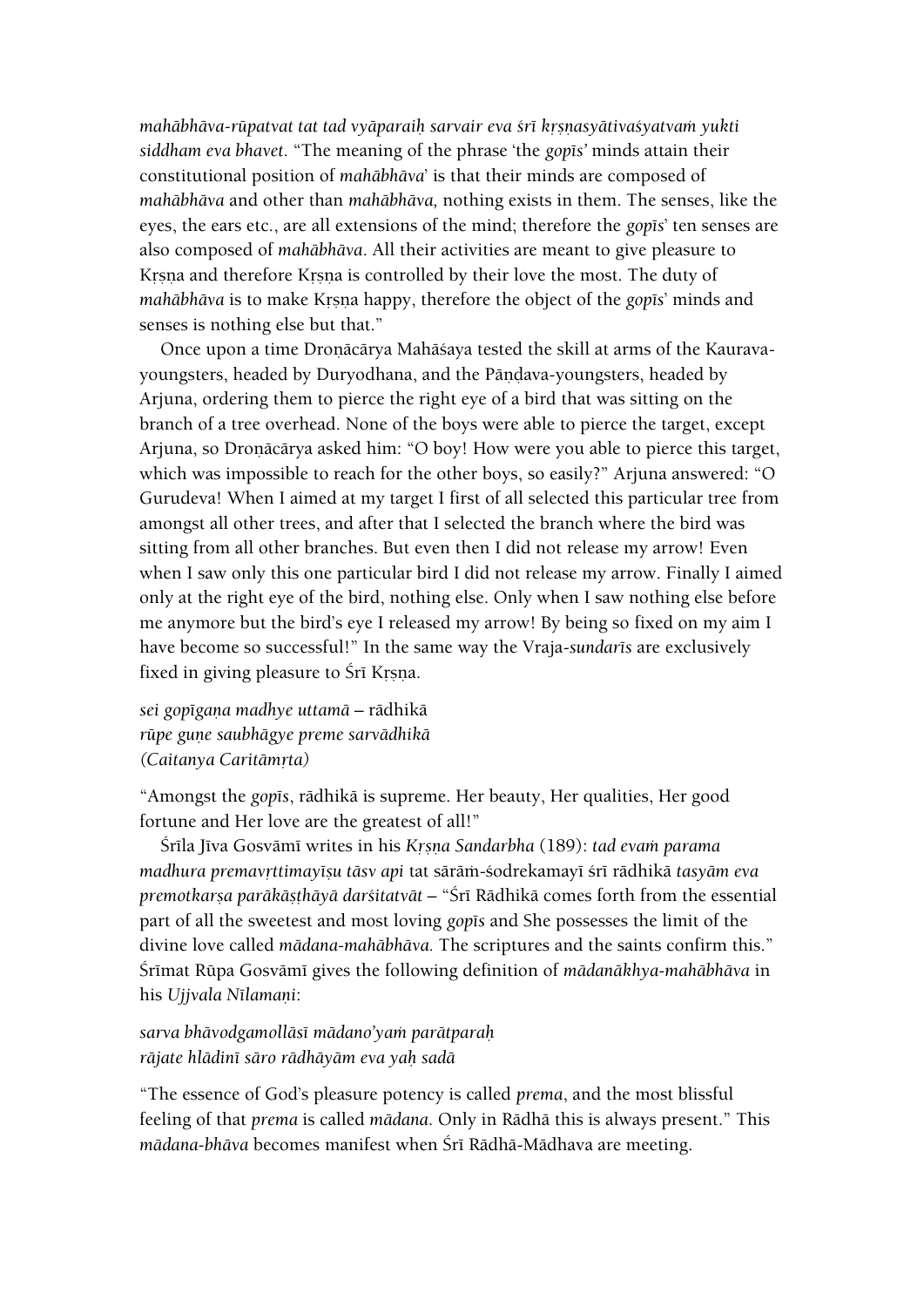When Śrīman Mahāprabhu was at Purī in His room called Gambhīrā, He tasted the limit of Śrī Rādhā's divine madness called *mohana-bhāva*, the feelings She had after Krsna had left Vrndävana to go to Mathurä. This divine madness, or *divyonmäda*, is Rädhä's exclusive emotional treasure and it only manifests in Her after Krsna has left Her to go to Mathurā, as is described in the pages of Śrīmad Bhāgavata. Factually Śrī Gaurāṅgadeva is the combined form of Śrī-Śrī Rādhā-Krsna and Rādhā-Krsna are therefore eternally together in Him. How is it then possible for Him to experience Rādhā's divine madness after Krsna had gone to Mathurä? This is a natural question to ask. The proper answer is that it became possible for Mahäprabhu to place the *mohana-bhäva* on the foundation of the most blissful mood *mādana-bhāva*. Šrī Rūpa Gosvāmī says in *Ujjvala Nīlamaņi*:

# *yoga eva bhaved eña vicitraù ko'pi mädanaù yad viläsa viräjante nitya léläù sahasradhä*

"The astonishing *mādana-bhāva* is manifest when Śrī Rādhā-Mādhava are united and with it They play thousands of kinds of eternal pastimes."

Śrī Viśvanātha Cakravartī writes in his *Ānanda Candrikā*-commentary on this verse: *yadä tu mädanäkhyaù sthäyé svayam udayate tat kñaëa eva cumbanäliìganädi sambhogänubhava madhya eva vividhaà viyogänubhava ity ekasminn eva prakäça prakäçadvaya dharmänubhavaù sa ca vilakñaëa rüpa eveti*. "When the *sthäyé bhäva*  called *mädana* appears itself, then Çré Rädhä-Mädhava not only experience all the different items of lovemaking, such as kissing and embracing, but They simultaneously experience the different feelings of separation. It is a special feature of the *mädana- bhäva* that one can experience different contradictory feelings at the same time." Therefore, although the full *mädana-rasa* is always present in Mahäprabhu, it is not impossible for Him to taste the nectar of Rädhä's divine madness out of topmost feelings of separation at the same time. Mahäprabhu is especially capable of tasting this *mohana-bhäva* placed on the foundation of the *mādana-bhāva than Śrī Rādhārānī is. Anyway, Śrīman Mahāprabhu sings about* these feelings of Śrī Rādhā as follows:

āmi krsņa pada dāsī, tenho rasa sukha rāśi, äliìgiyä kore ätma sätha kibä nä dena daraçana, järena ämära tanu mana, tabhu tenho mora prāņanātha! sakhi he! suno mora manera niscoya! kibā anurāga kore, kibā duḥkha diyā māre mora präneśa krsna anya noy

"I am the maidservant of Krsna's lotus feet and Krsna is an abundance of blissful flavours. He may take Me to Him by embracing Me, or He may corrode My body and mind. Nevertheless, He is the Lord of My life! O *sakhi*! Listen to the resolution of my mind! Whether He gives Me love or misery, the Lord of My life is Krsna, and no one else!" (*Caitanya Caritāmrta, Antya-līlā*, chapter 20)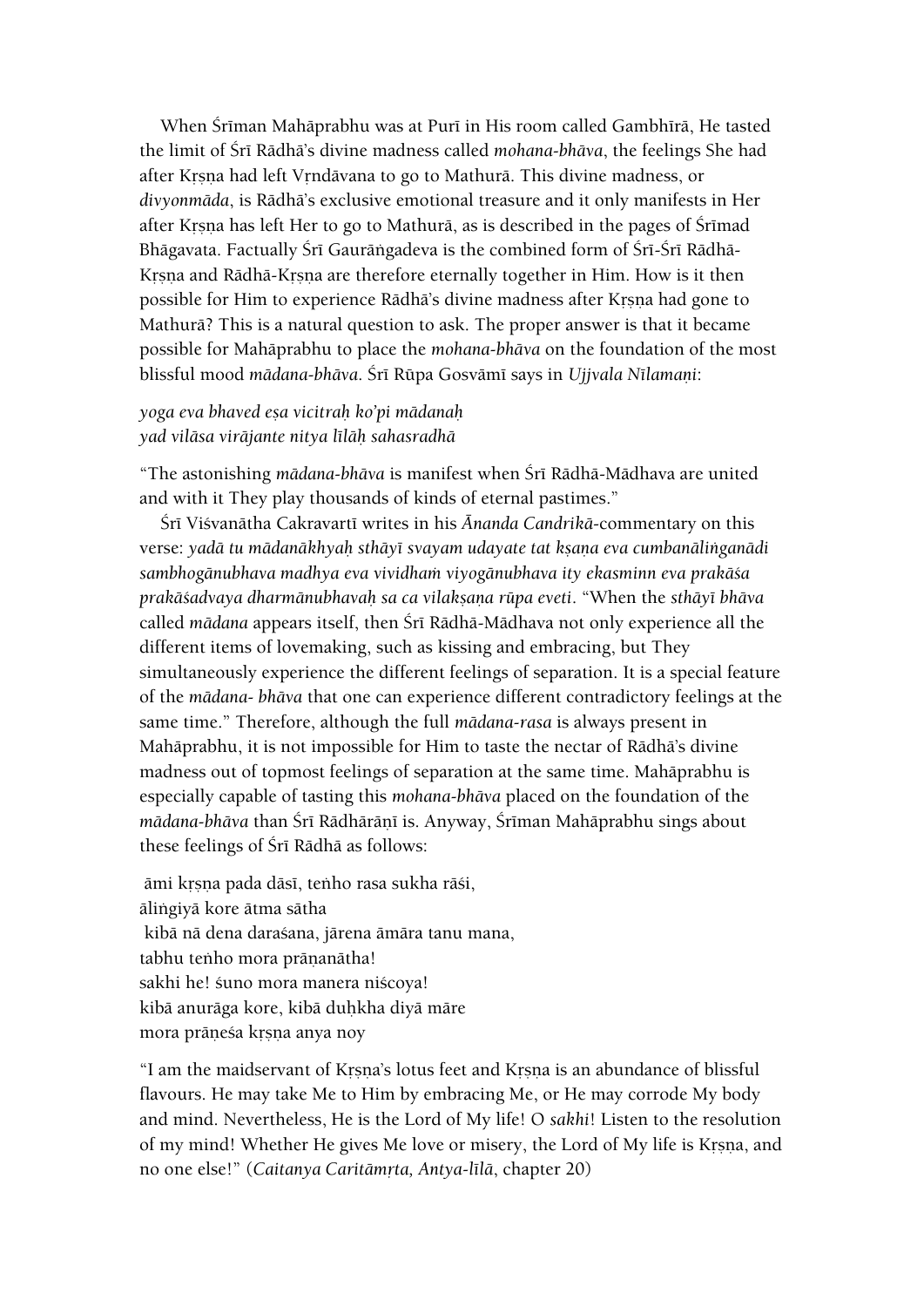When Lalitā, Viśākhā and other *sakh*īs tell Rādhārānī that Krsna has lost interest in Her, Rādhārānī says: "*Sakhi*! I am the maidservant of krsna's feet!" The use of the word *pada* indicates humility. It is in this mood that She speaks the entire verse *äçliñya vä padaratäà*. The duty of a maidservant is to please the Lord of her life with her service. The Lord will never be pleased when a maidservant simply aims at her own pleasure, therefore Śrīmatī Rādhikā says: "Sakhi! I am the maidservant of His lotus feet! How can I ever reject Him? I should feel happy when it pleases Him to reject Me! But there's no question of Me ever rejecting Him, dear *sakhi*, because it is simply My duty to make Him happy!"

"Moreover, O *sakhi*, He is an abundance of *rasa* and bliss (the Vedas describe God as *raso vai saù*: He is *rasa*, and *änandam brahma*: *brahman* is bliss). All His actions cause bliss, and if anybody becomes unhappy because of Krsna's dealings, then that is her/his own fault! There is no question of Him giving misery to anyone, because He is bliss and relish personified!" The purport of this is that Krsna is full transcendental bliss personified and He does not need any aid from outside to become happy. Only His transcendental pleasure potency (*hlädiné çakti*) is able to arouse desires in His heart. It is His nature to be greedy only after the taste of pure love. Śrī Rādhā is Prema Lakṣmī, the goddess of love Herself, so She is always able to arouse erotic desires in Krsna, who is Himself erotic mellows personified. Since He is *rasika çekhara* (the king of relishers), He has no other reason to be indifferent towards Çré Rädhä than His greed for *rasa*, or transcendental love-flavours.

So Śrīmatī says: "O *sakhi! Krsna*, who is an abundance of bliss and *rasa*, may embrace Me or He may burn My heart, body and mind by not showing up, but He is the only Lord of My life! Since I am His maidservant, I should always be happy with whatever pleases Him! O *sakhi*, listen to My firm vow: My Prāṇavallabha Krsna may show attachment to Me or He may give Me great misery by rejecting Me, but He is the Lord of My life and no one else!"

"O *sakhi*! I tell you what's the resolution on My mind, listen! My Prāṇaballabha Śrī Krsna may show passionate attachment to Me or He may kill Me by making Me unhappy – He is the Lord of My life, and no one else!" Śrī Krsna may give His love to Śrī Rādhārānī or may give Her lethal distress, that's why She proclaims in the next *tripadés*:

chāḍi anya nārīgaṇa, mora vaśa tanu mana, mora saubhāgya prakata koriyā tā sabhāre dena pīdā, āmā sane kore krīdā, sei närīgane dekhāiyā kibā tenho lampata, śatha dhrsta sakapata, anya nārīgana kori sātha more dite manah pīdā, mora āge kore krīdā, tabhu teho mora prānanātha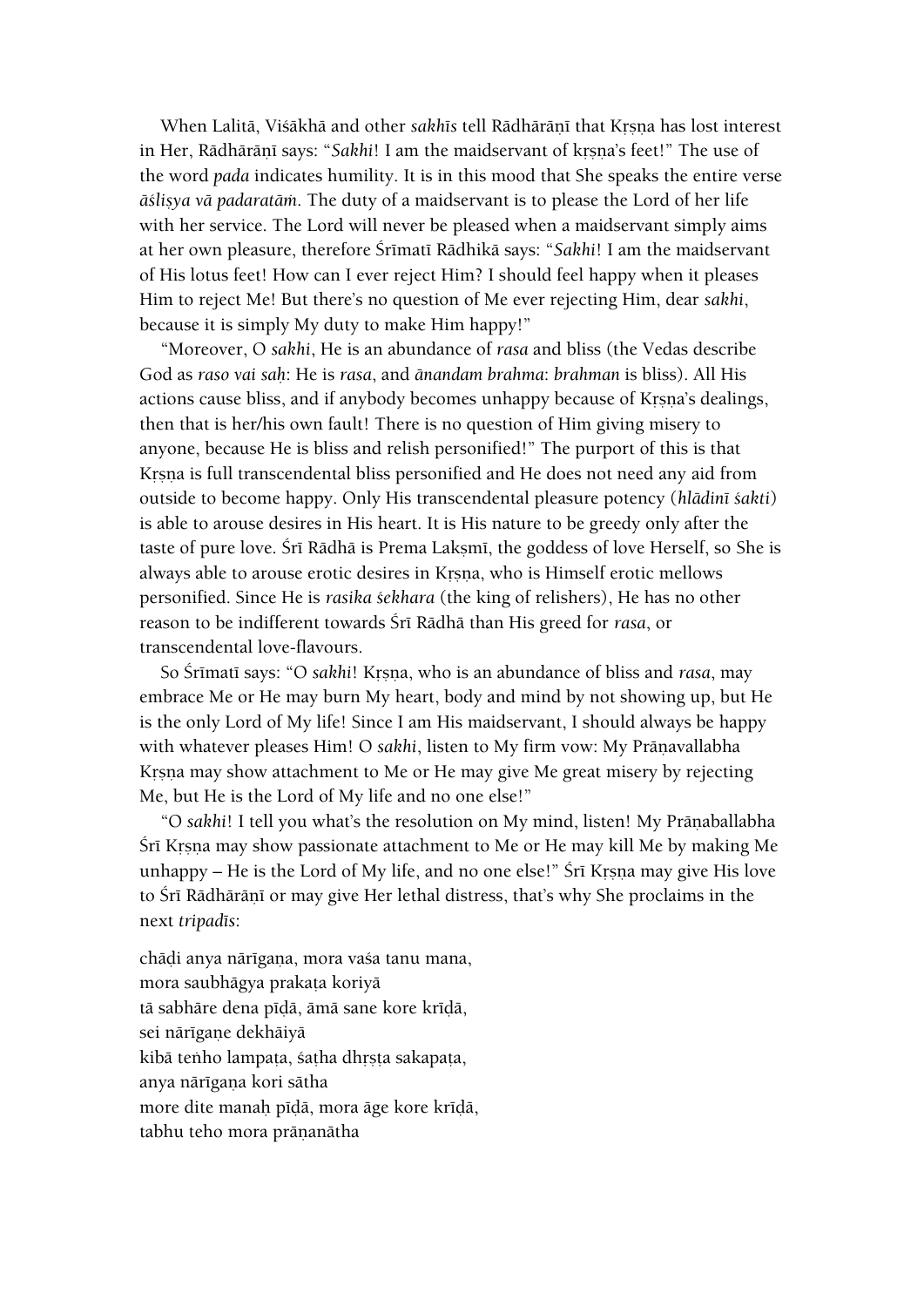"Sometimes He will leave the other women and come under the control of My body and mind, showing My great fortune and hurting the other women by enjoying pastimes with Me in front of their eyes. But sometimes He cheats Me without shame and goes to enjoy with the other women right before My eyes, giving Me great pain. Still, He is the Lord of My life!"

Śrīmatī says: "O dear friends! He is the lover and the Lord of many women in Vraja like Me, but still He loves Me the most, that is proven by the many pastimes that We performed! Therefore He rejects all His other sweethearts in favor of Me, and becomes mentally as well as physically completely under My control. In this situation He reveals My good fortune by enjoying with Me in front of all the other *gopés*, and thus gives agony to their minds. But sometimes He reveals Himself as a conniving debauchee and a bold womanizer, and then He enjoys with other Vraja*gopés* right in front of Me, giving Me great heartache – despite all this He is the Lord of My life!" Actually, Krsna's deceitfulness with the women is full of *rasa*. In his book Prema Samputa, Śrī Viśvanātha Cakravartī describes that Krsna once disguises Himself as a demigoddess and comes before Śrī Rādhārānī to interview Her about Her love for Krsna. At one point Śrī Rādhā tells Him:

*lāmpatyato nava navam visayam prakurvann äsvädayann ati madoddhuratäà dadhänah*  $\bar{a}$ hlādayann amrta raśmir iva trilokīm *santäpayan pralaya sürya ivävabhäti (Prema Sampuöa, 56)*

"*Sakhi*! This deceitfulness gives My beloved ever-fresh taste for love and He is wholly intoxicated by it. It pleases all the living beings of the three worlds with radiant beams of nectar just like the moon, but it also burns like the sun at the time of universal destruction!" This means that the hero (Krsna) blooms up when He has ever-fresh desires for enjoying always new women, and the heroines that are separated from Him always blissfully dream of their different past and future sports with Him when He has left them to sport elsewhere. In this way everyone is immersed in an ocean of *rasa*, thinking or dreaming of the pleasures of union. Just as the moon soothes the three worlds with its cool rays, so also the state of union gives indescribable taste to the hero and the heroine. At that time they think that the three worlds are full of happiness. During separation though, this *prema* is burning even more severely than a forest fire. Nevertheless, there is an indescribable undercurrent of transcendental bliss coming from this *prema* and that is accomplishing a great increase of ecstasy during the subsequent meeting. One should know how astonishing the sweet love of the beautiful *gopts* and Srt Krsna in Vraja is! Then again, Śrīmatī sings:

nā gaņi āpana duḥkha, sabe vāñchi tāra sukha, tära sukhe ämära tätparya more yadi dile duùkha, tära hoilo mahäsukha, sei duhkha mora sukha varya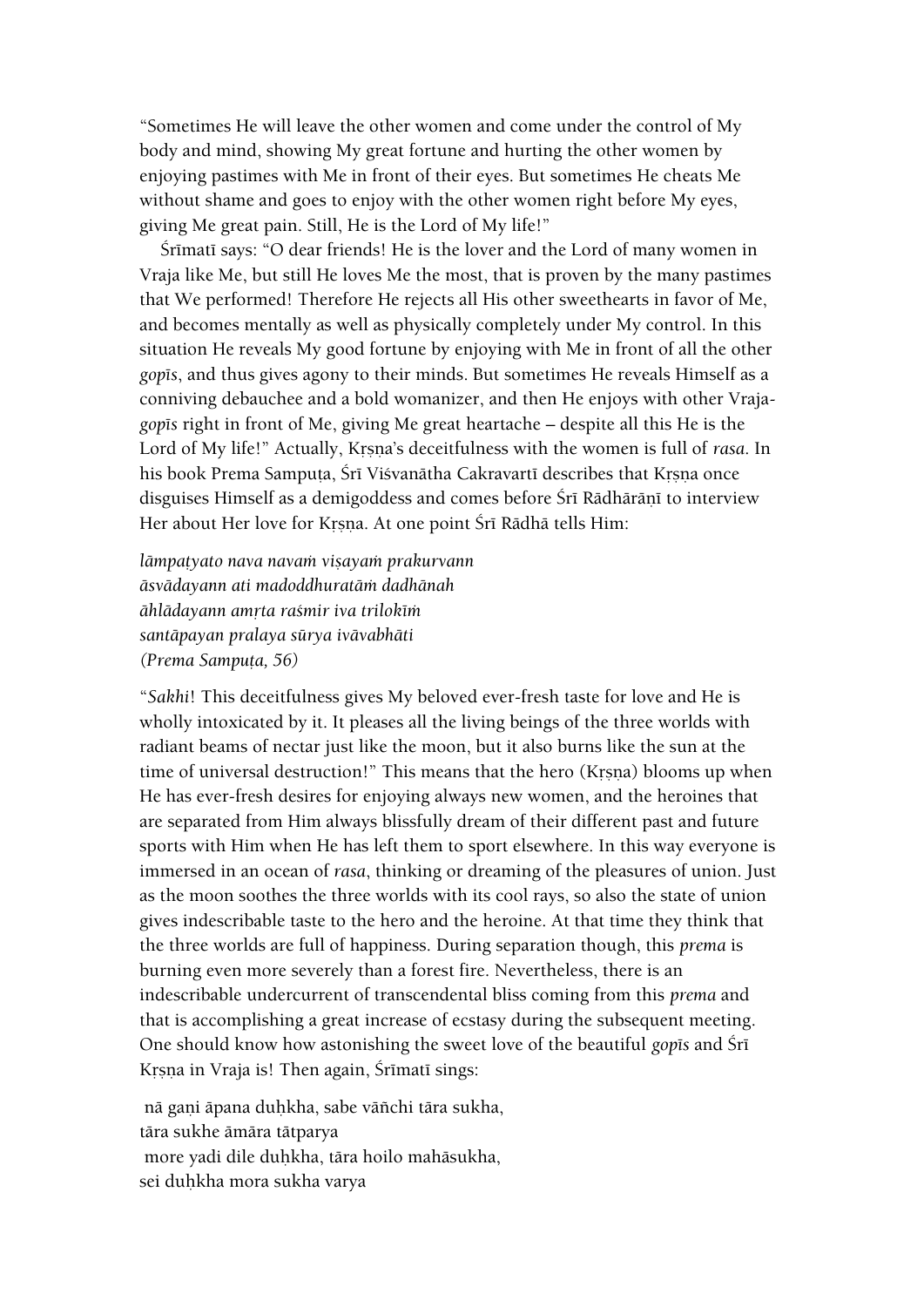"I don't care about My own misery, I only desire His happiness! My body, mind and senses only desire His happiness! His happiness is My purpose! If He becomes very happy by giving Me misery, then that is My greatest happiness!"

Glorifying the love of the *gop*is, Śrīla Kavirāja Gosvāmī has written:

*ätma-sukha-duùkha gopéra nähika vicära kåñëa sukha hetu ceñöä mano vyavahära kåñëa lägi ära sab kori parityäga kåñëa sukha hetu kore çuddha anuräga*

*. . .*

*tabe ye dekhiye gopéra nija dehe préta seho to kåñëera lägi jäniho niçcita*  $e$ *i deha koilu āmi krsne samarpana tära dhana - tära ihä sambhoga sädhana*  $e$  deha dar*sana sparse krsna santosana*  $e$ *i lāgi kore dehera mārjana bhūṣaṇa ära eka adbhuta gopé bhävera svabhäva buddhira gocara nahe yähära prabhäva gopégaëa kore yabe kåñëa daraçana* sukha vāñchā nāhi sukha hoy koți guņa *gopikä darçane kåñëera ye änanda hoy tähä hoite koöé guëa gopé äsvädoy tä sabhära nähi nija sukha anurodha tathäpi bäòaye sukha, poòilo virodha e virodhera ei eka dekhi samädhäna – gopikära sukha kåñëa sukhe paryavasäna (Caitanya Caritämåta, Ädi-lélä, chapter 4)*

"The *gopés* don't distinguish between their own happiness and distress, their mental and physical endeavours are all aimed at Krsna's happiness. For Krsna's sake they give up everything, and their pure passionate love for Krsna is only meant to make Him happy. So when you see that the *gop* is love their own bodies then know for sure that it is for Krsna's sake! "I have offered this body to Krsna, it is the wealth of His enjoyment! When Krsna touches and sees this body He feels satisfied, and for this purpose I massage it and ornament it! There is another wonderful feature of the *gopts'* nature, whose prowess is inconceivable to the human intelligence: When the *gop* is go to see Krsna they do not desire their own happiness, but still their happiness increases millions of times. The happiness that Krsna relishes when He sees the *gop* is relished millions of times more by the *gopés* themselves. They don't plead for their own happiness, but nevertheless their happiness always increases, that's a contradiction. I can only see one explanation for such a contradiction, and that is that the *gopikäs'* happiness becomes complete when Krsna is happy."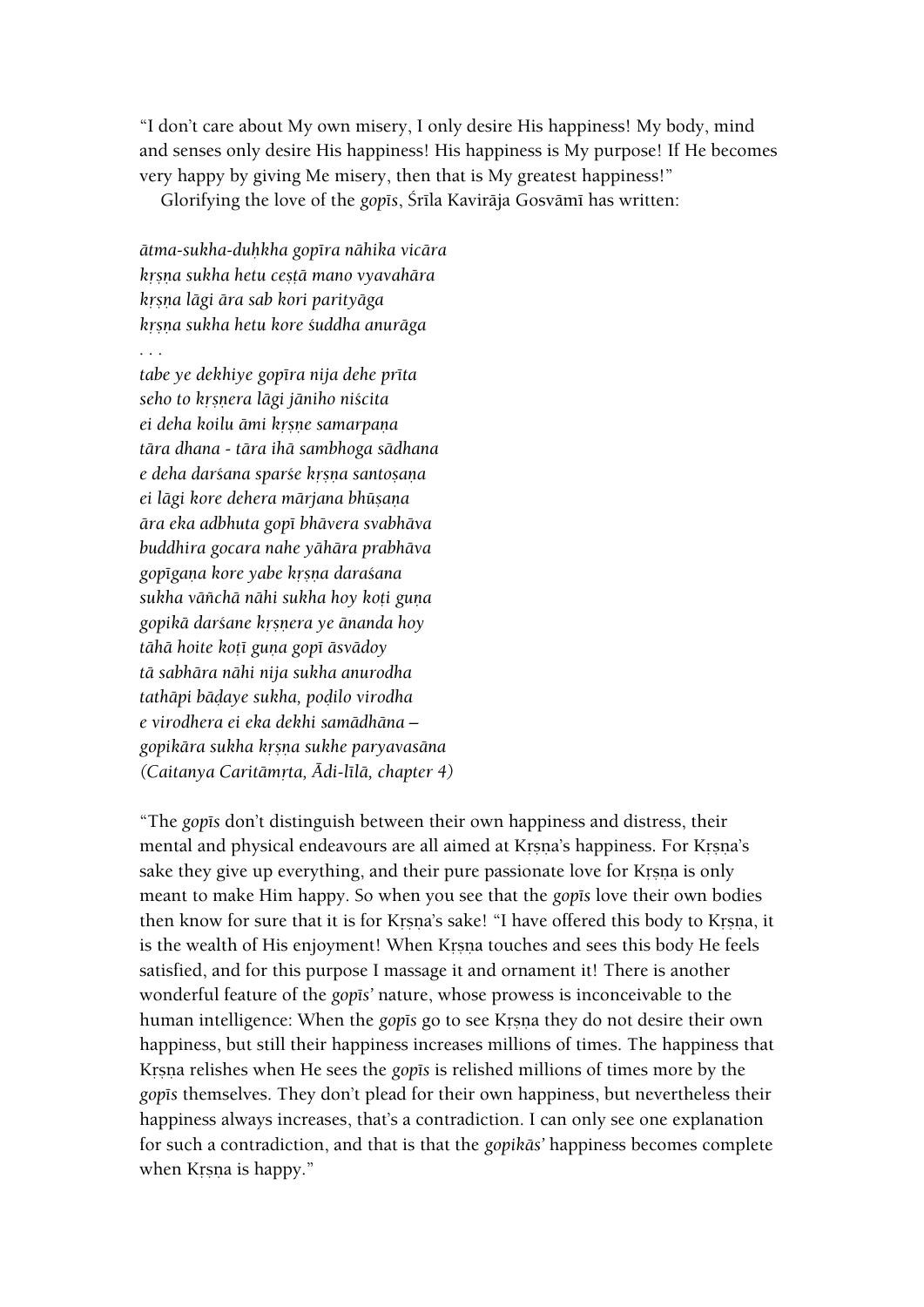The *gopts* are happy when Krsna is happy, and they are unhappy when Krsna is unhappy. If you want to make the *gop* is happy, then you must make Krsna happy. They don't have any independent feeling of happiness or distress. This feeling is most prominent in the crownjewel of *gopikās*, Śrī Rādhā. Therefore She sings:

ye närike väñche krsna, tära rüpe satrsna tāre nā pāiyā kāhe hoy duhkī mui tāra pāye podi, loiyā yāo hāthe dhari, krīdā korāiyā koro tāre sukhe

"When I see that Krsna eagerly desires a certain woman and that He is unhappy because He cannot get her, I will fall down at her feet, catch her hand and bring her to Krsna, so that He will become happy by playing lovegames with her."

Even if Krsna unites with other Vraja-*gop*is it does not actually give Śrī Rādhā distress, rather it makes Her happy; hence She says: "Sakhi! If Krsna is attracted to the form and qualities of another woman and He desires to unite with Her, but still that woman does not want to meet Him, then I will go to the house of that woman, fall at Her feet and convince her to go and meet Krsna! I will take her by the hand and personally place her in Prāṇanātha Śrī Kṛṣṇa's hand, and in this way I will make Him happy by convincing that girl to make love with Him! I will not let My Pränavallabha remain alive suffering the agony of not getting the woman He desires!"

These words of Śrī Rādhārānī brilliantly show how pure and selfless Her absolute love for Krsna is. Krsna is firmly bound up by the bonds of this very sweet mahābhāva-love and therefore Śrī Rādhā is the centre of His sensual desires. The following song describes how Krsna fell in love with Śrī Rādhā:

*nayäna putalé rädhä mora; mana mäjhe rädhikä ujora kñititale dekhi rädhämoy; gaganeho rädhikä udoy rädhämoy bhelo tribhuvana; tabe ämi koribo kemon kothä sei rädhikä sundaré; nä dekhi dhairaja hoite näri e yadunandana mone jäge; ki nä kore nava anuräge*

"Śrī Rādhā is the apple of My eye and Rādhikā shines in My heart. On the surface of the earth I see nothing but Rädhä and in the sky also Rädhikä appears. The three worlds have become full of Rädhä. Now what shall I do? Where is that beautiful Rādhikā? I cannot stay calm without seeing Her! Yadunandana Thākura thinks: "What will He (Krsna) not do out of fresh passion?"

Śrī Krsna is not "a man addicted to women". He is self-satisfied and eternally fulfilled. He is God Himself. Only pure, selfless transcendental love can arouse such intense desires as are described above in Him, and only for Śrī Rādhā's love He becomes maddened like this. Human thoughts, words and feelings can never conceive of Śrī Rādhā's pure sweet love.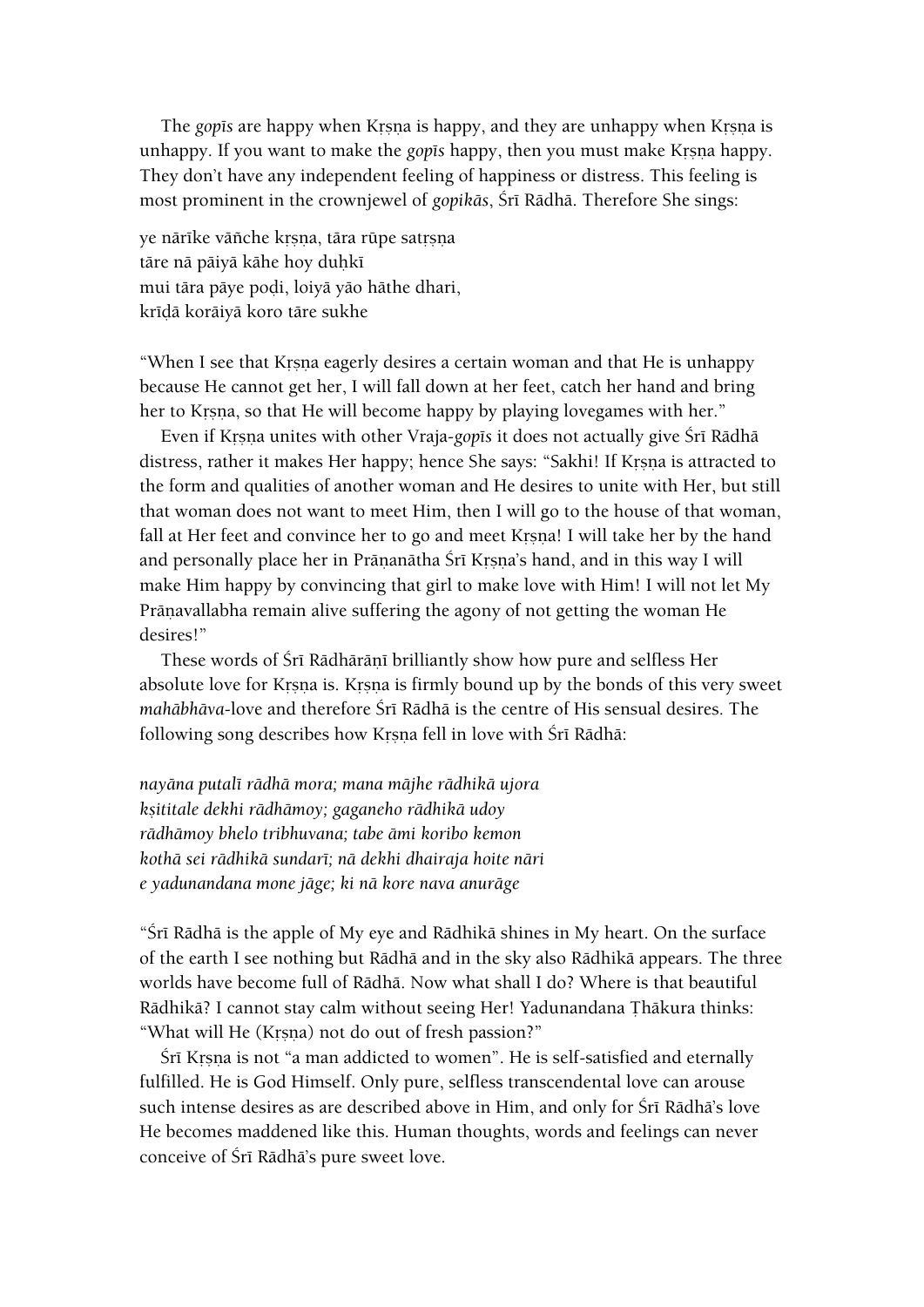One may then ask: If Śrī Rādhā is really willing to take another woman by the hand and bring her to Krsna to be enjoyed by Him, then why does She become proudly jealous whenever She finds Krsna in Her rival Candrāvalī's bower, as is described so often in the books of the *ācāryas*? To answer this, Śrī Rādhā sings the next couplet in *Caitanya Caritāmrta*:

kāntā krsņe kore rosa, krsņa pāy santosa, sukha päy tädana bhartsane yathā yogya kore māna, krsņa tāte sukha pān, chāde māna alapa sādhane sei närī jīye kene, krsņera marma vyathā jāne, tabhu krsne kore gädha rosa nija sukhe māne kāj, podu tāra śire bāj, krsnera mätra cähiye santoșa!

"When a certain *gopi* is jealously angry with Krsna and chastises Him, then Krsna becomes very happy and satisfied. She shows her pride suitably and that makes Krsna happy. Then, with some endeavour, she gives up her pique. Why does a woman continue to live who knows Krsna's heartache, but who still continues her deep anger towards Him? She's only interested in her own happiness! Let a thunderbolt fall on her head! We only want Krsna's satisfaction!"

When Rādhikā becomes jealous and angry with Krsna for going to the lovebower of Her rival-*gop*<sub>I</sub> Candrāvalī, it is only meant to make Krsna taste the sweetness of that jealous mood of Hers. In *Ujjvala Nīlamani*, Śrīla Rūpa Gosvāmī gives the definition of *mäna*, or a lover's proud huff, as follows:

### *dampatyor bhäva ekatra sator apy anuraktayoù sväbhéñöa çleña vékñyädi nirodhé mäna ucyate*

"When the hero and the heroine are together and they are in love with each other and want to embrace each other, but there is some mood which stops them from fulfilling these desires, that is called mäna."

Although at first sight it seems that such an obstruction is making the hero and heroine unhappy, it results in an increase of their love. Not only an increase, it keeps their love ever-fresh. *Mäna* becomes manifest to make the stream of love more pure, more powerful and more fresh. *Mäna* is the best means to give that which is always relishable its ever-fresh sweetness and attractiveness. Therefore *mäna* is a reviving elixir in the kingdom of love, a wonderful magic trick! When *mäna* arises, the heroine's sweetness, beauty, form and taste become fresh again for the hero. Like a bumblebee, the hero becomes eager to drink the honey from the lotuslike face of his proud and angry heroine and He prays to her to remove the deep darkness in His heart with the moonbeams of her teeth as she smiles at Him (as is depicted in the song *danta ruci kaumudé* in Çré Jayadeva's *Géta Govinda*). Finally He will fall at her feet and pray *dehi päda-pallavam udäram*: "Give Me your generous lotus feet!" The nectarean angry words of the heroine give the hero even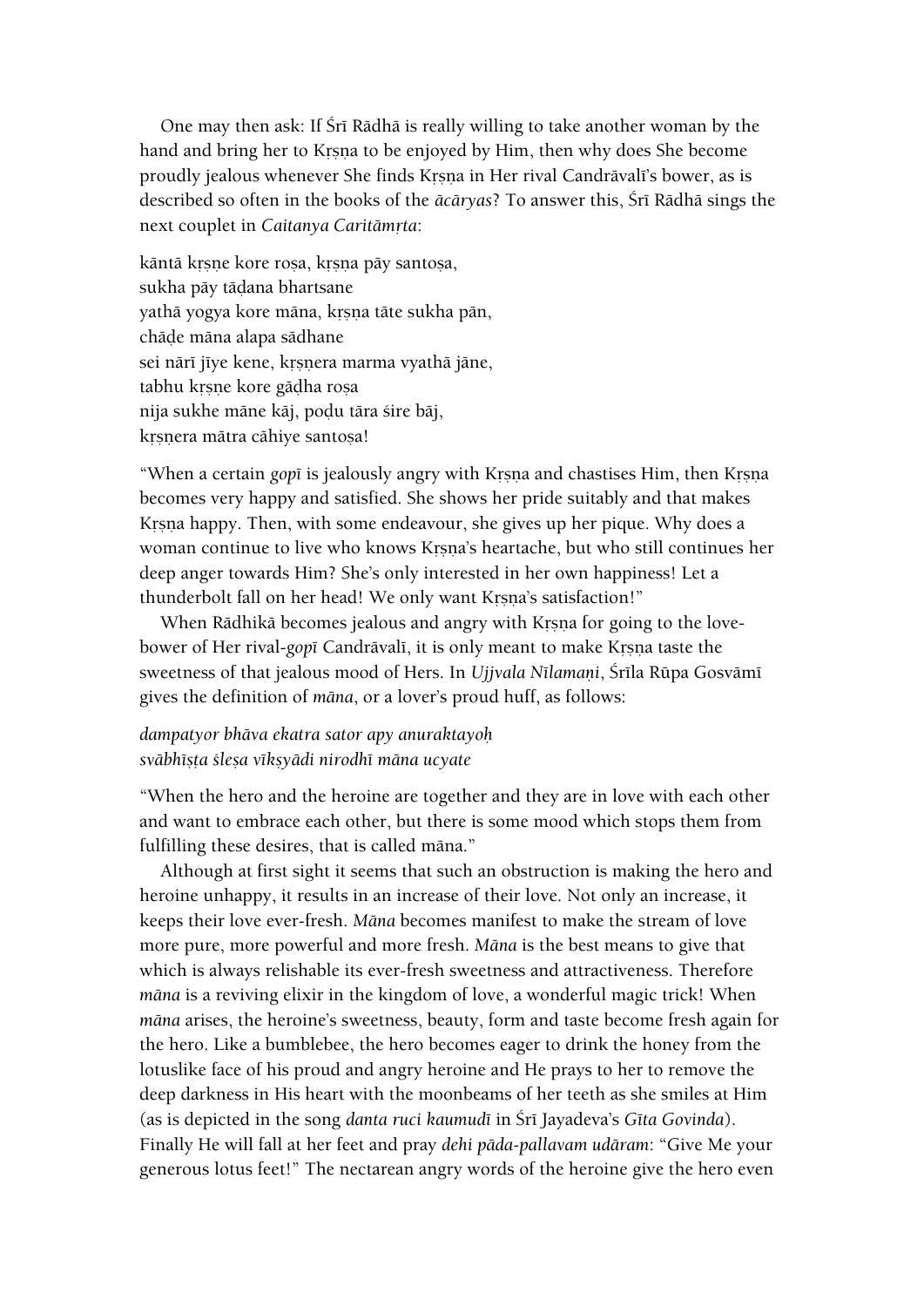more pleasure than the reverential hymns offered to Him by the Vedas. Krsna declares that in the *Ādi-līlā* of *Caitanya Caritāmrta*:

*priyä yadi mäna kori koroye bhartsana veda stuti hoite hare sei mora mana*

Śrī Rādhārānī says: "*Sakhi! The anger of the proud consort is giving Krsna* unlimited joy! He is very satisfied when she chastises Him! This consort should become pleased with Him again after He has done a little effort to pacify her, but if she stays angry with Him, although she knows about His heartache, then she's only interested in her own happiness! Let a thunderbolt then fall on her head! In other words: a hundred curses on her! Krsna's consorts should only endeavour for Krsna's happiness!" Śrī Rādhārāṇī only desires Krsna's happiness, nothing else. She explains that in more detail as follows:

ye gopi mora kore rosa, krsnera kore santosa, krsna yäre kore abhiläsa mui tāra ghare yāiyā, tāre sevo dāsī hoiyā, tabe mora sukhera ulläsa.

"When a *gopi* is angry with Me, but she manages to satisfy Krsna, and Krsna desires her, then I will go to her house and serve her like a maidservant. Then I will become very happy!"

kusthī viprera ramanī, pativratā siromani, pati lāgi koilo veśyāra sevā. sthambhilo süryera gati, jiyäile mrta pati, tusta koile mukhya tina devä

"The wife of a leprotic *brāhmana* was the crownjewel of dedicated wives. For the sake of her husband she served a prostitute, stopped the course of the sun, revived her dead husband and satisfied the three chief Gods (Brahmā, Vișnu and Śiva)."

How can a person, who is thus absorbed in selfless feelings of love for Krsna, think of anything else? "How will Krsna be made happy?" Absorption in this thought is named prema.When a person is absorbed, how can he experience (either mentally or sensually) anything else? The *gopts'* bodies are made for fulfilling even Krsna's most subtle desires and Śrī Rādhārānī is the greatest of them, therefore She manifests the *mohana bhäva: asahya duùkha svékäräd api tat sukha kamatä* – She will even accept intolerable suffering for the sake of His happiness. Svabhūtair api tat sanga trsnā mrtyu pratiśravāt etc. When Uddhava was about to return to Mathurā after having spent a few months with the *gop* is and the Vrajaväsis in Vraja, he asked Rādhārānī: "Rādhe! What message should I give from You to Krsna?" Rādhārāņī gave the following reply in Śrīla Rūpa Gosvāmī's *Ujjvala*  $N$ *<i>N*<sup>*l*</sup>amani:

*syän naù saukhyaà yad api balavad goñöham äpte mukunde yady alpäpi kñatir udayate tasya mägät kadäpi*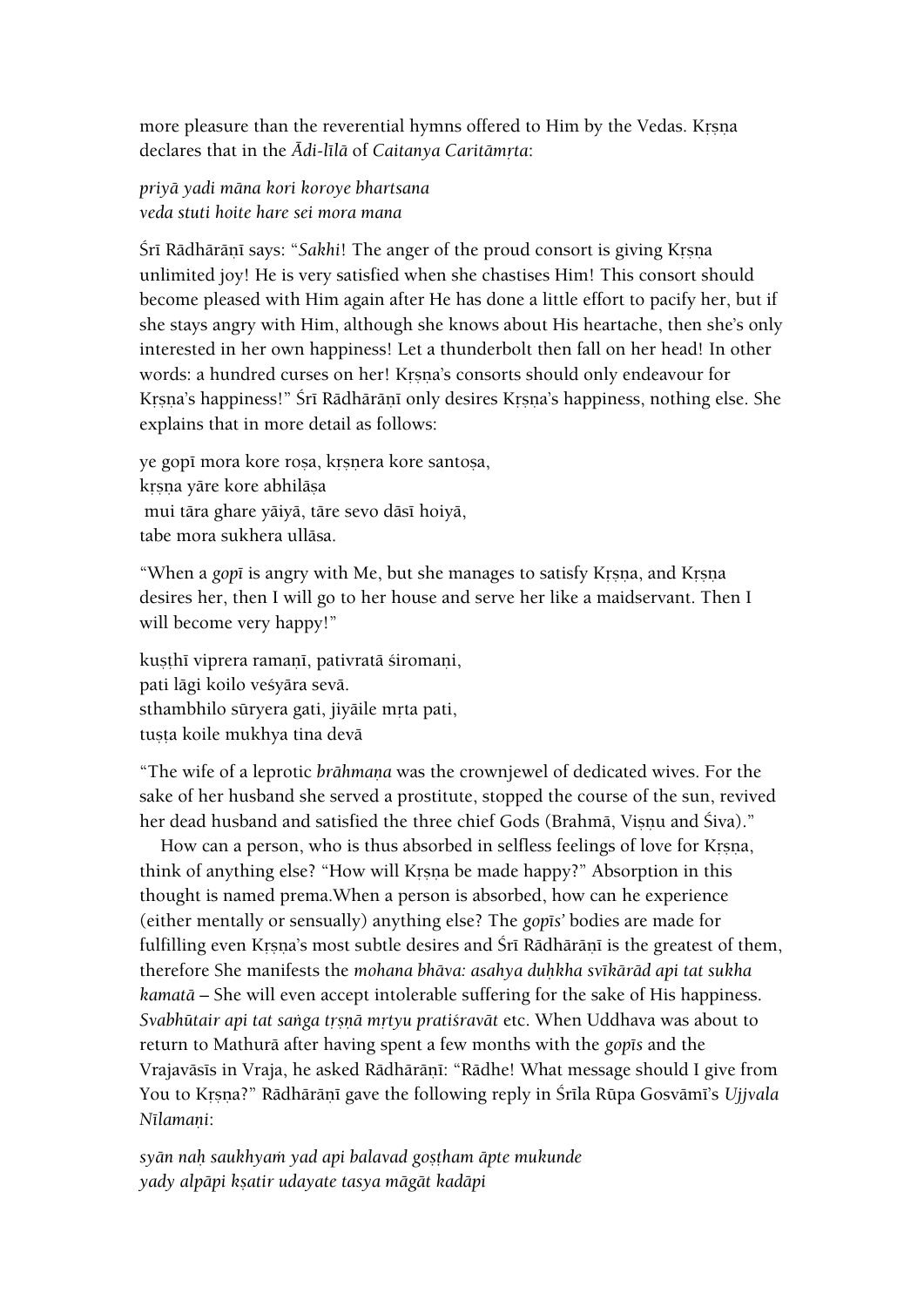## *apräpte'smin yad api nägaräd ärtir ugrä bhaven naù*  saukhyam tasya sphurati hrdi cet tatra vāsam karotu

"O Uddhava! Although we would be so happy if Krsna came back to Vraja, if He feels even the slightest discomfort by coming back here, then He should never come! Although we are suffering tremendously from His separation He should always live in Mathurä, if that is what makes Him happy!" And also, if any of the five elements of Śrīmatī's body, like earth, water or sky, gives Krsna even the slightest pleasure by serving Him, then She wants to make Him happy with it, although She may prefer to die.

*yähä pahuà aruëa caraëe coli yäto tähä tähä dharaëi hoiye majhu gäta yo sarovare pahuà niti niti näho majhu aìga salila hoi tathi mäho e sakhi viraha maraëa niradanda aiche milai yab gokulacanda yo darapaëe pahuà nija mukha cäho majhu aìga jyoti hoi tathi mäho yo véjane pahuà véjai gäta majhu aìga tähi hoi mådu bäta yähä pahuà bharamai jaladhara çyäma majhu aìga gagana hoi tachu öhäma govinda däsa koho käïcana gori so rasamaya tanu tohe kiye choòi (Pada Kalpataru)*

"Wherever My Lord places His reddish footsoles My body becomes the ground, in whichever lake My Lord bathes I make My body the water. O *sakhi*! Death is the only pacification at times of separation! But when I meet the moon of Gokula, then... In whatever mirror He wants to admire His face, I make My body the reflecting light, with whatever wind He is fanned, I will make My body that wind, and whenever I mistake a blue monsooncloud to be My Lord I will make My body the sky that He can float in. Govinda däsa says: 'O Käïcana Gori! Tell Me, how can He keep His *rasa*-laden body away from you?'"

Although there is no comparison in this material world to the selfless love of the gopis, Śrī Rādhārānī still cites the example of the leprotic *brāhmana*'s most chaste wife here. This woman had dedicated her life entirely to the service of her husband. By chance, her husband became attached to some beautiful prostitute and he openly told his wife of his desires, so to fulfill her husband's desires the wife went to the prostitute and pleased her by serving her in many ways before telling her of her husband's desires. But the prostitute knew that the *brāhmana* was suffering from leprosy, so she did not want to have intercourse with him. But when the devoted wife brought her husband to the prostitute's house at night, the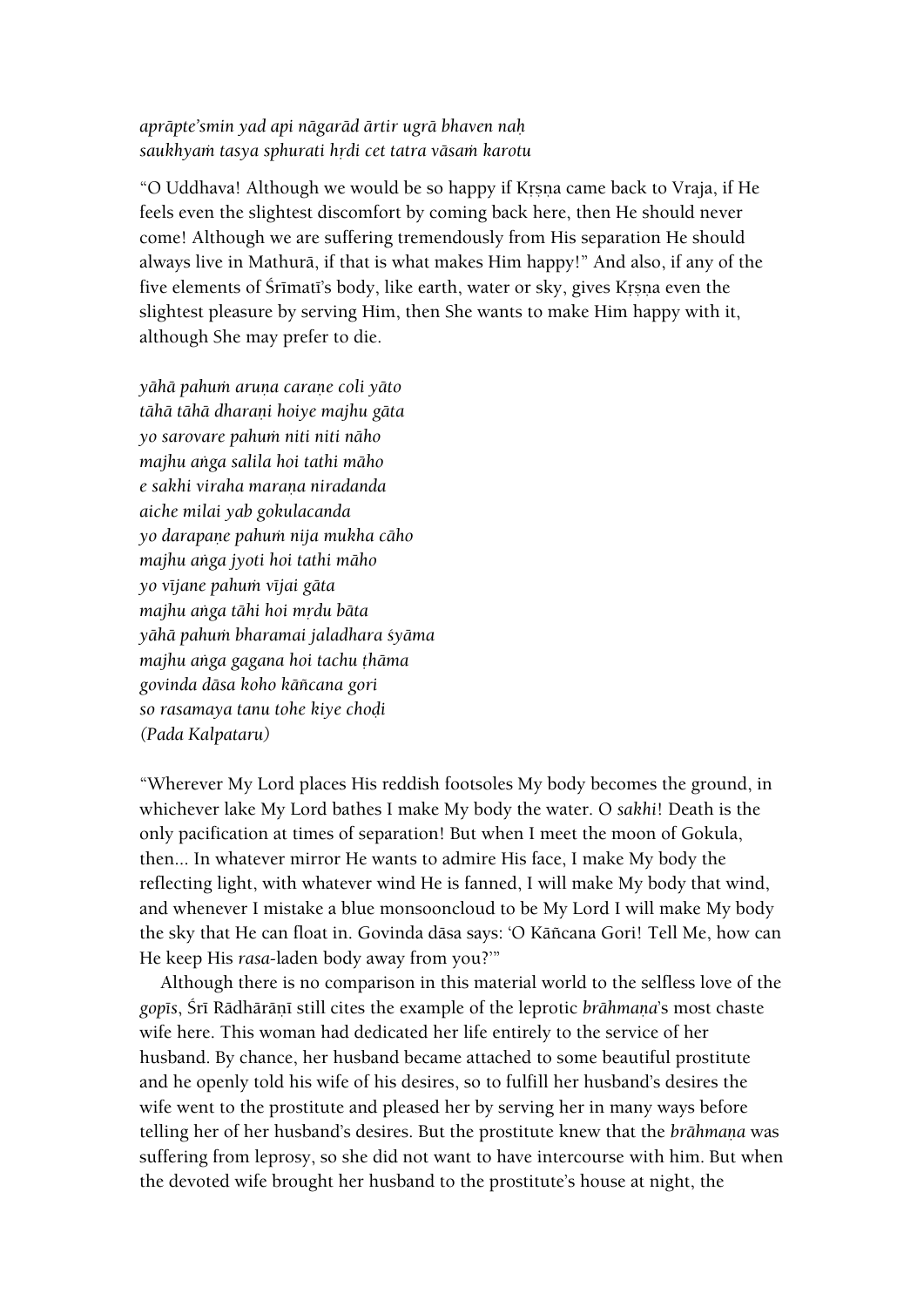prostitute became impressed by her dedication and agreed at least to show herself to the *brāhmana*. The *brāhmana* was so attracted to the prostitute that he considered himself blessed simply by seeing her. The *brāhmana* was lame, so the wife carried him on her shoulders to the house of the prostitute at night. On the way, they passed by Mārkaṇḍa Muni, who was performing penances by sitting on top of a stake, meditating. By chance they touched him and thus broke his meditation, so the Muni cursed the *brāhmana* that he would die at sunrise.

When the dedicated wife heard that her husband was going to die at sunrise, she was stunned at the idea that her husband would die before his desires were fulfilled. She thought: "This cannot be! But the curse of the Muni will surely take its effect in time! If I am really a dedicated wife, then the sun will not be able to rise!" And indeed, the sun had to stop its course on the strength of the woman's dedication to her husband. The three chief deities, Brahmā, Visnu and Śiva, understood that the universe would go to ruin if the sun would stop its course, so they told the *brāhmaņa*'s wife: "Once your husband will have to die and the Muni's curse will take its effect. After your husband dies, we will revive him!" The wife agreed and the *brāhmaņa* died at sunrise. By the mercy of the three deities, the *brāhmana* came back to life and because of their nectarean glances he was also freed from his leprosy and his wicked desires. If such selfless service is possible in the material world, then what to speak of the spiritual world! After this, Srimati Rādhārāņī sings:

krsna mora jivana, krsna mora präna-dhana, krsna mora pränera paräna hrdoya upore dharon, sevä kori sukhī koron, ei mora sadä rahe dhyäna

"Krsna is My life! Krsna is the treasure of My life! Krsna is the life of My life! I keep Him upon My heart and make Him happy with My service. That is My constant meditation. *Sakhi*! Krsna is dearer to Me than millions of life-airs! I am happy when Krsna is happy, just as the body and the senses are pleased when the life-airs are pleased. There is no separate happiness for Me outside of this! I always meditate on His happiness, and His happiness is My only desire. The life-airs are existing within the heart, and I cannot possibly keep Him also within the heart, therefore let Me at least keep Him on top of My heart and always please Him there with My service – these are My constant concerns and these are My long-standing desires!"

The *mahājanas* sing in Rādhārānī's words:

*baìdhu, tomära garave, garaviné häm, rüpasé tomära rüpe. heno mone loy, o duti carana, sadä niye räkhi buke*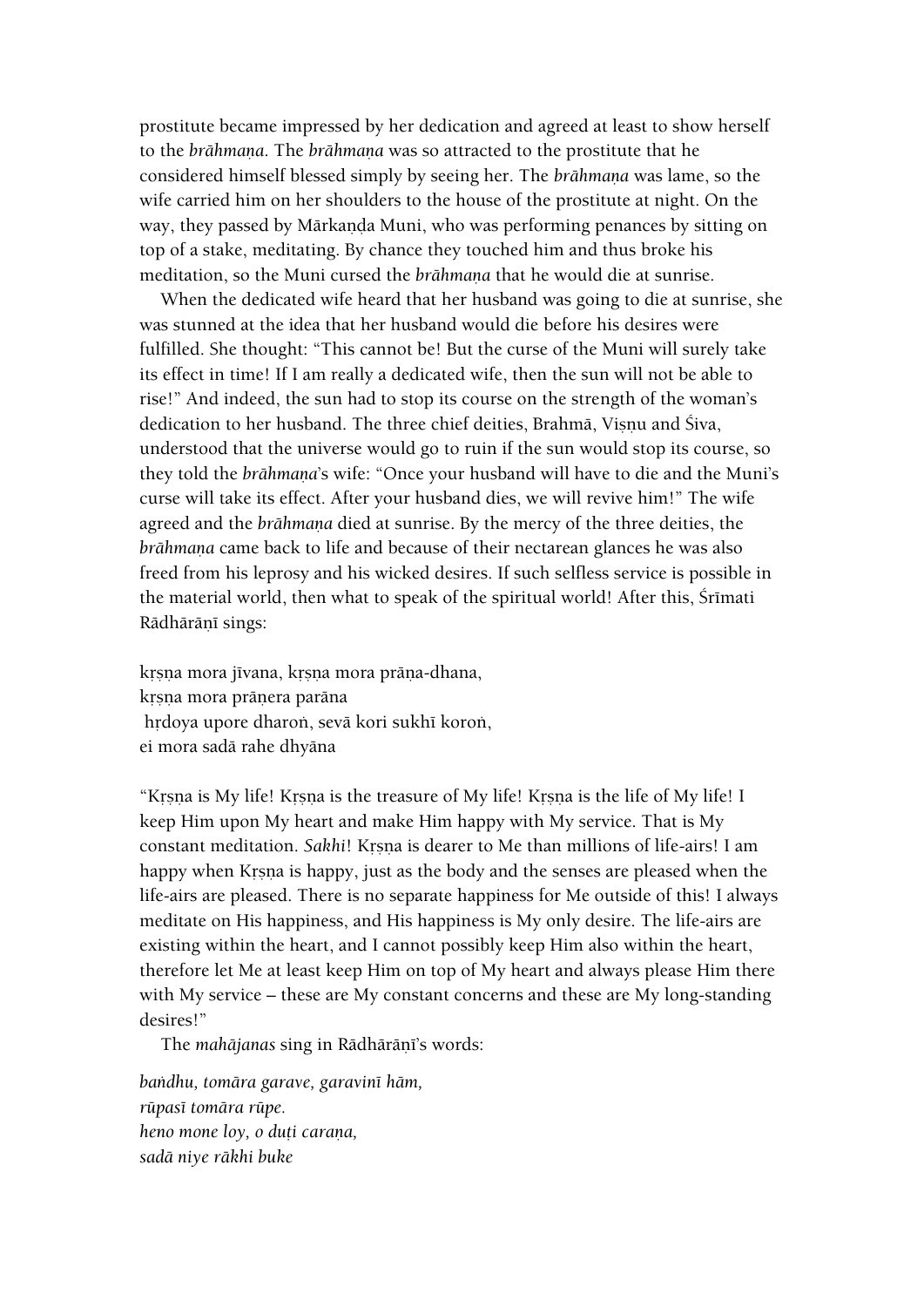"O friend! I am proud of Your glories and I am the form of Your form! Thinking like this I always keep Your lotus feet in My heart!"

*änera ächaye, aneka janä, ämäri kevala tumi ämäraparäëe hoite, çata çata guëe, priyatama kori mäni*

"Others have many to call their own, I have only You! I consider You to be hundreds of times dearer than even My own life-airs!"

*baìdhu, çiçukäla hoite, mäyera sohäge sohäginé boòo ämi sakhégaëa mäne, jévana adhika, paräëa baìdhuyä tumi*

"O friend! From My very childhood I loved My mother more than anyone, and My girlfriends are dearer to Me than My life. (But) You are the friend of My heart of hearts!"

*ämäranayanera aïjana, aìgera bhüñaëa, tumi se käliyä cäìdä. jïäna däsa kohe -käliyä piriti, ämäraantare antare bäìdhä*

"You are the eyeliner around My eyes and the ornaments on My body; You are that blue Krsna-moon! Jñāna dāsa sings: My heart is bound to the love of Kāliyā  $(Krsna)$ !"

One may ask here: "If Rādhārānī does not meditate on anything else but Krsna's service in the mood of a maidservant and is not interested in Her personal happiness, then how does She unite with Him as a lover, being a maidservant?" The answer to this is:

mora sukha sevane, krsnera sukha sangame ataeva deha den däna. krsna more känta kori, kohe tumi präneśvarī,

mora hoy dāsī abhimāna

"My happiness lies in service and Krsna's happiness in sexual union, therefore I give My body to Him. Krsna thus makes Me His lover and says: 'You are the Queen of My life!', but still I consider Myself to be a mere maidservant."

"O Sakhi! Although Krsna may call Me the queen of His life, I don't consider myself as such! I always only think that I am Krsna's maidservant!" It is the nature of Kåñëa-*prema* that it gives everyone the identification of a servant. *Caitanya Caritāmṛta (Ādi-līlā*, 6.53) states:

*kåñëa premera ei eka apürva prabhäva*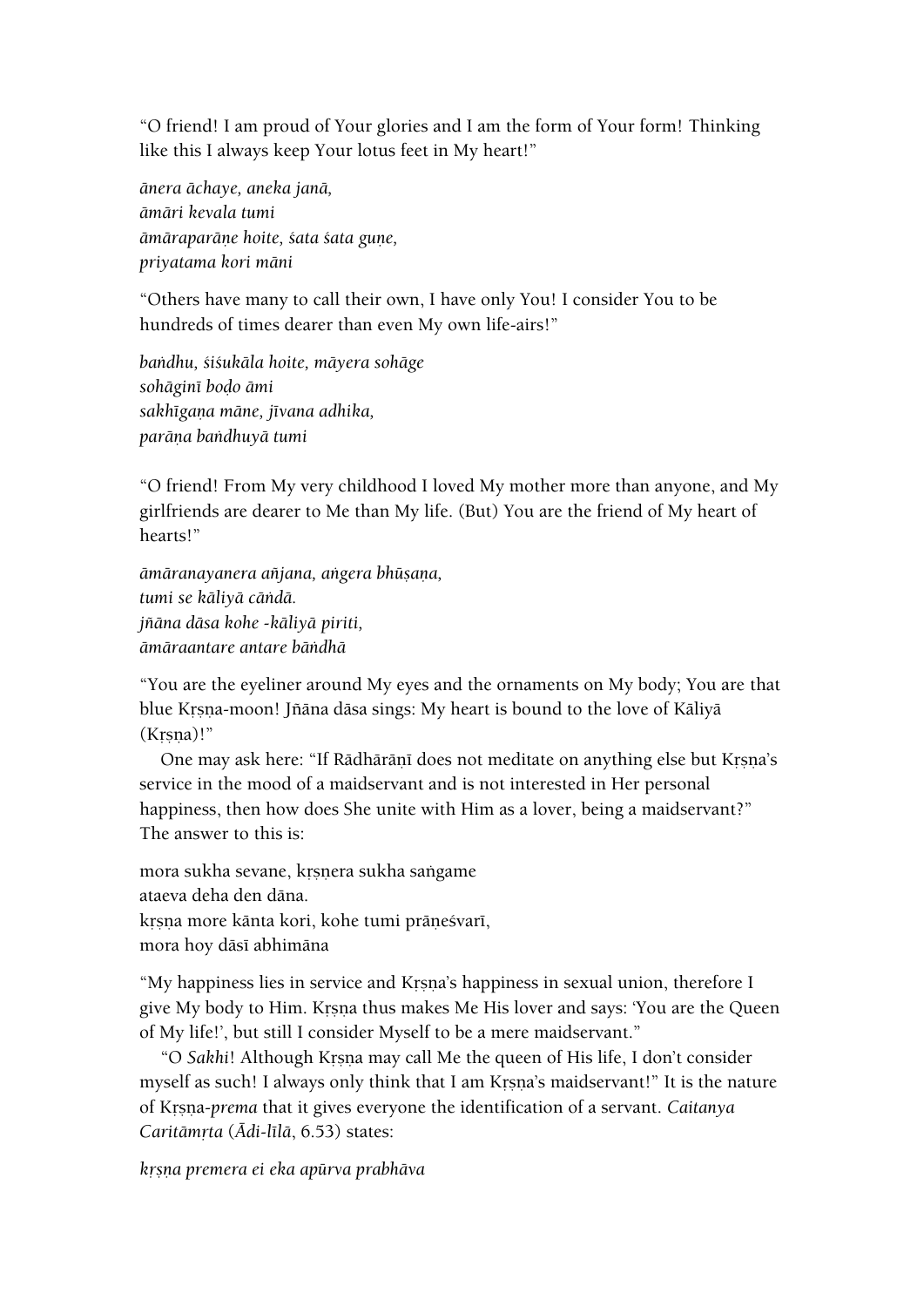#### *guru sama laghuke koräy däsya bhäva*

"Love for Krsna has this wonderful power: It makes Krsna's superiors, equals and inferiors all accept the mood of servants."

It is also so blissful that it makes the bliss of the non-personal *brahman* seem completely insignificant:

*kåñëa däsa abhimäne ye änanda sindhu koöi brahma sukha nahe tära eka bindu (ibid.)*

In this age the Original Personality of Godhead Vrajendra-nandana has accepted the lustre and the mood of Sri Rādhā and is absorbed in the sweetness of the service-mood (as Śrī Gaurāṅga Mahāprabhu). For Krsna's pleasure Śrī Rādhārānī plays and unites with Him. The service gives Her more pleasure than the union. She sings:

kānta sevā sukhapūra, saṅgama hoite sumadhura, tāte sāksī laksmī thākurānī nārāyaņera hrde sthiti, tabu pāda sevāya mati sevā kore dāsī abhimānī

"The service of My lover is the abode of happiness and it is much sweeter than union with Him. That is shown also by the goddess of fortune. She is residing on Lord Nārāyaṇa's chest, but still she likes to serve His feet as if she is His maidservant."

Actually, the *gopts*' service to Krsna is much sweeter than Laksmi-devi's service to Lord Nārāyaṇa in Vaikuṇṭha, because in these human-like pastimes they consider themselves to be ordinary girls and Krsna to be an ordinary boy. With this the beauty of human-like pastimes is accomplished. The goddess of fortune left the service of Her husband Nārāyaṇa's lotus feet and went to Vṛndāvana to perform penances to attain the lotus feet of Śrī Krsna, but she was not successful. After this Śrīla Kavirāja Gosvāmī sings:

*ei rädhära vacana, viçuddha prema lakñaëa, äsvädaye çré gaura räya. bhäve mana asthira, sättvike vyäpe çaréra, mana deha dharaëa nä yäya*

"Lord Gaura thus tasted the words of Rädhä, which showed the symptoms of pure love. In that mood His mind was unsteady, His body was studded with *sättvika* ecstasies, and He could not sustain His mind and body."

*vrajera viçuddha prema, yeno jämbunada hema, ätma-sukhera yähä nähi gandha se prema jänäite loke, prabhu koilo ei çloke, pade koilo arthera nirbandha.*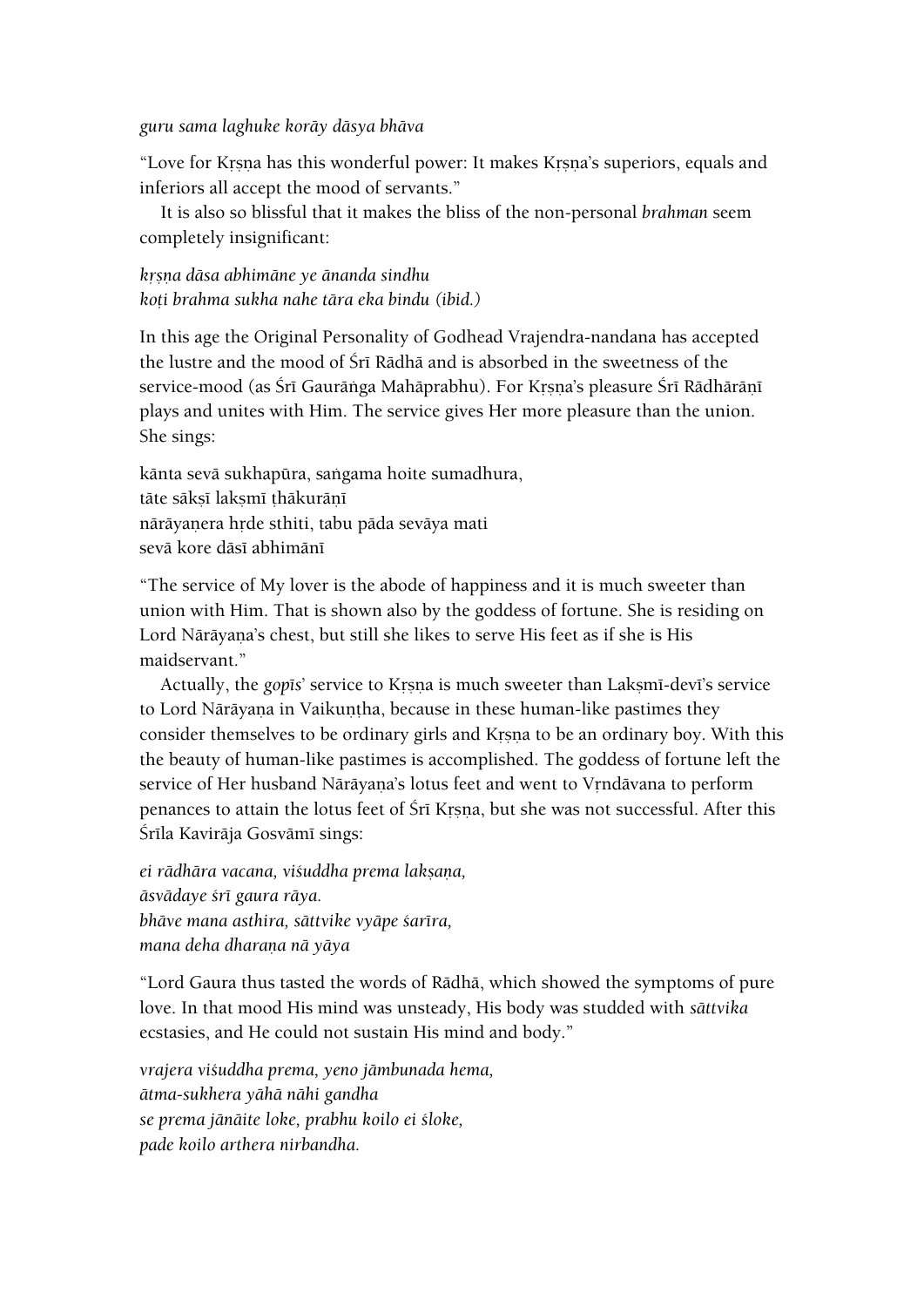"The love in Vraja is as pure as gold from the Jämbu-river, and there is not a whiff of personal happiness in it. The Lord spoke this verse ( $\bar{a}$ stisya vā pada) to teach this love to the world and explained its meaning also in this *pada*."

From the words ämi krsna pada däsī until the words sevä kore däsī abhimäna the words of this *tripad*i are Rādhārāṇi's own words, explaining Mahāprabhu's *äçliñya vä padaratäà*-verse. These words are completely free from all desires for personal happiness and are revealing the symptoms of pure selfless love, which aims only at Śrī Krsna's happiness. Lord Gaurānga descended to earth in the mood of Śrī Rādhā to taste and to show the pure sweet love of Rādhā and the people of Vraja, and seeing it He was stunned and speechless and became greedy after tasting even more. Because of this, nowadays Gaura-*līlā* has become the relishable subject for the devotees. One cannot understand the weight of something unless and until one puts it on the shoulders. In the same way, as soon as the viewer feels the weight of Kåñëa-*lélä* he gets the bodily symptoms of *sättvika* ecstasies like tears in the eyes, horripilations, loss of bodily colour, shiverings etc. These moods will strike the body and mind until one cannot keep them together anymore. Because Mahä-prabhu was attracted to the mood of Rädhä, He sometimes became deformed like a turtle, and sometimes the joints of His bones became disconnected.

The gold from the Jämbu-river has no pit and it is valuable because it is genuine. In the kingdom of love personal desires can be compared to a pit. The love in Vraja has no such pit. Especially the love of the *gop*<sub>Is</sub> and, most of all the love of Rādhā, is completely pure. Mahāprabhu recited this Śiksāstakam to teach the people of the world what are the symptoms of pure love and He personally explained these verses. Śrīla Kavirāja's words at the end of the verses of instruction for the people of the world, se prema jänäite loke, "This *prema* He taught to people", mean that He taught vraja-prema to them. This *sädhana* for Vraja-*prema* is the unprecedented merciful gift of Śrīman Mahāprabhu. He himself and the Gosvāmīs headed by Śrī Rüpa and Sanätana, who took shelter of His lotus feet, told the residents of the world about the rägänugä*-bhajana* which is saturated with the following of the *rägätmikä-bhakti* of the residents of Vraja. *Çuddha-bhakti* is of two kinds, vaidhé and rägänugä.

# *yatra rägänaväptatvät pravåttir upajäyate çäsanenaiva çästrasya sä vaidhé bhaktir ucyate*

"Normally devotion to God is either generated by sacred greed or on the order of the scriptures. When there is no spontaneous inclination towards God one must follow the orders of the revealed scriptures. This is called vaidhi-bhakti." This kind of devotion is based on fear of punishment in hell or in a lower species of life for not serving God according to the strict rules outlined by the revealed scriptures.

*viräjantém abhivyaktaà vrajaväsi janädiñu rägätmikäm anusåtä yä sä rägänugocyate (Bhakti Rasämåta Sindhu, 1.2.270)*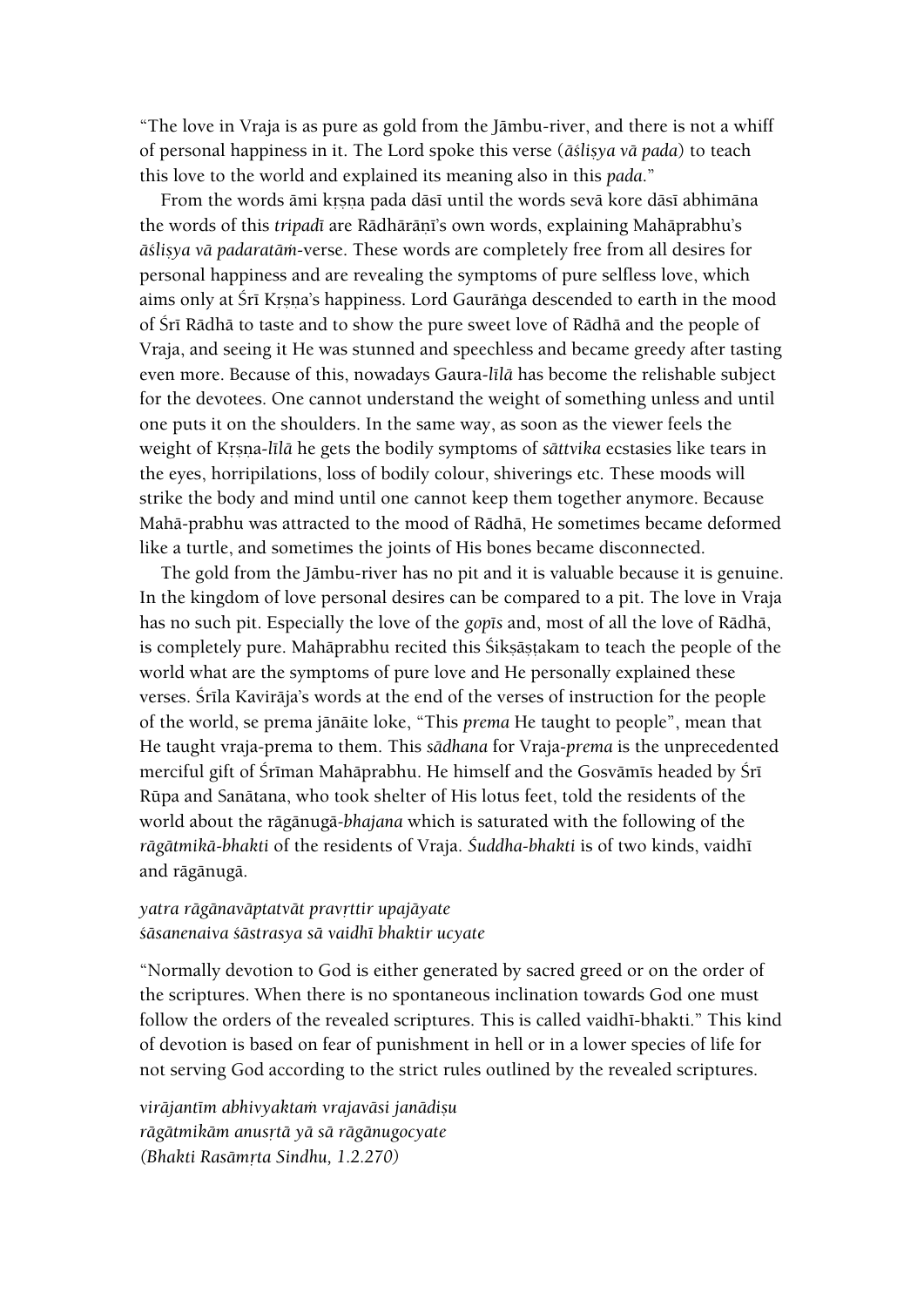"The devotion of the eternally perfect associates of Krsna in Vraja is called *rägätmika-bhakti* and devotion that follows in its wake is called rägänuga*-bhakti*."

There are two kinds of *rāgātmikā* associates of Krsna, namely *sambandhātmikā* and *kämätmikä*-associates. The eternally perfect *sambandhätmikä*-associates are Krsna's servants like Raktaka and Patraka, His eternal friends like Śrīdāma and Subala, and His eternal parents Nanda and Yaçodä, and the *gopés* of Vraja, headed by Śrī Rādhā, are the kāmātmikā associates. The devotion of the kāmātmikāassociates is considered to be most intimate, and this *kämätmikä-bhakti* is again twofold: *sambhog-ecchätmikä* and *tat bhävecchätmikä*. The *sambhogecchätmikäs* are the Lord's consorts and the *tad bhävecchätmikäs* are the girlfriends of these consorts. In this way there are two kinds of *rägänugä-bhakti: sambandhänugä* and *kämänugä*. Those devotees who follow in the footsteps of the Lord's servants, friends and parents are the *sambandhänugä*-devotees and those who follow in the footsteps of the *gopés* are *kämänugä-*devotees. The maïjaré bhäva sädhanä, which belongs to the division of *tad bhävecchätmikä kämänugä sakhé-bhäva* and follows in the wake of Śrī Rādhārāṇī's eternal maidservants like Śrī Rūpa Mañjarī, Śrī Rati Mañjarī etc. is the great gift of Śrīman Mahāprabhu. This practice of Vraja-rasa was practised and preached by the Gosvāmīs, headed by Śrī Rūpa and Sanātana. This mañjarī-bhāva alone is proclaimed to be the pinnacle of rāgānugā-bhajana. This *mañjarī-bhāva* is the goal of the Gaudīya Vaisnavas who have taken shelter of Śrīman Mahāprabhu's feet.

*Çré Caitanya Caritämåta* (*Madhya-lélä*, 22.156-157) states:

*bähya antara – ihära dui to sädhana bähya – sädhaka dehe kore çravaëa kértana mone – nija siddha deha koriyä bhävana rātri dine cinte vraje krsnera sevana* 

"There are two kinds of transcendental devotional practices. One is external and the other is internal. The external practice consists of hearing and chanting in one's material body and the internal practice is a mental one, in which one thinks of one's perfect spiritual body with which one serves Krsna in Vraja day and night."

With one's material body the practising devotee lives in Vraja (in the district of Mathurä in the state of Uttara Pradeça in India), or if he is unable to do that, he lives in Vraja mentally after at least having physically been there for some time. In the physical state he follows in the footsteps of the people of Vraja like Śrī Rūpa and Sanātana Gosvāmī by following the process of hearing, chanting, and remembering the pastimes of Śrī-Śrī Rādhā-Krṣṇa and Śrī Caitanya Mahāprabhu. Within his mind he conceives of his spiritual body or a *maïjaré*-body, following in the footsteps of the people of Vraja like Śrīmatī Rūpa Mañjarī and others, remembering Śrī-Śrī Rādhā-Mādhava's așța kāliyā līlā, Their eternally revolving eightfold daily pastimes and mentally serving the Dual Divinities as is proper for the particular time of day. The following divine aspirations will constantly awaken within the minds and hearts of such devotees: